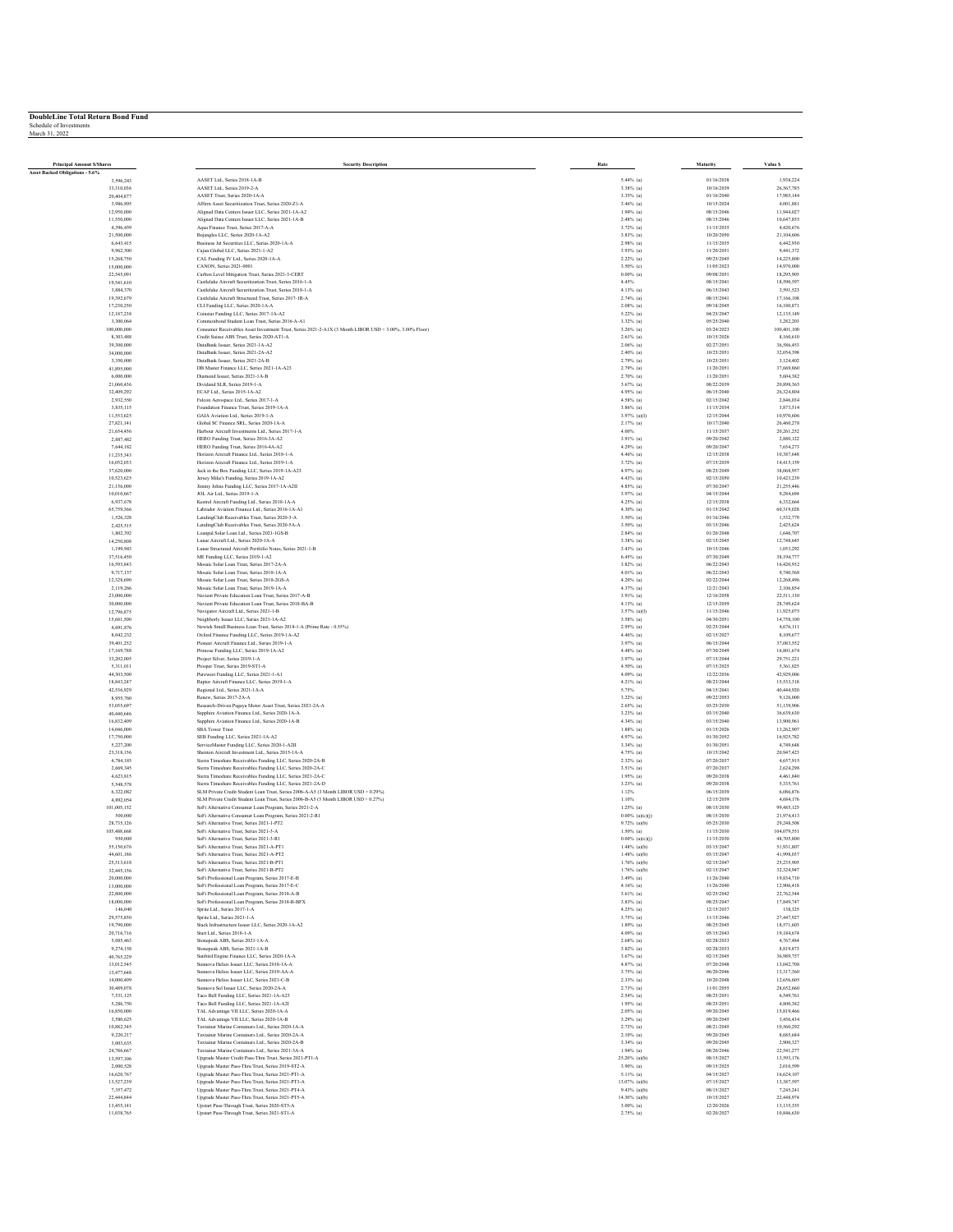|                                                              | 7,260,730                 | Upstart Securitization Trust, Series 2020-2-A                                                                                                                                                                        | 2.31% (a)                          | 11/20/2030               | 7,174,880                |
|--------------------------------------------------------------|---------------------------|----------------------------------------------------------------------------------------------------------------------------------------------------------------------------------------------------------------------|------------------------------------|--------------------------|--------------------------|
|                                                              | 13,372,292                | Upstart Securitization Trust, Series 2021-3-A                                                                                                                                                                        | $0.83%$ (a)                        | 07/20/2031               | 13,136,331               |
|                                                              | 10,000,000                | Upstart Securitization Trust. Series 2021-3-B                                                                                                                                                                        | $1.66\%$ (a)                       | 07/20/2031<br>07/20/2031 | 9,447,052                |
|                                                              | 7,500,000<br>32,425,000   | Upstart Securitization Trust, Series 2021-3-C<br>Vantage Data Centers LLC, Series 2020-2A-A2                                                                                                                         | 3.28% (a)<br>$1.99%$ (a)           | 09/15/2045               | 7,022,454<br>29,718,193  |
|                                                              | 56,400,000                | Vault DI Issuer LLC, Series 2021-1A-A2                                                                                                                                                                               | $2.80\%$ (a)                       | 07/15/2046               | 52.613.468               |
|                                                              | 17,659,799                | Vivint Solar Financing LLC, Series 2018-1A-A                                                                                                                                                                         | 4.73% (a)                          | 04/30/2048               | 17,775,799               |
|                                                              | 19,374,140                | VR Funding LLC, Series 2020-1A-A                                                                                                                                                                                     | $2.79%$ (a)                        | 11/15/2050               | 18,241,989               |
|                                                              | 21,857,239                | Waterfall Commercial Mortgage Trust, Series 2015-SBC5-A                                                                                                                                                              | $4.10\%$ (a)(b)                    | 09/14/2022               | 21,658,430               |
|                                                              | 19,267,500                | Wendy's Funding LLC, Series 2019-1A-A2II                                                                                                                                                                             | $4.08%$ (a)                        | 06/15/2049               | 19,288,933               |
|                                                              | 46,885,342                | Willis Engine Structured Trust, Series 2020-A-A                                                                                                                                                                      | $3.23%$ (a)                        | 03/15/2045               | 42,206,982               |
|                                                              | 10,447,500                | Wingstop Funding LLC, Series 2020-1A-A2                                                                                                                                                                              | $2.84%$ (a)                        | 12/05/2050               | 9.734.778                |
|                                                              | 12,626,425                | Zephyrus Capital Aviation Partners Ltd., Series 2018-1-A                                                                                                                                                             | 4.61% (a)                          | 10/15/2038               | 11,838,511               |
| Fotal Asset Backed Obligations (Cost \$2,589,659,832)        |                           |                                                                                                                                                                                                                      |                                    |                          | 2,466,895,764            |
|                                                              |                           |                                                                                                                                                                                                                      |                                    |                          |                          |
| Collateralized Loan Obligations - 3.0%                       |                           |                                                                                                                                                                                                                      |                                    | 01/28/2031               |                          |
|                                                              | 2,000,000                 | Anchorage Capital Ltd., Series 2014-3RA-B (3 Month LIBOR USD + 1.50%)                                                                                                                                                | 1.78% (a)                          |                          | 1,985,000                |
|                                                              | 36,000,000<br>3,000,000   | Anchorage Capital Ltd., Series 2018-10A-A1A (3 Month LIBOR USD + 1.20%, 1.20% Floor)<br>Apidos Ltd., Series 2013-12A-CR (3 Month LIBOR USD + 1.80%)                                                                  | $1.44%$ (a)<br>$2.04%$ (a)         | 10/15/2031<br>04/15/2031 | 35,709,121<br>2,930,001  |
|                                                              | 5,000,000                 | BlueMountain Ltd., Series 2018-2A-B (3 Month LIBOR USD + 1.70%, 1.70% Floor)                                                                                                                                         | $2.21%$ (a)                        | 08/15/2031               | 4.971.876                |
|                                                              | 16,500,000                | Capital Four Ltd., Series 2021-1A-A (3 Month LIBOR USD + 1.21%, 1.21% Floor)                                                                                                                                         | $1.45%$ (a)                        | 01/18/2035               | 16,530,194               |
|                                                              | 10,000,000                | Cathedral Lake Ltd., Series 2021-8A-A1 (3 Month LIBOR USD + 1.22%, 1.22% Floor)                                                                                                                                      | $1.32\%$ (a)                       | 01/20/2035               | 9,916,735                |
|                                                              | 3,500,000                 | Dryden Ltd., Series 2017-53A-B (3 Month LIBOR USD + 1.40%)                                                                                                                                                           | $1.64%$ (a)                        | 01/15/2031               | 3,463,250                |
|                                                              | 25,500,000                | Elevation Ltd., Series 2018-9A-A1 (3 Month LIBOR USD + 1.12%, 1.12% Floor)                                                                                                                                           | $1.36\%$ (a)                       | 07/15/2031               | 25,389,877               |
|                                                              | 13,000,000                | Franklin Park Place LLC, Series 2022-1A-A (Secured Overnight Financing Rate 3 Month + 1.40%, 1.40% Floor)                                                                                                            | $2.17%$ (a)                        | 04/14/2035               | 13,000,200               |
|                                                              | 58,370,000                | Greywolf Ltd., Series 2018-1A-A1 (3 Month LIBOR USD + 1.03%)                                                                                                                                                         | $1.30\%$ (a)                       | 04/26/2031               | 58,070,854               |
|                                                              | 1,910,181                 | Halcyon Loan Advisors Funding Ltd., Series 2014-2A-D (3 Month LIBOR USD + 5.00%)                                                                                                                                     | $5.28%$ (a)(c)                     | 04/28/2025               | 515,572                  |
|                                                              | 5,000,000                 | Halcyon Loan Advisors Funding Ltd., Series 2014-3A-D (3 Month LIBOR USD + 3.65%)                                                                                                                                     | $3.91%$ (a)                        | 10/22/2025               | 4,657,830                |
|                                                              | 13,000,000                | Halsey Point Ltd., Series 2019-1A-B1 (3 Month LIBOR USD + 2.20%, 2.20% Floor)                                                                                                                                        | $2.45%$ (a)                        | 01/20/2033               | 12,904,219               |
|                                                              | 29,204,234<br>10,000,000  | Harbourview Ltd., Series 7RA-A1 (3 Month LIBOR USD + 1.13%, 1.13% Floor)                                                                                                                                             | $1.37%$ (a)<br>$1.69%$ (a)         | 07/18/2031<br>03/15/2027 | 29,124,073<br>9.957.452  |
|                                                              | 6,000,000                 | Highbridge Loan Management Ltd., Series 7A-2015-BR (3 Month LIBOR USD + 1.18%)<br>Jamestown Ltd., Series 2018-11A-A2 (3 Month LIBOR USD + 1.70%)                                                                     | $1.94%$ (a)                        | 07/14/2031               | 5,952,000                |
|                                                              | 56,695,000                | Jamestown Ltd., Series 2018-6RA-A1 (3 Month LIBOR USD + 1.15%, 1.15% Floor)                                                                                                                                          | $1.41%$ (a)                        | 04/25/2030               | 56,341,538               |
|                                                              | 5,000,000                 | Jamestown Ltd., Series 2018-6RA-A2A (3 Month LIBOR USD + 1.78%, 1.78% Floor)                                                                                                                                         | $2.04%$ (a)                        | 04/25/2030               | 4.929.716                |
|                                                              | 4,500,000                 | Jamestown Ltd., Series 2019-1A-A2 (3 Month LIBOR USD + 2.15%, 2.15% Floor)                                                                                                                                           | $2.40%$ (a)                        | 04/20/2032               | 4,498,476                |
|                                                              | 30,000,000                | LCM LP, Series 17A-A2RR (3 Month LIBOR USD + 1.15%, 1.15% Floor)                                                                                                                                                     | $1.39%$ (a)                        | 10/15/2031               | 29,758,217               |
|                                                              | 12,500,000                | Marble Point Ltd., Series 2020-2A-A1R (3 Month LIBOR USD + 1.21%, 1.21% Floor)                                                                                                                                       | $1.45%$ (a)                        | 10/15/2034               | 12,399.576               |
|                                                              | 50,000,000                | Marble Point Ltd., Series 2021-4A-A1 (3 Month LIBOR USD + 1.21%, 1.21% Floor)                                                                                                                                        | $1.30\%$ (a)                       | 01/22/2035               | 49,547,316               |
|                                                              | 54,500,000                | Midocean Credit Partners, Series 2018-9A-A1 (3 Month LIBOR USD + 1.15%, 1.15% Floor)                                                                                                                                 | $1.40\%$ (a)                       | 07/20/2031               | 54,309,959               |
|                                                              | 70,500,000                | MKS Ltd., Series 2017-1A-AR (3 Month LIBOR USD + 1.00%, 1.00% Floor)                                                                                                                                                 | $1.25%$ (a)                        | 07/20/2030               | 70,535,061               |
|                                                              | 61,250,000                | MKS Ltd., Series 2017-2A-A (3 Month LIBOR USD + 1.19%, 1.19% Floor)                                                                                                                                                  | $1.44%$ (a)                        | 01/20/2031               | 61,035,410               |
|                                                              | 65,000,000                | MP Ltd., Series 2013-14-AR (3 Month LIROR USD + 1.25%).                                                                                                                                                              | $1.50\%$ (a)                       | 10/20/2030               | 64,774,875               |
|                                                              | 55,000,000<br>30,000,000  | MP Ltd., Series 2021-2A-A (3 Month LIBOR USD + 1.20%, 1.20% Floor)<br>Nassau Ltd., Series 2018-IA-A (3 Month LIBOR USD + 1.15%)                                                                                      | $1.46%$ (a)<br>$1.39%$ (a)         | 07/25/2034<br>07/15/2031 | 54,641,816<br>29,382,277 |
|                                                              | 19,280,834                | Northwoods Capital Ltd., Series 2017-16A-A (3 Month LIROR USD + 1.27%).                                                                                                                                              | $1.78%$ (a)                        | 11/15/2030               | 19.212.927               |
|                                                              | 25,860,959                | Northwoods Capital Ltd., Series 2018-11BA-A1 (3 Month LIBOR USD + 1.10%, 1.10% Floor)                                                                                                                                | $1.35%$ (a)                        | 04/19/2031               | 25,755,051               |
|                                                              | 75,000,000                | OFSI Fund Ltd., Series 2018-1A-A (3 Month LIBOR USD + 1.15%, 1.15% Floor)                                                                                                                                            | $1.39%$ (a)                        | 07/15/2031               | 74,284,568               |
|                                                              | 28,000,000                | Prodential PLC. Series 2018-1A-A (3 Month LIROR USD + 1 15%).                                                                                                                                                        | $1.39%$ (a)                        | 07/15/2031               | 27,344,806               |
|                                                              | 2,500,000                 | Regatta Funding Ltd., Series 2018-1A-B (3 Month LIBOR USD + 1.65%)                                                                                                                                                   | $1.89%$ (a)                        | 07/17/2031               | 2,494,994                |
|                                                              | 20,000,000                | Regatta Funding Ltd., Series 2018-3A-A (3 Month LIBOR USD + 1.19%)                                                                                                                                                   | $1.45%$ (a)                        | 10/25/2031               | 19,939,781               |
|                                                              | 26,500,000                | Rockford Tower Ltd., Series 2018-1A-A (3 Month LIBOR USD + 1.10%)                                                                                                                                                    | $1.58%$ (a)                        | 05/20/2031               | 26,407,250               |
|                                                              | 50,000,000                | Sound Point Ltd., Series 2013-3RA-A (3 Month LIBOR USD + 1.15%, 1.15% Floor)                                                                                                                                         | $1.39%$ (a)                        | 04/18/2031               | 49,835,604               |
|                                                              | 36,500,000                | Sound Point Ltd., Series 2015-2A-ARRR (3 Month LIBOR USD + 1.21%, 1.21% Floor)                                                                                                                                       | $1.46%$ (a)                        | 07/20/2032               | 36,385,616               |
|                                                              | 18,000,000                | Sound Point Ltd., Series 2018-2A-C (3 Month LIBOR USD + 1.95%)                                                                                                                                                       | $2.22%$ (a)                        | 07/26/2031               | 17,878,970               |
|                                                              | 28,000,000                | Sound Point Ltd., Series 2018-3A-A1A (3 Month LIBOR USD + 1.18%, 1.18% Floor)                                                                                                                                        | $1.45%$ (a)                        | 10/26/2031               | 27,777,120               |
|                                                              | 25.250,000<br>17,000,000  | Sound Point Ltd., Series 2020-2A-AR (3 Month LIBOR USD + 1.18%, 1.18% Floor)<br>Steele Creek Ltd., Series 2014-1RA-A (3 Month LIBOR USD + 1.07%, 1.07% Floor)                                                        | $1.44%$ (a)<br>$1.33%$ (a)         | 10/25/2034<br>04/21/2031 | 25.124.486<br>16,877,059 |
|                                                              | 34,000,000                | Steele Creek Ltd., Series 2016-1A-AR (3 Month LIBOR USD + 1.12%, 1.12% Floor)                                                                                                                                        | $1.95%$ (a)                        | 06/15/2031               | 33,856,767               |
|                                                              | 10,000,000                | Steele Creek Ltd., Series 2019-1A-BR (3 Month LIBOR USD + 1.80%, 1.80% Floor)                                                                                                                                        | $2.04%$ (a)                        | 04/15/2032               | 9.983.459                |
|                                                              | 20,000,000                | Trimaran CAVU LLC, Series 2021-3A-A (3 Month LIBOR USD + 1.21%, 1.21% Floor)                                                                                                                                         | $1.31%$ (a)                        | 01/18/2035               | 20,001,573               |
|                                                              | 75,000,000                | Vibrant Ltd., Series 2018-10A-A1 (3 Month LIBOR USD + 1.20%, 1.20% Floor)                                                                                                                                            | $1.45%$ (a)                        | 10/20/2031               | 74,750,693               |
|                                                              | 46,000,000                | Wellfleet Ltd., Series 2018-2A-A1 (3 Month LIBOR USD + 1.20%, 1.20% Floor)                                                                                                                                           | $1.45%$ (a)                        | 10/20/2031               | 45.885.585               |
|                                                              | 4,000,000                 | Wind River Ltd., Series 2013-2A-CR (3 Month LIBOR USD + 2.00%)                                                                                                                                                       | $2.24%$ (a)                        | 10/18/2030               | 3,930,239                |
|                                                              |                           |                                                                                                                                                                                                                      |                                    |                          |                          |
|                                                              | 40,000,000                | Wind River Ltd., Series 2014-2A-AR (3 Month LIBOR USD + 1.14%, 1.14% Floor)                                                                                                                                          | $1.38%$ (a)                        | 01/15/2031               | 39,744,958               |
| Fotal Collateralized Loan Obligations (Cost \$1,329,156,743) |                           |                                                                                                                                                                                                                      |                                    |                          | 1,324,703,997            |
|                                                              |                           |                                                                                                                                                                                                                      |                                    |                          |                          |
|                                                              |                           |                                                                                                                                                                                                                      |                                    |                          |                          |
|                                                              | 850,000                   | 1211 Avenue of the Americas Trust, Series 2015-1211-C                                                                                                                                                                | $4.14%$ (a)(b)                     | 08/10/2035               | 843,699                  |
|                                                              | 7,949,000                 | 20 Times Square Trust, Series 2018-20TS-F                                                                                                                                                                            | $3.10\%$ (a)(b)                    | 05/15/2035               | 7,461,804                |
|                                                              | 5,856,000                 | 20 Times Square Trust. Series 2018-20TS-G                                                                                                                                                                            | $3.10\%$ (a)(b)                    | 05/15/2035               | 5.428.042                |
|                                                              | 3,683,000<br>2.010.000    | 280 Park Avenue Mortgage Trust, Series 2017-280P-F (1 Month LIBOR USD + 2.83%, 2.83% Floor)                                                                                                                          | 3.13% (a)                          | 09/15/2034               | 3,603,080                |
|                                                              | 11,551,000                | ACRE Commercial Mortgage Ltd., Series 2021-FL4-B (1 Month LIBOR USD + 1.40%, 1.40% Floor)<br>Alen Mortgage Trust, Series 2021-ACEN-E (1 Month LIBOR USD + 4.00%, 4.00% Floor)                                        | $1.87%$ (a)<br>$4.40\%$ (a)        | 12/18/2037<br>04/15/2034 | 1,982,381<br>11.340.276  |
|                                                              | 21,947,000                | Arbor Multifamily Mortgage Securities Trust, Series 2021-MF3-XB                                                                                                                                                      | $0.49%$ (a)(b) (d)                 | 10/15/2054               | 932,309                  |
|                                                              | 2,531,000                 | Arbor Realty Ltd., Series 2020-FL1-AS (Secured Overnight Financing Rate 1 Month + 1.51%, 1.40% Floor)                                                                                                                | $1.82%$ (a)                        | 02/15/2035               | 2,521,392                |
|                                                              | 6,300,000                 | Arbor Realty Ltd., Series 2021-FL1-B (1 Month LIBOR USD + 1.50%, 1.50% Floor)                                                                                                                                        | $1.90\%$ (a)                       | 12/15/2035               | 6,250,696                |
|                                                              | 11,007,000                | Atrium Hotel Portfolio Trust, Series 2017-ATRM-E (1 Month LIBOR USD + 3.05%, 3.05% Floor)                                                                                                                            | $3.45%$ (a)                        | 12/15/2036               | 10,382,054               |
|                                                              | 10,001,000                | Atrium Hotel Portfolio Trust, Series 2018-ATRM-A (1 Month LIBOR USD + 0.95%, 0.95% Floor)                                                                                                                            | $1.35%$ (a)                        | 06/15/2035               | 9,868,545                |
|                                                              | 28,877,000                | Atrium Hotel Portfolio Trust. Series 2018-ATRM-D (1 Month LIBOR USD + 2.30%, 2.30% Floor)                                                                                                                            | $2.70%$ (a)                        | 06/15/2035               | 28,075,120               |
|                                                              | 13,685,000<br>35,435,000  | Atrium Hotel Portfolio Trust, Series 2018-ATRM-E (1 Month LIBOR USD + 3.40%, 3.40% Floor)                                                                                                                            | $3.80\%$ (a)<br>3.18% (a)(b)       | 06/15/2035<br>01/15/2032 | 13,047,416<br>32.933.122 |
|                                                              | 7,505,000                 | BAMLL Commercial Mortgage Securities Trust, Series 2020-BOC-D                                                                                                                                                        | $3.18%$ (a)(b)                     | 01/15/2032               |                          |
|                                                              | 11,926,267                | BAMLL Commercial Mortgage Securities Trust, Series 2020-BOC-E<br>Banc of America Commercial Mortgage Trust, Series 2007-5-XW                                                                                         | $0.00\%$ (a)(b) (d)                | 02/10/2051               | 6,780,734<br>119         |
|                                                              | 4,000,000                 | Banc of America Commercial Mortgage Trust, Series 2015-UBS7-B                                                                                                                                                        | 4.36% (b)                          | 09/15/2048               | 3,891,415                |
|                                                              | 53,441,585                | Banc of America Commercial Mortgage Trust, Series 2015-UBS7-XA                                                                                                                                                       | $0.79%$ (b) (d)                    | 09/15/2048               | 1,246,878                |
|                                                              | 2,121,000                 | Banc of America Commercial Mortgage Trust, Series 2016-UB10-C                                                                                                                                                        | 4.85% (b)                          | 07/15/2049               | 2,103,710                |
|                                                              | 9,823,000                 | BANK, Series 2017-BNK4-C                                                                                                                                                                                             | 4.37% (b)                          | 05/15/2050               | 9.642.673                |
|                                                              | 35,303,242<br>4.916.000   | BANK, Series 2017-BNK4-XA<br><b>BANK Series 2017-BNK S-B</b>                                                                                                                                                         | $1.34%$ (b) (d)<br>3.90% (b)       | 05/15/2050<br>06/15/2060 | 1,823,236<br>4.862.422   |
|                                                              | 1,960,000                 | BANK, Series 2017-BNK5-C                                                                                                                                                                                             | 4.24% (b)                          | 06/15/2060               | 1,927,146                |
|                                                              | 83,942,346                | BANK, Series 2017-BNK5-XA                                                                                                                                                                                            | $1.02\%$ (b) (d)                   | 06/15/2060               | 2,959,052                |
|                                                              | 147.545.329               | BANK Series 2018-BN10-XA                                                                                                                                                                                             | $0.70\%$ (b) (d)                   | 02/15/2061               | 5.071.590                |
|                                                              | 92,157,383                | BANK, Series 2019-BN16-XA                                                                                                                                                                                            | $0.94%$ (b) (d)                    | 02/15/2052               | 4,866,463                |
|                                                              | 43,097,000                | BANK, Series 2019-BN19-AS                                                                                                                                                                                            | 3.45%                              | 08/15/2061               | 42,151,585               |
|                                                              | 1,099,000                 | <b>BANK Series 2019-BN20-AS</b>                                                                                                                                                                                      | $3.24\%$ (b)                       | 09/15/2062               | 1.071.884                |
|                                                              | 1,704,000                 | BANK, Series 2019-BN20-C                                                                                                                                                                                             | $3.67%$ (b)                        | 09/15/2062               | 1,593,301                |
|                                                              | 5,000,000                 | BANK, Series 2019-BN21-C                                                                                                                                                                                             | $3.52\%$ (b)                       | 10/17/2052               | 4,645,683                |
|                                                              | 55,745,590                | BANK Series 2020-BN27-XA                                                                                                                                                                                             | $1.16%$ (b) (d)                    | 04/15/2063               | 4.243.510                |
|                                                              | 62,007,000                | BANK, Series 2020-BN30-XB                                                                                                                                                                                            | $0.72%$ (b) (d)                    | 12/15/2053               | 3,269,511                |
|                                                              | 112,743,000<br>6,010,000  | BANK, Series 2021-BN35-XB                                                                                                                                                                                            | $0.59%$ (b) (d)<br>$1.60\%$ (a)    | 06/15/2064<br>08/15/2036 | 5,481,035<br>5,920,834   |
|                                                              | 6,743,000                 | Barclays Commercial Mortgage Securities LLC, Series 2017-DELC-C (1 Month LIBOR USD + 1.20%, 1.20% Floor)<br>Barclays Commercial Mortgage Securities LLC, Series 2017-DELC-D (1 Month LIBOR USD + 1.70%, 1.70% Floor) | $2.10%$ (a)                        | 08/15/2036               | 6,637,283                |
|                                                              | 23,585,000                | Barclays Commercial Mortgage Securities LLC, Series 2017-DELC-E (1 Month LIBOR USD + 2.50%, 2.50% Floor)                                                                                                             | $2.90\%$ (a)                       | 08/15/2036               | 23,054,451               |
|                                                              | 26,209,000                | Barclays Commercial Mortgage Securities LLC, Series 2017-DELC-F (1 Month LIBOR USD + 3.50%, 3.50% Floor)                                                                                                             | $3.90\%$ (a)                       | 08/15/2036               | 25,571,830               |
|                                                              | 184,821,739               | Barclays Commercial Mortgage Trust, Series 2019-C4-XA                                                                                                                                                                | $1.59%$ (b) (d)                    | 08/15/2052               | 16,204,745               |
|                                                              | 74.210.639                | Barclays Commercial Mortgage Trust, Series 2019-C5-XA                                                                                                                                                                | $0.89%$ (b) (d)                    | 11/15/2052               | 3.481.726                |
|                                                              | 3,066,263                 | BBCMS Mortgage Trust, Series 2018-BXH-A (1 Month LIBOR USD + 1.00%, 1.00% Floor)                                                                                                                                     | $1.40%$ (a)                        | 10/15/2037               | 3,029,622                |
|                                                              | 45,454,000                | BBCMS Mortgage Trust, Series 2018-CBM-A (1 Month LIBOR USD + 1.00%, 1.00% Floor)                                                                                                                                     | $1.40\%$ (a)                       | 07/15/2037               | 44,996,719               |
|                                                              | 21,385,000                | BBCMS Mortgage Trust, Series 2018-CBM-E (1 Month LIBOR USD + 3.55%, 3.55% Floor)                                                                                                                                     | $3.95%$ (a)                        | 07/15/2037               | 20.811.593               |
|                                                              | 5,775,000                 | BBCMS Mortgage Trust, Series 2018-TALL-F (1 Month LIBOR USD + 3.24%, 3.24% Floor)<br>BBCMS Mortgage Trust, Series 2020-C6-F5TB                                                                                       | $3.63%$ (a)<br>$3.69%$ (a)(b)      | 03/15/2037<br>02/15/2053 | 5,333,549                |
|                                                              | 11,799,000<br>12,497,250  | BBCMS Mortgage Trust, Series 2020-C6-F5TC                                                                                                                                                                            | $3.69%$ (a)(b)                     | 02/15/2053               | 10,911,427<br>10,713,165 |
|                                                              | 94,214,791                | BBCMS Mortgage Trust, Series 2020-C6-XA                                                                                                                                                                              | $1.05%$ (b) (d)                    | 02/15/2053               | 6,039,168                |
|                                                              | 41.114.403                | BBCMS Mortgage Trust. Series 2021-C11-XA                                                                                                                                                                             | $1.39%$ (b) (d)                    | 09/15/2054               | 3,836,360                |
|                                                              | 34,040,000                | BBCMS Mortgage Trust, Series 2021-C11-XB                                                                                                                                                                             | $0.97%$ (b) (d)                    | 09/15/2054               | 2.708.825                |
|                                                              | 137,423,678               | BBCMS Mortgage Trust, Series 2021-C9-XA                                                                                                                                                                              | $1.64%$ (b) (d)                    | 02/15/2054               | 15,056,001               |
|                                                              | 68,467,000                | BBCMS Mortgage Trust, Series 2021-C9-XB                                                                                                                                                                              | $0.99%$ (b) (d)                    | 02/15/2054               | 5.205.519                |
|                                                              | 4,125,000                 | BDS Ltd., Series 2019-FL4-B (1 Month LIBOR USD + 1.75%, 1.75% Floor)                                                                                                                                                 | $2.19%$ (a)                        | 08/15/2036               | 4,068,677                |
|                                                              | 37,281,051                | Benchmark Mortgage Trust, Series 2018-B7-XA                                                                                                                                                                          | $0.43%$ (b) (d)                    | 05/15/2053               | 797,136                  |
| Non-Agency Commercial Mortgage Backed Obligations - 9.7%     | 29,610,769                | Benchmark Mortgage Trust, Series 2018-B8-XA                                                                                                                                                                          | $0.64%$ (b) (d)                    | 01/15/2052               | 978,553                  |
|                                                              | 132,990,833<br>80,107,675 | Benchmark Mortgage Trust, Series 2019-B15-XA<br>Benchmark Mortgage Trust, Series 2019-B9-XA                                                                                                                          | $0.82%$ (b) (d)<br>$1.04%$ (b) (d) | 12/15/2072               | 6,385,129<br>4,588,648   |
|                                                              | 75.276.839                | Benchmark Mortgage Trust, Series 2020-B16-XA                                                                                                                                                                         | $0.93%$ (b) (d)                    | 03/15/2052<br>02/15/2053 | 4.424.185                |
|                                                              | 75,410,662                | Benchmark Mortgage Trust, Series 2020-B17-XA                                                                                                                                                                         | $1.42%$ (b) (d)                    | 03/15/2053               | 5,660,121                |
|                                                              | 13,462,000                | Benchmark Mortgage Trust, Series 2020-B18-AGND                                                                                                                                                                       | $3.74%$ (a)                        | 07/15/2053               | 12,743,532               |
|                                                              | 2,432,000                 | Benchmark Mortgage Trust, Series 2020-B18-AGNE                                                                                                                                                                       | $3.76%$ (a)                        | 07/15/2053               | 2,205,822                |
|                                                              | 91,323,075<br>238,956,936 | Benchmark Mortgage Trust, Series 2020-B18-XA<br>Benchmark Mortgage Trust, Series 2020-B19-XA                                                                                                                         | $1.79%$ (b) (d)<br>$1.77%$ (b) (d) | 07/15/2053<br>09/15/2053 | 8,815,024<br>22,702,844  |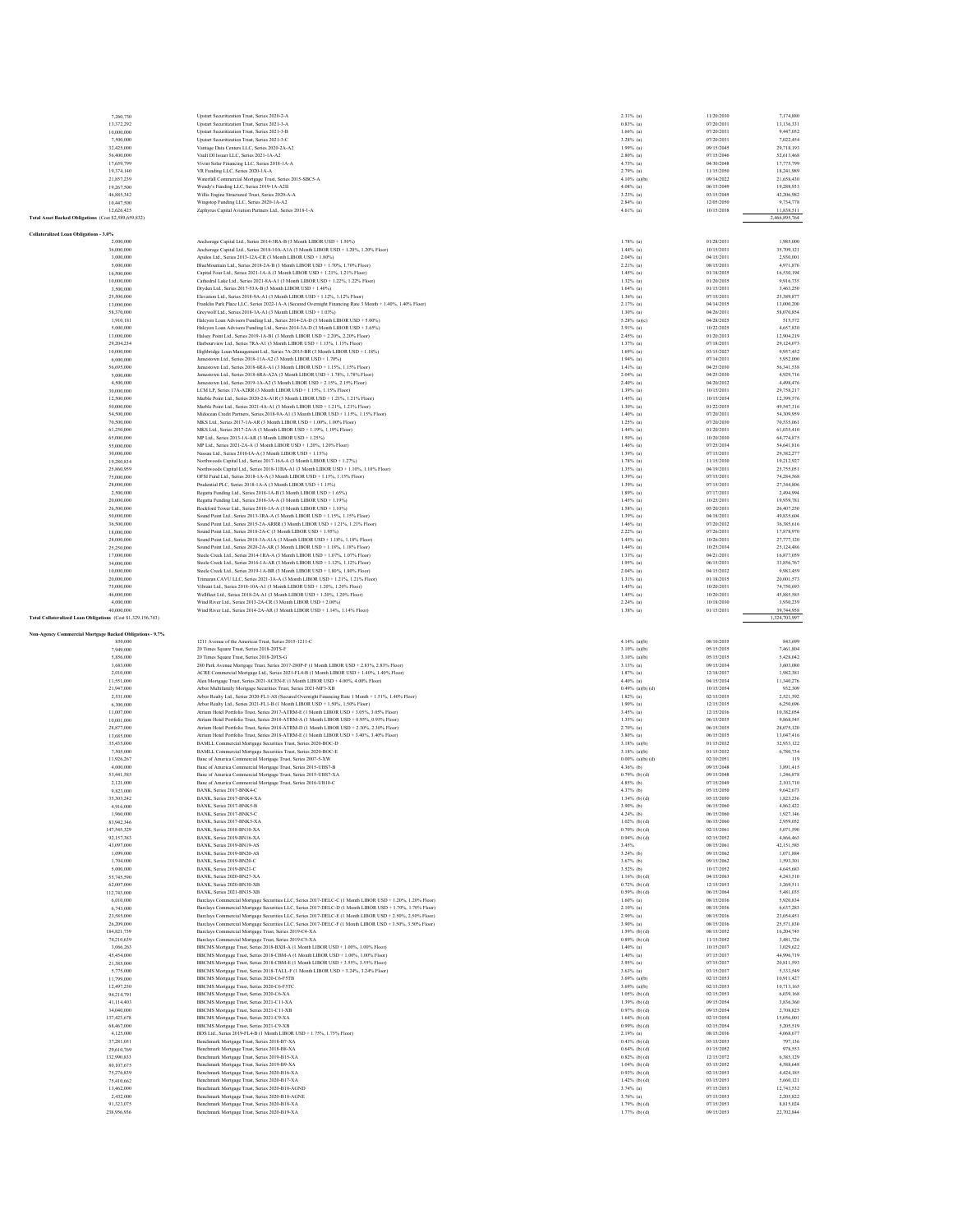| 70,997,132                | Benchmark Mortgage Trust, Series 2020-B22-XA                                                                                                                                   | $1.52%$ (b) (d)                    | 01/15/2054               | 7,445,235               |
|---------------------------|--------------------------------------------------------------------------------------------------------------------------------------------------------------------------------|------------------------------------|--------------------------|-------------------------|
| 276,099,000               | Benchmark Mortgage Trust, Series 2020-IG1-XA                                                                                                                                   | $0.51%$ (b) (d)                    | 09/15/2043               | 8,848,145               |
| 233,067,215               | Benchmark Mortgage Trust, Series 2021-B24-XA                                                                                                                                   | $1.15%$ (b) (d)                    | 03/15/2054               | 17.432.449              |
| 122,131,085<br>59,609,000 | Benchmark Mortgage Trust, Series 2021-B28-XA<br>Benchmark Mortgage Trust, Series 2021-B28-XB                                                                                   | $1.29%$ (b) (d)<br>$0.96%$ (b) (d) | 08/15/2054<br>08/15/2054 | 10,656,426<br>4,612,568 |
| 66,420,000                | Benchmark Mortgage Trust, Series 2021-B29-XB                                                                                                                                   | $0.70%$ (b) (d)                    | 09/15/2054               | 3,821,574               |
| 365,640,740               | Benchmark Mortgage Trust, Series 2021-B30-XA                                                                                                                                   | $0.82%$ (b) (d)                    | 11/15/2054               | 22,796,786              |
| 672,000                   | BFLD, Series 2019-DPLO-B (1 Month LIBOR USD + 1.34%, 1.34% Floor)                                                                                                              | $1.74%$ (a)                        | 10/15/2034               | 666,357                 |
| 54,537,000                | BHMS Trust, Series 2018-ATLS-A (1 Month LIBOR USD + 1.25%, 1.25% Floor)                                                                                                        | $1.65%$ (a)                        | 07/15/2035               | 54,043,800              |
| 27,680,000<br>1,395,905   | Braemar Hotels and Resorts Trust, Series 2018-PRME-A (1 Month LIBOR USD + 0.82%, 0.82% Floor)<br>BSPRT Issuer Ltd., Series 2019-FL5-A (1 Month LIBOR USD + 1.15%, 1.15% Floor) | $1.22\%$ (a)<br>$1.55%$ (a)        | 06/15/2035<br>05/15/2029 | 27,405,351<br>1.395.401 |
| 9,834,000                 | BSPRT Issuer Ltd., Series 2021-FL6-A (1 Month LIBOR USD + 1.10%, 1.10% Floor)                                                                                                  | $1.50\%$ (a)                       | 03/15/2036               | 9,717,447               |
| 77,279,000                | BX Commercial Mortgage Trust, Series 2021-21M-H (1 Month LIBOR USD + 4.01%, 4.01% Floor)                                                                                       | 4.41% (a)                          | 10/15/2036               | 75,001,333              |
| 56,748,000                | BX Commercial Mortgage Trust, Series 2021-VOLT-E (1 Month LIBOR USD + 2.00%, 2.00% Floor)                                                                                      | $2.40%$ (a)                        | 09/15/2036               | 54,751,151              |
| 24,745,000                | BX Commercial Mortgage Trust, Series 2021-VOLT-F (1 Month LIBOR USD + 2.40%, 2.40% Floor)                                                                                      | $2.80\%$ (a)                       | 09/15/2036               | 23,943,561              |
| 4,900,315                 | BX Commercial Mortgage Trust, Series 2021-XL2-E (1 Month LIBOR USD + 1.85%, 1.85% Floor)                                                                                       | $2.24%$ (a)                        | 10/15/2038               | 4,789,142               |
| 46,548,824                | BX Trust, Series 2017-SLCT-E (1 Month LIBOR USD + 3.15%, 3.15% Floor)                                                                                                          | $3.55\%$ (a)                       | 07/15/2034               | 46,430,781              |
| 34,894,306<br>4.976.362   | BX Trust, Series 2018-EXCL-A (1 Month LIBOR USD + 1.09%, 1.09% Floor)<br>BX Trust, Series 2018-EXCL-C (1 Month LIBOR USD + 1.98%, 1.98% Floor)                                 | $1.48%$ (a)<br>$2.37%$ (a)         | 09/15/2037<br>09/15/2037 | 34,545,956<br>4,759,103 |
| 2,014,000                 | BX Trust, Series 2019-ATL-E (1 Month LIBOR USD + 2.24%, 2.24% Floor)                                                                                                           | $2.63%$ (a)                        | 10/15/2036               | 1,937,309               |
| 5,160,000                 | BX Trust. Series 2019-IMC-F (1 Month LIBOR USD + 2.90%, 2.90% Floor)                                                                                                           | $3.30\%$ (a)                       | 04/15/2034               | 5,039,720               |
| 8,600,959                 | BX Trust, Series 2019-MMP-D (1 Month LIBOR USD + 1.60%, 1.60% Floor)                                                                                                           | $2.00\%$ (a)                       | 08/15/2036               | 8,429,320               |
| 173,184,000               | BX Trust, Series 2019-OC11-E                                                                                                                                                   | $4.08\%$ (a)(b)                    | 12/09/2041               | 151,076,093             |
| 326,679,000               | BX Trust, Series 2019-OC11-XB                                                                                                                                                  | $0.18%$ (a)(b) (d)                 | 12/09/2041               | 4,760,987               |
| 17,731,000                | BX Trust. Series 2021-BXMF-G (1 Month LIBOR USD + 3.35%, 3.35% Floor)                                                                                                          | $3.75%$ (a)                        | 10/15/2026               | 17.091.026              |
| 20,366,000<br>3,450,000   | BX Trust, Series 2021-SOAR-J (1 Month LIBOR USD + 3.75%, 3.75% Floor)<br>BX Trust, Series 2021-VIEW-F (1 Month LIBOR USD + 3.93%, 3.93% Floor)                                 | $4.15%$ (a)<br>$4.33\%$ (a)        | 06/15/2038<br>06/15/2023 | 19,694,063<br>3,338,441 |
| 64,678,341                | California Housing Finance Agency, 2021-2 X                                                                                                                                    | $0.78%$ (d)                        | 03/25/2035               | 3.991.947               |
| 87,028,960                | CD Commercial Mortgage Trust, Series 2017-CD4-XA                                                                                                                               | $1.27%$ (b) (d)                    | 05/10/2050               | 3,795,803               |
| 5,723,000                 | CD Commercial Mortgage Trust, Series 2017-CD6-B                                                                                                                                | $3.91%$ (b)                        | 11/13/2050               | 5,634,210               |
| 5,175,000                 | CD Commercial Mortgage Trust, Series 2017-CD6-C                                                                                                                                | $4.26\%$ (b)                       | 11/13/2050               | 5,047,696               |
| 46,758,591                | CD Commercial Mortgage Trust, Series 2017-CD6-XA                                                                                                                               | $0.92%$ (b) (d)                    | 11/13/2050               | 1,501,157               |
| 4.517.000<br>7,155,000    | CFCRE Commercial Mortgage Trust, Series 2016-C4-AM                                                                                                                             | 3.69%<br>$4.85%$ (b)               | 05/10/2058<br>05/10/2058 | 4,495,473<br>7,082,241  |
| 81,759,885                | CFCRE Commercial Mortgage Trust, Series 2016-C4-C<br>CFCRE Commercial Mortgage Trust, Series 2016-C4-XA                                                                        | $1.63%$ (b) (d)                    | 05/10/2058               | 4,230,518               |
| 5,000,000                 | CFCRE Commercial Mortgage Trust, Series 2016-C6-C                                                                                                                              | 4.20% (b)                          | 11/10/2049               | 4,735,346               |
| 35,650,031                | CFCRE Commercial Mortgage Trust, Series 2017-C8-XA                                                                                                                             | $1.49%$ (b) (d)                    | 06/15/2050               | 2,147,540               |
| 5,275,000                 | CHCP Ltd., Series 2021-FL1-B (Secured Overnight Financing Rate 30 Day Average + 1.76%, 1.65% Floor)                                                                            | $1.81%$ (a)                        | 02/15/2038               | 5,250,149               |
| 134,660,130               | Citigroup Commercial Mortgage Trust, Series 2012-GC8-XA                                                                                                                        | $1.72%$ (a)(b) (d)                 | 09/10/2045               | 152,947                 |
| 136,107,374               | Citigroup Commercial Mortgage Trust, Series 2014-GC19-XA                                                                                                                       | $1.12%$ (b) (d)                    | 03/10/2047               | 2,254,020               |
| 70,926,524                | Citigroup Commercial Mortgage Trust, Series 2014-GC21-XA                                                                                                                       | $1.15%$ (b) (d)                    | 05/10/2047               | 1,414,977               |
| 163,700,413               | Citigroup Commercial Mortgage Trust, Series 2014-GC25-XA                                                                                                                       | $0.96%$ (b) (d)                    | 10/10/2047               | 3,201,571               |
| 6,265,000<br>9.978,000    | Citigroup Commercial Mortgage Trust, Series 2015-GC27-B<br>Citigroup Commercial Mortgage Trust, Series 2015-GC27-C                                                             | 3.77%<br>4.42% (b)                 | 02/10/2048<br>02/10/2048 | 6,133,914<br>9,711,151  |
| 3,685,000                 | Citigroup Commercial Mortgage Trust, Series 2015-GC27-D                                                                                                                        | $4.42%$ (a)(b)                     | 02/10/2048               | 3,414,008               |
| 183,635,495               | Citigroup Commercial Mortgage Trust, Series 2015-GC27-XA                                                                                                                       | $1.33%$ (b) (d)                    | 02/10/2048               | 5,609,550               |
| 4,404,000                 | Citigroup Commercial Mortgage Trust, Series 2015-GC29-C                                                                                                                        | 4.14% (b)                          | 04/10/2048               | 4.328.715               |
| 14,310,000                | Citigroup Commercial Mortgage Trust, Series 2015-GC33-C                                                                                                                        | 4.58% (b)                          | 09/10/2058               | 13,458,657              |
| 162.821.633               | Citigroup Commercial Mortgage Trust, Series 2015-GC33-XA                                                                                                                       | $0.88%$ (b) (d)                    | 09/10/2058               | 4,161,053               |
| 98.497.141                | Citigroup Commercial Mortgage Trust, Series 2016-C1-XA                                                                                                                         | $1.83%$ (b) (d)                    | 05/10/2049               | 6.027.188               |
| 198,570,005<br>36,223,335 | Citigroup Commercial Mortgage Trust, Series 2016-GC36-XA<br>Citigroup Commercial Mortgage Trust, Series 2016-GC37-XA                                                           | $1.22%$ (b) (d)<br>$1.69%$ (b) (d) | 02/10/2049<br>04/10/2049 | 7,362,460<br>1,919,848  |
| 93.292.430                | Citigroup Commercial Mortgage Trust, Series 2016-P3-XA                                                                                                                         | $1.66%$ (b) (d)                    | 04/15/2049               | 4.362.914               |
| 54,053,109                | Citigroup Commercial Mortgage Trust, Series 2016-P4-XA                                                                                                                         | $1.90%$ (b) (d)                    | 07/10/2049               | 3,421,621               |
| 87.243.977                | Citigroup Commercial Mortgage Trust, Series 2016-P5-XA                                                                                                                         | $1.38%$ (b) (d)                    | 10/10/2049               | 4,366,264               |
| 243,666,397               | Citigroup Commercial Mortgage Trust, Series 2017-B1-XA                                                                                                                         | $0.81%$ (b) (d)                    | 08/15/2050               | 7,734,873               |
| 40,203,851                | Citigroup Commercial Mortgage Trust, Series 2017-P7-XA                                                                                                                         | $1.13%$ (b) (d)                    | 04/14/2050               | 1,832,910               |
| 3,625,000                 | Citigroup Commercial Mortgage Trust, Series 2020-420K-D                                                                                                                        | 3.31% (a)(b)                       | 11/10/2042               | 3.223.520               |
| 7,800,000<br>23,804,000   | Citigroup Commercial Mortgage Trust, Series 2020-420K-E<br>Citigroup Commercial Mortgage Trust, Series 2020-555-E                                                              | $3.31%$ (a)(b)<br>$3.50\%$ (a)(b)  | 11/10/2042<br>12/10/2041 | 6,497,656<br>20,703,472 |
| 4,175,000                 | Citigroup Commercial Mortgage Trust, Series 2020-555-F                                                                                                                         | 3.50% (a)(b)                       | 12/10/2041               | 3,485,409               |
| 12,493,000                | Citigroup Commercial Mortgage Trust, Series 2020-GC46-B                                                                                                                        | $3.15%$ (b)                        | 02/15/2053               | 11,744,950              |
| 47,980,165                | CLNC Ltd., Series 2019-FL1-A (Secured Overnight Financing Rate 30 Day Average + 1.36%, 1.25% Floor)                                                                            | $1.41%$ (a)                        | 08/20/2035               | 47,620,793              |
| 32,731,000                | CLNC Ltd., Series 2019-FL1-AS (Secured Overnight Financing Rate 30 Day Average + 1.66%, 1.55% Floor)                                                                           | $1.71%$ (a)                        | 08/20/2035               | 32.278.330              |
| 29,797,989                | CLNC Ltd., Series 2019-FL1-B (Secured Overnight Financing Rate 30 Day Average + 2.01%, 1.90% Floor)                                                                            | $2.06%$ (a)                        | 08/20/2035               | 29,684,846              |
| 176,307,953               | Commercial Mortgage Pass-Through Certificates, Series 2013-CR12-XA                                                                                                             | $1.10%$ (b) (d)                    | 10/10/2046               | 2,341,035               |
| 843,000<br>1,199,354      | Commercial Mortgage Pass-Through Certificates, Series 2013-CR13-C                                                                                                              | $4.88%$ (b)<br>3.15%               | 11/10/2046<br>02/10/2047 | 841,695<br>1,189,208    |
| 4,345,000                 | Commercial Mortgage Pass-Through Certificates, Series 2014-CR14-A2<br>Commercial Mortgage Pass-Through Certificates, Series 2014-CR16-C                                        | 4.91% (b)                          | 04/10/2047               | 4,303,982               |
| 7,635,000                 | Commercial Mortgage Pass-Through Certificates, Series 2014-CR19-C                                                                                                              | 4.70% (b)                          | 08/10/2047               | 7,531,056               |
| 25,400,000                | Commercial Mortgage Pass-Through Certificates, Series 2014-CR20-C                                                                                                              | 4.49% (b)                          | 11/10/2047               | 25,071,766              |
| 91,805,303                | Commercial Mortgage Pass-Through Certificates, Series 2014-UBS3-XA                                                                                                             | $1.06%$ (b) (d)                    | 06/10/2047               | 1,649.512               |
| 833,000                   | Commercial Mortgage Pass-Through Certificates, Series 2015-3BP-F                                                                                                               | $3.24%$ (a)(b)                     | 02/10/2035               | 779,803                 |
| 905,000                   | Commercial Mortgage Pass-Through Certificates, Series 2015-CR22-C                                                                                                              | 4.11% (b)                          | 03/10/2048               | 892,136                 |
| 153,900,012<br>5,360,000  | Commercial Mortgage Pass-Through Certificates, Series 2015-CR22-XA                                                                                                             | $0.86%$ (b) (d)<br>4.29% (b)       | 03/10/2048<br>05/10/2048 | 3.249.276<br>5,285,474  |
| 7,210,000                 | Commercial Mortgage Pass-Through Certificates, Series 2015-CR23-C<br>Commercial Mortgage Pass-Through Certificates, Series 2015-CR26-B                                         | $4.48%$ (b)                        | 10/10/2048               | 7,276,608               |
| 79,786,486                | Commercial Mortgage Pass-Through Certificates, Series 2015-CR26-XA                                                                                                             | $0.92%$ (b) (d)                    | 10/10/2048               | 2.070.116               |
| 26,930,000                | Commercial Mortgage Pass-Through Certificates, Series 2016-CR28-C                                                                                                              | $4.64%$ (b)                        | 02/10/2049               | 26,778,152              |
| 1,403,000                 | Commercial Mortgage Pass-Through Certificates, Series 2016-DC2-C                                                                                                               | $4.67%$ (b)                        | 02/10/2049               | 1,375,668               |
| 5,524,000                 | Commercial Mortgage Pass-Through Certificates, Series 2017-PANW-E                                                                                                              | $3.81%$ (a)(b)                     | 10/10/2029               | 5,237,696               |
| 18,570,000                | Commercial Mortgage Pass-Through Certificates, Series 2018-HCLV-A (1 Month LIBOR USD + 1.00%, 1.00% Floor)                                                                     | $1.40%$ (a)                        | 09/15/2033               | 18,224,425              |
| 25,047,651<br>110,658,751 | Commercial Mortgage Pass-Through Trust, Series 2012-CR2-XA                                                                                                                     | $1.60%$ (b) (d)<br>$1.82%$ (b) (d) | 08/15/2045<br>10/15/2045 | -8<br>306,447           |
| 114,385,182               | Commercial Mortgage Pass-Through Trust, Series 2012-CR3-XA<br>Commercial Mortgage Pass-Through Trust, Series 2013-CR10-XA                                                      | $0.71%$ (b) (d)                    | 08/10/2046               | 888,087                 |
| 17,822,000                | Commercial Mortgage Pass-Through Trust, Series 2015-DC1-C                                                                                                                      | 4.33% (b)                          | 02/10/2048               | 17.085.816              |
| 277,213,575               | Commercial Mortgage Pass-Through Trust, Series 2015-DC1-XA                                                                                                                     | $1.02%$ (b) (d)                    | 02/10/2048               | 6,217,873               |
| 5,248,500                 | Commercial Mortgage Pass-Through Trust, Series 2018-COR3-C                                                                                                                     | 4.56% (b)                          | 05/10/2051               | 5,191,412               |
| 1,425,600                 | Core Mortgage Trust, Series 2019-CORE-E (1 Month LIBOR USD + 1.90%, 1.90% Floor)                                                                                               | $2.30\%$ (a)                       | 12/15/2031               | 1.363,407               |
| 16,723,000                | Credit Suisse Mortgage Capital Certificates, Series 2019-ICE4-E (1 Month LIBOR USD + 2.15%, 2.15% Floor)                                                                       | $2.55%$ (a)                        | 05/15/2036               | 16,433,751              |
| 4,606,000<br>13,360,000   | CSAIL Commercial Mortgage Trust, Series 2015-C1-C                                                                                                                              | 4.26% (b)<br>$3.85%$ (b)           | 04/15/2050<br>06/15/2057 | 4,167,503<br>13,219,735 |
| 9,205,000                 | CSAIL Commercial Mortgage Trust, Series 2015-C2-AS<br>CSAIL Commercial Mortgage Trust, Series 2015-C3-B                                                                        | $4.12%$ (b)                        | 08/15/2048               | 8,877,910               |
| 9,759,000                 | CSAIL Commercial Mortgage Trust, Series 2015-C4-C                                                                                                                              | 4.56% (b)                          | 11/15/2048               | 9,568,656               |
| 282,880,439               | CSAIL Commercial Mortgage Trust, Series 2015-C4-XA                                                                                                                             | $0.81%$ (b) (d)                    | 11/15/2048               | 6,887,743               |
| 9,425,000                 | CSAIL Commercial Mortgage Trust, Series 2016-C5-C                                                                                                                              | $4.65%$ (b)                        | 11/15/2048               | 9,262,797               |
| 36,927,864                | CSAIL Commercial Mortgage Trust, Series 2016-C6-XA                                                                                                                             | $1.87%$ (b) (d)                    | 01/15/2049               | 2.241.902               |
| 11,020,000                | CSAIL Commercial Mortgage Trust, Series 2016-C7-B                                                                                                                              | 4.33% (b)                          | 11/15/2049               | 10,818,791              |
| 134,911,670<br>4,399,000  | CSAIL Commercial Mortgage Trust, Series 2017-C8-XA                                                                                                                             | $1.24%$ (b) (d)<br>3.89% (b)       | 06/15/2050<br>11/15/2050 | 6,304,031<br>4.255.082  |
| 5,511,000                 | CSAIL Commercial Mortgage Trust, Series 2017-CX10-B<br>CSAIL Commercial Mortgage Trust, Series 2017-CX10-C                                                                     | $4.11%$ (b)                        | 11/15/2050               | 5,064,057               |
| 89,108,770                | CSAIL Commercial Mortgage Trust, Series 2017-CX10-XA                                                                                                                           | $0.70%$ (b) (d)                    | 11/15/2050               | 2,585,776               |
| 1,677,000                 | CSAIL Commercial Mortgage Trust, Series 2018-C14-C                                                                                                                             | 4.92% (b)                          | 11/15/2051               | 1.625,436               |
| 15,894,000                | CSAIL Commercial Mortgage Trust, Series 2019-C16-B                                                                                                                             | 3.88%                              | 06/15/2052               | 15,388,970              |
| 26.346.299                | CSAIL Commercial Mortgage Trust, Series 2019-C17-XA                                                                                                                            | $1.36%$ (b) (d)                    | 09/15/2052               | 1,954,687               |
| 7,924,000                 | CSAIL Commercial Mortgage Trust, Series 2019-C18-B                                                                                                                             | 3.59%                              | 12/15/2052               | 7,714,090               |
| 248,804,801               | CSAIL Commercial Mortgage Trust, Series 2019-C18-XA                                                                                                                            | $1.07%$ (b) (d)                    | 12/15/2052               | 14,053,192              |
| 198,166,570<br>81,465,000 | CSAIL Commercial Mortgage Trust, Series 2020-C19-XA<br>CSAIL Commercial Mortgage Trust, Series 2020-C19-XB                                                                     | $1.11%$ (b) (d)<br>$0.08%$ (b) (d) | 03/15/2053<br>03/15/2053 | 13,875,167<br>588,210   |
| 4,847,000                 | CSMC Mortgage-Backed Trust, Series 2017-TIME-A                                                                                                                                 | $3.65\%$ (a)                       | 11/13/2039               | 4,557,617               |
| 147,561,481               | CSMC Trust Series 2014-USA-X1                                                                                                                                                  | $0.54%$ (a)(b) (d)                 | 09/15/2037               | 2.302.313               |
| 3,799,000                 | CSMC Trust. Series 2017-CALI-E                                                                                                                                                 | $3.78%$ (a)(b)                     | 11/10/2032               | 3,622,321               |
| 6,050,000                 | CSMC Trust, Series 2017-CALI-F                                                                                                                                                 | $3.78%$ (a)(b)                     | 11/10/2032               | 5,626,444               |
| 12,164,000                | CSMC Trust. Series 2017-CHOP-D (1 Month LIBOR USD + 1.90%, 1.90% Floor)                                                                                                        | $2.30\%$ (a)                       | 07/15/2032               | 11,716,626              |
| 18,903,000                | CSMC Trust, Series 2017-CHOP-E (1 Month LIBOR USD + 3.30%, 3.30% Floor)                                                                                                        | $3.70%$ (a)                        | 07/15/2032               | 18,029,952              |
| 3,818,000                 | CSMC Trust, Series 2017-MOON-D                                                                                                                                                 | $3.20\%$ (a)(b)                    | 07/10/2034<br>07/10/2034 | 3,808,663               |
| 4,673,000<br>34,600,000   | CSMC Trust, Series 2017-MOON-E<br>CSMC Trust, Series 2020-LOTS-A (1 Month LIBOR USD + 3.97%, 4.73% Floor)                                                                      | $3.20\%$ (a)(b)<br>$4.72%$ (a)     | 07/15/2022               | 4,649,481<br>34,265,823 |
| 32.434.639                | CSMC Trust, Series 2020-NET-A                                                                                                                                                  | $2.26%$ (a)                        | 08/15/2037               | 30,878,778              |
| 12,769,000                | CSMC Trust, Series 2020-NET-B                                                                                                                                                  | $2.82\%$ (a)                       | 08/15/2037               | 12,205,242              |
| 142,496,039               | CSMC Trust, Series 2020-NET-X                                                                                                                                                  | $1.26\%$ (a)(b) (d)                | 08/15/2037               | 5,282,371               |
| 5,903,500                 | CSMC Trust, Series 2021-B33-A1                                                                                                                                                 | $3.05%$ (a)                        | 10/10/2043               | 5,639,788               |
| 23,397,500                | CSMC Trust, Series 2021-B33-A2                                                                                                                                                 | $3.17%$ (a)                        | 10/10/2043               | 22,274,958              |
| 4,887,333                 | CSMC Trust, Series 2021-B33-B                                                                                                                                                  | $3.64%$ (a)(b)                     | 10/10/2043               | 4,584,806               |
| 109,000,000               |                                                                                                                                                                                |                                    |                          |                         |
|                           | CSMC Trust. Series 2021-B33-X                                                                                                                                                  | $0.50\%$ (a)(b) (d)                | 10/10/2043               | 4,107,480               |
| 6,452,000                 | CSWF Trust, Series 2018-TOP-F (1 Month LIBOR USD + 2.75%, 2.75% Floor)                                                                                                         | $3.15%$ (a)                        | 08/15/2035               | 6,407,542               |
| 3,928,800<br>7,447,000    | CSWF Trust, Series 2018-TOP-G (1 Month LIBOR USD + 3.25%, 3.25% Floor)<br>DBGS Mortgage Trust, Series 2018-5BP-D (1 Month LIBOR USD + 1.50%, 1.35% Floor)                      | $3.65%$ (a)<br>$1.90\%$ (a)        | 08/15/2035<br>06/15/2033 | 3,870,785<br>7,309,201  |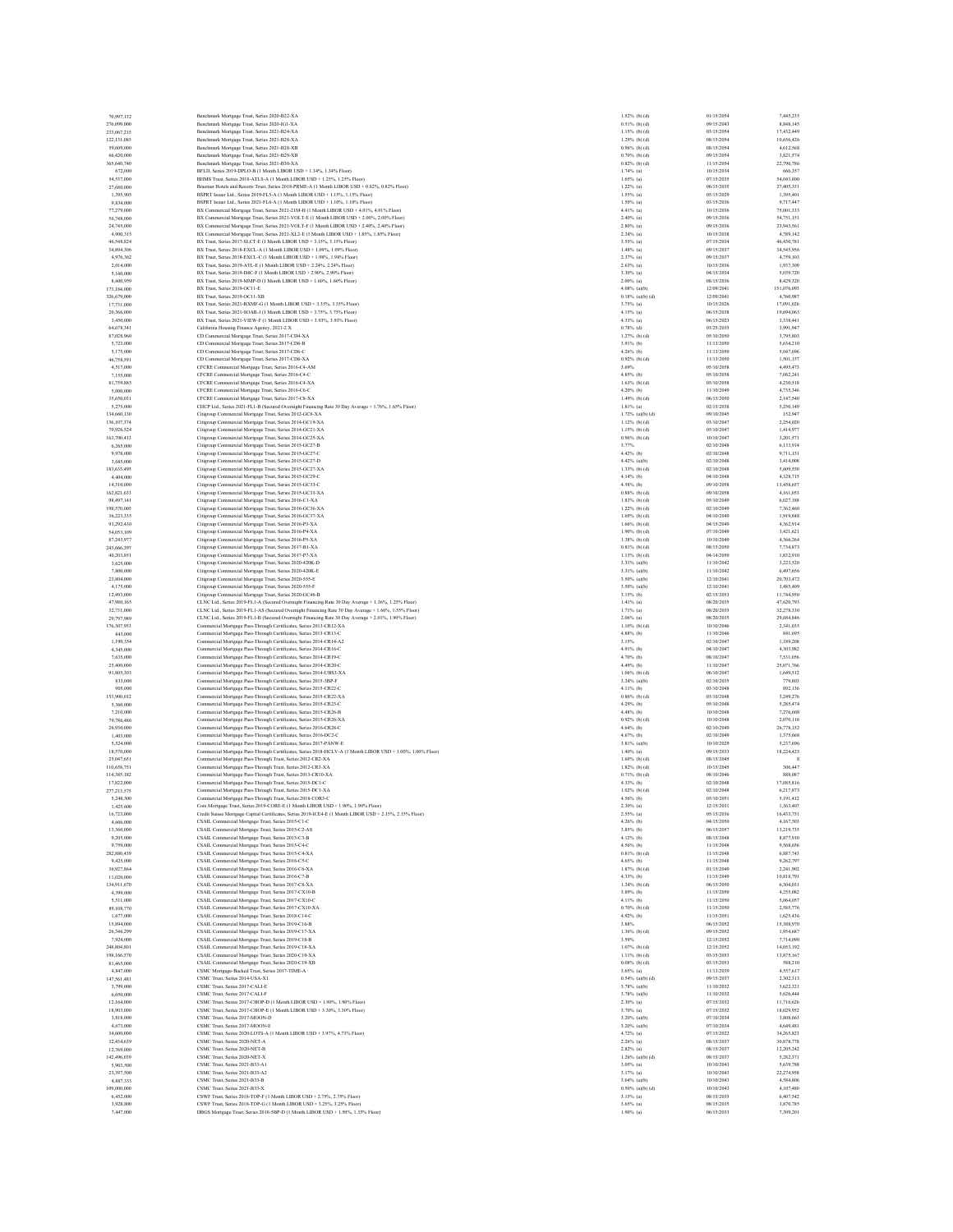| 5,161,000                 | DBJPM Mortgage Trust, Series 2016-C1-B                                                                                                                                                                       | 4.20% (b)                           | 05/10/2049               | 5.092.586                |
|---------------------------|--------------------------------------------------------------------------------------------------------------------------------------------------------------------------------------------------------------|-------------------------------------|--------------------------|--------------------------|
| 106,300,032               | DBJPM Mortgage Trust, Series 2016-C1-XA                                                                                                                                                                      | $1.38%$ (b) (d)                     | 05/10/2049               | 4,554,478                |
| 59,860,912                | DBJPM Mortgage Trust, Series 2020-C9-XA                                                                                                                                                                      | $1.71%$ (b) (d)                     | 09/15/2053               | 5,142,735                |
| 5,750,000                 | DOLP Trust. Series 2021-NYC-E<br>DOLP Trust. Series 2021-NYC-F                                                                                                                                               | 3.70% (a)(b)<br>$3.70\%$ (a)(b)     | 05/10/2041<br>05/10/2041 | 4.883.662                |
| 11,475,000<br>6,520,000   | Fontainebleau Miami Beach Trust, Series 2019-FBLU-G                                                                                                                                                          | $3.96%$ (a)(b)                      | 12/10/2036               | 9,334,670<br>5,982,925   |
| 1,479,905                 | FREMF Mortgage Trust, Series 2017-KF34-B (1 Month LIBOR USD + 2.70%, 2.55% Floor)                                                                                                                            | $2.94%$ (a)                         | 08/25/2024               | 1,477,225                |
| 4,312,256                 | FREMF Mortgage Trust, Series 2017-KF36-B (1 Month LIBOR USD + 2.65%, 2.65% Floor)                                                                                                                            | $2.89%$ (a)                         | 08/25/2024               | 4,304,066                |
| 2,167,836                 | FS Rialto, Series 2019-FL1-A (1 Month LIBOR USD + 1.20%, 1.20% Floor)                                                                                                                                        | $1.63%$ (a)                         | 12/16/2036               | 2,167,093                |
| 1.074.104                 | GPMT Ltd., Series 2019-FL2-A (1 Month LIBOR USD + 1.30%, 1.30% Floor)                                                                                                                                        | $1.75%$ (a)                         | 02/22/2036               | 1,077,756                |
| 68,881,000                | Great Wolf Trust, Series 2019-WOLF-E (1 Month LIBOR USD + 2.73%, 2.73% Floor)<br>Great Wolf Trust, Series 2019-WOLF-F (1 Month LIBOR USD + 3.13%, 3.13% Floor)                                               | 3.13% (a)                           | 12/15/2036               | 66,215,911               |
| 75,048,000<br>25,725,000  | Greystone Commercial Real Estate Notes, Series 2019-FL2-B (1 Month LIBOR USD + 1.60%, 1.60% Floor)                                                                                                           | $3.53%$ (a)<br>$2.00\%$ (a)         | 12/15/2036<br>09/15/2037 | 71,701,302<br>25,597,378 |
| 14,873,000                | Greystone Commercial Real Estate Notes, Series 2019-FL2-C (1 Month LIBOR USD + 2.00%, 2.00% Floor)                                                                                                           | $2.40%$ (a)                         | 09/15/2037               | 14,825,853               |
| 6,083,000                 | Greystone Commercial Real Estate Notes, Series 2021-FL3-B (1 Month LIBOR USD + 1.65%, 1.65% Floor)                                                                                                           | $2.05%$ (a)                         | 07/15/2039               | 5.929.617                |
| 9,980,847                 | GS Mortgage Securities Corporation Trust, Series 2012-ALOH-A                                                                                                                                                 | $3.55\%$ (a)                        | 04/10/2034               | 9,976,481                |
| 15,571,000                | GS Mortgage Securities Corporation Trust, Series 2018-TWR-A (1 Month LIBOR USD + 0.90%, 0.90% Floor)                                                                                                         | $1.30\%$ (a)                        | 07/15/2031               | 15,345,415               |
| 3,897,000                 | GS Mortgage Securities Corporation Trust, Series 2018-TWR-D (1 Month LIBOR USD + 1.60% 1.60% Floor)                                                                                                          | $2.00\%$ (a)                        | 07/15/2031               | 3,707.461                |
| 11,950,000                | GS Mortgage Securities Corporation Trust, Series 2018-TWR-E (1 Month LIBOR USD + 2.10%, 2.10% Floor)                                                                                                         | $2.50\%$ (a)                        | 07/15/2031               | 11,376,044               |
| 11,242,000<br>4,648,000   | GS Mortgage Securities Corporation Trust, Series 2018-TWR-F (1 Month LIBOR USD + 2.80%, 2.80% Floor)<br>GS Mortgage Securities Corporation Trust, Series 2018-TWR-G (1 Month LIBOR USD + 3.92%, 3.93% Floor) | 3.20% (a)<br>$4.32\%$ (a)           | 07/15/2031<br>07/15/2031 | 10,693,743<br>4,109,254  |
| 7,968,000                 | GS Mortgage Securities Corporation Trust, Series 2019-BOCA-A (1 Month LIBOR USD + 1.20%, 1.20% Floor)                                                                                                        | $1.60\%$ (a)                        | 06/15/2038               | 7,978,666                |
| 7,561,000                 | GS Mortgage Securities Corporation Trust, Series 2020-UPTN-D                                                                                                                                                 | $3.25%$ (a)(b)                      | 02/10/2037               | 7.098.039                |
| 6,760,500                 | GS Mortgage Securities Corporation Trust, Series 2020-UPTN-F                                                                                                                                                 | $3.25\%$ (a)(b)                     | 02/10/2037               | 6,222,892                |
| 56,900,000                | GS Mortgage Securities Corporation Trust, Series 2021-1HTL-A (1 Month LIBOR USD + 3.48%, 3.48% Floor)                                                                                                        | 3.79% (a)                           | 10/15/2023               | 56,627,165               |
| 3,280,000                 | GS Mortgage Securities Corporation Trust. Series 2021-ARDN-E (1 Month LIBOR USD + 3.35%, 3.35% Floor)                                                                                                        | 3.75% (a)                           | 11/15/2036               | 3.225.392                |
| 16,787,000                | GS Mortgage Securities Corporation Trust, Series 2021-ARDN-G (1 Month LIBOR USD + 5.00%, 5.00% Floor)                                                                                                        | $5.40\%$ (a)<br>$0.00\%$ (a)(b) (d) | 11/15/2036<br>03/10/2044 | 16,550,522               |
| 752,444<br>20.375.073     | GS Mortgage Securities Corporation, Series 2011-GC3-X<br>GS Mortgage Securities Corporation, Series 2013-GC10-XA                                                                                             | $1.47%$ (b) (d)                     | 02/10/2046               | 164,205                  |
| 16,399,000                | GS Mortgage Securities Corporation, Series 2018-LUAU-A (1 Month LIBOR USD + 1.00%, 1.00% Floor)                                                                                                              | $1.40%$ (a)                         | 11/15/2032               | 16,292,964               |
| 14,645,000                | GS Mortgage Securities Trust, Series 2015-GC28-C                                                                                                                                                             | 4.32% (b)                           | 02/10/2048               | 14,322,806               |
| 205.288.423               | GS Mortgage Securities Trust, Series 2015-GC28-XA                                                                                                                                                            | $0.98%$ (b) (d)                     | 02/10/2048               | 4.681.007                |
| 214,731,908               | GS Mortgage Securities Trust, Series 2015-GC32-XA                                                                                                                                                            | $0.73%$ (b) (d)                     | 07/10/2048               | 4,340,827                |
| 155,132,599               | GS Mortgage Securities Trust, Series 2015-GC34-XA                                                                                                                                                            | $1.22\%$ (b) (d)                    | 10/10/2048               | 5,386,126                |
| 65,487,513                | GS Mortgage Securities Trust, Series 2015-GS1-XA                                                                                                                                                             | $0.76%$ (b) (d)                     | 11/10/2048               | 1,581,733                |
| 40,907,082<br>263,455,832 | GS Mortgage Securities Trust, Series 2016-GS2-XA<br>GS Mortgage Securities Trust, Series 2016-GS3-XA                                                                                                         | $1.74%$ (b) (d)<br>$1.20%$ (b) (d)  | 05/10/2049<br>10/10/2049 | 2,334,387<br>11,267,321  |
| 49,106,264                | GS Mortgage Securities Trust, Series 2016-GS4-XA                                                                                                                                                             | $0.57%$ (b) (d)                     | 11/10/2049               | 1,087,552                |
| 187,507,539               | GS Mortgage Securities Trust, Series 2017-GS7-XA                                                                                                                                                             | $1.11%$ (b) (d)                     | 08/10/2050               | 8,038,486                |
| 98,700,000                | GS Mortgage Securities Trust, Series 2017-GS7-XB                                                                                                                                                             | $0.35%$ (b) (d)                     | 08/10/2050               | 1.591.301                |
| 3,443,000                 | GS Mortgage Securities Trust, Series 2018-GS10-WLSA                                                                                                                                                          | $4.58%$ (a)(b)                      | 03/10/2033               | 3,482,027                |
| 6,834,000                 | GS Mortgage Securities Trust, Series 2018-GS10-WLSB                                                                                                                                                          | 4.58% (a)(b)                        | 03/10/2033               | 6,825,019                |
| 9,287,000                 | GS Mortgage Securities Trust, Series 2018-GS10-WLSC                                                                                                                                                          | 4.58% (a)(b)                        | 03/10/2033               | 9.021.678                |
| 8,990,000                 | GS Mortgage Securities Trust, Series 2018-GS10-WLSD                                                                                                                                                          | 4.58% (a)(b)                        | 03/10/2033               | 8,389,921                |
| 11,236,750<br>9,368,000   | GS Mortgage Securities Trust, Series 2018-GS10-WLSE<br>GS Mortgage Securities Trust, Series 2018-GS9-C                                                                                                       | 4.58% (a)(b)<br>$4.36\%$ (b)        | 03/10/2033<br>03/10/2051 | 10.253.536<br>9,323,000  |
| 202,299,840               | GS Mortgage Securities Trust, Series 2018-GS9-XA                                                                                                                                                             | $0.43%$ (b) (d)                     | 03/10/2051               | 4,314,388                |
| 60.612.834                | GS Mortgage Securities Trust, Series 2019-GC38-XA                                                                                                                                                            | $0.96%$ (b) (d)                     | 02/10/2052               | 3,214,893                |
| 17,067,655                | GS Mortgage Securities Trust, Series 2019-GC39-XA                                                                                                                                                            | $1.13%$ (b) (d)                     | 05/10/2052               | 974,083                  |
| 20,564,000                | GS Mortgage Securities Trust, Series 2019-GC40-DBD                                                                                                                                                           | $3.55\%$ (a)(b)                     | 07/10/2052               | 19,648,945               |
| 15,570,000                | GS Mortgage Securities Trust, Series 2019-GC40-DBE                                                                                                                                                           | 3.55% (a)(b)                        | 07/10/2052               | 14,614,566               |
| 181,727,940               | GS Mortgage Securities Trust, Series 2020-GC45-XA                                                                                                                                                            | $0.67%$ (b) (d)                     | 02/13/2053               | 7,411,810                |
| 56,121,455<br>5,692,000   | GS Mortgage Securities Trust, Series 2020-GSA2-XA<br>Hilton USA Trust Series 2016-SFP-A                                                                                                                      | $1.73%$ (a)(b) (d)<br>$2.83%$ (a)   | 12/12/2053<br>11/05/2035 | 6,219,952<br>5.634.411   |
| 32,627,289                | HPLY Trust. Series 2019-HIT-F (1 Month LIBOR USD + 3.15%, 3.15% Floor)                                                                                                                                       | $3.55%$ (a)                         | 11/15/2036               | 31,236,975               |
| 6,560,215                 | IMT Trust, Series 2017-APTS-BFL (1 Month LIBOR USD + 0.95%, 0.95% Floor)                                                                                                                                     | $1.35%$ (a)                         | 06/15/2034               | 6,501,105                |
| 5,995,726                 | JP Morgan Chase Commercial Mortgage Securities Corporation, Series 2007-CB18-X                                                                                                                               | $0.66%$ (b) (d)                     | 06/12/2047               | 60                       |
| 42,944,336                | JP Morgan Chase Commercial Mortgage Securities Corporation, Series 2012-C6-XA                                                                                                                                | $1.43%$ (b) (d)                     | 05/15/2045               | 429                      |
| 165,201,625               | JP Morgan Chase Commercial Mortgage Securities Corporation, Series 2012-C8-XA                                                                                                                                | $1.71%$ (b) (d)                     | 10/15/2045               | 271,327                  |
| 33,192,112                | JP Morgan Chase Commercial Mortgage Securities Corporation, Series 2012-CBX-XA                                                                                                                               | $0.78%$ (b) (d)                     | 06/15/2045               | 24,383                   |
| 9,535,000                 | JP Morgan Chase Commercial Mortgage Securities Corporation, Series 2014-C20-B<br>JP Morgan Chase Commercial Mortgage Securities Corporation, Series 2015-JP1-XA                                              | 4.40% (b)<br>$0.89%$ (b) (d)        | 07/15/2047<br>01/15/2049 | 9,557,791<br>1,581,877   |
| 54.159.231<br>9,343,000   | JP Morgan Chase Commercial Mortgage Securities Corporation, Series 2018-MINN-E (1 Month LIBOR USD + 2.75%, 3.50% Floor)                                                                                      | $3.75%$ (a)                         | 11/15/2035               | 8,393,315                |
| 1,181,632                 | JP Morgan Chase Commercial Mortgage Securities Trust, Series 2007-CB20-X1                                                                                                                                    | $0.00\%$ (a)(b) (d)                 | 02/12/2051               |                          |
| 533,529                   | JP Morgan Chase Commercial Mortgage Securities Trust, Series 2011-C4-C                                                                                                                                       | 5.40% (a)(b)                        | 07/15/2046               | 540,991                  |
| 905,000                   | JP Morgan Chase Commercial Mortgage Securities Trust, Series 2018-ASH8-C (1 Month LIBOR USD + 1.45%, 1.34% Floor)                                                                                            | $1.85%$ (a)                         | 02/15/2035               | 894,973                  |
| 11,745,000                | JP Morgan Chase Commercial Mortgage Securities Trust, Series 2018-BCON-E                                                                                                                                     | $3.76%$ (a)(b)                      | 01/05/2031               | 11,634,206               |
| 5,831,000                 | JP Morgan Chase Commercial Mortgage Securities Trust, Series 2018-WPT-EFX                                                                                                                                    | 5.54% (a)(b)                        | 07/05/2033               | 5,829,076                |
| 6,097,000                 | JP Morgan Chase Commercial Mortgage Securities Trust, Series 2018-WPT-FFX                                                                                                                                    | 5.54% (a)(b)                        | 07/05/2033               | 6,024,581                |
| 13,604,000                | JP Morgan Chase Commercial Mortgage Securities Trust, Series 2019-COR6-AS<br>JP Morgan Chase Commercial Mortgage Securities Trust, Series 2020-ACE-C                                                         | $3.41%$ (b)<br>3.69% (a)(b)         | 11/13/2052<br>01/10/2037 | 13,363,770<br>6,831,670  |
| 7,366,000<br>40,424,000   | JP Morgan Chase Commercial Mortgage Securities Trust, Series 2020-NNN-EFX                                                                                                                                    | 3.97% (a)                           | 01/16/2037               | 38,249,136               |
| 1,900,000                 | JP Morgan Chase Commercial Mortgage Securities Trust, Series 2021-MHC-E (1 Month LIBOR USD + 2.45%, 2.45% Floor)                                                                                             | $2.85%$ (a)                         | 04/15/2038               | 1,848,228                |
| 69,429,892                | JPMBB Commercial Mortgage Securities Trust, Series 2014-C18-XA                                                                                                                                               | $0.77%$ (b) (d)                     | 02/15/2047               | 769,644                  |
| 4,787,000                 | JPMBB Commercial Mortgage Securities Trust, Series 2014-C21-C                                                                                                                                                | $4.64%$ (b)                         | 08/15/2047               | 4,654,598                |
| 162,946,359               | JPMBB Commercial Mortgage Securities Trust, Series 2014-C25-XA                                                                                                                                               | $0.82%$ (b) (d)                     | 11/15/2047               | 2.925.620                |
| 6,499,000                 | JPMBB Commercial Mortgage Securities Trust, Series 2014-C26-C                                                                                                                                                | $4.38%$ (b)                         | 01/15/2048               | 6,346,081                |
| 178,449,933               | JPMBB Commercial Mortgage Securities Trust, Series 2014-C26-XA                                                                                                                                               | $0.96%$ (b) (d)                     | 01/15/2048<br>02/15/2048 | 3,593,072<br>13.432.342  |
| 13,992,000<br>10,425,000  | JPMBB Commercial Mortgage Securities Trust, Series 2015-C27-C<br>JPMBB Commercial Mortgage Securities Trust, Series 2015-C27-D                                                                               | 4.30% (b)<br>$3.80\%$ (a)(b)        | 02/15/2048               | 8,903,868                |
| 305,000                   | JPMBB Commercial Mortgage Securities Trust, Series 2015-C28-B                                                                                                                                                | 3.99%                               | 10/15/2048               | 297,811                  |
| 10,663,088                | JPMBB Commercial Mortgage Securities Trust, Series 2015-C28-C                                                                                                                                                | 4.15% (b)                           | 10/15/2048               | 10.262.838               |
| 32,484,714                | JPMBB Commercial Mortgage Securities Trust, Series 2015-C28-XA                                                                                                                                               | $0.96%$ (b) (d)                     | 10/15/2048               | 681,786                  |
| 32,267,802                | JPMBB Commercial Mortgage Securities Trust, Series 2015-C29-XA                                                                                                                                               | $0.60%$ (b) (d)                     | 05/15/2048               | 481,549                  |
| 136,874,060               | JPMBB Commercial Mortgage Securities Trust, Series 2015-C30-XA                                                                                                                                               | $0.49%$ (b) (d)                     | 07/15/2048               | 1,903,590                |
| 23,865,000                | JPMBB Commercial Mortgage Securities Trust, Series 2015-C32-C                                                                                                                                                | $4.65%$ (b)                         | 11/15/2048               | 19,329,268               |
| 66,123,063<br>17,630,000  | JPMBB Commercial Mortgage Securities Trust, Series 2015-C32-XA<br>JPMBB Commercial Mortgage Securities Trust, Series 2015-C33-C                                                                              | $1.20%$ (b) (d)<br>$4.61%$ (b)      | 11/15/2048<br>12/15/2048 | 1,551,022<br>17,241,823  |
| 32,345,000                | JPMBB Commercial Mortgage Securities Trust, Series 2016-C1-C                                                                                                                                                 | 4.73% (b)                           | 03/17/2049               | 32,201,805               |
| 19,795,618                | JPMBB Commercial Mortgage Securities Trust, Series 2016-C1-XA                                                                                                                                                | $1.21%$ (b) (d)                     | 03/17/2049               | 672.352                  |
| 118,588,982               | JPMBB Commercial Mortgage Securities Trust, Series 2016-C2-XA                                                                                                                                                | $1.55%$ (b) (d)                     | 06/15/2049               | 5,120,649                |
| 142,837,792               | JPMBB Commercial Mortgage Securities Trust, Series 2017-C5-XA                                                                                                                                                | $0.94%$ (b) (d)                     | 03/15/2050               | 4,869,040                |
| 1,725,000                 | JPMCC Commercial Mortgage Securities Trust. Series 2017-JP5-C                                                                                                                                                | 3.85% (b)                           | 03/15/2050               | 1.642.369                |
| 91,392,357                | JPMCC Commercial Mortgage Securities Trust, Series 2019-COR5-XA                                                                                                                                              | $1.48%$ (b) (d)                     | 06/13/2052               | 7,092,449                |
| 189,835,420<br>1,844,000  | JPMDB Commercial Mortgage Securities Trust, Series 2017-C7-XA<br>JPMDB Commercial Mortgage Securities Trust, Series 2018-C8-C                                                                                | $0.85%$ (b) (d)<br>$4.72\%$ (b)     | 10/15/2050<br>06/15/2051 | 6,822,970<br>1,799.343   |
| 1,435,000                 | JPMDB Commercial Mortgage Securities Trust, Series 2020-COR7-B                                                                                                                                               | 3.29% (b)                           | 05/13/2053               | 1,384,792                |
| 280,727,692               | JPMDB Commercial Mortgage Securities Trust. Series 2020-COR7-XA                                                                                                                                              | $1.65%$ (b) (d)                     | 05/13/2053               | 26,647,234               |
| 7,875,000                 | KKR Industrial Portfolio Trust, Series 2021-KDIP-F (1 Month LIBOR USD + 2.05%, 2.05% Floor)                                                                                                                  | $2.45%$ (a)                         | 12/15/2037               | 7,636,975                |
| 1,321,152                 | LB-UBS Commercial Mortgage Trust, Series 2006-C7-XCL                                                                                                                                                         | $0.05\%$ (a)(b) (d)                 | 11/15/2038               | 232                      |
| 13,713,000                | LCCM, Series 2021; FL3; A (1 Month LIBOR USD + 1 45% 1 45% Floor).                                                                                                                                           | $1.85%$ (a)                         | 11/15/2038               | 13,632,834               |
| 23,953,000                | LMREC, Inc., Series 2019-CRE3-A (1 Month LIBOR USD + 1.40%, 1.40% Floor)                                                                                                                                     | $1.85%$ (a)                         | 12/22/2035               | 23,876,015               |
| 644,089                   | LoanCore Issuer Ltd., Series 2018-CRE1-A (1 Month LIBOR USD + 1.13%, 1.13% Floor)                                                                                                                            | $1.53%$ (a)                         | 05/15/2028               | 642,920                  |
| 7,308,440<br>45,101,000   | LoanCore Issuer Ltd., Series 2019-CRE2-A (1 Month LIBOR USD + 1.13%, 1.13% Floor)<br>LoanCore Issuer Ltd., Series 2019-CRE2-AS (1 Month LIBOR USD + 1.50%, 1.50% Floor)                                      | $1.53%$ (a)<br>$1.90\%$ (a)         | 05/15/2036<br>05/15/2036 | 7.318.672<br>44,336,042  |
| 12,625,000                | LoanCore Issuer Ltd., Series 2019-CRE2-B (1 Month LIBOR USD + 1.70%, 1.70% Floor)                                                                                                                            | $2.10\%$ (a)                        | 05/15/2036               | 12,590,812               |
| 5,360,000                 | LSTAR Commercial Mortgage Trust, Series 2015-3-D                                                                                                                                                             | 3.16% (a)(b)                        | 04/20/2048               | 5.132.923                |
| 16,576,759                | LSTAR Commercial Mortgage Trust, Series 2017-5-X                                                                                                                                                             | $0.79%$ (a)(b) (d)                  | 03/10/2050               | 428,246                  |
| 25,000,000                | M360 Ltd., Series 2021-CRE3-A (1 Month LIBOR USD + 1.50%, 1.50% Floor)                                                                                                                                       | $1.95%$ (a)                         | 11/22/2038               | 25,008,050               |
| 7,162,000                 | M360 Ltd., Series 2021-CRE3-B (1 Month LIBOR USD + 2.25%, 2.25% Floor)                                                                                                                                       | $2.70%$ (a)                         | 11/22/2038               | 7,146,036                |
| 5,731,000                 | Manhattan West Mortgage Trust, Series 2020-1MW-C<br>Med Trust, Series 2021-MDLN-G (1 Month LIBOR USD + 5.25%, 5.25% Floor)                                                                                   | $2.33%$ (a)(b)<br>$5.65%$ (a)       | 09/10/2039<br>11/15/2038 | 5,187,183<br>16,440,392  |
| 16,733,000<br>1,394,449   | Merrill Lynch Mortgage Investors Trust, Series 1998-C1-IO                                                                                                                                                    | $1.93%$ (b) (d)                     | 11/15/2026               | 14                       |
| 2,236,285                 | MF1 Ltd., Series 2020-FL3-A (Secured Overnight Financing Rate 1 Month + 2.16%, 2.05% Floor)                                                                                                                  | $2.47%$ (a)                         | 07/15/2035               | 2,240,194                |
| 8,154,554                 | MF1 Multifamily Housing Mortgage Loan Trust, Series 2021-FL5-A (Secured Overnight Financing Rate 1 Month + 0.96%, 0.85% Floor)                                                                               | $1.29%$ (a)                         | 07/15/2036               | 7,997,554                |
| 10,000,000                | MF1 Multifamily Housing Mortgage Loan Trust, Series 2021-FL5-AS (Secured Overnight Financing Rate 1 Month + 1.31%, 1.20% Floor)                                                                              | $1.64\%$ (a)                        | 07/15/2036               | 9,840,880                |
| 12,625,000                | MFT Trust. Series 2020-ABC-A                                                                                                                                                                                 | $3.36\%$ (a)                        | 02/10/2042               | 11,441,865               |
| 5,326,000                 | MFT Trust. Series 2020-ABC-B                                                                                                                                                                                 | 3.48% (a)(b)                        | 02/10/2042               | 4,764,094                |
| 4,220,000                 | MHC Commercial Mortgage Trust, Series 2021-MHC-A (1 Month LIBOR USD + 0.80%, 0.80% Floor)                                                                                                                    | $1.20\%$ (a)                        | 04/15/2038               | 4,156,884                |
| 1,000,000                 |                                                                                                                                                                                                              | $2.94%$ (a)(b)                      | 02/12/2040               | 757,851                  |
| 11,401,000                | MKT Mortgage Trust, Series 2020-525M-F                                                                                                                                                                       |                                     | 10/15/2030               | 9.952.311                |
|                           | Morgan Stanley Bank of America Merrill Lynch Trust, Series 2012-CKSV-CK                                                                                                                                      | 4.16% (a)(b)                        |                          |                          |
| 132,833,516               | Morgan Stanley Bank of America Merrill Lynch Trust, Series 2013-C12-XA                                                                                                                                       | $0.57%$ (b) (d)                     | 10/15/2046               | 811,174                  |
| 27.236.131<br>13,450,000  | Morgan Stanley Bank of America Merrill Lynch Trust, Series 2013-C7-XA                                                                                                                                        | $1.27%$ (b) (d)<br>$4.49%$ (b)      | 02/15/2046<br>10/15/2047 | 157,272<br>13,115,138    |
| 37,950,000                | Morgan Stanley Bank of America Merrill Lynch Trust, Series 2014-C18-C<br>Morgan Stanley Bank of America Merrill Lynch Trust, Series 2014-C19-C                                                               | 4.00%                               | 12/15/2047               | 37,146,405               |
| 20,087,700                | Morgan Stanley Bank of America Merrill Lynch Trust, Series 2015-C20-B                                                                                                                                        | 4.16%                               | 02/15/2048               | 20.015.557               |
| 5,457,500                 | Morgan Stanley Bank of America Merrill Lynch Trust, Series 2015-C20-C                                                                                                                                        | $4.45%$ (b)                         | 02/15/2048               | 5,323,864                |
| 191,024,737               | Morgan Stanley Bank of America Merrill Lynch Trust, Series 2015-C20-XA                                                                                                                                       | $1.26%$ (b) (d)                     | 02/15/2048               | 4,946,719                |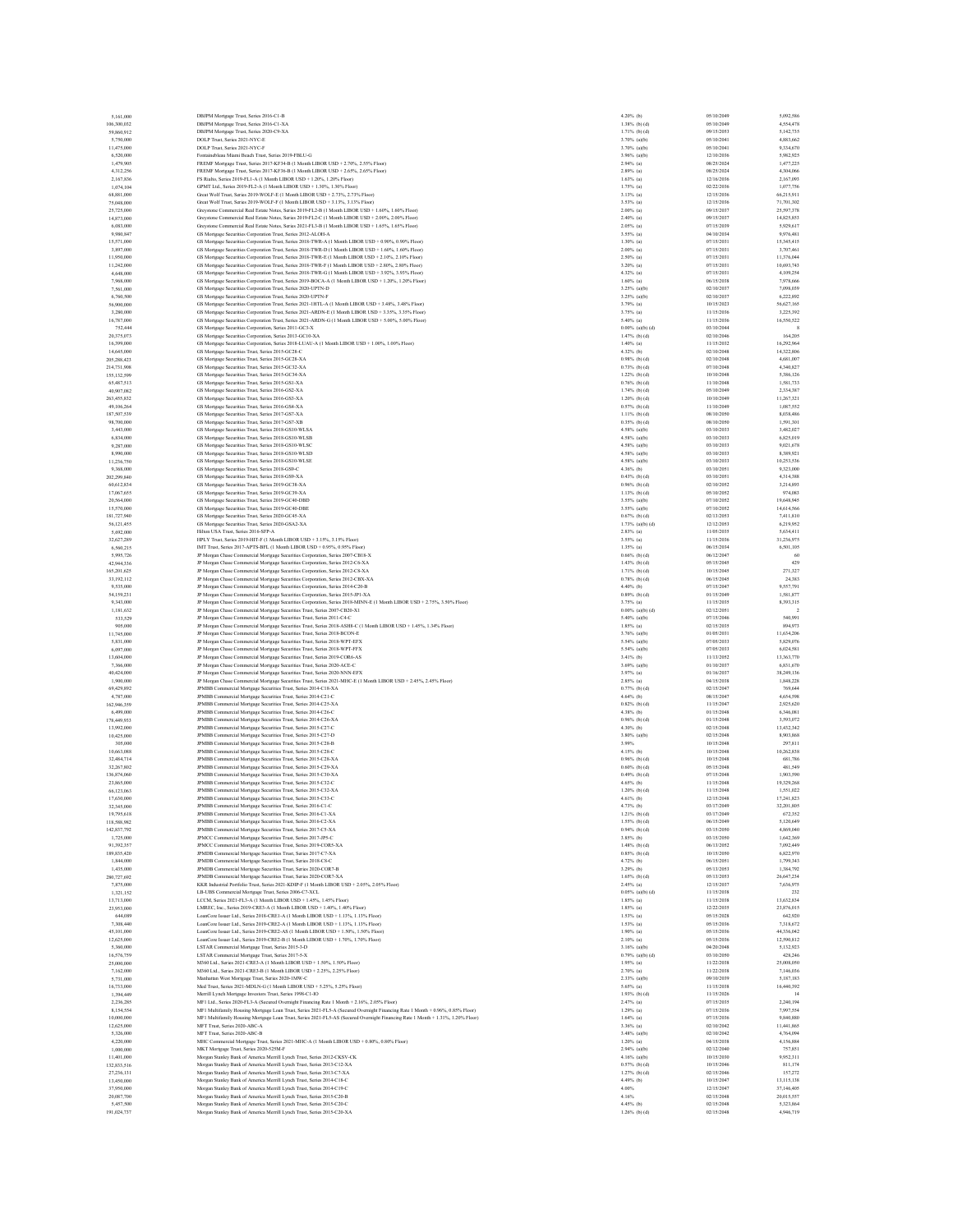| 10,616,000                                                                     | Morgan Stanley Bank of America Merrill Lynch Trust, Series 2015-C23-C                                                                                                                                                             | $4.14%$ (b)                       | 07/15/2050               | 10,310,572               |
|--------------------------------------------------------------------------------|-----------------------------------------------------------------------------------------------------------------------------------------------------------------------------------------------------------------------------------|-----------------------------------|--------------------------|--------------------------|
| 8,460,000                                                                      | Morgan Stanley Bank of America Merrill Lynch Trust, Series 2015-C25-C                                                                                                                                                             | 4.53% (b)                         | 10/15/2048               | 8,360,575                |
| 10,056,000                                                                     | Morgan Stanley Bank of America Merrill Lynch Trust, Series 2015-C27-B                                                                                                                                                             | 4.50% (b)                         | 12/15/2047               | 10,116,709               |
| 14,422,000                                                                     | Morgan Stanley Bank of America Merrill Lynch Trust, Series 2015-C27-C                                                                                                                                                             | 4.50% (b)                         | 12/15/2047               | 14,356,965               |
| 135,795,653                                                                    | Morgan Stanley Bank of America Merrill Lynch Trust, Series 2016-C28-XA<br>Morgan Stanley Bank of America Merrill Lynch Trust. Series 2016-C31-C                                                                                   | $1.17%$ (b) (d)                   | 01/15/2049               | 4,762,910                |
| 7,564,000<br>42,178,058                                                        | Morgan Stanley Bank of America Merrill Lynch Trust, Series 2017-C33-XA                                                                                                                                                            | 4.27% (b)<br>$1.26%$ (b) (d)      | 11/15/2049<br>05/15/2050 | 7.036.371<br>2,015,883   |
| 16,145,322                                                                     | Morgan Stanley Capital Trust, Series 2006-HQ10-X1                                                                                                                                                                                 | $0.04\%$ (a)(b) (d)               | 11/12/2041               | 51,032                   |
| 7,137,000                                                                      | Morgan Stanley Capital Trust, Series 2015-UBS8-B                                                                                                                                                                                  | 4.32% (b)                         | 12/15/2048               | 6,920,187                |
| 25,283,142                                                                     | Morgan Stanley Capital Trust, Series 2015-UBS8-XA                                                                                                                                                                                 | $0.86%$ (b) (d)                   | 12/15/2048               | 657,389                  |
| 17,935,000                                                                     | Morgan Stanley Capital Trust, Series 2017-ASHF-E (1 Month LIBOR USD + 3.15%, 3.15% Floor)                                                                                                                                         | $3.55\%$ (a)                      | 11/15/2034               | 17,248,556               |
| 9,187,000<br>145,776,707                                                       | Morgan Stanley Capital Trust, Series 2017-ASHF-F (1 Month LIBOR USD + 4.35%, 4.35% Floor)<br>Morgan Stanley Capital Trust, Series 2017-H1-XA                                                                                      | $4.75%$ (a)<br>$1.34%$ (b) (d)    | 11/15/2034<br>06/15/2050 | 8,353,666<br>6,914,422   |
| 8,000,000                                                                      | Morgan Stanley Capital Trust, Series 2018-MP-E                                                                                                                                                                                    | $4.28%$ (a)(b)                    | 07/11/2040               | 6,740,236                |
| 10,748,000                                                                     | Morgan Stanley Capital Trust, Series 2018-SUN-G (1 Month LIBOR USD + 3.05%, 3.05% Floor)                                                                                                                                          | 3.45% (a)                         | 07/15/2035               | 10,362,393               |
| 5,305,000                                                                      | Morgan Stanley Capital Trust, Series 2019-H7-AS                                                                                                                                                                                   | 3.52%                             | 07/15/2052               | 5,224,452                |
| 78,589.514                                                                     | Morgan Stanley Capital Trust, Series 2019-L2-XA                                                                                                                                                                                   | $1.02%$ (b) (d)                   | 03/15/2052               | 4,470,965                |
| 3,845,000                                                                      | Morgan Stanley Capital Trust, Series 2019-L3-AS                                                                                                                                                                                   | 3.49%                             | 11/15/2052               | 3,825,946                |
| 156,930,704<br>3,355,000                                                       | Morgan Stanley Capital Trust, Series 2019-L3-XA<br>Morgan Stanley Capital Trust. Series 2019-NUGS-D (1 Month LIBOR USD + 1.80%, 3.30% Floor)                                                                                      | $0.64%$ (b) (d)<br>$3.30\%$ (a)   | 11/15/2052<br>12/15/2036 | 6,340,565<br>3,317,069   |
| 1,315,000                                                                      | Morgan Stanley Capital Trust, Series 2019-PLND-B (1 Month LIBOR USD + 1.30%, 1.30% Floor)                                                                                                                                         | 1.70% (a)                         | 05/15/2036               | 1,291,252                |
| 6,002,000                                                                      | Morgan Stanley Capital Trust, Series 2019-PLND-E (1 Month LIBOR USD + 2.15%, 2.15% Floor)                                                                                                                                         | $2.55%$ (a)                       | 05/15/2036               | 5,605,094                |
| 2,200,000                                                                      | Morgan Stanley Capital Trust, Series 2020-HR8-B                                                                                                                                                                                   | 2.70%                             | 07/15/2053               | 2.009.740                |
| 24,004,000                                                                     | Morgan Stanley Capital Trust, Series 2020-L4-B                                                                                                                                                                                    | 3.08%                             | 02/15/2053               | 22,517,310               |
| 287,704,846                                                                    | Morgan Stanley Capital Trust, Series 2020-L4-XA                                                                                                                                                                                   | $1.08%$ (b) (d)                   | 02/15/2053               | 19,994,048               |
| 4,353,603<br>17,924,725                                                        | Morgan Stanley Capital Trust, Series 2021-ILP-A (1 Month LIBOR USD + 0.78%, 0.78% Floor)<br>Morgan Stanley Capital Trust, Series 2021-ILP-D (1 Month LIBOR USD + 1.58%, 1.58% Floor)                                              | $1.17%$ (a)<br>$1.97%$ (a)        | 11/15/2023<br>11/15/2023 | 4,289,627<br>17,384,230  |
| 10,779,000                                                                     | Morgan Stanley Capital Trust, Series 2021-L6-C                                                                                                                                                                                    | $3.46%$ (b)                       | 06/15/2054               | 9,758,255                |
| 4,661,000                                                                      | Morgan Stanley Capital, Series 2017-HR2-C                                                                                                                                                                                         | $4.22\%$ (b)                      | 12/15/2050               | 4,487,917                |
| 7,794,000                                                                      | MRCD Mortgage Trust, Series 2019-PARK-F                                                                                                                                                                                           | $2.72%$ (a)                       | 12/15/2036               | 7,095,810                |
| 32.926,000                                                                     | MRCD Mortgage Trust, Series 2019-PARK-G                                                                                                                                                                                           | $2.72%$ (a)                       | 12/15/2036               | 29.484.983               |
| 1,160,000                                                                      | MSCG Trust, Series 2018-SELF-F (1 Month LIBOR USD + 3.05%, 3.05% Floor)                                                                                                                                                           | $3.45%$ (a)                       | 10/15/2037               | 1,138,268                |
| 8,185,469<br>13,188,800                                                        | Natixis Commercial Mortgage Securities Trust, Series 2018-FL1-A (1 Month LIBOR USD + 0.95%, 0.95% Floor)                                                                                                                          | $1.35%$ (a)                       | 06/15/2035<br>12/15/2038 | 7,887,391<br>12.609.276  |
| 30,009,000                                                                     | Natixis Commercial Mortgage Securities Trust, Series 2020-2PAC-D<br>New York Mortgage Trust, Series 2019-NYT-D (1 Month LIBOR USD + 2.00%, 2.00% Floor)                                                                           | $3.75%$ (a)<br>$2.40\%$ (a)       | 12/15/2035               | 29,262,796               |
| 14,792,000                                                                     | NLY Commercial Mortgage Trust, Series 2019-FL2-AS (1 Month LIBOR USD + 1.60%, 1.60% Floor)                                                                                                                                        | $2.00\%$ (a)                      | 02/15/2036               | 14,774,412               |
| 3,725,000                                                                      | NLY Commercial Mortgage Trust, Series 2019-FL2-B (1 Month LIBOR USD + 1.90%, 1.90% Floor)                                                                                                                                         | $2.30\%$ (a)                      | 02/15/2036               | 3,702,169                |
| 4,425,000                                                                      | NLY Commercial Mortgage Trust, Series 2019-FL2-C (1 Month LIBOR USD + 2.35%, 2.35% Floor)                                                                                                                                         | $2.75%$ (a)                       | 02/15/2036               | 4,419,708                |
| 10,735,000                                                                     | OPG Trust. Series 2021-PORT-D (1 Month LIBOR USD + 1.13%, 1.13% Floor)                                                                                                                                                            | $1.53%$ (a)                       | 10/15/2036               | 10,214,181               |
| 21,269,000                                                                     | OPG Trust, Series 2021-PORT-J (1 Month LIBOR USD + 3.35%, 3.35% Floor)                                                                                                                                                            | 3.74% (a)                         | 10/15/2036               | 20,711,329               |
| 1,782,259<br>37,079,000                                                        | PFP Ltd., Series 2021-7-A (1 Month LIBOR USD + 0.85%, 0.85% Floor)<br>SLG Office Trust. Series 2021-OVA-F                                                                                                                         | $1.25%$ (a)<br>$2.85%$ (a)        | 04/14/2038<br>07/15/2041 | 1,757,593<br>30,316,113  |
| 4,352,232                                                                      | SMR Mortgage Trust, Series 2022-IND-G (Secured Overnight Financing Rate 1 Month + 7.50%, 7.50% Floor)                                                                                                                             | $7.80\%$ (a)                      | 02/15/2039               | 4,284,220                |
| 2,985,000                                                                      | SoHo Trust, Series 2021-SOHO-B                                                                                                                                                                                                    | $2.70%$ (a)(b)                    | 08/10/2038               | 2,586,538                |
| 1,629,000                                                                      | SREIT Trust. Series 2021-IND-F (1 Month LIBOR USD + 2.54%, 2.54% Floor)                                                                                                                                                           | $2.93\%$ (a)                      | 10/15/2038               | 1,576,918                |
| 56,592,000                                                                     | SREIT Trust, Series 2021-IND-G (1 Month LIBOR USD + 3.27%, 3.27% Floor)                                                                                                                                                           | $3.66%$ (a)                       | 10/15/2038               | 54,415,738               |
| 32,600,000                                                                     | SREIT Trust, Series 2021-MFP2-J (1 Month LIBOR USD + 3.92%, 3.92% Floor)                                                                                                                                                          | $4.31%$ (a)                       | 11/15/2036               | 32,020,832               |
| 5,300,000                                                                      | SREIT Trust. Series 2021-MFP-E (1 Month LIBOR USD + 2.03%, 2.03% Floor)                                                                                                                                                           | $2.42%$ (a)                       | 11/15/2038               | 5,128,610                |
| 20,000,000                                                                     | Structured Adjustable Rate Mortgage Loan Trust, Series BAML-1765-DUS                                                                                                                                                              | $2.63%$ (b)                       | 02/11/2052               | 19,450,000               |
| 171,527,000<br>7.562,909                                                       | Structured Adjustable Rate Mortgage Loan Trust, Series JPM-4199-DUS<br>Tharaldson Hotel Portfolio Trust. Series 2018-THL-E (1 Month LIBOR USD + 3.48%, 3.18% Floor)                                                               | $2.46%$ (b)<br>$3.77%$ (a)        | 02/08/2052<br>11/11/2034 | 165,094,738<br>7,280,755 |
| 12,261,000                                                                     | TPG Real Estate Finance Issuer Ltd., Series 2021-FL4-A (1 Month LIBOR USD + 1.20%, 1.20% Floor)                                                                                                                                   | $1.64%$ (a)                       | 03/15/2038               | 12,168,172               |
| 2.343,664                                                                      | TRTX Issuer Ltd., Series 2019-FL3-A (Secured Overnight Financing Rate 30 Day Average + 1.26%, 1.15% Floor)                                                                                                                        | $1.31%$ (a)                       | 10/15/2034               | 2,346,481                |
| 31,066,000                                                                     | TRTX Issuer Ltd., Series 2019-FL3-AS (Secured Overnight Financing Rate 30 Day Average + 1.56%, 1.45% Floor)                                                                                                                       | $1.61%$ (a)                       | 10/15/2034               | 30,801,007               |
| 24,893,048                                                                     | TTAN, Series 2021-MHC-F (1 Month LIBOR USD + 2.90%, 2.90% Floor)                                                                                                                                                                  | 3.30% (a)                         | 03/15/2038               | 23,976,279               |
| 8,000,000                                                                      | UBS Commercial Mortgage Trust. Series 2017-C1-C                                                                                                                                                                                   | 4.44%                             | 06/15/2050               | 7.314.426                |
| 85,461,944                                                                     | UBS Commercial Mortgage Trust, Series 2017-C1-XA                                                                                                                                                                                  | $1.53%$ (b) (d)                   | 06/15/2050               | 5,332,919                |
| 1,154,000                                                                      | UBS Commercial Mortgage Trust, Series 2017-C2-C                                                                                                                                                                                   | 4.30% (b)                         | 08/15/2050               | 1,084,679                |
| 6,857,000<br>12,244,978                                                        | UBS Commercial Mortgage Trust, Series 2017-C3-B<br>UBS Commercial Mortgage Trust, Series 2017-C3-XA                                                                                                                               | $4.09%$ (b)<br>$1.07%$ (b) (d)    | 08/15/2050<br>08/15/2050 | 6,696,631<br>493,633     |
| 3,561,000                                                                      | UBS Commercial Mortgage Trust, Series 2017-C4-B                                                                                                                                                                                   | 4.24% (b)                         | 10/15/2050               | 3,479,471                |
| 2,886,000                                                                      | UBS Commercial Mortgage Trust, Series 2017-C6-C                                                                                                                                                                                   | $4.44%$ (b)                       | 12/15/2050               | 2,857,980                |
| 1,500,000                                                                      | UBS Commercial Mortgage Trust, Series 2018-C9-C                                                                                                                                                                                   | $4.88%$ (b)                       | 03/15/2051               | 1,499,238                |
| 43,016,857                                                                     | UBS Commercial Mortgage Trust, Series 2018-C9-XA                                                                                                                                                                                  | $0.87%$ (b) (d)                   | 03/15/2051               | 1,842,059                |
| 8,350,000                                                                      | UBS Commercial Mortgage Trust, Series 2019-C17-AS                                                                                                                                                                                 | 3.20%                             | 10/15/2052               | 7,978,135                |
| 14,858,000                                                                     | UBS Commercial Mortgage Trust, Series 2019-C18-AS                                                                                                                                                                                 | $3.38%$ (b)                       | 12/15/2052               | 14,399,846               |
| 9,705,000                                                                      | UBS Commercial Mortgage Trust, Series 2019-C18-B                                                                                                                                                                                  | $3.68\%$ (b)                      | 12/15/2052               | 9,477,770                |
| 52,350,544<br>4,346,710                                                        | UBS-Barclays Commercial Mortgage Trust, Series 2012-C3-XA<br>Wells Fargo Commercial Mortgage Trust, Series 2014-LC18-B                                                                                                            | $1.81%$ (a)(b) (d)<br>3.96%       | 08/10/2049<br>12/15/2047 | 150,047<br>4,297,481     |
| 11,460,000                                                                     | Wells Fargo Commercial Mortgage Trust, Series 2015-C26-C                                                                                                                                                                          | 4.07% (b)                         | 02/15/2048               | 10,994.374               |
| 359,056,719                                                                    | Wells Fargo Commercial Mortgage Trust, Series 2015-C26-XA                                                                                                                                                                         | $1.20%$ (b) (d)                   | 02/15/2048               | 10,182,274               |
| 3,187,500                                                                      | Wells Fargo Commercial Mortgage Trust, Series 2015-C27-C                                                                                                                                                                          | 3.89%                             | 02/15/2048               | 2,939,159                |
| 195,516,267                                                                    | Wells Fargo Commercial Mortgage Trust, Series 2015-C27-XA                                                                                                                                                                         | $0.86%$ (b) (d)                   | 02/15/2048               | 3,986,831                |
| 9,701,000                                                                      | Wells Fargo Commercial Mortgage Trust, Series 2015-C31-C                                                                                                                                                                          | $4.60\%$ (b)                      | 11/15/2048               | 9,385,580                |
| 124,134,059                                                                    | Wells Fargo Commercial Mortgage Trust, Series 2015-C31-XA                                                                                                                                                                         | $0.97%$ (b) (d)                   | 11/15/2048               | 3,513,801                |
| 230,536,614                                                                    | Wells Fargo Commercial Mortgage Trust, Series 2015-LC20-XA                                                                                                                                                                        | $1.29%$ (b) (d)                   | 04/15/2050               | 6,489,283                |
| 12,000,000<br>8,438,000                                                        | Wells Fargo Commercial Mortgage Trust, Series 2015-LC22-C<br>Wells Fargo Commercial Mortgage Trust, Series 2015-NXS2-C                                                                                                            | 4.56% (b)<br>4.29% (b)            | 09/15/2058<br>07/15/2058 | 11,667,731<br>8,294,610  |
| 1,794,000                                                                      | Wells Fargo Commercial Mortgage Trust, Series 2015-NXS4-C                                                                                                                                                                         | $4.18%$ (b)                       | 12/15/2048               | 1,791,808                |
| 92,064,815                                                                     | Wells Fargo Commercial Mortgage Trust, Series 2015-P2-XA                                                                                                                                                                          | $0.96%$ (b) (d)                   | 12/15/2048               | 2,787,851                |
| 14,269,000                                                                     | Wells Fargo Commercial Mortgage Trust, Series 2016-C32-C                                                                                                                                                                          | 4.72% (b)                         | 01/15/2059               | 13,902.257               |
| 4,250,000                                                                      | Wells Fargo Commercial Mortgage Trust, Series 2016-C34-B                                                                                                                                                                          | 4.09%                             | 06/15/2049               | 4,013,015                |
| 5,888,000                                                                      | Wells Fargo Commercial Mortgage Trust, Series 2016-C34-C                                                                                                                                                                          | 5.05% (b)                         | 06/15/2049               | 5,267,019                |
| 2,390,000                                                                      | Wells Fargo Commercial Mortgage Trust, Series 2016-C35-B                                                                                                                                                                          | 3.44%                             | 07/15/2048               | 2.293.362                |
| 10,988,000                                                                     | Wells Fargo Commercial Mortgage Trust, Series 2016-C37-C                                                                                                                                                                          | 4.49% (b)                         | 12/15/2049               | 10,615,016               |
| 5,890,000<br>2.155,000                                                         | Wells Fargo Commercial Mortgage Trust, Series 2016-LC24-C<br>Wells Fargo Commercial Mortgage Trust, Series 2016-NXS6-C                                                                                                            | 4.43% (b)<br>4.39% (b)            | 10/15/2049<br>11/15/2049 | 5,751,650<br>2.111.633   |
| 109,776,606                                                                    | Wells Fargo Commercial Mortgage Trust, Series 2016-NXS6-XA                                                                                                                                                                        | $1.62%$ (b) (d)                   | 11/15/2049               | 5,583,721                |
| 04 627 320                                                                     | Wells Fargo Commercial Mortgage Trust, Series 2017-C39-XA                                                                                                                                                                         | $1.09%$ (b) (d)                   | 09/15/2050               | 8,665,537                |
| 8,014,000                                                                      | Wells Fargo Commercial Mortgage Trust, Series 2017-C41-C                                                                                                                                                                          | 4.51% (b)                         | 11/15/2050               | 7,377,305                |
| 1,904,000<br>49.828.305                                                        | Wells Fargo Commercial Mortgage Trust, Series 2017-C42-C                                                                                                                                                                          | 4.30% (b)<br>$0.87%$ (b) (d)      | 12/15/2050<br>12/15/2050 | 1,853,490<br>2.079,968   |
| 1,758,000                                                                      | Wells Fargo Commercial Mortgage Trust, Series 2017-C42-XA<br>Wells Fargo Commercial Mortgage Trust, Series 2017-RC1-C                                                                                                             | 4.59%                             | 01/15/2060               | 1,740,226                |
| 160,867,812                                                                    | Wells Fargo Commercial Mortgage Trust, Series 2018-C43-XA                                                                                                                                                                         | $0.66%$ (b) (d)                   | 03/15/2051               | 5,176,807                |
| 129.125.111                                                                    | Wells Fargo Commercial Mortgage Trust, Series 2019-C50-XA                                                                                                                                                                         | $1.41%$ (b) (d)                   | 05/15/2052               | 9,676,184                |
| 3,193,000                                                                      | Wells Fargo Commercial Mortgage Trust, Series 2019-C51-B                                                                                                                                                                          | 3.84% (b)                         | 06/15/2052               | 3,128,750                |
| 48,654,113                                                                     | Wells Fargo Commercial Mortgage Trust, Series 2019-C51-XA                                                                                                                                                                         | $1.33%$ (b) (d)                   | 06/15/2052               | 3,442,429                |
| 24,972,000                                                                     | Wells Fargo Commercial Mortgage Trust, Series 2019-C52-AS                                                                                                                                                                         | 3.14%                             | 08/15/2052               | 24.195.378               |
| 77,966,922                                                                     | Wells Fargo Commercial Mortgage Trust, Series 2019-C52-XA                                                                                                                                                                         | $1.59%$ (b) (d)                   | 08/15/2052               | 6,653,370                |
| 5,000,000<br>142,759,907                                                       | Wells Fargo Commercial Mortgage Trust, Series 2019-C53-C                                                                                                                                                                          | $3.58%$ (b)<br>$0.83%$ (b) (d)    | 10/15/2052<br>12/15/2052 | 4,664,639<br>7,396,519   |
| 28,088,000                                                                     | Wells Fargo Commercial Mortgage Trust, Series 2019-C54-XA<br>Wells Fargo Commercial Mortgage Trust, Series 2020-C55-AS                                                                                                            | 2.94%                             | 02/15/2053               | 26,527,934               |
| 52,886,315                                                                     | Wells Fargo Commercial Mortgage Trust, Series 2020-C55-XB                                                                                                                                                                         | $0.82%$ (b) (d)                   | 02/15/2053               | 2,944,959                |
| 162,961,315                                                                    | Wells Fargo Commercial Mortgage Trust, Series 2020-C56-XA                                                                                                                                                                         | $1.42%$ (b) (d)                   | 06/15/2053               | 13,655,865               |
| 96,958,176                                                                     | Wells Fargo Commercial Mortgage Trust, Series 2020-C58-XA                                                                                                                                                                         | $1.88%$ (b) (d)                   | 07/15/2053               | 11,545,731               |
| 175,150,090                                                                    | Wells Fargo Commercial Mortgage Trust, Series 2021-C61-XA                                                                                                                                                                         | $1.38\%$ (b) (d)                  | 11/15/2054               | 15.847.773               |
| 2,022,574                                                                      | Wells Fargo Commercial Mortgage Trust, Series 2021-SAVE-C (1 Month LIBOR USD + 1.80%, 1.80% Floor)                                                                                                                                | $2.20\%$ (a)                      | 02/15/2040               | 1,983,050                |
| 659,041                                                                        | Wells Fargo Commercial Mortgage Trust, Series 2021-SAVE-D (1 Month LIBOR USD + 2.50%, 2.50% Floor)                                                                                                                                | $2.90\%$ (a)                      | 02/15/2040               | 648,279                  |
| 1,658,965<br>50,755,003                                                        | Wells Fargo Commercial Mortgage Trust, Series 2021-SAVE-E (1 Month LIBOR USD + 3.65%, 3.65% Floor)<br>WF-RBS Commercial Mortgage Trust, Series 2012-C8-XA                                                                         | $4.05%$ (a)<br>$1.69%$ (a)(b) (d) | 02/15/2040<br>08/15/2045 | 1.635.841<br>508         |
| 30,381,103                                                                     | WF-RBS Commercial Mortgage Trust, Series 2012-C9-XA                                                                                                                                                                               | $1.85%$ (a)(b) (d)                | 11/15/2045               | 93,413                   |
| 93,545,139                                                                     | WF-RBS Commercial Mortgage Trust, Series 2013-C18-XA                                                                                                                                                                              | $0.78\%$ (b) (d)                  | 12/15/2046               | 1,030,007                |
| 142,193,639                                                                    | WF-RBS Commercial Mortgage Trust, Series 2014-C19-XA                                                                                                                                                                              | $1.00\%$ (b) (d)                  | 03/15/2047               | 1,897,432                |
| 10,000,000                                                                     | WF-RBS Commercial Mortgage Trust, Series 2014-C21-B                                                                                                                                                                               | $4.21%$ (b)                       | 08/15/2047               | 9,869,800                |
| 3,147,000                                                                      | WF-RBS Commercial Mortgage Trust, Series 2014-C21-C                                                                                                                                                                               | 4.23% (b)                         | 08/15/2047               | 3,041,430                |
| 8,000,000                                                                      | WF-RBS Commercial Mortgage Trust, Series 2014-C25-C                                                                                                                                                                               | 4.31% (b)                         | 11/15/2047               | 7,712,526                |
| 164,056,921                                                                    | WF-RBS Commercial Mortgage Trust, Series 2014-C25-XA                                                                                                                                                                              | $0.80%$ (b) (d)                   | 11/15/2047               | 2,940.343                |
| Total Non-Agency Commercial Mortgage Backed Obligations (Cost \$4,880,525,361) |                                                                                                                                                                                                                                   |                                   |                          | 4,257,013,565            |
| Non-Agency Residential Collateralized Mortgage Obligations - 26.0%             |                                                                                                                                                                                                                                   |                                   |                          |                          |
| 97,104,207                                                                     | ABFC Trust, Series 2007-WMC1-A1A (1 Month LIBOR USD + 1.25%, 1.25% Floor)                                                                                                                                                         | 1.71%                             | 06/25/2037               | 77,682,860               |
| 12.875,000                                                                     | Accredited Mortgage Loan Trust, Series 2006-1-M2 (1 Month LIBOR USD + 0.34%, 0.34% Floor)                                                                                                                                         | 0.53%                             | 04/25/2036               | 10.255.237               |
| 13,085,000                                                                     | Accredited Mortgage Loan Trust, Series 2006-2-M2 (1 Month LIBOR USD + 0.29%, 0.29% Floor)                                                                                                                                         | 0.75%                             | 09/25/2036               | 11.071.101               |
| 1,642,589                                                                      | ACE Securities Corporation Home Equity Loan Trust, Series 2007-ASP1-A2C (1 Month LIBOR USD + 0.26%, 0.26% Floor)                                                                                                                  | 0.72%                             | 03/25/2037               | 944,306                  |
| 11,923,798<br>2.778.526                                                        | ACE Securities Corporation Home Equity Loan Trust, Series 2007-HE1-A2B (1 Month LIBOR USD + 0.24%, 0.24% Floor)                                                                                                                   | 0.70%<br>0.80%                    | 01/25/2037<br>01/25/2037 | 8,501,641<br>1,989,292   |
| 2,604,868                                                                      | ACE Securities Corporation Home Equity Loan Trust, Series 2007-HE1-A2C (1 Month LIBOR USD + 0.34% O.34% Floor)<br>ACE Securities Corporation Home Equity Loan Trust, Series 2007-HE1-A2D (1 Month LIBOR USD + 0.50%, 0.50% Floor) | 0.96%                             | 01/25/2037               | 1,875,646                |
| 75.268.558                                                                     | ACE Securities Corporation Home Equity Loan Trust, Series 2007-WM1-A1A (1 Month LIBOR USD + 0.14%, 0.14% Floor)                                                                                                                   | 0.60%                             | 11/25/2036               | 29,924,558               |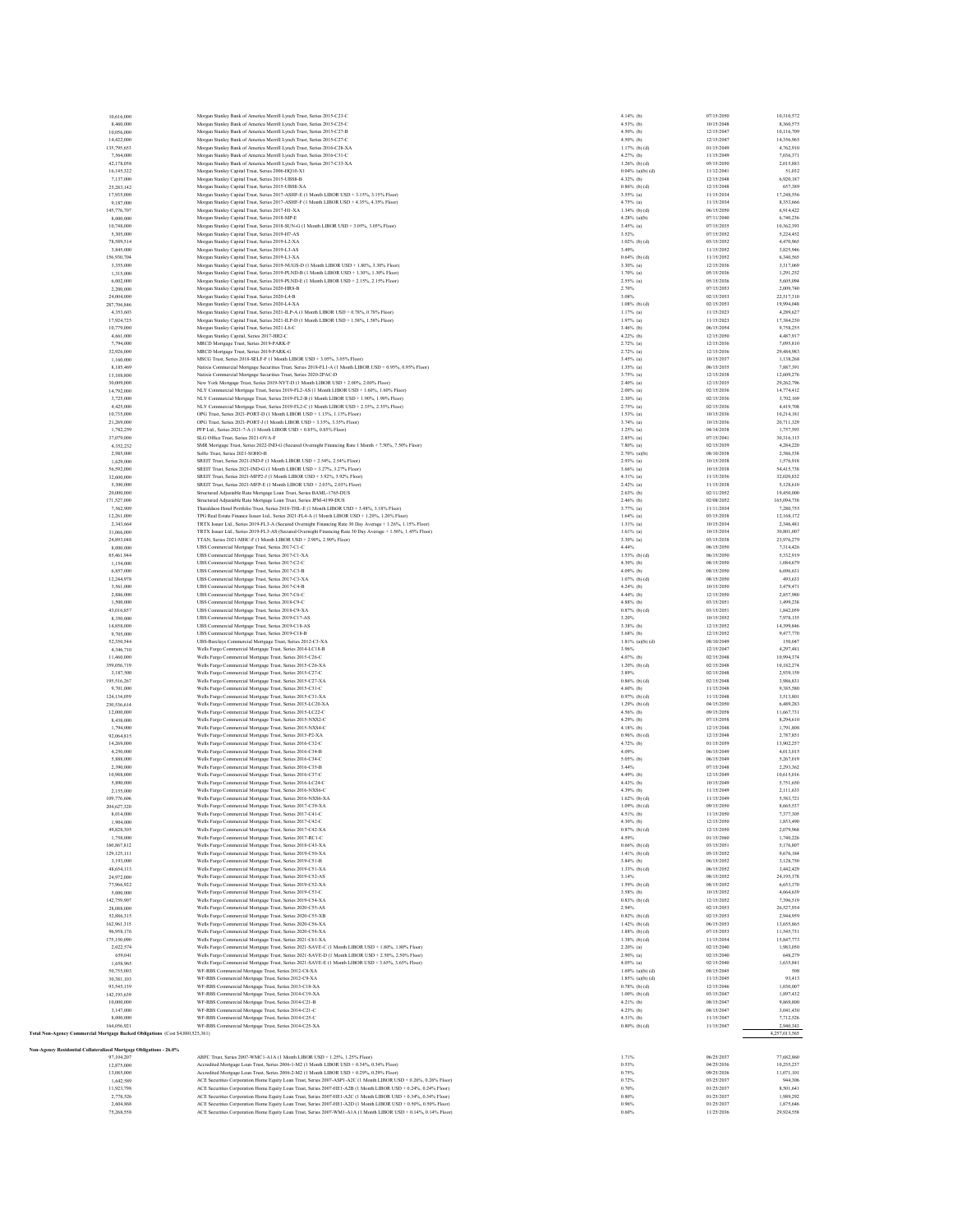| 4.187.062                | ACE Securities Corporation Home Equity Loan Trust, Series 2007-WM1-A2A (1 Month LIBOR USD + 0.07%, 0.07% Floor)                                                                                                     | 0.53%                           | 11/25/2036               | 2,134,557                |
|--------------------------|---------------------------------------------------------------------------------------------------------------------------------------------------------------------------------------------------------------------|---------------------------------|--------------------------|--------------------------|
| 4.526.539                | ACE Securities Corporation Home Equity Loan Trust. Series 2007-WMI-A2D (1 Month LIBOR USD + 0.22% 0.22% Floor)                                                                                                      | 0.68%                           | 11/25/2036               | 2.359.319                |
| 3,028,084                | ACE Securities Corporation Home Equity Loan Trust, Series 2007-WM2-A2C (1 Month LIBOR USD + 0.28%, 0.28% Floor)                                                                                                     | 0.74%                           | 02/25/2037               | 1,618,727                |
| 2,654,602                | ACE Securities Corporation Home Equity Loan Trust, Series 2007-WM2-A2D (1 Month LIBOR USD + 0.37%, 0.37% Floor)                                                                                                     | 0.83%                           | 02/25/2037               | 1,424,526                |
| 3,068,887                | Adjustable Rate Mortgage Trust, Series 2004-4-CB1 (1 Month LIBOR USD + 1.15%, 1.15% Floor, 10.00% Cap)                                                                                                              | 1.61%                           | 03/25/2035               | 2.745.676                |
| 1,285,113                | Adjustable Rate Mortgage Trust, Series 2005-10-3A31<br>Adjustable Rate Mortgage Trust, Series 2005-11-4A1                                                                                                           | $2.60\%$ (b)<br>$2.71%$ (b)     | 01/25/2036<br>02/25/2036 | 1,220,606<br>14,772,595  |
| 21.073.427<br>2,006,363  |                                                                                                                                                                                                                     | $2.81%$ (b)                     | 08/25/2035               | 1,940,160                |
| 198,198                  | Adjustable Rate Mortgage Trust, Series 2005-4-2A1<br>Adjustable Rate Mortgage Trust, Series 2005-7-3A1                                                                                                              | $3.25%$ (b)                     | 10/25/2035               | 191,704                  |
| 4,889,734                | Adjustable Rate Mortgage Trust, Series 2005-8-3A21                                                                                                                                                                  | $2.67%$ (b)                     | 11/25/2035               | 4.206.586                |
| 12,181,046               | Adjustable Rate Mortgage Trust, Series 2006-1-2A1                                                                                                                                                                   | 3.48% (b)                       | 03/25/2036               | 8,245,512                |
| 7,811,185                | Adjustable Rate Mortgage Trust, Series 2006-2-3A1                                                                                                                                                                   | $3.15%$ (b)                     | 05/25/2036               | 7,631,499                |
| 10,574,851               | Adjustable Rate Mortgage Trust, Series 2006-2-5A1                                                                                                                                                                   | 3.60% (b)                       | 05/25/2036               | 3.439.536                |
| 5,933,173                | Adjustable Rate Mortgage Trust, Series 2007-1-3A1                                                                                                                                                                   | 3.29% (b)                       | 03/25/2037               | 5,676,911                |
| 909,507                  | Adjustable Rate Mortgage Trust, Series 2007-3-1A1                                                                                                                                                                   | $3.61%$ (a)(b)                  | 11/25/2037               | 981,207                  |
| 324.181                  | Aegis Asset Backed Securities Trust. Series 2003-2-M2 (1 Month LIBOR USD + 2.55%, 2.55% Floor)                                                                                                                      | 3.01%                           | 11/25/2033               | 316,411                  |
| 872,376                  | Aegis Asset Backed Securities Trust, Series 2004-1-M2 (1 Month LIBOR USD + 2.03%, 2.03% Floor)                                                                                                                      | 2.49%                           | 04/25/2034               | 837,405                  |
| 617,792                  | Aegis Asset Backed Securities Trust, Series 2004-2-M2 (1 Month LIBOR USD + 1.95%, 1.95% Floor)                                                                                                                      | 2.41%                           | 06/25/2034               | 628,514                  |
| 6,510,838                | Aegis Asset Backed Securities Trust, Series 2004-6-M2 (1 Month LIBOR USD + 1.00%, 1.00% Floor, 15.00% Cap)                                                                                                          | 1.46%                           | 03/25/2035               | 6,370,368                |
| 11,064,702               | Aegis Asset Backed Securities Trust, Series 2006-1-A2 (1 Month LIBOR USD + 0.17%, 0.17% Floor, 12.00% Cap)                                                                                                          | 0.63%                           | 01/25/2037               | 9,605,873                |
| 39,623,990               | Ajax Master Trust, Series 2016-1-PC                                                                                                                                                                                 | $1.07%$ (a)(b)                  | 01/01/2057               | 33,509,901               |
| 44,738,027               | Ajax Master Trust, Series 2016-2-PC                                                                                                                                                                                 | $3.07%$ (a)(b)                  | 10/25/2056               | 39,908,217               |
| 51,309,984               | Aiax Master Trust, Series 2017-1-PC                                                                                                                                                                                 | $3.14%$ (a)(b)                  | 06/25/2057               | 46,985,820               |
| 23.027.738               | Ajax Mortgage Loan Trust, Series 2020-D-A                                                                                                                                                                           | 2.25% (a)(I)                    | 06/25/2060               | 22.329.770               |
| 20,000,000               | AlphaFlow Transitional Mortgage Trust, Series 2021-WL1-A1                                                                                                                                                           | $3.28%$ (a)(I)                  | 01/25/2026               | 19,674,228               |
| 3.622.367                | American Home Assets, Series 2006-2-2A1 (1 Month LIBOR USD + 0.38%, 0.38% Floor)                                                                                                                                    | 0.84%                           | 09/25/2046               | 3,457,740                |
| 3,459,521                | American Home Mortgage Investment Trust, Series 2005-4-3A1 (1 Month LIBOR USD + 0.60%, 0.60% Floor, 11.00% Cap)                                                                                                     | 1.06%                           | 11/25/2045               | 2.753.438                |
| 14,615,926               | American Home Mortgage Investment Trust, Series 2005-4-5A (6 Month LIBOR USD + 1.75%, 1.75% Floor, 11.00% Cap)                                                                                                      | 2.58%                           | 11/25/2045               | 8,302,879                |
| 2,148,882                | American Home Mortgage Investment Trust, Series 2006-2-3A4                                                                                                                                                          | 7.10%                           | 06/25/2036               | 464,609                  |
| 7,248,123                | American Home Mortgage Investment Trust, Series 2007-A-13A1                                                                                                                                                         | $6.60\%$ (a)                    | 01/25/2037               | 1.842.721                |
| 6,862,903                | Ameriquest Mortgage Securities, Inc., Series 2004-FR1-M1                                                                                                                                                            | 4.00% (k)                       | 05/25/2034               | 6,620,454                |
| 116,694,942              | Ameriquest Mortgage Securities, Inc., Series 2006-M3-A1 (1 Month LIBOR USD + 0.18%, 0.18% Floor)                                                                                                                    | 0.63%                           | 10/25/2036               | 74,385,697               |
| 5.722.788                | Amortizing Residential Collateral Trust, Series 2002-BC7-M1 (1 Month LIBOR USD + 1.20%, 1.20% Floor)                                                                                                                | 1.66%                           | 10/25/2032               | 4,888,601                |
| 41,588,000               | AMSR Trust, Series 2019-SFR1-E                                                                                                                                                                                      | 3.47% (a)                       | 01/19/2039               | 38,588,773               |
| 30,156,000               | AMSR Trust. Series 2020-SFR4-G1                                                                                                                                                                                     | $4.00\%$ (a)                    | 11/17/2037               | 28, 303, 227             |
| 10,000,000               | AMSR Trust, Series 2020-SFR5-F                                                                                                                                                                                      | $2.69%$ (a)                     | 11/17/2037               | 9,161,549                |
| 6,500,000                | AMSR Trust, Series 2021-SFR3-E1<br>AMSR Trust. Series 2021-SFR3-E2                                                                                                                                                  | $2.33%$ (a)                     | 10/17/2038<br>10/17/2038 | 5,913,437                |
| 11,000,000               | AMSR Trust, Series 2021-SFR3-F                                                                                                                                                                                      | $2.43%$ (a)<br>3.23% (a)        | 10/17/2038               | 10,002.590<br>16,712,917 |
| 18,500,000<br>6,500,000  | AMSR Trust, Series 2021-SFR4-D                                                                                                                                                                                      | $2.77%$ (a)                     | 12/17/2038               | 6,029,867                |
|                          | AMSR Trust Series 2021-SFR4-E1                                                                                                                                                                                      |                                 |                          |                          |
| 10,500,000<br>10,500,000 | Angel Oak Mortgage Trust LLC, Series 2019-2-M1                                                                                                                                                                      | $2.97%$ (a)<br>$4.07%$ (a)(b)   | 12/17/2038<br>03/25/2049 | 9,705,752<br>10,368,847  |
|                          |                                                                                                                                                                                                                     |                                 |                          |                          |
| 9,121,000<br>9.652.851   | Angel Oak Mortgage Trust LLC, Series 2021-7-M1<br>Argent Securities Trust, Series 2004-W11-M6 (1 Month LIBOR USD + 1.88%, 1.88% Floor)                                                                              | $3.26%$ (a)(b)<br>2.33%         | 10/25/2066<br>11/25/2034 | 8,482,238<br>9.669.157   |
| 13,577,073               | Argent Securities Trust. Series 2006-W5-A1A (1 Month LIBOR USD + 0.30%, 0.30% Floor)                                                                                                                                | 0.76%                           | 06/25/2036               | 9,987,781                |
| 1,778,980                | Asset Backed Securities Corporation Home Equity Loan Trust, Series 2004-HE3-M2 (1 Month LIBOR USD + 1.68%, 1.68% Floor)                                                                                             | 2.14%                           | 06/25/2034               | 1,756,014                |
| 22,626,130               |                                                                                                                                                                                                                     | 0.59%                           | 11/25/2036               | 20,975,409               |
| 501,863                  | Asset Backed Securities Corporation Home Equity Loan Trust, Series 2006-HE7-A1 (1 Month LIBOR USD + 0.14%, 0.14% Floor)<br>Banc of America Alternative Loan Trust, Series 2005-10-4A                                | 5.75%                           | 11/25/2035               | 470,394                  |
| 2.667.103                | Banc of America Alternative Loan Trust. Series 2005-11-2CB1                                                                                                                                                         | 6.00%                           | 12/25/2035               | 2.564.028                |
| 2,016,037                | Banc of America Alternative Loan Trust, Series 2006-2-1CB1                                                                                                                                                          | 6.00%                           | 03/25/2036               | 1,963,721                |
| 2,458,138                | Banc of America Alternative Loan Trust. Series 2006-2-3CB1                                                                                                                                                          | 6.50%                           | 03/25/2036               | 2,384,100                |
| 593.972                  | Banc of America Alternative Loan Trust. Series 2006-5-CB14 (1 Month LIBOR USD + 1.10%, 6.00% Floor, 6.00% Cap)                                                                                                      | 6.00%                           | 06/25/2046               | 571,374                  |
| 1,378,712                | Banc of America Alternative Loan Trust, Series 2006-6-CB3                                                                                                                                                           | 6.00%                           | 07/25/2046               | 1,285,062                |
| 8,647,013                | Banc of America Alternative Loan Trust, Series 2006-7-A4                                                                                                                                                            | 6.50%                           | 10/25/2036               | 3,256,091                |
| 1,841,819                | Banc of America Alternative Loan Trust. Series 2006-8-1A1 (-1 x 1 Month LIBOR USD + 6.50% 6.50% Cap)                                                                                                                | $6.04%$ (d)(e)                  | 11/25/2036               | 250,057                  |
| 656,414                  | Banc of America Alternative Loan Trust, Series 2006-8-1A2 (1 Month LIBOR USD + 0.45%, 0.45% Floor, 7.00% Cap)                                                                                                       | 0.91%                           | 11/25/2036               | 569,872                  |
| 3.159.561                | Banc of America Alternative Loan Trust, Series 2006-9-1CB1                                                                                                                                                          | 6,00%                           | 01/25/2037               | 3,005,544                |
| 521,961                  | Banc of America Alternative Loan Trust, Series 2007-2-2A1                                                                                                                                                           | 6.00%                           | 06/25/2037               | 494,922                  |
| 2,798,840                | Banc of America Funding Corporation, Series 2006-2-3A1                                                                                                                                                              | 6.00%                           | 03/25/2036               | 2,735,471                |
| 78,183                   | Banc of America Funding Corporation, Series 2006-2-4A1 (-3 x 1 Month LIBOR USD + 22.80%, 22.80% Cap)                                                                                                                | 21.43% (e)                      | 03/25/2036               | 89.229                   |
| 188,639                  | Banc of America Funding Corporation, Series 2006-2-6A2                                                                                                                                                              | 5.50%                           | 03/25/2036               | 187,049                  |
| 307,713                  | Banc of America Funding Corporation, Series 2006-3-1A1                                                                                                                                                              | 6.00%                           | 03/25/2036               | 295,975                  |
| 248,772                  | Banc of America Funding Corporation, Series 2006-3-6A1                                                                                                                                                              | 6.38% (b)                       | 03/25/2036               | 251.137                  |
| 1,452,572                | Banc of America Funding Corporation, Series 2006-6-1A7                                                                                                                                                              | 6.25%                           | 08/25/2036               | 1,404,607                |
| 593,646                  | Banc of America Funding Corporation, Series 2006-7-T2A5                                                                                                                                                             | 6.54%                           | 10/25/2036               | 556,334                  |
| 2.798,037                | Banc of America Funding Corporation, Series 2006-7-T2A8                                                                                                                                                             | 6.41%                           | 10/25/2036               | 2.630.191                |
| 775,430                  | Banc of America Funding Corporation, Series 2006-8T2-A8                                                                                                                                                             | 6.10%                           | 10/25/2036               | 735,968                  |
| 310,537                  | Banc of America Funding Corporation, Series 2006-B-7A1                                                                                                                                                              | $2.64%$ (b)                     | 03/20/2036               | 282,028                  |
| 4,906,177                | Banc of America Funding Corporation, Series 2006-D-6A1                                                                                                                                                              | 2.78% (b)                       | 05/20/2036               | 4,845,017                |
| 135,493                  | Banc of America Funding Corporation, Series 2006-H-3A1                                                                                                                                                              | $2.92\%$ (b)                    | 09/20/2046               | 125,200                  |
| 48,169,530               | Banc of America Funding Corporation, Series 2006-H-5A1 (1 Month LIBOR USD + 0.36%, 0.36% Floor, 10.50% Cap)                                                                                                         | 0.81%                           | 10/20/2036               | 21,658,215               |
| 573,470                  | Banc of America Funding Corporation, Series 2007-1-TA10                                                                                                                                                             | 6.34%                           | 01/25/2037               | 548,804                  |
| 778,694                  | Banc of America Funding Corporation, Series 2007-3-TA1B                                                                                                                                                             | 5.83% (b)                       | 04/25/2037               | 763,450                  |
| 1.311.821                | Banc of America Funding Corporation, Series 2007-5-1A1                                                                                                                                                              | 5.50%                           | 07/25/2037               | 1,273,809                |
| 953,107                  | Banc of America Funding Corporation, Series 2009-R14A-3A (-2 x 1 Month LIBOR USD + 16.57%, 5.50% Floor, 16.57% Cap)                                                                                                 | $15.67%$ (a)(c)                 | 06/26/2035               | 1,089,747                |
| 1,236,861                | Banc of America Funding Corporation, Series 2009-R15A-4A2                                                                                                                                                           | $5.75\%$ (a)(b)                 | 12/26/2036               | 1,111,884                |
| 747,650                  | Banc of America Funding Corporation, Series 2010-R1-3A (-2 x 1 Month LIBOR USD + 14.28%, 6.00% Floor, 14.28% Cap)                                                                                                   | 13.99% (a)(c)                   | 07/26/2036               | 843,491                  |
| 5,179,708                | Banc of America Funding Corporation, Series 2014-R6-3A2                                                                                                                                                             | $0.46%$ (a)(f)                  | 10/26/2036               | 4,523,004                |
| 14,206,363               | Banc of America Funding Corporation, Series 2014-R8-A2 (1 Month LIBOR USD + 0.24%, 0.24% Floor)                                                                                                                     | $0.70\%$ (a)                    | 06/26/2036               | 13,258,375               |
| 22.585.975               | Banc of America Funding Corporation, Series 2015-R2-4A2 (1 Month LIBOR USD + 0.17%, 0.17% Floor)                                                                                                                    | $0.42%$ (a)                     | 09/29/2036               | 22,150.027               |
| 1,351,519                | Banc of America Mortgage Securities Trust, Series 2006-1-A9                                                                                                                                                         | 6.00%                           | 05/25/2036               | 1,268,698                |
| 172,687                  | Banc of America Mortgage Securities Trust, Series 2007-1-2A5                                                                                                                                                        | 5.75%                           | 01/25/2037               | 165,752                  |
| 3,969,746                | Banc of America Mortgage Trust, Series 2007-3-2A8                                                                                                                                                                   | 7.00%                           | 09/25/2037               | 3,605,498                |
| 6,962,388                | BankUnited Trust, Series 2005-1-2A1                                                                                                                                                                                 | 3.05% (b)                       | 09/25/2045               | 6,801,235                |
| 975,355                  | Bayview Commercial Asset Trust, Series 2007-3-A2 (1 Month LIBOR USD + 0.29%)                                                                                                                                        | $0.75%$ (a)                     | 07/25/2037               | 913.150                  |
| 3,179,399                | Bayview Financial Mortgage Pass-Through Trust, Series 2006-C-2A4 (1 Month LIBOR USD + 0.42%)                                                                                                                        | 0.87%                           | 11/28/2036               | 2,992,600                |
| 5,610,139                | Bayview Opportunity Master Fund Trust, Series 2019-SBR1-A1                                                                                                                                                          | $3.47%$ (a)(I)                  | 06/28/2034               | 5,627,063                |
| 32.713.763               | BCAP LLC Trust. Series 2007-AA2-11A (1 Month LIBOR USD + 0.38% 0.38% Floor)                                                                                                                                         | $0.84%$ (a)                     | 05/25/2047               | 34,514,341               |
|                          | $-2007. A A 2.2.$                                                                                                                                                                                                   |                                 |                          |                          |
| 2,290,665                | BCAP LLC Trust, Series 2007-AA2-2A8                                                                                                                                                                                 | 5.75%                           | 04/25/2037               | 1,428,885                |
| 10.357.957               | BCAP LLC Trust. Series 2008-RR3-A1B                                                                                                                                                                                 | $6.67%$ (a)(b)                  | 10/25/2036               | 4.580.125                |
| 1,621,521                | BCAP LLC Trust, Series 2009-RR13-18A2                                                                                                                                                                               | $6.47%$ (a)(b)                  | 07/26/2037               | 1,046,536                |
| 2,802,112                | BCAP LLC Trust, Series 2009-RR4-4A2                                                                                                                                                                                 | 5.75% (a)                       | 02/26/2036<br>02/26/2037 | 1,690,499<br>3,883,676   |
| 6,826,683                | BCAP LLC Trust, Series 2010-RR6-7A10                                                                                                                                                                                | $5.13%$ (a)(b)                  |                          |                          |
| 1,240,130                | Bear Stearns Adjustable Rate Mortgage Trust, Series 2005-12-13A1<br>Bear Stearns Adjustable Rate Mortgage Trust, Series 2006-4-4A1                                                                                  | $3.36%$ (b)<br>$3.05%$ (b)      | 02/25/2036<br>10/25/2046 | 1,157,594<br>2,750,828   |
| 2.988.251                |                                                                                                                                                                                                                     |                                 | 02/25/2047               |                          |
| 3,276,915                | Bear Stearns Adjustable Rate Mortgage Trust, Series 2007-1-2A1                                                                                                                                                      | $2.72%$ (b)<br>$3.12%$ (b)      | 02/25/2047               | 3,202,191<br>1,086,819   |
| 1,103,415                | Bear Stearns Adjustable Rate Mortgage Trust, Series 2007-1-3A1                                                                                                                                                      |                                 | 12/25/2046               | 11,726,464               |
| 13,220,708               | Bear Stearns Adjustable Rate Mortgage Trust, Series 2007-2-2A1 (12 Month LIBOR USD + 1.88%, 1.88% Floor, 11.15% Cap)                                                                                                | 2.12%<br>$2.63%$ (b)            | 11/25/2034               | 412,090                  |
| 408,144<br>5.701.527     | Bear Stearns Alt-A Trust, Series 2004-11-2A3<br>Bear Stearns Alt-A Trust, Series 2006-1-11A1 (1 Month LIBOR USD + 0.48%, 0.48% Floor, 11.50% Cap)                                                                   | 0.94%                           | 02/25/2036               | 5,743,817                |
| 15,108,127               | Bear Stearns Alt-A Trust. Series 2006-3-21A1                                                                                                                                                                        | $2.74%$ (b)                     | 05/25/2036               | 12,577,998               |
| 4,652,122                | Bear Stearns Alt-A Trust, Series 2006-5-1A1 (1 Month LIBOR USD + 0.34%, 0.34% Floor, 11.50% Cap)                                                                                                                    | 0.80%                           | 08/25/2036               | 4,286,951                |
| 6,916,857                | Bear Stearns Alt-A Trust, Series 2006-6-2A1                                                                                                                                                                         | $3.22\%$ (b)                    | 11/25/2036               | 4,410,150                |
| 3,486,976                |                                                                                                                                                                                                                     | $2.87%$ (b)                     | 08/25/2046               | 2.706.975                |
| 6,194,884                | Bear Stearns Alt-A Trust. Series 2006-8-2A1                                                                                                                                                                         |                                 | 01/25/2047               | 5,829,384                |
| 3,233,609                |                                                                                                                                                                                                                     |                                 | 08/25/2034               | 3,252,998                |
| 6,965,138                | Bear Stearns Alt-A Trust, Series 2007-1-1A1 (1 Month LIBOR USD + 0.32%, 0.32% Floor, 11.50% Cap)<br>Bear Stearns Asset Backed Securities Trust, Series 2004-AC4-A2                                                  | 0.78%<br>5.50%                  |                          |                          |
| 2,213,215                |                                                                                                                                                                                                                     |                                 | 04/25/2035               |                          |
| 32.966.532               | Bear Stearns Asset Backed Securities Trust, Series 2005-AC2-1A                                                                                                                                                      | 5.75% (k)<br>5.75%              | 04/25/2035               | 6,560,751<br>2,176,305   |
|                          | Bear Stearns Asset Backed Securities Trust, Series 2005-AC2-2A1<br>Bear Stearns Asset Backed Securities Trust Series 2005-AC6-22A                                                                                   | 5.22% (b)                       | 09/25/2035               | 30.011.175               |
| 5.032.307                | Bear Stearns Asset Backed Securities Trust, Series 2005-AC7-A4                                                                                                                                                      | 6.00%                           | 10/25/2035               | 3,955,772                |
|                          |                                                                                                                                                                                                                     | $6.25%$ (k)                     | 02/25/2036               | 5,710,170                |
| 8,857,571<br>2.176.700   | Bear Stearns Asset Backed Securities Trust, Series 2006-AC1-1A1<br>Bear Stearns Asset Backed Securities Trust. Series 2006-AC5-A1                                                                                   | 6.75%                           | 12/25/2036               | 2.157.366                |
|                          |                                                                                                                                                                                                                     | 0.62%                           | 02/25/2037               | 4,999,642                |
| 5,045,297<br>27,503,758  | Bear Stearns Asset Backed Securities Trust, Series 2007-HE2-2A3 (1 Month LIBOR USD + 0.16%, 0.16% Floor)<br>Bear Stearns Asset Backed Securities Trust, Series 2007-HE4-2A (1 Month LIBOR USD + 0.22%, 0.22% Floor) | 0.68%                           | 05/25/2037               | 26,198,408               |
| 13.925.291               | Bear Stearns Asset Backed Securities Trust, Series 2007-HE6-2A (1 Month LIBOR USD + 1.05%, 1.05% Floor)                                                                                                             | 1.51%                           | 08/25/2037               | 13,305,538               |
| 1,154,893                | Bear Stearns Asset Backed Securities Trust, Series 2007-SD1-1A2A                                                                                                                                                    | 6.00%                           | 10/25/2036               | 717,436                  |
| 1,305,733                | Bear Stearns Asset Backed Securities Trust, Series 2007-SD1-1A3A                                                                                                                                                    | 6.50%                           | 10/25/2036               | 802,293                  |
| 1,647,985                | Bear Stearns Asset Backed Securities Trust. Series 2007-SD1-23A1                                                                                                                                                    | $2.93%$ (b)                     | 10/25/2036               | 1.245.416                |
| 7,783,222                | Bear Stearns Mortgage Funding Trust, Series 2006-AR3-2A1 (1 Month LIBOR USD + 0.40%, 0.40% Floor, 10.50% Cap)                                                                                                       | 0.86%                           | 11/25/2036               | 7,357,607                |
| 3.312.356                | Bear Stearns Mortgage Funding Trust, Series 2006-AR4-A2 (1 Month LIBOR USD + 0.18%, 0.18% Floor, 10.50% Cap)                                                                                                        | 0.64%                           | 12/25/2037               | 3,148,820                |
| 8,071,573                |                                                                                                                                                                                                                     | 0.62%                           | 04/25/2037               | 9,231,300                |
| 10,556,954               | Bear Stearns Mortgage Funding Trust, Series 2007-AR3-22A1 (1 Month LIBOR USD + 0.16%, 0.16% Floor, 10.50% Cap)<br>BNC Mortgage Loan Trust, Series 2006-2-A4 (1 Month LIBOR USD + 0.32%, 0.32% Floor)                | 0.78%                           | 11/25/2036               | 10,361,512               |
| 7.602.571                | BNC Mortgage Loan Trust, Series 2007-1-A4 (1 Month LIBOR USD + 0.16%, 0.16% Floor)                                                                                                                                  | 0.62%                           | 03/25/2037               | 7,353,516                |
| 6,311,441                | BNC Mortgage Loan Trust, Series 2007-4-A4 (1 Month LIBOR USD + 1.50%, 1.50% Floor)                                                                                                                                  | 1.96%                           | 11/25/2037               | 5,497,234                |
| 26,108,754               | BNPP Mortgage Securities LLC Trust, Series 2009-1-B1                                                                                                                                                                | $6.00\%$ (a)                    | 08/27/2037               | 16,351,808               |
| 100,200,000              | CAFL Issuer LLC. Series 2021-RTL1-A1<br>CAFL Issuer LLC, Series 2021-RTL1-A2                                                                                                                                        | 2.24% (a)(I)<br>$3.10\%$ (a)(I) | 03/28/2029<br>03/28/2029 | 95.231.423<br>12,016,818 |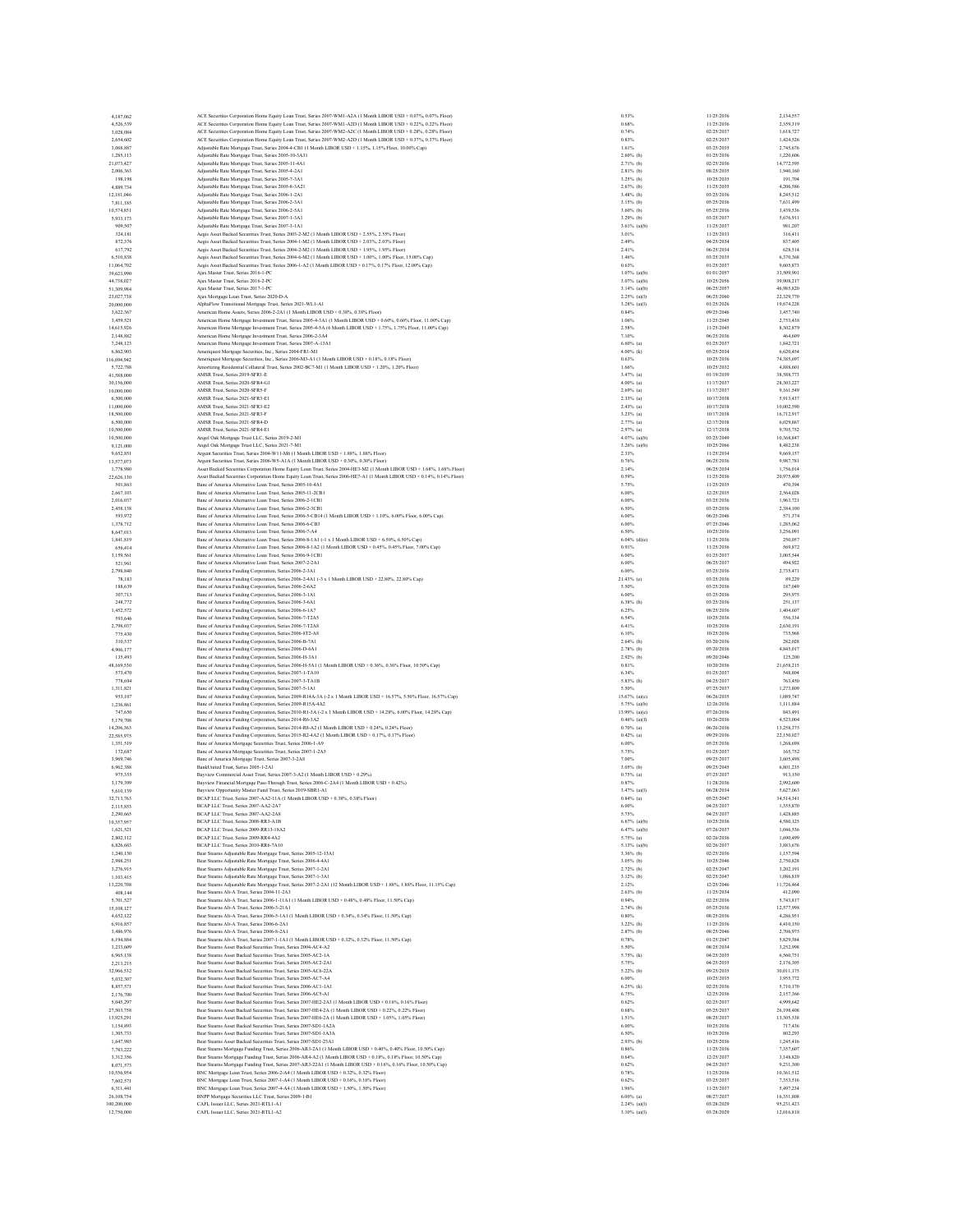| 4,717,563<br>22,747,503 |                                                                                                                                                                                                                      | 0.58%                 | 10/25/2036               |                          |
|-------------------------|----------------------------------------------------------------------------------------------------------------------------------------------------------------------------------------------------------------------|-----------------------|--------------------------|--------------------------|
|                         | Carrington Mortgage Loan Trust, Series 2006-FRE2-A2 (1 Month LIBOR USD + 0.12%, 0.12% Floor, 12.50% Cap)<br>Carrington Mortgage Loan Trust, Series 2006-FRE2-A3 (1 Month LIBOR USD + 0.16%, 0.16% Floor, 12.50% Cap) | 0.62%                 | 10/25/2036               | 4,389,771<br>21,246,441  |
| 7,001,509               | Carrington Mortgage Loan Trust, Series 2006-FRE2-A4 (1 Month LIBOR USD + 0.25%, 0.25% Floor, 12.50% Cap)                                                                                                             | 0.71%                 | 10/25/2036               | 6,593,011                |
| 5,677,168               | Carrington Mortgage Loan Trust, Series 2006-NC3-A3 (1 Month LIBOR USD + 0.15%, 0.15% Floor, 12.50% Cap)                                                                                                              | 0.61%                 | 08/25/2036               | 5,572,121                |
| 55,283,135              | Carrington Mortgage Loan Trust, Series 2006-NC4-A3 (1 Month LIBOR USD + 0.16%, 0.16% Floor, 12.50% Cap)                                                                                                              | 0.62%                 | 10/25/2036               | 54,075,563               |
| 28,838,831              | Carrington Mortgage Loan Trust, Series 2006-NC5-A3 (1 Month LIBOR USD + 0.15%, 0.15% Floor, 14.50% Cap)                                                                                                              | 0.61%                 | 01/25/2037               | 27,221,226               |
| 17,819,130              | Carrington Mortgage Loan Trust, Series 2007-RFC1-A3 (1 Month LIBOR USD + 0.14%, 0.14% Floor, 14.50% Cap)                                                                                                             | 0.60%                 | 12/25/2036               | 16,945,265               |
| 20.117.026              | Cascade MH Asset Trust. Series 2019-MH1-A                                                                                                                                                                            | 4.00% (a)(b)          | 11/25/2044               | 20,145,961               |
| 2,750,000               | Centex Home Equity, Series 2004-A-AF5                                                                                                                                                                                | 5.43%                 | 01/25/2034               | 2.654.857                |
| 185,508                 | Chase Funding Mortgage Loan Asset-Backed Certificates, Series 2003-4-2M1 (1 Month LIBOR USD + 0.90%, 0.90% Floor)                                                                                                    | 1.36%                 | 03/25/2033               | 182,774                  |
| 3.213.036               | Chase Mortgage Finance Trust. Series 2005-A1-2A4                                                                                                                                                                     | $2.95%$ (b)           | 12/25/2035               | 3,178,944                |
| 7,333,203               | Chase Mortgage Finance Trust, Series 2006-S1-A5                                                                                                                                                                      | 6.50%                 | 05/25/2036               | 4.628.239                |
| 7,185,471               | Chase Mortgage Finance Trust, Series 2006-S2-1A9                                                                                                                                                                     | 6.25%                 | 10/25/2036               | 4,323,596                |
| 4,865,219               | Chase Mortgage Finance Trust, Series 2006-S3-1A2                                                                                                                                                                     | 6.00%                 | 11/25/2036               | 2.907.954                |
| 13,480,459              | Chase Mortgage Finance Trust, Series 2006-S4-A8                                                                                                                                                                      | 6.00%                 | 12/25/2036               | 8,156,035                |
| 3,211,353               | Chase Mortgage Finance Trust, Series 2007-A2-6A4                                                                                                                                                                     | $2.76%$ (b)           | 07/25/2037               | 3,013,611                |
| 3,994,902               | Chase Mortgage Finance Trust, Series 2007-S1-A7                                                                                                                                                                      | 6.00%                 | 02/25/2037               | 2.144.693                |
| 2,388,649               | Chase Mortgage Finance Trust, Series 2007-S3-1A5                                                                                                                                                                     | 6.00%                 | 05/25/2037               | 1,458,943                |
| 1.109.516               | Chase Mortgage Finance Trust, Series 2007-S3-2A1                                                                                                                                                                     | 5.50%                 | 05/25/2037               | 286,358                  |
| 2,270,999               |                                                                                                                                                                                                                      | 6.00%                 | 07/25/2037               | 1,372,139                |
| 1,982,450               | Chase Mortgage Finance Trust, Series 2007-S5-1A18<br>ChaseFlex Trust. Series 2005-1-3A1                                                                                                                              | 6.00%                 | 02/25/2035               | 1,790,157                |
| 166,226                 | ChaseFlex Trust Series 2006-1-A5                                                                                                                                                                                     | $6.16\%$ (b)          | 06/25/2036               | 159,828                  |
|                         |                                                                                                                                                                                                                      | 0.66%                 | 09/25/2036               | 2,443,574                |
| 2,804,008               | ChaseFlex Trust, Series 2006-2-A2B (1 Month LIBOR USD + 0.20%, 0.20% Floor, 11.50% Cap)                                                                                                                              |                       |                          | 1.565.233                |
| 3,270,617               | ChaseFlex Trust, Series 2007-1-1A1                                                                                                                                                                                   | 6.50%                 | 02/25/2037               |                          |
| 5.768.739               | ChaseFlex Trust Series 2007-M1-2E4                                                                                                                                                                                   | $4.16%$ (k)           | 08/25/2037               | 5,404,362                |
| 6,000,002               | ChaseFlex Trust. Series 2007-M1-2F5                                                                                                                                                                                  | 4.16% (k)             | 08/25/2037               | 5,620,518                |
| 500,000                 | CHL GMSR Issuer Trust, Series 2018-GTI-B (1 Month LIBOR USD + 3.50%)                                                                                                                                                 | $3.96\%$ (a)          | 05/25/2023               | 494,206                  |
| 521.770                 | CHL Mortgage Pass-Through Trust, Series 2003-60-4A1                                                                                                                                                                  | $2.21%$ (b)           | 02/25/2034               | 541.202                  |
| 1,118,704               | CHL Mortgage Pass-Through Trust, Series 2004-R2-1AF1 (1 Month LIBOR USD + 0.42%, 0.42% Floor, 9.50% Cap)                                                                                                             | $0.65%$ (a)           | 11/25/2034               | 1,054,038                |
| 1,088,496               | CHL Mortgage Pass-Through Trust, Series 2004-R2-1AS                                                                                                                                                                  | $5.98\%$ (a)(b) (d)   | 11/25/2034               | 54,431                   |
| 14,188,592              | CHL Mortgage Pass-Through Trust, Series 2005-17-2A1                                                                                                                                                                  | 5.50%                 | 09/25/2035               | 9,343,225                |
| 2,727,735               | CHL Mortgage Pass-Through Trust, Series 2005-18-A1                                                                                                                                                                   | 5.50%                 | 10/25/2035               | 1,982,263                |
| 2.474,089               | CHL Mortgage Pass-Through Trust, Series 2005-20-A5                                                                                                                                                                   | 5.50%                 | 10/25/2035               | 1.959.221                |
| 1,829,985               | CHL Mortgage Pass-Through Trust, Series 2005-20-A8                                                                                                                                                                   | 5.25%                 | 10/25/2035               | 1,452,470                |
| 7,110,857               | CHL Mortgage Pass-Through Trust, Series 2005-23-A1                                                                                                                                                                   | 5.50%                 | 11/25/2035               | 5,042,544                |
| 1,498,107               | CHL Mortgage Pass-Through Trust, Series 2005-24-A8                                                                                                                                                                   | 5.50%                 | 11/25/2035               | 1.051.475                |
| 2,547,525               | CHL Mortgage Pass-Through Trust, Series 2005-26-1A12                                                                                                                                                                 | 5.50%                 | 11/25/2035               | 1,968,794                |
| 475,588                 | CHL Mortgage Pass-Through Trust, Series 2005-27-2A1                                                                                                                                                                  | 5.50%                 | 12/25/2035               | 276,521                  |
| 941,450                 | CHL Mortgage Pass-Through Trust, Series 2005-28-A7                                                                                                                                                                   | 5.25%                 | 04/25/2022               | 665,575                  |
| 9,536,633               | CHL Mortgage Pass-Through Trust, Series 2005-HYB1-4A1                                                                                                                                                                | $2.54%$ (b)           | 03/25/2035               | 9,548,056                |
| 652,215                 | CHL Mortgage Pass-Through Trust, Series 2005-HYB8-1A1                                                                                                                                                                | $2.84%$ (b)           | 12/20/2035               | 625,533                  |
| 8,572,329               | CHL Mortgage Pass-Through Trust, Series 2005-HYB8-4A1                                                                                                                                                                | $3.08%$ (b)           | 12/20/2035               | 8,645,151                |
| 975,056                 |                                                                                                                                                                                                                      | 4.50%                 | 09/25/2035               | 924,630                  |
| 834,988                 | CHL Mortgage Pass-Through Trust, Series 2005-J3-2A4<br>CHL Mortgage Pass-Through Trust, Series 2005-J4-A5                                                                                                            | 5.50%                 | 11/25/2035               | 777,610                  |
|                         |                                                                                                                                                                                                                      |                       |                          |                          |
| 345,892                 | CHL Mortgage Pass-Through Trust, Series 2005-R1-1AF1 (1 Month LIBOR USD + 0.36%, 0.36% Floor, 9.50% Cap)                                                                                                             | $0.82%$ (a)           | 03/25/2035               | 333,988                  |
| 343,415                 | CHL Mortgage Pass-Through Trust, Series 2005-R1-1AS                                                                                                                                                                  | 5.96% (a)(b) (d)      | 03/25/2035               | 32,761                   |
| 5,139,354               | CHL Mortgage Pass-Through Trust, Series 2006-14-A5                                                                                                                                                                   | 6.25%                 | 09/25/2036               | 3.239.781                |
| 3,522,001               | CHL Mortgage Pass-Through Trust, Series 2006-16-2A1                                                                                                                                                                  | 6.50%                 | 11/25/2036               | 1,862,997                |
| 6,665,951               | CHL Mortgage Pass-Through Trust. Series 2006-1-A2                                                                                                                                                                    | 6,00%                 | 03/25/2036               | 4,510,784                |
| 1,430,753               | CHL Mortgage Pass-Through Trust, Series 2006-20-1A21                                                                                                                                                                 | 6.00%                 | 02/25/2037               | 954.564                  |
| 18,068,528              | CHL Mortgage Pass-Through Trust, Series 2006-8-1A3                                                                                                                                                                   | 6.00%                 | 05/25/2036               | 13,957,837               |
| 337,361                 | CHL Mortgage Pass-Through Trust, Series 2006-J3-A4                                                                                                                                                                   | 5.50%                 | 05/25/2036               | 334,874                  |
| 4,227,431               | CHL Mortgage Pass-Through Trust, Series 2007-10-A7                                                                                                                                                                   | 6.00%                 | 07/25/2037               | 2.733,941                |
| 14,389,603              | CHL Mortgage Pass-Through Trust, Series 2007-11-A1                                                                                                                                                                   | 6.00%                 | 08/25/2037               | 8,767,034                |
| 7,335,474               | CHL Mortgage Pass-Through Trust, Series 2007-12-A9                                                                                                                                                                   | 5.75%                 | 08/25/2037               | 5,213,782                |
| 3,052,170               | CHL Mortgage Pass-Through Trust, Series 2007-13-A1                                                                                                                                                                   | 6.00%                 | 08/25/2037               | 2.017.872                |
| 5,001,148               | CHL Mortgage Pass-Through Trust, Series 2007-13-A10                                                                                                                                                                  | 6.00%                 | 08/25/2037               | 3,306,395                |
| 4,016,403               | CHL Mortgage Pass-Through Trust, Series 2007-15-1A1                                                                                                                                                                  | 6.25%                 | 09/25/2037               | 3.117.702                |
| 561,000                 | CHL Mortgage Pass-Through Trust, Series 2007-15-1A16                                                                                                                                                                 | 6.25%                 | 09/25/2037               | 435,472                  |
| 1,615,828               | CHL Mortgage Pass-Through Trust, Series 2007-15-1A2                                                                                                                                                                  | 6.25%                 | 09/25/2037               | 1,252,942                |
| 1.973.611               | CHL Mortgage Pass-Through Trust, Series 2007-15-1A29                                                                                                                                                                 | 6.25%                 | 09/25/2037               | 1.531.847                |
| 3,198,713               | CHL Mortgage Pass-Through Trust, Series 2007-17-1A2                                                                                                                                                                  | 6.00%                 | 10/25/2037               | 2.841.254                |
| 465,577                 | CHL Mortgage Pass-Through Trust, Series 2007-18-1A1                                                                                                                                                                  | 6.00%                 | 11/25/2037               | 321,661                  |
| 39,333,489              | CHL Mortgage Pass-Through Trust, Series 2007-21-1A1                                                                                                                                                                  | 6.25%                 | 02/25/2038               | 25,398,991               |
| 1,469,564               | CHL Mortgage Pass-Through Trust, Series 2007-2-A2                                                                                                                                                                    |                       |                          |                          |
|                         |                                                                                                                                                                                                                      |                       |                          |                          |
|                         |                                                                                                                                                                                                                      | 6.00%                 | 03/25/2037               | 901,638                  |
| 3,816,534               | CHL Mortgage Pass-Through Trust, Series 2007-3-A1                                                                                                                                                                    | 6.00%                 | 04/25/2037               | 2,481,429                |
| 1,469,882               | CHL Mortgage Pass-Through Trust, Series 2007-3-A12                                                                                                                                                                   | 6.00%                 | 04/25/2037               | 955,686                  |
| 3,315,136               | CHL Mortgage Pass-Through Trust, Series 2007-4-1A39                                                                                                                                                                  | 6.00%                 | 05/25/2037               | 1,959,450                |
| 1,268,877               | CHL Mortgage Pass-Through Trust, Series 2007-5-A2                                                                                                                                                                    | 5.75%                 | 05/25/2037               | 855,369                  |
| 4,588,378               | CHL Mortgage Pass-Through Trust, Series 2007-7-A1                                                                                                                                                                    | 6.00%                 | 06/25/2037               | 3,094,830                |
| 2,062,079               | CHL Mortgage Pass-Through Trust, Series 2007-7-A11                                                                                                                                                                   | 5.50%                 | 06/25/2037               | 1,316,781                |
| 1,375,439               | CHL Mortgage Pass-Through Trust, Series 2007-7-A2                                                                                                                                                                    | 5.75%                 | 06/25/2037               | 902.831                  |
| 4,636,274               | CHL Mortgage Pass-Through Trust, Series 2007-8-1A4                                                                                                                                                                   | 6.00%                 | 01/25/2038               | 2,933,337                |
| 2,433,100               | CHL Mortgage Pass-Through Trust, Series 2007-8-1A5                                                                                                                                                                   | 5.44%                 | 01/25/2038               | 1,441,406                |
| 3.943.528               | CHL Mortgage Pass-Through Trust, Series 2007-8-1A8                                                                                                                                                                   | 6.00%                 | 01/25/2038               | 2,495,042                |
| 5,649,145               | CHL Mortgage Pass-Through Trust, Series 2007-8-1A9 (1 Month LIBOR USD + 6.00%, 4.00% Floor, 6.00% Cap)                                                                                                               | 6.00%                 | 01/25/2038               | 3,584,927                |
| 5,718,776               | CHL Morteage Pass-Through Trust. Series 2007-9-A1                                                                                                                                                                    | 5.75%                 | 07/25/2037               | 3,819,675                |
| 752,636                 | CHL Mortgage Pass-Through Trust. Series 2007-9-A11                                                                                                                                                                   | 5.75%                 | 07/25/2037               | 502,699                  |
| 4,653,974               | CHL Mortgage Pass-Through Trust, Series 2007-HY1-1A1                                                                                                                                                                 | $2.87%$ (b)           | 04/25/2037               | 4,502,392                |
| 10.402.205              | CHL Mortgage Pass-Through Trust, Series 2007-HYB1-2A1                                                                                                                                                                | $2.98%$ (b)           | 03/25/2037               | 9,688,386                |
| 16,174,819              | CHL Mortgage Pass-Through Trust, Series 2007-J1-2A1                                                                                                                                                                  | 6.00%                 | 02/25/2037               | 8,449,907                |
| 400,266                 |                                                                                                                                                                                                                      | 0.96%                 | 07/25/2037               | 133,108                  |
| 2.001.332               | CHL Mortgage Pass-Through Trust, Series 2007-J3-A1 (1 Month LIBOR USD + 0.50%, 0.50% Floor, 6.00% Cap)<br>CHL Mortgage Pass-Through Trust, Series 2007-J3-A2 (-1 x 1 Month LIBOR USD + 5.50%, 5.50% Cap)             | $5.04%$ (d)(e)        | 07/25/2037               | 376,865                  |
| 14,590,000              | CHL Mortgage Pass-Through Trust, Series 2018-GT1-A (1 Month LIBOR USD + 2.75%)                                                                                                                                       | $3.21%$ (a)           | 05/25/2023               | 14,455,787               |
| 2,381,470               | Citicorp Mortgage Securities, Inc., Series 2005-1-1A4                                                                                                                                                                | 5.50%                 |                          |                          |
| 756,985                 |                                                                                                                                                                                                                      | 6.00%                 | 02/25/2035<br>12/25/2036 | 2,416,141<br>724.991     |
| 994,871                 | Citicorp Mortgage Securities, Inc., Series 2006-7-1A1<br>Citicorp Residential Mortgage Securities, Inc., Series 2006-2-A5                                                                                            | 5.12%                 | 09/25/2036               | 997,502                  |
|                         |                                                                                                                                                                                                                      |                       |                          |                          |
| 1,543,232<br>555,086    | Citigroup Mortgage Loan Trust, Inc., Series 2005-5-2A2<br>Citigroup Mortgage Loan Trust, Inc., Series 2005-9-21A1                                                                                                    | 5.75%<br>5.50%        | 08/25/2035<br>11/25/2035 | 1,223,860<br>543,318     |
| 1,427,305               | Citigroup Mortgage Loan Trust, Inc., Series 2006-4-2A1A                                                                                                                                                              | 6.00%                 | 12/25/2035               | 1,397,393                |
| 5,110,367               | Citigroup Mortgage Loan Trust, Inc., Series 2006-AR3-1A1A                                                                                                                                                            | $3.04%$ (b)           | 06/25/2036               | 5,121,125                |
| 2,477,854               | Citigroup Mortgage Loan Trust, Inc., Series 2006-FX1-A6                                                                                                                                                              | 5.85% (k)             | 10/25/2036               | 2,038,315                |
| 9,723,572               | Citigroup Mortgage Loan Trust, Inc., Series 2006-WF1-A2D                                                                                                                                                             | 4.77%                 | 03/25/2036               | 5,590,320                |
| 9.615.240               | Citigroup Mortgage Loan Trust, Inc., Series 2006-WF2-A2D                                                                                                                                                             | 6.66%                 | 05/25/2036               | 4,428,626                |
| 1,777,614               |                                                                                                                                                                                                                      | $5.44\%$ (b)          | 04/25/2037               | 1,696,763                |
|                         | Citigroup Mortgage Loan Trust, Inc., Series 2007-10-1A1A<br>Citigroup Mortgage Loan Trust, Inc., Series 2007-12-2A1                                                                                                  | $6.50\%$ (a)(b)       | 10/25/2036               | 357,271                  |
| 563,768<br>15.614.789   | Citigroup Mortgage Loan Trust, Inc., Series 2007-9-1A1                                                                                                                                                               | $5.75%$ (a)           | 04/25/2047               | 10.932.663               |
|                         |                                                                                                                                                                                                                      |                       |                          |                          |
| 762,528                 | Citigroup Mortgage Loan Trust, Inc., Series 2007-9-2A2                                                                                                                                                               | $6.50\%$ (a)(b)(c)    | 05/25/2037               | 735,387                  |
| 49,960,043<br>1,755,689 | Citigroup Mortgage Loan Trust, Inc., Series 2007-AMC2-A1 (1 Month LIBOR USD + 0.14%, 0.14% Floor)                                                                                                                    | $0.60\%$ (a)<br>0.81% | 01/25/2037<br>03/25/2037 | 47,295,434<br>1.623.057  |
|                         | Citigroup Mortgage Loan Trust, Inc., Series 2007-AMC3-A2D (1 Month LIBOR USD + 0.35%, 0.35% Floor)                                                                                                                   |                       |                          |                          |
| 628,581                 | Citigroup Mortgage Loan Trust, Inc., Series 2007-AR5-1A3A                                                                                                                                                            | 2.97% (b)             | 04/25/2037               | 585,143                  |
| 2,229,861               | Citigroup Mortgage Loan Trust, Inc., Series 2007-AR8-1A1A                                                                                                                                                            | $3.02\%$ (b)          | 08/25/2047               | 2,156,637                |
| 3,735,178               | Citigroup Mortgage Loan Trust, Inc., Series 2007-OPX1-A3A                                                                                                                                                            | 5.97% (k)             | 01/25/2037               | 2.261.641                |
| 8,233,677               | Citigroup Mortgage Loan Trust, Inc., Series 2007-OPX1-A5A                                                                                                                                                            | 5.76% (k)             | 01/25/2037               | 4,986,894                |
| 3,558,548               | Citigroup Mortgage Loan Trust, Inc., Series 2010-7-9A4                                                                                                                                                               | $6.00\%$ (a)(b)       | 10/25/2037               | 3,261,718                |
| 19,338,646              | Citigroup Mortgage Loan Trust, Inc., Series 2010-8-7A4                                                                                                                                                               | $6.00\%$ (a)(b)(c)    | 06/25/2037               | 18,242,818               |
| 28,218,309              | Citigroup Mortgage Loan Trust, Inc., Series 2021-JL1-A                                                                                                                                                               | $2.75%$ (a)(b)        | 02/27/2062               | 27,205,896               |
| 3,794,649               | Citigroup Mortgage Loan Trust, Series 2007-OPX1-A2 (1 Month LIBOR USD + 0.20%, 0.20% Floor)                                                                                                                          | 0.66%                 | 01/25/2037               | 2.040.566                |
| 3,457,702               | Citigroup Mortgage Loan Trust, Series 2014-8-3A2                                                                                                                                                                     | $6.00\%$ (a)(b)       | 03/25/2037               | 3,321,595                |
| 128,574,288             | Citigroup Mortgage Loan Trust, Series 2019-A-PT1                                                                                                                                                                     | $3.92\%$ (a)          | 10/25/2058               | 117,943,869              |
| 63,455,331              | Citigroup Mortgage Loan Trust, Series 2019-C-A1                                                                                                                                                                      | 3.23% (a)(l)          | 09/25/2059               | 63,457,939               |
| 189,710,654             | Citigroup Mortgage Loan Trust, Series 2019-D-PT1                                                                                                                                                                     | $3.32\%$ (a)(b)       | 04/25/2064               | 174,117,861              |
| 258,019,375             | Citigroup Mortgage Loan Trust, Series 2020-RP1-A1                                                                                                                                                                    | $1.50\%$ (a)(b)       | 08/25/2064               | 242,884,784              |
| 26,293,400              | Citigroup Mortgage Loan Trust, Series 2020-RP1-M1                                                                                                                                                                    | 2.00% (a)(b)          | 08/25/2064               | 23,563,188               |
| 22,116,950              |                                                                                                                                                                                                                      | $2.50\%$ (a)(b)       | 08/25/2064               | 20,225,006               |
| 18,676,200              | Citigroup Mortgage Loan Trust, Series 2020-RP1-M2<br>Citigroup Mortgage Loan Trust, Series 2020-RP1-M3                                                                                                               | $2.75%$ (a)(b)        | 08/25/2064               | 16,530,297               |
| 49,290,829              |                                                                                                                                                                                                                      | $7.75%$ (a)(b)        | 08/25/2064               | 44,678,100               |
| 340,541,710             | Citigroup Mortgage Loan Trust, Series 2020-RP1-PT5<br>Citigroup Mortgage Loan Trust, Series 2021-RP2-A1                                                                                                              | $1.75%$ (a)(b)        |                          |                          |
| 34,186,100              | Citigroup Mortgage Loan Trust, Series 2021-RP2-M1                                                                                                                                                                    |                       | 03/25/2065               | 327,550,282              |
| 28,635,750              |                                                                                                                                                                                                                      | $3.25\%$ (a)(b)       | 03/25/2065<br>03/25/2065 | 33,276,097<br>27,469,834 |
|                         | Citigroup Mortgage Loan Trust, Series 2021-RP2-M2                                                                                                                                                                    | $3.40\%$ (a)(b)       |                          |                          |
| 26,589,300              | Citigroup Mortgage Loan Trust, Series 2021-RP2-M3                                                                                                                                                                    | $3.40%$ (a)(b)        | 03/25/2065               | 24,802,903               |
| 78,113,980              | Citigroup Mortgage Loan Trust, Series 2021-RP2-PT1                                                                                                                                                                   | 6.57% (a)(b)          | 03/25/2065               | 83,485,253               |
| 1,863,928               | CitiMortgage Alternative Loan Trust, Series 2006-A1-1A5                                                                                                                                                              | 5.50%                 | 04/25/2036               | 1,786,491                |
| 2,274,365               | CitiMortgage Alternative Loan Trust, Series 2006-A2-A2                                                                                                                                                               | 6.00%                 | 05/25/2036               | 2,188,076                |
| 2.103.376               | CitiMortgage Alternative Loan Trust, Series 2006-A3-1A13                                                                                                                                                             | 6.00%                 | 07/25/2036               | 2.006.241                |
| 1,608,214               | CitiMortgage Alternative Loan Trust, Series 2006-A4-1A8                                                                                                                                                              | 6.00%                 | 09/25/2036               | 1,522,217                |
| 442,441<br>1,688,160    | CitiMortgage Alternative Loan Trust, Series 2006-A5-2A1<br>CitiMortgage Alternative Loan Trust, Series 2006-A5-3A3                                                                                                   | 5.50%<br>6.00%        | 04/25/2022<br>10/25/2036 | 446,069<br>1.574.178     |

| $\begin{array}{c} 21 \\ 6 \end{array}$ | : : : :<br>246,441<br>593,011<br>572,121<br>075,563<br>221,226<br>945,265                                                                                                                                                           |
|----------------------------------------|-------------------------------------------------------------------------------------------------------------------------------------------------------------------------------------------------------------------------------------|
|                                        | 572                                                                                                                                                                                                                                 |
|                                        | 075                                                                                                                                                                                                                                 |
|                                        |                                                                                                                                                                                                                                     |
|                                        | .<br>945                                                                                                                                                                                                                            |
|                                        | 0,145,961<br>2,654,857<br>182,774<br>3,178,944<br>4,628,239<br>2,907,954<br>8,156,035<br>3,013,611                                                                                                                                  |
|                                        |                                                                                                                                                                                                                                     |
|                                        |                                                                                                                                                                                                                                     |
|                                        |                                                                                                                                                                                                                                     |
|                                        |                                                                                                                                                                                                                                     |
|                                        |                                                                                                                                                                                                                                     |
|                                        |                                                                                                                                                                                                                                     |
|                                        | 511, 5, 5, 612, 5, 613, 693<br>1, 458, 943<br>286, 358                                                                                                                                                                              |
|                                        |                                                                                                                                                                                                                                     |
|                                        | 1,372,139<br>1,790,157<br>159,828<br>2,443,574<br>1,565,233<br>5,404,362<br>5,620,518                                                                                                                                               |
|                                        |                                                                                                                                                                                                                                     |
|                                        |                                                                                                                                                                                                                                     |
|                                        |                                                                                                                                                                                                                                     |
|                                        |                                                                                                                                                                                                                                     |
|                                        |                                                                                                                                                                                                                                     |
|                                        | 494,206<br>541,202                                                                                                                                                                                                                  |
|                                        |                                                                                                                                                                                                                                     |
|                                        | $1,054,038$<br>$54,431$                                                                                                                                                                                                             |
|                                        | 343,225                                                                                                                                                                                                                             |
|                                        | 1,982,263                                                                                                                                                                                                                           |
|                                        |                                                                                                                                                                                                                                     |
|                                        | 1,959,221<br>1,959,221<br>1,452,470<br>5,042,544                                                                                                                                                                                    |
|                                        | 5,042,544<br>1,051,475<br>1,968,794<br>276,521                                                                                                                                                                                      |
|                                        |                                                                                                                                                                                                                                     |
|                                        |                                                                                                                                                                                                                                     |
|                                        | $665,575$<br>$548,056$<br>$625,533$                                                                                                                                                                                                 |
|                                        |                                                                                                                                                                                                                                     |
|                                        | 645,151                                                                                                                                                                                                                             |
|                                        |                                                                                                                                                                                                                                     |
|                                        |                                                                                                                                                                                                                                     |
|                                        |                                                                                                                                                                                                                                     |
|                                        |                                                                                                                                                                                                                                     |
|                                        |                                                                                                                                                                                                                                     |
|                                        | 333,988<br>32,761<br>3,239,781<br>1,862,997<br>4,510,784<br>954,564<br>1,86.<br>4,510,1<br>954,1                                                                                                                                    |
|                                        |                                                                                                                                                                                                                                     |
|                                        |                                                                                                                                                                                                                                     |
|                                        |                                                                                                                                                                                                                                     |
|                                        |                                                                                                                                                                                                                                     |
|                                        |                                                                                                                                                                                                                                     |
|                                        |                                                                                                                                                                                                                                     |
|                                        |                                                                                                                                                                                                                                     |
|                                        |                                                                                                                                                                                                                                     |
|                                        |                                                                                                                                                                                                                                     |
|                                        |                                                                                                                                                                                                                                     |
|                                        |                                                                                                                                                                                                                                     |
|                                        |                                                                                                                                                                                                                                     |
|                                        |                                                                                                                                                                                                                                     |
|                                        |                                                                                                                                                                                                                                     |
|                                        | 3.987,837<br>3.34,874<br>3.34,874<br>3.34,874<br>3.753,941<br>8.767,034<br>3.3106,395<br>4.354,872<br>4.252,942<br>1.531,847<br>3.31,661<br>901,638<br>435,481<br>901,638<br>4.847<br>2.841,254<br>901,638<br>3.9441,254<br>901,638 |
|                                        |                                                                                                                                                                                                                                     |
|                                        |                                                                                                                                                                                                                                     |
|                                        | 2,461,425<br>955,686<br>1,959,450<br>855,369<br>3,094,830<br>1,316,781                                                                                                                                                              |
|                                        |                                                                                                                                                                                                                                     |
|                                        |                                                                                                                                                                                                                                     |
|                                        |                                                                                                                                                                                                                                     |
|                                        |                                                                                                                                                                                                                                     |
|                                        |                                                                                                                                                                                                                                     |
|                                        |                                                                                                                                                                                                                                     |
|                                        |                                                                                                                                                                                                                                     |
|                                        |                                                                                                                                                                                                                                     |
|                                        | 002,831<br>902,831<br>2,933,337<br>1,441,406<br>2,495,042<br>3,584,927<br>502,699<br>4,502,392<br>9,688,386<br>8,449,907<br>133,108                                                                                                 |
|                                        |                                                                                                                                                                                                                                     |
|                                        |                                                                                                                                                                                                                                     |
|                                        |                                                                                                                                                                                                                                     |
|                                        |                                                                                                                                                                                                                                     |
|                                        | 1,                                                                                                                                                                                                                                  |
|                                        | 376,865<br>455,787<br>416,141<br>724,991<br>997,502<br>223,860<br>543,318<br>,397,393<br>ī                                                                                                                                          |
|                                        | 121,125<br>5,                                                                                                                                                                                                                       |
|                                        | $\overline{2}$<br>ś                                                                                                                                                                                                                 |
|                                        |                                                                                                                                                                                                                                     |
|                                        | 428,626<br>,038,315<br>,590,320<br>,428,626<br>696,763                                                                                                                                                                              |
|                                        | 7,271<br>35                                                                                                                                                                                                                         |
| 10                                     | 2,6<br>63<br>q٤                                                                                                                                                                                                                     |
|                                        | 735,387<br>295,434                                                                                                                                                                                                                  |
|                                        | 1,623,057                                                                                                                                                                                                                           |
|                                        | 585,143                                                                                                                                                                                                                             |
|                                        | 2,156,637                                                                                                                                                                                                                           |
|                                        | 41<br>261,6<br>4,986,894                                                                                                                                                                                                            |
|                                        | 261,718                                                                                                                                                                                                                             |
|                                        | 18,242,818                                                                                                                                                                                                                          |
|                                        | 205,896<br>2,040,566                                                                                                                                                                                                                |
|                                        | 3,321,595                                                                                                                                                                                                                           |
|                                        |                                                                                                                                                                                                                                     |
|                                        |                                                                                                                                                                                                                                     |
| ú                                      | -----------<br>117,943,869<br>63,457,939<br>174,117,861<br>884,784                                                                                                                                                                  |
|                                        | 563,188                                                                                                                                                                                                                             |
| 16                                     | 20,225,006                                                                                                                                                                                                                          |
|                                        | 297<br>,<br>530,                                                                                                                                                                                                                    |
|                                        | 44,678,100<br>27,550,282                                                                                                                                                                                                            |
|                                        | 97<br>276<br>$\overline{0}$                                                                                                                                                                                                         |
|                                        | 469,834                                                                                                                                                                                                                             |
|                                        | 4,802,903<br>3,485,253                                                                                                                                                                                                              |
|                                        | 86,491<br>ı                                                                                                                                                                                                                         |
|                                        | 2,188,0                                                                                                                                                                                                                             |
|                                        | ,188,076<br>,006,241<br>,<br>ı                                                                                                                                                                                                      |
|                                        | 522,217<br>446,069<br>1,574,178                                                                                                                                                                                                     |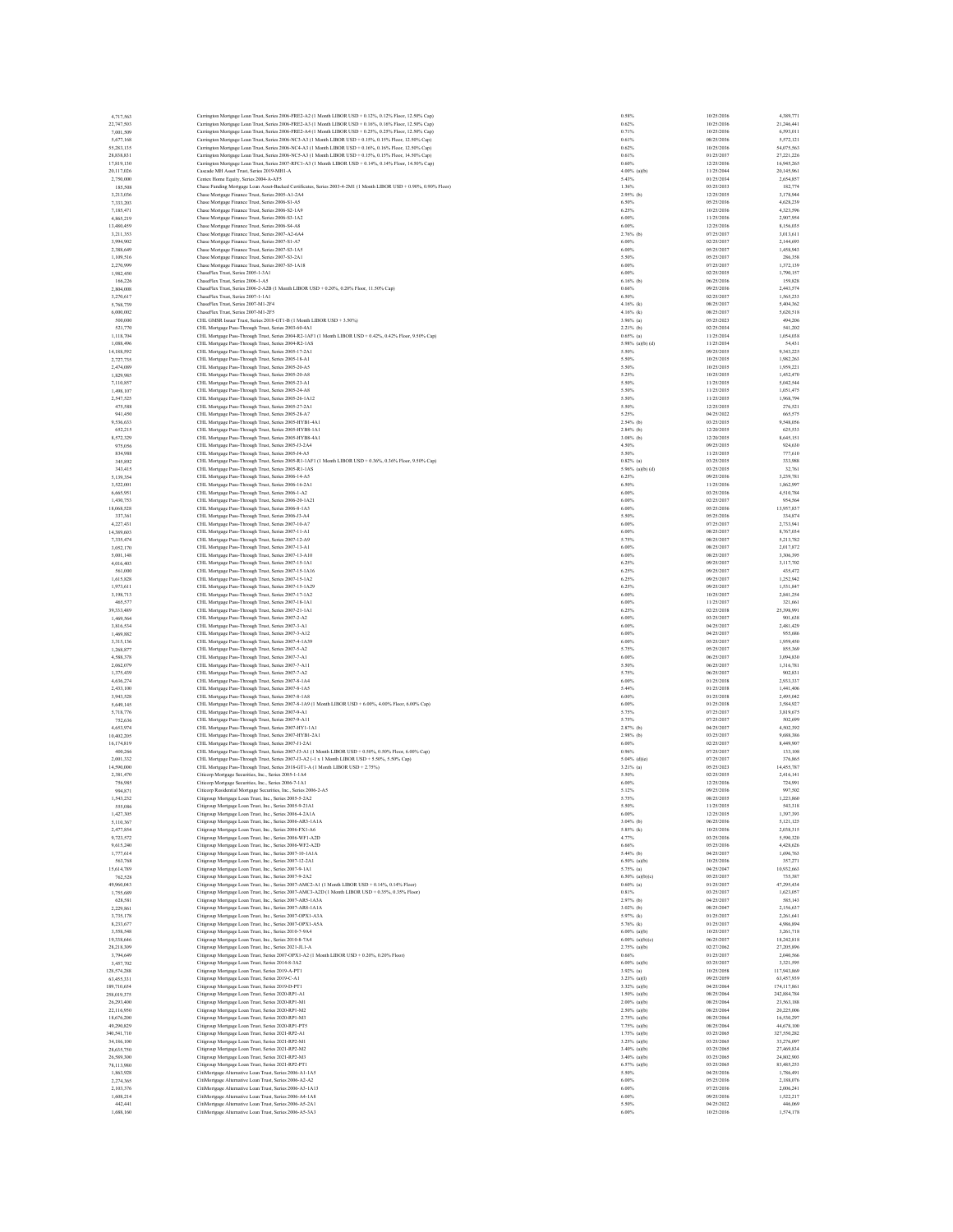| 4.981.535                | CitiMortgage Alternative Loan Trust, Series 2006-A6-1A2 (1 Month LIBOR USD + 0.50%, 6.00% Floor, 6.00% Cap)                                                                                                        | 6.00%                          | 11/25/2036               | 4,898,511              |
|--------------------------|--------------------------------------------------------------------------------------------------------------------------------------------------------------------------------------------------------------------|--------------------------------|--------------------------|------------------------|
| 2,502,381                | CitiMortgage Alternative Loan Trust, Series 2007-A1-1A5                                                                                                                                                            | 6.00%                          | 01/25/2037               | 2,430,293              |
| 1,220,076                | CitiMortgage Alternative Loan Trust, Series 2007-A1-1A7                                                                                                                                                            | 6.00%                          | 01/25/2037               | 1,184,928              |
| 3,308,272<br>3,121,722   | CitiMorteage Alternative Loan Trust. Series 2007-A1-1A8 (1 Month LIBOR USD + 0.60%, 0.60% Floor, 6.00% Cap)<br>CitiMortgage Alternative Loan Trust, Series 2007-A1-1A9 (-1 x 1 Month LIBOR USD + 5.40%, 5.40% Cap) | 1.06%<br>$4.94%$ (d)(e)        | 01/25/2037<br>01/25/2037 | 2.823.987<br>356,358   |
| 2,669,351                | CitiMortgage Alternative Loan Trust, Series 2007-A3-1A1                                                                                                                                                            | $6.00\%$ (g)                   | 03/25/2037               | 2.615.521              |
| 6,143,032                | CitiMortgage Alternative Loan Trust, Series 2007-A3-1A3 (-1 x 1 Month LIBOR USD + 5.40%, 5.40% Cap)                                                                                                                | 4.94% (d)(e)                   | 03/25/2037               | 701.464                |
| 2,407,323                | CitiMortgage Alternative Loan Trust, Series 2007-A3-1A4                                                                                                                                                            | 5.75%                          | 03/25/2037               | 2,329,924              |
| 4,271,518                | CitiMortgage Alternative Loan Trust, Series 2007-A4-1A3 (1 Month LIBOR USD + 0.33%, 0.33% Floor, 7.00% Cap)                                                                                                        | 0.79%                          | 04/25/2037               | 3,579,819              |
| 4,271,518<br>4,523,758   | CitiMortgage Alternative Loan Trust, Series 2007-A4-1A4 (-1 x 1 Month LIBOR USD + 6.67%, 6.67% Cap)<br>CitiMortgage Alternative Loan Trust, Series 2007-A4-1A5                                                     | $6.21\%$ (d)(e)<br>5.75%       | 04/25/2037<br>04/25/2037 | 590.222<br>4,356,166   |
| 619.817                  | CitiMortgage Alternative Loan Trust. Series 2007-A5-1A11                                                                                                                                                           | 6,00%                          | 05/25/2037               | 614.230                |
| 8,171,838                | CitiMortgage Alternative Loan Trust, Series 2007-A5-1A8                                                                                                                                                            | 6.00%                          | 05/25/2037               | 8,098,182              |
| 251,156                  | CitiMortgage Alternative Loan Trust, Series 2007-A8-Al                                                                                                                                                             | 6.00%                          | 10/25/2037               | 238,056                |
| 14.812.000               | COLT Mortgage Loan Trust, Series 2021-5-M1                                                                                                                                                                         | 3.26% (a)(b)                   | 11/26/2066               | 13,669,173             |
| 4.294,000                | COLT Mortgage Loan Trust, Series 2021-HX1-B1                                                                                                                                                                       | $3.11%$ (a)(b)                 | 10/25/2066               | 3,821,630              |
| 4,130,000                | COLT Mortgage Loan Trust, Series 2021-HX1-B2                                                                                                                                                                       | $3.86%$ (a)(b)                 | 10/25/2066               | 3,652,405<br>5,375,347 |
| 6,000,000<br>9,000,000   | COLT Mortgage Loan Trust, Series 2021-HX1-M1<br>CoreVest American Finance Trust, Series 2020-3-D                                                                                                                   | 2.36% (a)(b)<br>$2.95%$ (a)(b) | 10/25/2066<br>08/15/2053 | 7,800,724              |
| 29,396,635               | Countrywide Alternative Loan Trust, Series 2004-36CB-1A1                                                                                                                                                           | 6.00%                          | 02/25/2035               | 26,125,877             |
| 6,412,635                | Countrywide Alternative Loan Trust, Series 2005-13CB-A1 (1 Month LIBOR USD + 0.50%, 0.50% Floor, 5.50% Cap)                                                                                                        | 0.96%                          | 05/25/2035               | 5,700,576              |
| 2,929,035                | Countrywide Alternative Loan Trust, Series 2005-13CB-A3                                                                                                                                                            | 5.50%                          | 05/25/2035               | 2,831,444              |
| 2.521.159                | Countrywide Alternative Loan Trust, Series 2005-20CB-2A1 (1 Month LIBOR USD + 0.50%, 0.50% Floor, 5.50% Cap)                                                                                                       | 0.96%                          | 07/25/2035               | 1,646,001              |
| 5,147,366                | Countrywide Alternative Loan Trust, Series 2005-20CB-2A2 (-1 x 1 Month LIBOR USD + 5.00%, 5.00% Cap)<br>Countrywide Alternative Loan Trust, Series 2005-20CB-4A                                                    | $4.54%$ (d)(e)                 | 07/25/2035               | 443,709                |
| 1,738<br>1,706,688       | Countrywide Alternative Loan Trust, Series 2005-26CB-A11 (-2 x 1 Month LIBOR USD + 13.05%, 13.05% Cap)                                                                                                             | 5.25%<br>12.22% (e)            | 04/25/2022<br>07/25/2035 | 1,687<br>1.502.604     |
| 2,269,759                | Countrywide Alternative Loan Trust, Series 2005-28CB-1A2 (1 Month LIBOR USD + 0.75%, 0.75% Floor, 5.50% Cap)                                                                                                       | 1.21%                          | 08/25/2035               | 1,975,920              |
| 1,083,230                | Countrywide Alternative Loan Trust, Series 2005-28CB-3A6                                                                                                                                                           | 6.00%                          | 08/25/2035               | 652,382                |
| 5,940,845                | Countrywide Alternative Loan Trust. Series 2005-32T1-A9                                                                                                                                                            | 5.50%                          | 08/25/2035               | 4.210.275              |
| 2,431,500                | Countrywide Alternative Loan Trust, Series 2005-46CB-A14                                                                                                                                                           | 5.50%                          | 10/25/2035               | 2,152,132              |
| 1,231,844                | Countrywide Alternative Loan Trust, Series 2005-46CB-A20                                                                                                                                                           | 5.50%                          | 10/25/2035               | 1,090,311              |
| 3,874,907<br>1,435,858   | Countrywide Alternative Loan Trust, Series 2005-48T1-A2<br>Countrywide Alternative Loan Trust, Series 2005-54CB-3A4                                                                                                | 5.50%<br>5.50%                 | 11/25/2035<br>11/25/2035 | 2,898,772<br>1,029,049 |
| 31,051,196               | Countrywide Alternative Loan Trust, Series 2005-55CB-1A1                                                                                                                                                           | 5.50%                          | 11/25/2035               | 25.583.838             |
| 13,231,542               | Countrywide Alternative Loan Trust, Series 2005-57CB-1A1                                                                                                                                                           | 5.50%                          | 12/25/2035               | 11,692,721             |
| 323,186                  | Countrywide Alternative Loan Trust, Series 2005-60T1-A7 (-7 x 1 Month LIBOR USD + 35.93%, 35.93% Cap)                                                                                                              | 32.59% (e)                     | 12/25/2035               | 339,782                |
| 408,784                  | Countrywide Alternative Loan Trust, Series 2005-64CB-1A14                                                                                                                                                          | 5.50%                          | 12/25/2035               | 397,488                |
| 5.932.993                | Countrywide Alternative Loan Trust, Series 2005-64CB-1A4                                                                                                                                                           | 5.50%                          | 12/25/2035               | 5,769,048              |
| 1,091,404<br>2.745.746   | Countrywide Alternative Loan Trust, Series 2005-73CB-1A5 (1 Month LIBOR USD + 0.80%, 0.80% Floor, 5.50% Cap)                                                                                                       | 1.26%<br>4.24% (d)(e)          | 01/25/2036<br>01/25/2036 | 1,032,069<br>237,747   |
| 30,971,309               | Countrywide Alternative Loan Trust, Series 2005-73CB-1A6 (-1 x 1 Month LIBOR USD + 4.70% (4.70% Cap)<br>Countrywide Alternative Loan Trust, Series 2005-77T1-1A1                                                   | 6.00%                          | 02/25/2036               | 20,001,228             |
| 510,062                  | Countrywide Alternative Loan Trust, Series 2005-79CB-A5                                                                                                                                                            | 5.50%                          | 01/25/2036               | 386,727                |
| 18,096,157               | Countrywide Alternative Loan Trust, Series 2005-80CB-4A1                                                                                                                                                           | 6.00%                          | 02/25/2036               | 12.477.181             |
| 20,057,261               | Countrywide Alternative Loan Trust, Series 2005-85CB-1A1                                                                                                                                                           | 6.00%                          | 02/25/2036               | 11,759,249             |
| 1,440,882                | Countrywide Alternative Loan Trust, Series 2005-85CB-2A6 (-4 x 1 Month LIBOR USD + 21.63%, 21.63% Cap)                                                                                                             | 19.96% (e)                     | 02/25/2036               | 1,481,591              |
| 940,508                  | Countrywide Alternative Loan Trust, Series 2005-86CB-A5                                                                                                                                                            | 5.50%                          | 02/25/2036               | 708,776                |
| 1,438,193                | Countrywide Alternative Loan Trust, Series 2005-J10-1A11                                                                                                                                                           | 5.50%                          | 10/25/2035               | 1,249,700              |
| 327.299<br>153,321       | Countrywide Alternative Loan Trust, Series 2005-J10-1A13 (1 Month LIBOR USD + 0.70%, 0.70% Floor, 5.50% Cap)                                                                                                       | 1.16%<br>5.50%                 | 10/25/2035<br>10/25/2035 | 231,998<br>133,227     |
| 388,293                  | Countrywide Alternative Loan Trust, Series 2005-J10-1A15<br>Countrywide Alternative Loan Trust, Series 2005-J11-1A3                                                                                                | 5.50%                          | 11/25/2035               | 277,743                |
| 227,853                  | Countrywide Alternative Loan Trust, Series 2005-J11-6A1                                                                                                                                                            | 6.50%                          | 09/25/2032               | 221.717                |
| 512,998                  | Countrywide Alternative Loan Trust, Series 2005-J13-2A5 (1 Month LIBOR USD + 0.48%, 0.48% Floor, 5.50% Cap)                                                                                                        | 0.94%                          | 11/25/2035               | 358,394                |
| 1.025.997                | Countrywide Alternative Loan Trust, Series 2005-J13-2A6 (-1 x 1 Month LIBOR USD + 5.02% 5.02% Cap)                                                                                                                 | $4.56%$ (d)(e)                 | 11/25/2035               | 119,756                |
| 3,859,825                | Countrywide Alternative Loan Trust. Series 2005-J1-5A3                                                                                                                                                             | 5.50%                          | 02/25/2035               | 3,745,075              |
| 17,617                   | Countrywide Alternative Loan Trust, Series 2005-J1-7A1                                                                                                                                                             | 5.50%                          | 04/25/2022               | 16,539                 |
| 557,279                  | Countrywide Alternative Loan Trust, Series 2005-J2-1A5 (1 Month LIBOR USD + 0.50%, 0.50% Floor, 5.50% Cap)<br>Countrywide Alternative Loan Trust, Series 2005-J2-1A6 (-1 x 1 Month LIBOR USD + 5.00%, 5.00% Cap)   | 0.96%<br>4.54% (d)(e)          | 04/25/2035<br>04/25/2035 | 468,678<br>100.239     |
| 1.714.706<br>3,859,763   | Countrywide Alternative Loan Trust, Series 2005-J3-2A8 (1 Month LIBOR USD + 0.30%, 0.30% Floor, 5.50% Cap)                                                                                                         | 0.76%                          | 05/25/2035               | 3,165,522              |
| 3,859,763                | Countrywide Alternative Loan Trust, Series 2005-J3-2A9 (-1 x 1 Month LIBOR USD + 5.20%, 5.20% Cap)                                                                                                                 | $4.74%$ (d)(e)                 | 05/25/2035               | 373,810                |
| 2.722.345                | Countrywide Alternative Loan Trust, Series 2006-12CB-A3 (1 Month LIBOR USD + 5.75%, 5.75% Floor)                                                                                                                   | 5.75%                          | 05/25/2036               | 1,855,013              |
| 3,355,221                | Countrywide Alternative Loan Trust, Series 2006-12CB-A8                                                                                                                                                            | 6.00%                          | 05/25/2036               | 2,397,918              |
| 11.071.517               | Countrywide Alternative Loan Trust, Series 2006-13T1-A1                                                                                                                                                            | 6.00%                          | 05/25/2036               | 7.121.718              |
| 29,266,877               | Countrywide Alternative Loan Trust, Series 2006-15CB-A1                                                                                                                                                            | 6.50%                          | 06/25/2036               | 19,495.345             |
| 2,883,113<br>764,264     | Countrywide Alternative Loan Trust, Series 2006-16CB-A7<br>Countrywide Alternative Loan Trust, Series 2006-18CB-A12 (1 Month LIBOR USD + 0.60% 0.60% Floor. 6.00% Cap)                                             | 6.00%<br>1.06%                 | 06/25/2036<br>07/25/2036 | 2,101,566<br>419.252   |
| 764.264                  | Countrywide Alternative Loan Trust, Series 2006-18CB-A13 (-1 x 1 Month LIBOR USD + 5.50%, 5.50% Cap)                                                                                                               | $5.04%$ (d)(e)                 | 07/25/2036               | 115,849                |
| 3,748,461                | Countrywide Alternative Loan Trust, Series 2006-19CB-A12 (1 Month LIBOR USD + 0.40%, 0.40% Floor, 6.00% Cap)                                                                                                       | 0.86%                          | 08/25/2036               | 1,853,871              |
| 5.083.138                | Countrywide Alternative Loan Trust, Series 2006-19CB-A13 (-1 x 1 Month LIBOR USD + 5.60%, 5.60% Cap)                                                                                                               | 5.14% (d)(e)                   | 08/25/2036               | 877,968                |
| 782,464                  | Countrywide Alternative Loan Trust, Series 2006-19CB-A15                                                                                                                                                           | 6.00%                          | 08/25/2036               | 584,499                |
| 4,217,176                | Countrywide Alternative Loan Trust, Series 2006-23CB-2A3                                                                                                                                                           | 6.50%                          | 08/25/2036               | 2,002,198              |
| 1,407,238<br>4,118,814   | Countrywide Alternative Loan Trust, Series 2006-24CB-A11<br>Countrywide Alternative Loan Trust, Series 2006-24CB-A14 (-1 x 1 Month LIBOR USD + 7.15%, 7.15% Cap)                                                   | 5.75%<br>$6.69%$ (d)(e)        | 08/25/2036<br>08/25/2036 | 1.019.211<br>1,023,105 |
| 3.302.752                | Countrywide Alternative Loan Trust, Series 2006-24CB-A22                                                                                                                                                           | 6.00%                          | 08/25/2036               | 2,450,978              |
| 3,544,845                | Countrywide Alternative Loan Trust, Series 2006-24CB-A5 (1 Month LIBOR USD + 0.60%, 0.06% Floor, 6.00% Cap)                                                                                                        | 1.06%                          | 08/25/2036               | 1,955,852              |
| 1,469,119                | Countrywide Alternative Loan Trust, Series 2006-26CB-A17                                                                                                                                                           | 6.25%                          | 09/25/2036               | 981,269                |
| 1,885,740                | Countrywide Alternative Loan Trust, Series 2006-26CB-A9                                                                                                                                                            | 6.50%                          | 09/25/2036               | 1.287.080              |
| 2,825,315                | Countrywide Alternative Loan Trust, Series 2006-29T1-1A2                                                                                                                                                           | 6.25%                          | 10/25/2036               | 2,017,840              |
| 421,531                  | Countrywide Alternative Loan Trust, Series 2006-29T1-2A12 (-7 x 1 Month LIBOR USD + 46.15%, 46.15% Cap)<br>Countrywide Alternative Loan Trust. Series 2006-29T1-2A23 (-4 x 1 Month LIBOR USD + 33.37% 33.37% Cap)  | 43.18% (e)<br>31.39% (e)       | 10/25/2036<br>10/25/2036 | 753,508<br>363,872     |
| 258,197<br>2,072,646     | Countrywide Alternative Loan Trust, Series 2006-2CB-A9                                                                                                                                                             | 6.00%                          | 03/25/2036               | 1.274.347              |
| 2,927,332                | Countrywide Alternative Loan Trust, Series 2006-30T1-1A2                                                                                                                                                           | 6.25%                          | 11/25/2036               | 2.578,559              |
| 2.264,680                | Countrywide Alternative Loan Trust, Series 2006-32CB-A1 (1 Month LIBOR USD + 0.67%, 0.67% Floor, 6.00% Cap)                                                                                                        | 1.13%                          | 11/25/2036               | 1,207,776              |
| 3,777,486                | Countrywide Alternative Loan Trust, Series 2006-32CB-A2 (-1 x 1 Month LIBOR USD + 5.33%, 5.33% Cap)                                                                                                                | $4.87%$ (d)(e)                 | 11/25/2036               | 538,289                |
| 7,942,361                | Countrywide Alternative Loan Trust. Series 2006-36T2-2A1                                                                                                                                                           | 6.25%                          | 12/25/2036               | 4,693,362              |
| 641,089<br>878,694       | Countrywide Alternative Loan Trust, Series 2006-36T2-2A4                                                                                                                                                           | 6.25%<br>6.00%                 | 12/25/2036<br>01/25/2037 | 378,837<br>854,319     |
| 13,452.265               | Countrywide Alternative Loan Trust, Series 2006-39CB-1A10<br>Countrywide Alternative Loan Trust, Series 2006-39CB-2A2 (-1 x 1 Month LIBOR USD + 6.55%, 6.55% Cap)                                                  | $6.09%$ (d)(e)                 | 01/25/2037               | 1,941,157              |
| 4,581,131                | Countrywide Alternative Loan Trust, Series 2006-39CB-2A4 (1 Month LIBOR USD + 0.45%, 0.45% Floor, 7.00% Cap)                                                                                                       | 0.91%                          | 01/25/2037               | 336,856                |
| 1.413.491                | Countrywide Alternative Loan Trust, Series 2006-40T1-1A11                                                                                                                                                          | 6.00%                          | 01/25/2037               | 1,187,753              |
| 2,405,809                | Countrywide Alternative Loan Trust. Series 2006-40T1-1A4 (-1 x 1 Month LIBOR USD + 5.45%, 5.45% Cap)                                                                                                               | $4.99%$ (d)(e)                 | 01/25/2037               | 261.289                |
| 3,054,609<br>7,470,578   | Countrywide Alternative Loan Trust, Series 2006-41CB-1A10<br>Countrywide Alternative Loan Trust, Series 2006-41CB-1A15 (-1 x 1 Month LIBOR USD + 5.40%, 5.40% Cap)                                                 | 6,00%<br>$4.94%$ (d)(e)        | 01/25/2037<br>01/25/2037 | 2.193.239<br>1,505,721 |
| 7,470,578                | Countrywide Alternative Loan Trust, Series 2006-41CB-1A2 (1 Month LIBOR USD + 0.60%, 0.60% Floor, 6.00% Cap)                                                                                                       | 1.06%                          | 01/25/2037               | 3,691,874              |
| 3,216,569                | Countrywide Alternative Loan Trust, Series 2006-41CB-1A9                                                                                                                                                           | 6.00%                          | 01/25/2037               | 2,309,528              |
| 3,794,821                | Countrywide Alternative Loan Trust, Series 2006-42-1A1 (1 Month LIBOR USD + 0.60%, 0.60% Floor, 6.00% Cap)                                                                                                         | 1.06%                          | 01/25/2047               | 1,711,786              |
| 3,794,821                | Countrywide Alternative Loan Trust, Series 2006-42-1A2 (-1 x 1 Month LIBOR USD + 5.40%, 5.40% Cap)                                                                                                                 | 4.94% (d)(e)                   | 01/25/2047               | 853,749                |
| 2,527,153                | Countrywide Alternative Loan Trust, Series 2006-42-1A3                                                                                                                                                             | 6.00%                          | 01/25/2047               | 1,866,728              |
| 2.905,878                | Countrywide Alternative Loan Trust, Series 2006-43CB-1A12                                                                                                                                                          | 5.75%<br>6.00%                 | 02/25/2037               | 2,018,634              |
| 10,053,561<br>10,163,364 | Countrywide Alternative Loan Trust, Series 2006-43CB-1A6<br>Countrywide Alternative Loan Trust, Series 2006-45T1-1A1 (1 Month LIBOR USD + 0.50%, 6.00% Floor, 6.00% Cap)                                           | 6.00%                          | 02/25/2037<br>02/25/2037 | 7,145,632<br>5,167,634 |
| 3,278,504                | Countrywide Alternative Loan Trust, Series 2006-45T1-1A4 (1 Month LIBOR USD + 0.60% 0.60% Floor, 6.00% Cap)                                                                                                        | 1.06%                          | 02/25/2037               | 847,665                |
| 3,278,504                | Countrywide Alternative Loan Trust, Series 2006-45T1-1A5 (-1 x 1 Month LIBOR USD + 5.40%, 5.40% Cap)                                                                                                               | $4.94%$ (d)(e)                 | 02/25/2037               | 586.257                |
| 1,411,052                | Countrywide Alternative Loan Trust, Series 2006-45T1-2A2                                                                                                                                                           | 6.00%                          | 02/25/2037               | 1,027,640              |
| 5.958.136                | Countrywide Alternative Loan Trust, Series 2006-4CB-1A1                                                                                                                                                            | 6.00%                          | 04/25/2036               | 4,004,803              |
| 715,297                  | Countrywide Alternative Loan Trust, Series 2006-6CB-1A4<br>Countrywide Alternative Loan Trust. Series 2006-7CB-1A14                                                                                                | 5.50%                          | 05/25/2036<br>05/25/2036 | 670,626<br>3.264.307   |
| 4,588,523<br>8,001,555   | Countrywide Alternative Loan Trust, Series 2006-7CB-1A16                                                                                                                                                           | 6.00%<br>6.00%                 | 05/25/2036               | 5.692.362              |
| 2,451,676                | Countrywide Alternative Loan Trust, Series 2006-7CB-1A6                                                                                                                                                            | 6.00%                          | 05/25/2036               | 1,744,140              |
| 2,483,086                | Countrywide Alternative Loan Trust, Series 2006-7CB-1A9                                                                                                                                                            | 6.00%                          | 05/25/2036               | 1,766,485              |
| 851.981                  | Countrywide Alternative Loan Trust, Series 2006-9T1-A11                                                                                                                                                            | 6.00%                          | 05/25/2036               | 493,271                |
| 2,111,783                | Countrywide Alternative Loan Trust, Series 2006-J1-1A10                                                                                                                                                            | 5.50%                          | 02/25/2036               | 1,824,401              |
| 4.284.726                | Countrywide Alternative Loan Trust, Series 2006-J1-1A3                                                                                                                                                             | 5.50%                          | 02/25/2036               | 3,701,640              |
| 937,212                  | Countrywide Alternative Loan Trust, Series 2006-J4-2A2                                                                                                                                                             | 6.00%                          | 07/25/2036               | 722.208                |
| 1,073,108<br>35.824.482  | Countrywide Alternative Loan Trust, Series 2006-J7-1A1<br>Countrywide Alternative Loan Trust. Series 2006-OA21-A1 (1 Month LIBOR USD + 0.19% 0.19% Floor)                                                          | 6.25%<br>0.64%                 | 11/25/2036<br>03/20/2047 | 678,401<br>30,497,095  |
| 3,365,351                | Countrywide Alternative Loan Trust, Series 2006-OA7-1A2 (12 Month US Treasury Average + 0.94%, 0.94% Floor)                                                                                                        | 1.08%                          | 06/25/2046               | 3,127,495              |
| 610,163                  | Countrywide Alternative Loan Trust, Series 2007-11T1-A24 (-6 x 1 Month LIBOR USD + 39.90%, 39.90% Cap)                                                                                                             | 37.16% (e)                     | 05/25/2037               | 901,919                |
| 9,773,458                | Countrywide Alternative Loan Trust. Series 2007-15CB-A1                                                                                                                                                            | 6.00%                          | 07/25/2037               | 7,862,070              |
| 5,828,093                | Countrywide Alternative Loan Trust, Series 2007-15CB-A2                                                                                                                                                            | 5.75%                          | 07/25/2037               | 4,474,652              |
| 6,991,600                | Countrywide Alternative Loan Trust, Series 2007-15CB-A5<br>Countrywide Alternative Loan Trust, Series 2007-16CB-2A1 (1 Month LIBOR USD + 0.45%, 0.45% Floor, 7.00% Cap)                                            | 5.75%<br>0.91%                 | 07/25/2037<br>08/25/2037 | 5,367,961<br>2.767.602 |
| 7,887,858<br>2,284,126   | Countrywide Alternative Loan Trust, Series 2007-16CB-2A2 (-8 x 1 Month LIBOR USD + 54.58%, 54.58% Cap)                                                                                                             | 50.78% (e)                     | 08/25/2037               | 4,203,040              |
| 3.055.526                | Countrywide Alternative Loan Trust, Series 2007-16CB-4A7                                                                                                                                                           | 6.00%                          | 08/25/2037               | 2,809,922              |
| 5,196,717                | Countrywide Alternative Loan Trust, Series 2007-17CB-1A10 (-5 x 1 Month LIBOR USD + 29.90%, 29.90% Cap)                                                                                                            | 27.80% (e)                     | 08/25/2037               | 6,173,787              |
| 796,870                  | Countrywide Alternative Loan Trust, Series 2007-18CB-2A25                                                                                                                                                          | 6.00%                          | 08/25/2037               | 578,006                |
| 615,704                  | Countrywide Alternative Loan Trust, Series 2007-19-1A10 (-6 x 1 Month LIBOR USD + 39.00%, 39.00% Cap)                                                                                                              | $36.26%$ (c)                   | 08/25/2037               | 1,036,546              |
| 1,666,324<br>9,049,535   | Countrywide Alternative Loan Trust, Series 2007-19-1A34<br>Countrywide Alternative Loan Trust, Series 2007-19-1A4                                                                                                  | 6.00%<br>6.00%                 | 08/25/2037<br>08/25/2037 | 1,122,789<br>6,097,682 |
|                          |                                                                                                                                                                                                                    |                                |                          |                        |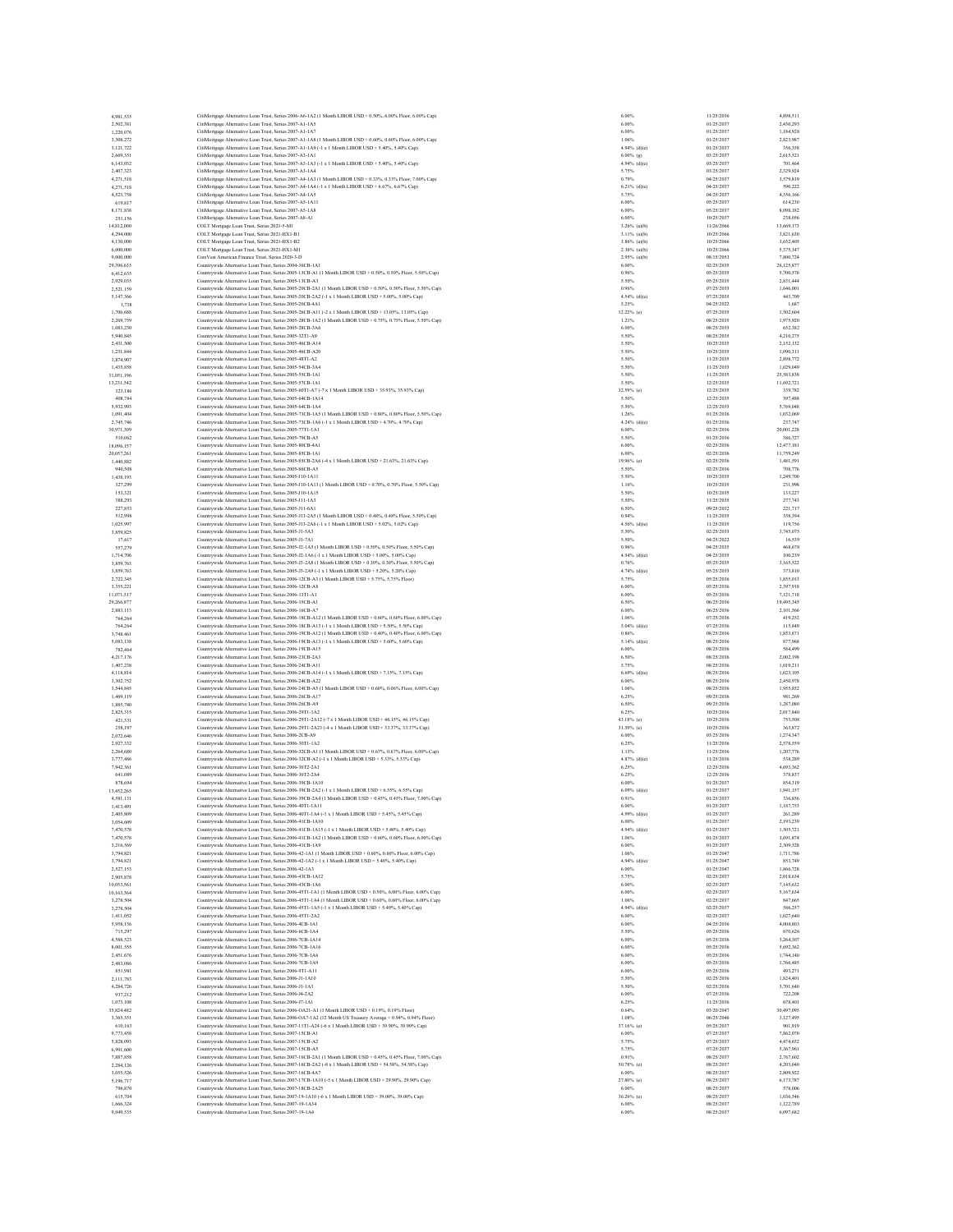| 28,182,498                | Countrywide Alternative Loan Trust, Series 2007-19-2A1                                                                                                                                                                            | 6.50%                             | 08/25/2037               | 16,039,494                |
|---------------------------|-----------------------------------------------------------------------------------------------------------------------------------------------------------------------------------------------------------------------------------|-----------------------------------|--------------------------|---------------------------|
| 2,889,923                 | Countrywide Alternative Loan Trust, Series 2007-21CB-2A2 (-4 x 1 Month LIBOR USD + 28.40%, 28.40% Cap                                                                                                                             | 26.57% (e)                        | 09/25/2037               | 3,069,237                 |
| 18,557,957<br>7,333,457   | Countrywide Alternative Loan Trust. Series 2007-22-2A16                                                                                                                                                                           | 6.50%<br>0.96%                    | 09/25/2037<br>09/25/2037 | 9,929,728<br>3,542,273    |
| 10,407,696                | Countrywide Alternative Loan Trust, Series 2007-23CB-A3 (1 Month LIBOR USD + 0.50%, 0.50% Floor, 7.00% Cap)<br>Countrywide Alternative Loan Trust, Series 2007-23CB-A4 (-1 x 1 Month LIBOR USD + 6.50% 6.50% Cap)                 | $6.04%$ (d)(e)                    | 09/25/2037               | 2,743,216                 |
| 1.058.227                 | Countrywide Alternative Loan Trust. Series 2007-24-A2 (+6 x 1 Month LIBOR USD + 41.70% 41.70% Cap)                                                                                                                                | 38.96% (c)                        | 10/25/2037               | 1,895,406                 |
| 2,116,006                 | Countrywide Alternative Loan Trust, Series 2007-24-A3 (-1 x 1 Month LIBOR USD + 6.95%, 6.95% Cap)                                                                                                                                 | $6.49%$ (d)(e)                    | 10/25/2037               | 620,126                   |
| 3,471,313                 | Countrywide Alternative Loan Trust, Series 2007-24-A4 (1 Month LIBOR USD + 0.70%, 0.70% Floor, 7.00% Cap)                                                                                                                         | 1.16%                             | 10/25/2037               | 762,143                   |
| 4,591,600                 | Countrywide Alternative Loan Trust, Series 2007-24-A6 (1 Month LIBOR USD + 1.00%, 1.00% Floor, 7.00% Cap)                                                                                                                         | 1.46%                             | 10/25/2037               | 1,099,040                 |
| 3,485,610                 | Countrywide Alternative Loan Trust, Series 2007-2CB-1A4 (1 Month LIBOR USD + 1.00%, 5.75% Floor, 100.00% Cap)                                                                                                                     | 5.75%                             | 03/25/2037               | 2,457,328                 |
| 15,335,331                | Countrywide Alternative Loan Trust, Series 2007-4CB-2A1<br>Countrywide Alternative Loan Trust, Series 2007-5CB-1A18 (-1 x 1 Month LIBOR USD + 5.65%, 5.65% Cap)                                                                   | 7.00%<br>$5.19%$ (d)(e)           | 03/25/2037<br>04/25/2037 | 2,169,580<br>850,540      |
| 3,888,289<br>3,888,289    |                                                                                                                                                                                                                                   | 1.01%                             | 04/25/2037               | 1,886,432                 |
| 15,486,975                | Countrywide Alternative Loan Trust, Series 2007-5CB-1A23 (1 Month LIBOR USD + 0.55%, 0.55% Floor, 6.00% Cap)<br>Countrywide Alternative Loan Trust, Series 2007-5CB-1A31                                                          | 5.50%                             | 04/25/2037               | 10,510,040                |
| 5.929.786                 | Countrywide Alternative Loan Trust, Series 2007-5CB-2A1                                                                                                                                                                           | 6.00%                             | 04/25/2037               | 3,646,855                 |
| 5,041,087                 | Countrywide Alternative Loan Trust, Series 2007-6-Al                                                                                                                                                                              | 5.75%                             | 04/25/2047               | 3,930,122                 |
| 5,527,591                 | Countrywide Alternative Loan Trust, Series 2007-6-A4                                                                                                                                                                              | 5.75%                             | 04/25/2047               | 4,309,410                 |
| 1.405.925                 | Countrywide Alternative Loan Trust, Series 2007-7T2-A8                                                                                                                                                                            | 6.00%                             | 04/25/2037               | 809,793                   |
| 257,355                   | Countrywide Alternative Loan Trust, Series 2007-8CB-A12 (-6 x 1 Month LIBOR USD + 40.20%, 40.20% Cap)                                                                                                                             | 37.46% (e)                        | 05/25/2037               | 366,915                   |
| 274,722                   | Countrywide Alternative Loan Trust, Series 2007-8CB-A8 (-6 x 1 Month LIBOR USD + 40.08%, 40.08% Cap)                                                                                                                              | 37.34% (e)<br>0.96%               | 05/25/2037<br>05/25/2037 | 390,321<br>157,361        |
| 432,646<br>432,646        | Countrywide Alternative Loan Trust, Series 2007-9T1-1A4 (1 Month LIBOR USD + 0.50%, 0.50% Floor, 6.00% Cap)<br>Countrywide Alternative Loan Trust, Series 2007-9T1-1A5 (-1 x 1 Month LIBOR USD + 5.50%, 5.50% Cap)                | $5.04\%$ (d)(e)                   | 05/25/2037               | 72,061                    |
| 1,440,265                 | Countrywide Alternative Loan Trust. Series 2007-9T1-2A1                                                                                                                                                                           | 6.00%                             | 05/25/2037               | 898,870                   |
| 24,551,284                | Countrywide Alternative Loan Trust, Series 2007-HY2-1A                                                                                                                                                                            | $2.80\%$ (b)                      | 03/25/2047               | 24,194,436                |
| 28,572,679                | Countrywide Alternative Loan Trust, Series 2007-HY4-4A1                                                                                                                                                                           | 3.29% (b)                         | 06/25/2037               | 26,238,334                |
| 23,690,466                | Countrywide Asset Backed Certificates, Series 2006-25-1A (1 Month LIBOR USD + 0.14%, 0.14% Floor)                                                                                                                                 | 0.60%                             | 06/25/2047               | 22,593,728                |
| 6,520,294                 | Countrywide Asset Backed Certificates, Series 2006-26-1A (1 Month LIBOR USD + 0.14%, 0.14% Floor)                                                                                                                                 | 0.60%                             | 06/25/2037               | 6,148,651                 |
| 13,054,110<br>21,868,041  | Countrywide Asset Backed Certificates, Series 2007-BC1-1A (1 Month LIBOR USD + 0.14%, 0.14% Floor)                                                                                                                                | 0.60%<br>4.59% (k)                | 05/25/2037<br>04/25/2047 | 12,187,760<br>18,100,342  |
| 4,045,727                 | Countrywide Asset-Backed Certificates, Series 2007-4-A5<br>Credit Suisse First Boston Mortgage Backed Trust, Series 2006-3-A4B                                                                                                    | 6.61%                             | 11/25/2036               | 937,388                   |
| 2,406,401                 | Credit Suisse First Boston Mortgage Backed Trust, Series 2006-4-A6A                                                                                                                                                               | 6.18%                             | 12/25/2036               | 707.039                   |
| 8,685,342                 | Credit Suisse First Boston Mortgage Backed Trust, Series 2007-1-1A1A                                                                                                                                                              | 5.90% (b)                         | 05/25/2037               | 2,882,057                 |
| 2,184,734                 | Credit Suisse First Boston Mortgage Securities Corporation, Series 2005-10-5A4                                                                                                                                                    | 5.50%                             | 11/25/2035               | 1,936,835                 |
| 459,906                   | Credit Suisse First Boston Mortgage Securities Corporation, Series 2005-10-5A5                                                                                                                                                    | 5.50%                             | 11/25/2035               | 407.721                   |
| 4,578,915                 | Credit Suisse First Boston Mortgage Securities Corporation, Series 2005-11-2A1                                                                                                                                                    | 6.00%                             | 12/25/2035               | 4,000,450                 |
| 6,118,491                 | Credit Suisse First Boston Mortgage Securities Corporation, Series 2005-12-5A1                                                                                                                                                    | 5.25%                             | 01/25/2036               | 6,033,550                 |
| 9,605,070<br>2,501,082    | Credit Suisse First Boston Mortgage Securities Corporation, Series 2005-12-7A1                                                                                                                                                    | 7.00%<br>5.50%                    | 01/25/2036<br>09/25/2035 | 1.934.371<br>2,444,529    |
| 3.710.726                 | Credit Suisse First Boston Mortgage Securities Corporation, Series 2005-8-3A10<br>Credit Suisse First Boston Mortgage Securities Corporation, Series 2005-8-7A1                                                                   | 7.00%                             | 09/25/2035               | 2,316,607                 |
| 903,468                   | Credit Suisse Mortgage Capital Certificates, Series 2005-1R-2A5                                                                                                                                                                   | $5.75%$ (a)                       | 12/26/2035               | 702.373                   |
| 11,774,733                | Credit Suisse Mortgage Capital Certificates, Series 2006-1-2A1                                                                                                                                                                    | 6.00%                             | 02/25/2036               | 5,419,142                 |
| 2.441.953                 | Credit Suisse Mortgage Capital Certificates, Series 2006-2-5A1 (1 Month LIBOR USD + 0.70% - 0.70% Floor. 6.00% Cap)                                                                                                               | 1.16%                             | 03/25/2036               | 762,445                   |
| 13,649,395                | Credit Suisse Mortgage Capital Certificates, Series 2006-2-5A2 (-1 x 1 Month LIBOR USD + 5.30%, 5.30% Cap)                                                                                                                        | $4.84%$ (d)(e)                    | 03/25/2036               | 2,113,901                 |
| 2,843,150                 | Credit Suisse Mortgage Capital Certificates, Series 2006-2-5A3                                                                                                                                                                    | 6.25%                             | 03/25/2036               | 1,707,995                 |
| 7,694,701                 | Credit Suisse Mortgage Capital Certificates, Series 2006-2-5A4                                                                                                                                                                    | 6.00%<br>5.50%                    | 03/25/2036<br>04/25/2036 | 4.472.544<br>1.004.961    |
| 1,183,989<br>715,752      | Credit Suisse Mortgage Capital Certificates, Series 2006-3-4A3<br>Credit Suisse Mortgage Capital Certificates, Series 2006-3-4A4                                                                                                  | 5.50%                             | 04/25/2036               | 607,525                   |
| 3,401,357                 | Credit Suisse Mortgage Capital Certificates, Series 2008-2R-1A1                                                                                                                                                                   | $6.00\%$ (a)(c)                   | 07/25/2037               | 2.857.714                 |
| 8,307,619                 | Credit Suisse Mortgage Capital Certificates, Series 2009-11R-4A1                                                                                                                                                                  | 7.00% (a)(b)                      | 09/26/2037               | 3,206,683                 |
| 6,198,611                 | Credit Suisse Mortgage Capital Certificates, Series 2009-12R-5A1                                                                                                                                                                  | $6.00\%$ (a)                      | 06/27/2036               | 5,241,165                 |
| 8,050,094                 | Credit Suisse Mortgage Capital Certificates, Series 2012-10R-4A2                                                                                                                                                                  | $2.87%$ (a)(b)                    | 08/26/2046               | 6.238.312                 |
| 33,862,584                | Credit Suisse Mortgage Capital Certificates, Series 2021-RPL9-A1                                                                                                                                                                  | $2.44%$ (a)(b)                    | 02/25/2061               | 32,343,766                |
| 4.227,000                 | Credit Suisse Mortgage Capital Trust, Series 2020-AFC1-B1                                                                                                                                                                         | $3.45%$ (a)(b)                    | 02/25/2050               | 4,064,736                 |
| 1,515,592<br>10,315,597   | Credit Suisse Mortgage Capital Trust, Series 2020-BPL1-A2<br>Credit Suisse Mortgage Capital Trust, Series 2020-RPL1-CERT                                                                                                          | 8.40% (a)<br>$3.23%$ (a)(b)(c)    | 02/25/2024<br>01/25/2046 | 1,508,938<br>9,547,61     |
| 9.205.523                 | Credit-Based Asset Servicing and Securitization LLC, Series 2006-CB4-AV3 (1 Month LIBOR USD + 0.30%, 0.30% Floor)                                                                                                                 | 0.76%                             | 05/25/2036               | 7.113.077                 |
| 2,595,389                 | CSMC Mortgage-Backed Trust, Series 2006-4-1A8 (1 Month LIBOR USD + 1.00%, 6.00% Floor, 6.00% Cap)                                                                                                                                 | 6.00%                             | 05/25/2036               | 1,942,639                 |
| 20,280,525                | CSMC Mortgage-Backed Trust, Series 2006-4-4A1                                                                                                                                                                                     | 7.00%                             | 05/25/2036               | 6,416,979                 |
| 7.094.693                 | CSMC Mortgage-Backed Trust, Series 2006-4-6A1                                                                                                                                                                                     | 6.00%                             | 05/25/2036               | 3,601,945                 |
| 7,575,740                 | CSMC Mortgage-Backed Trust, Series 2006-6-1A4                                                                                                                                                                                     | 6.00%                             | 07/25/2036               | 5,169,125                 |
| 10,176,971                | CSMC Mortgage-Backed Trust, Series 2006-6-3A1                                                                                                                                                                                     | 7.00%                             | 07/25/2036               | 1,974,019                 |
| 118,877<br>1,769,778      | CSMC Mortgage-Backed Trust, Series 2006-7-3A11                                                                                                                                                                                    | 6.00%<br>6.00%                    | 08/25/2036<br>08/25/2036 | 65.158<br>1,646,331       |
| 2.924.509                 | CSMC Mortgage-Backed Trust, Series 2006-7-7A5<br>CSMC Mortgage-Backed Trust, Series 2006-9-2A1                                                                                                                                    | 5.50%                             | 11/25/2036               | 2,685,471                 |
| 11,375,733                | CSMC Mortgage-Backed Trust, Series 2006-9-3A1                                                                                                                                                                                     | 6.00%                             | 11/25/2036               | 10,319,537                |
| 3,890,667                 | CSMC Mortgage-Backed Trust, Series 2006-9-4A1                                                                                                                                                                                     | 6.00%                             | 11/25/2036               | 3,043,180                 |
| 1,669,339                 | CSMC Mortgage-Backed Trust, Series 2006-9-6A14                                                                                                                                                                                    | 6.00%                             | 11/25/2036               | 1,666,572                 |
| 271,222                   | CSMC Mortgage-Backed Trust, Series 2006-9-6A15 (-6 x 1 Month LIBOR USD + 39.90%, 39.90% Cap)                                                                                                                                      | 38.78% (c)                        | 11/25/2036               | 444,181                   |
| 8,755,850                 | CSMC Mortgage-Backed Trust, Series 2007-1-1A4                                                                                                                                                                                     | $6.13%$ (b)                       | 02/25/2037               | 2,795,008                 |
| 5,453,663<br>3,164,318    | CSMC Mortgage-Backed Trust, Series 2007-1-3A1<br>CSMC Mortgage-Backed Trust, Series 2007-1-5A14                                                                                                                                   | 6.00%<br>6.00%                    | 04/25/2022<br>02/25/2037 | 1.252.377<br>2,482,148    |
| 33,796                    | CSMC Mortgage-Backed Trust, Series 2007-2-2A1                                                                                                                                                                                     | 5.00%                             | 03/25/2037               | 30,705                    |
| 5,648,256                 | CSMC Mortgage-Backed Trust, Series 2007-3-2A10                                                                                                                                                                                    | 6.00%                             | 04/25/2037               | 3.032.195                 |
| 2,910,263                 | CSMC Mortgage-Backed Trust, Series 2007-5-2A5                                                                                                                                                                                     | 5.00%                             | 08/25/2037               | 2,658,20                  |
| 28,023,224                | CSMC Mortgage-Backed Trust, Series 2007-5-3A19                                                                                                                                                                                    | 6.00%                             | 08/25/2037               | 24,172,685                |
| 12,376,111                | CSMC Mortgage-Backed Trust, Series 2007-5-3A9                                                                                                                                                                                     | 6.00%                             | 08/25/2037               | 10,904,296                |
| 146,716                   | CSMC Trust, Series 2009-1R-4A2                                                                                                                                                                                                    | 2.81% (a)(b)(c)                   | 07/20/2035               | 139,862                   |
| 1,846,146<br>27,926,217   | CSMC Trust, Series 2010-13R-1A2<br>CSMC Trust, Series 2010-17R-6A1                                                                                                                                                                | $5.50\%$ (a)(b)                   | 12/26/2035<br>06/26/2037 | 1,680,820<br>27,437,852   |
| 8,606,685                 | CSMC Trust. Series 2010-4R-3A17                                                                                                                                                                                                   | $2.87%$ (a)(b)<br>$6.00\%$ (a)(b) | 06/26/2037               | 8,096,115                 |
| 4.249.331                 | CSMC Trust. Series 2010-4R-8A17                                                                                                                                                                                                   | 6.00% (a)(b)                      | 06/26/2037               | 3,997.250                 |
| 9,623,503                 | CSMC Trust. Series 2010-7R-1A17                                                                                                                                                                                                   | $6.00\%$ (a)(b)                   | 01/26/2037               | 6,864,799                 |
| 10,334,756                | CSMC Trust, Series 2013-9R-A1                                                                                                                                                                                                     | $3.00\%$ (a)(b)(c)                | 05/27/2043               | 10,188,172                |
| 8,844,524                 | CSMC Trust Series 2019-RPL6-CERT                                                                                                                                                                                                  | 4.10% (a)(b)                      | 11/25/2058               | 8,756,292                 |
| 207,290,853               | CSMC Trust, Series 2019-RPL6-PT1                                                                                                                                                                                                  | $3.68%$ (a)(b)                    | 11/25/2058               | 194,997,697               |
| 197,318,944<br>23.474.078 | CSMC Trust, Series 2020-RPL1-PT1<br>CSMC Trust, Series 2021-JR1-A1                                                                                                                                                                | $3.38%$ (a)(b)<br>2.47% (a)(b)    | 10/25/2069<br>09/27/2066 | 192,580,329<br>22,625,850 |
| 22,325,799                | CSMC Trust, Series 2021-JR2-A1                                                                                                                                                                                                    | $2.22\%$ (a)(b)                   | 11/25/2061               | 21,766,517                |
| 7 469 850                 | CSMC Trust. Series 2021-NOM1-B1                                                                                                                                                                                                   | 2.83% (a)(b)                      |                          | 7.203.347                 |
| 6,225,825                 | CSMC Trust, Series 2021-NQM5-M1                                                                                                                                                                                                   | $2.17%$ (a)(b)                    | 05/25/2066               | 5,611,259                 |
| 3,180,040                 | CSMC Trust. Series 2021-NOM6-B1                                                                                                                                                                                                   | 3.29% (a)(b)                      | 07/25/2066               | 2,922,704                 |
| 7,445,317                 | CSMC Trust. Series 2021-NOM6-M1                                                                                                                                                                                                   | 2.58% (a)(b)                      | 07/25/2066               | 6,775,702                 |
| 78,174,445                | CSMCM Trust. Series 2017-RPL2-CERT                                                                                                                                                                                                | $0.01\%$ (a)(b)                   | 02/25/2056               | 70,521,589                |
| 17,544,000<br>4,410,160   | CWABS Asset-Backed Certificates Trust, Series 2005-11-MF1<br>CWABS Asset-Backed Certificates Trust. Series 2005-4-AF5B                                                                                                            | 5.35% (b)<br>5.65%                | 02/25/2036<br>10/25/2035 | 16,468,323<br>4,444,776   |
| 8,868,888                 | Deutsche ALT-A Securities, Inc. Mortgage Loan Trust, Series 2005-4-A5                                                                                                                                                             | 5.50% (b)                         | 09/25/2035               | 8,440,105                 |
| 322,828                   | Deutsche ALT-A Securities, Inc. Mortgage Loan Trust, Series 2005-5-1A6 (-7 x 1 Month LIBOR USD + 35.93%, 35.93% Cap)                                                                                                              | 32.59% (e)                        | 11/25/2035               | 491,006                   |
| 551,129                   | Deutsche ALT-A Securities, Inc. Mortgage Loan Trust, Series 2005-5-2A1 (1 Month LIBOR USD + 0.20%, 0.20% Floor, 5.50% Cap)                                                                                                        | 0.66%                             | 11/25/2035               | 273,305                   |
| 1,663,366                 | Deutsche ALT-A Securities, Inc. Mortgage Loan Trust, Series 2005-5-2A2 (-1 x 1 Month LIBOR USD + 5.30%, 5.30% Cap)                                                                                                                | $4.84%$ (d)(e)                    | 11/25/2035               | 119,996                   |
| 5,691,286                 | Deutsche ALT-A Securities, Inc. Mortgage Loan Trust, Series 2005-6-2A1                                                                                                                                                            | 5.50%                             | 12/25/2035               | 5,483,849                 |
| 14,459,252                | Deutsche ALT-A Securities, Inc. Mortgage Loan Trust, Series 2007-2-2A1 (1 Month LIBOR USD + 0.30%, 0.30% Floor)                                                                                                                   | 0.76%                             | 09/25/2047               | 13,868,172                |
| 17,200,340<br>3,784,858   | Deutsche ALT-A Securities, Inc. Mortgage Loan Trust, Series 2007-OA3-A2 (1 Month LIBOR USD + 0.25%, 0.25% Floor)<br>Deutsche ALT-B Securities, Inc. Mortgage Loan Trust, Series 2006-AB1-A1C                                      | 0.71%<br>5.67% (b)                | 07/25/2047<br>02/25/2036 | 16,279,514<br>3,720,399   |
| 508,190                   | Deutsche ALT-B Securities, Inc. Mortgage Loan Trust, Series 2006-AB2-A2                                                                                                                                                           | 4.93% (b)                         | 06/25/2036               | 486,853                   |
| 856,688                   | Deutsche ALT-B Securities, Inc. Mortgage Loan Trust, Series 2006-AB4-A1A                                                                                                                                                          | $6.01%$ (b)                       | 10/25/2036               | 820,296                   |
| 11,962.931                | Deutsche ALT-B Securities, Inc. Mortgage Loan Trust, Series 2006-AB4-A2                                                                                                                                                           | $5.65%$ (b)                       | 10/25/2036               | 11,457,864                |
| 852,215                   | Deutsche ALT-B Securities, Inc. Mortgage Loan Trust, Series 2006-AB4-A3                                                                                                                                                           | 5.90% (b)                         | 10/25/2036               | 816,079                   |
| 1,245,446                 | Deutsche ALT-B Securities, Inc. Mortgage Loan Trust, Series 2006-AB4-A3A1                                                                                                                                                         | 5.90% (b)                         | 10/25/2036               | 1,190,731                 |
| 2.464.722                 | Deutsche ALT-B Securities, Inc. Mortgage Loan Trust, Series 2006-AB4-A6A1                                                                                                                                                         | 6.37%                             | 10/25/2036               | 2.353.276                 |
| 4,529,337<br>4,933,424    | Deutsche Mortgage & Asset Receiving Corporation, Series 2014-RS1-3A2 (1 Month LIBOR USD + 0.40%, 0.40% Floor, 7.00% Cap)<br>Deutsche Mortgage Securities, Inc., Series 2006-PR1-3A1 (-1 x 1 Month LIBOR USD + 12.12%, 12.12% Cap) | $0.59%$ (a)(c)<br>$11.57%$ (a)(c) | 10/27/2036<br>04/15/2036 | 4,129,895<br>4,841,360    |
| 2.352.739                 | Deutsche Mortgage Securities, Inc., Series 2006-PR1-4AI1 (-1 x 1 Month LIBOR USD + 12.11%, 12.11% Cap)                                                                                                                            | 11.55% (a)(e)                     | 04/15/2036               | 2.326.532                 |
| 3,833,335                 | Deutsche Mortgage Securities, Inc., Series 2006-PR1-4AI2 (-2 x 1 Month LIBOR USD + 14.60%, 14.61% Cap)                                                                                                                            | $13.85%$ (a)(e)                   | 04/15/2036               | 3,815,026                 |
| 369,726                   | Deutsche Mortgage Securities, Inc., Series 2006-PR1-5AI1 (-3 x 1 Month LIBOR USD + 19.35%, 19.35% Cap)                                                                                                                            | $18.16%$ (a)(c)                   | 04/15/2036               | 397,266                   |
| 3,242,390                 | Deutsche Mortgage Securities, Inc., Series 2006-PR1-5AI3 (-1 x 1 Month LIBOR USD + 12.57%, 12.57% Cap)                                                                                                                            | $12.01%$ (a)(c)                   | 04/15/2036               | 3,158,197                 |
| 53,706,701                | Deutsche Mortgage Securities, Inc., Series 2006-PR1-5AI4 (-1 x 1 Month LIBOR USD + 12.12%, 12.12% Cap)                                                                                                                            | $11.57%$ (a)(c)                   | 04/15/2036               | 52,106,499                |
| 12,047,806                | Equifirst Loan Securitization Trust, Series 2007-1-A2B (1 Month LIBOR USD + 0.19% 0.19% Floor)                                                                                                                                    | 0.65%                             | 04/25/2037               | 11.548.249                |
| 22,750,000                | FBR Securitization Trust, Series 2005-2-M4 (1 Month LIBOR USD + 0.93%, 0.93% Floor, 14.00% Cap)                                                                                                                                   | 1.39%                             | 09/25/2035               | 21,787,302                |
| 5,500,000                 | FBR Securitization Trust, Series 2005-5-M3 (1 Month LIBOR USD + 0.74%, 0.74% Floor, 14.00% Cap)<br>Fieldstone Mortgage Investment Trust, Series 2007-1-2A2 (1 Month LIBOR USD + 0.27%, 0.27% Floor, 12.25% Cap)                   | 1.19%                             | 11/25/2035               | 5,239,674                 |
| 3.719.999<br>29,164,813   | Figure Line of Credit Trust, Series 2020-1-A                                                                                                                                                                                      | 0.73%<br>$4.04%$ (a)(b)           | 04/25/2047<br>09/25/2049 | 3.047.644<br>28,599,893   |
| 7,485,320                 | First Franklin Mortgage Loan Trust, Series 2006-FF8-M1 (1 Month LIBOR USD + 0.38%, 0.38% Floor)                                                                                                                                   | 0.83%                             | 07/25/2036               | 7,528,450                 |
| 4,000,000                 | First Franklin Mortgage Loan Trust, Series 2006-FF9-2A4 (1 Month LIBOR USD + 0.50%, 0.50% Floor)                                                                                                                                  | 0.96%                             | 06/25/2036               | 3,665,432                 |
| 19,702,033                | First Franklin Mortgage Loan Trust, Series 2007-FF2-A1 (1 Month LIBOR USD + 0.14%, 0.14% Floor)                                                                                                                                   | 0.60%                             | 03/25/2037               | 12,993,264                |
| 23,182,297                | First Franklin Mortgage Loan Trust, Series 2007-FF2-A2C (1 Month LIBOR USD + 0.15%, 0.15% Floor)                                                                                                                                  | 0.61%                             | 03/25/2037               | 13,266,630                |
| 3,650,349                 | First Horizon Alternative Mortgage Securities Trust, Series 2005-AA4-1A1                                                                                                                                                          | $2.68%$ (b)                       | 05/25/2035               | 2,427,362                 |
|                           |                                                                                                                                                                                                                                   |                                   |                          |                           |
| 3,860,501<br>273,745      | First Horizon Alternative Mortgage Securities Trust, Series 2005-FA8-1A4<br>First Horizon Alternative Mortgage Securities Trust, Series 2005-FA8-2A1                                                                              | 5.50%<br>5.00%                    | 11/25/2035<br>04/25/2022 | 2,529,059<br>273,246      |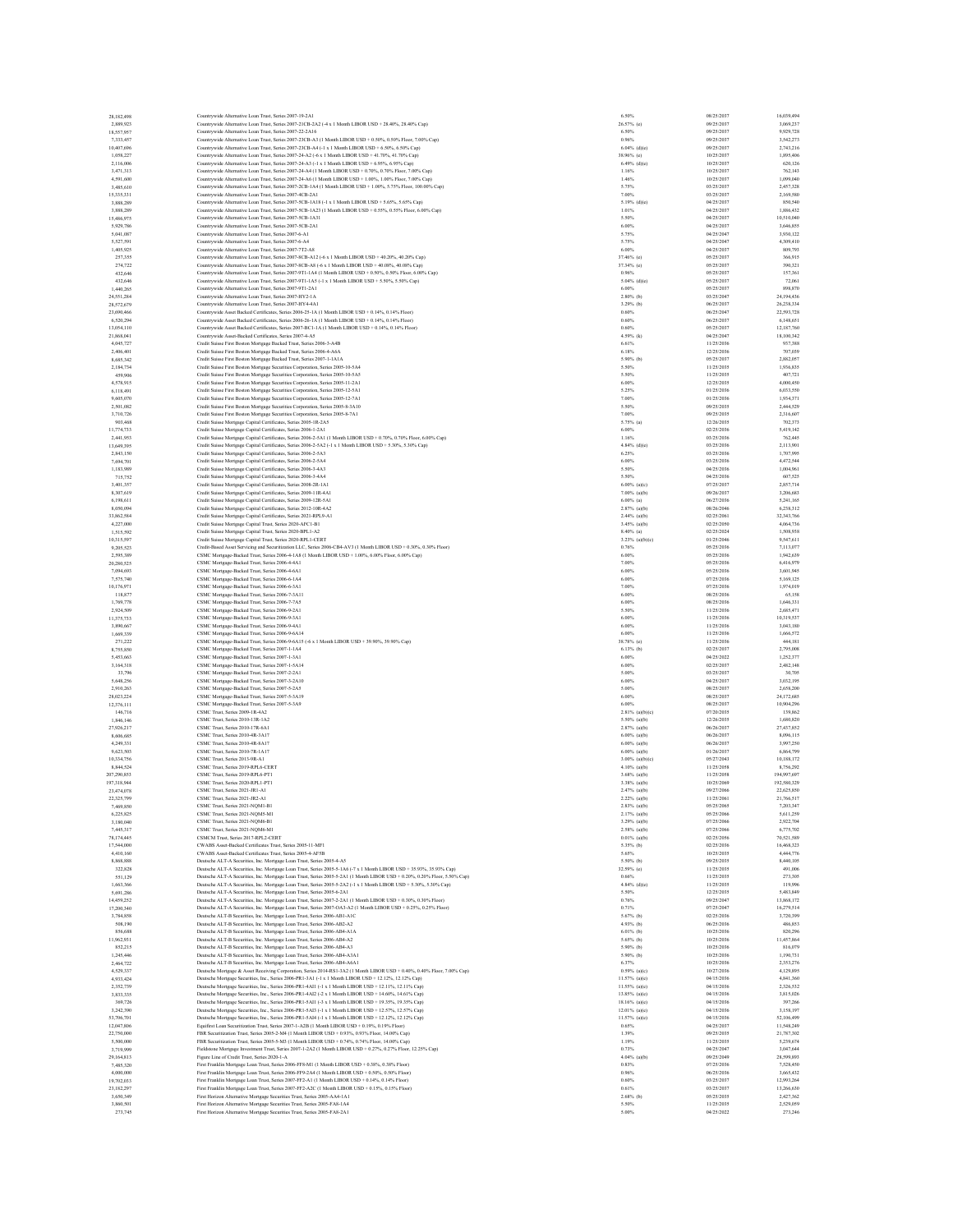| 1,531,076                | First Horizon Alternative Mortgage Securities Trust, Series 2006-AA3-A1                                                                                                                          | $2.55%$ (b)                        | 06/25/2036               | 1,365,457                |
|--------------------------|--------------------------------------------------------------------------------------------------------------------------------------------------------------------------------------------------|------------------------------------|--------------------------|--------------------------|
| 2,056,474                | First Horizon Alternative Mortgage Securities Trust, Series 2006-FA1-1A12<br>First Horizon Alternative Mortgage Securities Trust. Series 2006-FA1-1A3                                            | 6.00%<br>5.75%                     | 04/25/2036<br>04/25/2036 | 1,332,809                |
| 6,900,752<br>1,359,427   |                                                                                                                                                                                                  | 6.00%                              | 05/25/2036               | 4,339,816                |
|                          | First Horizon Alternative Mortgage Securities Trust, Series 2006-FA2-1A5                                                                                                                         | 6.00%                              | 02/25/2037               | 802,185<br>1,179,361     |
| 2,047,725<br>3.256.834   | First Horizon Alternative Mortgage Securities Trust, Series 2006-FA8-1A5<br>First Horizon Alternative Mortgage Securities Trust, Series 2006-RE1-A1                                              | 5.50% (b)                          | 05/25/2035               | 2.497.526                |
| 10,702,462               | First Horizon Alternative Mortgage Securities Trust, Series 2007-FA3-A3                                                                                                                          | 6.00%                              | 06/25/2037               | 5,451,185                |
| 550,697                  | First Horizon Alternative Mortgage Securities Trust, Series 2007-FA3-A4                                                                                                                          | 6.00%                              | 06/25/2037               | 280,491                  |
| 665,749                  | First Horizon Alternative Mortgage Securities Trust, Series 2007-FA4-1A13                                                                                                                        | 6.25%                              | 08/25/2037               | 390,503                  |
| 2,055,217                | First Horizon Alternative Mortgage Securities Trust, Series 2007-FA4-1A4                                                                                                                         | 6.25%                              | 08/25/2037               | 1,205,513                |
| 1,168,516                | First Horizon Alternative Mortgage Securities Trust, Series 2007-FA4-1A5                                                                                                                         | 6.25%                              | 08/25/2037               | 685,407                  |
| 967,986                  | First Horizon Mortgage Pass-Through Trust, Series 2006-1-1A2                                                                                                                                     | 6.00%                              | 05/25/2036               | 612.937                  |
| 1,589,675                | First Horizon Mortgage Pass-Through Trust, Series 2007-4-1A1                                                                                                                                     | 6.00%                              | 08/25/2037               | 857,440                  |
| 9,000,000                | FirstKey Homes Trust, Series 2020-SFR1-E                                                                                                                                                         | $2.79%$ (a)                        | 08/17/2037               | 8,406,374                |
| 18,000,000               | FirstKey Homes Trust, Series 2020-SFR2-D                                                                                                                                                         | $1.97%$ (a)                        | 10/19/2037               | 16,505,051               |
| 26,225,000               | FirstKey Homes Trust, Series 2020-SFR2-E                                                                                                                                                         | $2.67%$ (a)                        | 10/19/2037               | 24,169,505               |
| 16,250,000               | FirstKey Homes Trust, Series 2021-SFR1-E1                                                                                                                                                        | $2.39%$ (a)                        | 08/17/2038               | 14,676,462               |
| 11,500,000               | FirstKey Homes Trust, Series 2021-SFR1-E2                                                                                                                                                        | $2.49%$ (a)                        | 08/17/2038               | 10,227,409               |
| 8,000,000                | FirstKey Homes Trust, Series 2021-SFR2-D                                                                                                                                                         | $2.06\%$ (a)                       | 09/17/2038               | 7,234,466                |
| 8,000,000                | FirstKey Homes Trust, Series 2021-SFR2-E1                                                                                                                                                        | $2.26%$ (a)                        | 09/17/2038               | 7.083.301                |
| 8,000,000                | FirstKey Homes Trust, Series 2021-SFR2-E2                                                                                                                                                        | $2.36\%$ (a)                       | 09/17/2038               | 7.060,607                |
| 34,891,000               | FirstKey Homes Trust, Series 2021-SFR3-B                                                                                                                                                         | $2.44%$ (a)                        | 12/17/2038               | 32,650,300               |
| 29,584,000               | FirstKey Homes Trust, Series 2021-SFR3-C                                                                                                                                                         | $2.54%$ (a)                        | 12/17/2038               | 27,434,793               |
| 22,626,000               | FirstKey Homes Trust, Series 2021-SFR3-D                                                                                                                                                         | $2.79%$ (a)                        | 12/17/2038               | 21,087,332               |
| 45,314,000               | FirstKey Homes Trust, Series 2021-SFR3-E1                                                                                                                                                        | $2.99%$ (a)                        | 12/17/2038               | 41,277,932               |
| 25,293,000               | FirstKey Homes Trust, Series 2021-SFR3-E2                                                                                                                                                        | $3.08%$ (a)                        | 12/17/2038               | 22.970.723               |
| 10,174,000               | FirstKey Homes Trust, Series 2021-SFR3-F1                                                                                                                                                        | $3.58%$ (a)                        | 12/17/2038               | 9,031,612                |
| 62.350,000               | FMC GMSR Issuer Trust, Series 2020-GTI-A                                                                                                                                                         | $4.45%$ (a)(b)                     | 01/25/2026               | 60,228,173               |
| 72,500,000               | FMC GMSR Issuer Trust, Series 2021-GTI-A                                                                                                                                                         | $3.62\%$ (a)(b)                    | 07/25/2026               | 68,096,596               |
| 64,820,000               | FMC GMSR Issuer Trust, Series 2021-GT2-A                                                                                                                                                         | $3.85%$ (a)(b)                     | 10/25/2026               | 60,116,207               |
| 129,158,970              | Fremont Home Loan Trust. Series 2006-D-1A1 (1 Month LIBOR USD + 0.14%, 0.14% Floor)                                                                                                              | 0.60%                              | 11/25/2036               | 87.130.215               |
| 7,750,000                | FRTKL. Series 2021-SFR1-E1                                                                                                                                                                       | $2.37%$ (a)                        | 09/17/2038               | 6.963.728                |
| 6,650,000                | FRTKL, Series 2021-SFR1-E2                                                                                                                                                                       | $2.52\%$ (a)                       | 09/17/2038               | 5,954,719                |
| 2.751,000                | GCAT LLC. Series 2019-NOM3-M1                                                                                                                                                                    | $3.45%$ (a)(b)                     | 11/25/2059               | 2.626.671                |
| 7,096,000                | GCAT LLC, Series 2021-NQM2-M1                                                                                                                                                                    | $2.54%$ (a)(b)                     | 05/25/2066               | 6,529,196                |
| 8,405,000                | GCAT LLC, Series 2021-NQM6-B1                                                                                                                                                                    | $4.42%$ (a)(b)                     | 08/25/2066               | 7,942,974                |
| 34.522.795               | GE-WMC Mortgage Securities Trust, Series 2006-1-A2B (1 Month LIBOR USD + 0.30%, 0.30% Floor)                                                                                                     | 0.76%                              | 08/25/2036               | 18,938,822               |
| 2,132,686                | GMACM Mortgage Loan Trust, Series 2005-AR5-3A1                                                                                                                                                   | 3.41% (b)                          | 09/19/2035               | 1,972,720                |
| 22.908.429               | GreenPoint Mortgage Funding Trust, Series 2005-AR3-2A1 (1 Month LIBOR USD + 0.52%, 0.52% Floor, 10.50% Cap)                                                                                      | 0.98%                              | 08/25/2045               | 6,707.256                |
| 19,732,208               | GreenPoint Mortgage Funding Trust, Series 2007-AR2-1A3 (1 Month LIBOR USD + 0.24%, 0.24% Floor)                                                                                                  | 0.70%                              | 04/25/2047               | 19,003,847               |
| 931,346                  | GS Mortgage Securities Corporation, Series 2008-2R-1A1                                                                                                                                           | 4.04% (a)(b)(c)                    | 09/25/2036               | 421,486                  |
| 134,396,722              | GS Mortgage-Backed Securities Trust, Series 2020-RPL2-A1                                                                                                                                         | 1.75% (a)(b)                       | 05/25/2060               | 131,667,797              |
| 12,540,000               | GS Mortgage-Backed Securities Trust, Series 2020-RPL2-M1                                                                                                                                         | $2.25%$ (a)(b)                     | 05/25/2060               | 12.302.179               |
| 10.237,000               | GS Mortgage-Backed Securities Trust, Series 2020-RPL2-M2                                                                                                                                         | $2.75%$ (a)(b)                     | 05/25/2060               | 10,080,824               |
| 9,341,000                | GS Mortgage-Backed Securities Trust, Series 2020-RPL2-M3                                                                                                                                         | 3.00% (a)(b)                       | 05/25/2060               | 8,973,871                |
| 31,841,110               | GS Mortgage-Backed Securities Trust, Series 2020-RPL2-PT4                                                                                                                                        | 7.32% (a)(b)                       | 05/25/2060               | 33,924,442               |
| 124,891                  | GSAA Home Equity Trust, Series 2005-12-AF3                                                                                                                                                       | 5.07% (b)                          | 09/25/2035               | 101,439                  |
| 8,147,267                | GSAA Home Equity Trust, Series 2006-10-AF3                                                                                                                                                       | $5.98\%$ (b)                       | 06/25/2036               | 2,884,650                |
| 5,831,138                | GSAA Home Equity Trust, Series 2006-10-AF4                                                                                                                                                       | 6.80%                              | 06/25/2036               | 2,060,641                |
| 11,139,167               | GSAA Home Equity Trust, Series 2006-15-AF4                                                                                                                                                       | 6.46%                              | 09/25/2036               | 4.023.060                |
| 1,772,679                | GSAA Home Equity Trust, Series 2006-18-AF3A                                                                                                                                                      | 5.77% (b)                          | 11/25/2036               | 714,890                  |
| 4,090,657                | GSAA Home Equity Trust, Series 2006-18-AF6                                                                                                                                                       | 6.18%                              | 11/25/2036               | 1,398,313                |
| 7,704,393                | GSAA Home Equity Trust, Series 2006-19-A1 (1 Month LIBOR USD + 0.18%, 0.18% Floor)                                                                                                               | 0.64%                              | 12/25/2036               | 2,681,148                |
| 4,068,674                | GSAA Home Equity Trust, Series 2007-10-A1A                                                                                                                                                       | 6.00%                              | 11/25/2037               | 3,066,198                |
| 2,523,955                | GSAA Home Equity Trust, Series 2007-10-A2A                                                                                                                                                       | 6.50%                              | 11/25/2037               | 1,442,102                |
| 5.751.438                | GSAA Home Equity Trust, Series 2007-7-A5 (1 Month LIBOR USD + 0.56%, 0.56% Floor)<br>GSAMP Trust. Series 2006-HE6-A3 (1 Month LIBOR USD + 0.15%, 0.15% Floor)                                    | 1.02%                              | 07/25/2037               | 3.420.831                |
| 17,819,684               |                                                                                                                                                                                                  | 0.76%                              | 08/25/2036               | 15,951,007               |
| 7,423,180                | GSAMP Trust, Series 2007-H1-A2B (1 Month LIBOR USD + 0.20%, 0.20% Floor)                                                                                                                         | 0.66%                              | 01/25/2047               | 4,760,495                |
| 7.627.200                | GSMPS Mortgage Loan Trust, Series 2005-RP2-1AF (1 Month LIBOR USD + 0.35%, 0.35% Floor)                                                                                                          | $0.81\%$ (a)                       | 03/25/2035               | 7.318,866                |
| 7,627,200                | GSMPS Mortgage Loan Trust, Series 2005-RP2-1AS                                                                                                                                                   | $4.24%$ (a)(b) (d)                 | 03/25/2035               | 487,384<br>4.227.349     |
| 4,832,600                | GSMPS Mortgage Loan Trust, Series 2005-RP3-1AF (1 Month LIBOR USD + 0.35%, 0.35% Floor, 9.50% Cap)                                                                                               | $0.81%$ (a)<br>$4.02\%$ (a)(b) (d) | 09/25/2035<br>09/25/2035 | 292.827                  |
| 4,832,600<br>18,636,105  | GSMPS Mortgage Loan Trust, Series 2005-RP3-1AS<br>GSMPS Mortgage Loan Trust, Series 2006-RP1-1AF1 (1 Month LIBOR USD + 0.35%, 0.35% Floor, 9.15% Cap)                                            | $0.81%$ (a)                        | 01/25/2036               | 15,762,747               |
| 18,636,105               | GSMPS Mortgage Loan Trust, Series 2006-RP1-1AS                                                                                                                                                   | $3.96%$ (a)(b) (d)                 | 01/25/2036               | 1,309,097                |
| 18,866,769               | GSMSC Resecuritization Trust, Series 2014-3R-2B (1 Month LIBOR USD + 0.18%, 0.18% Floor)                                                                                                         | $0.37%$ (a)                        | 09/26/2036               | 11,671,630               |
| 818,553                  | GSR Mortgage Loan Trust, Series 2005-1F-1A2                                                                                                                                                      | 5.50%                              | 02/25/2035               | 805,928                  |
| 1.761.761                | GSR Mortgage Loan Trust, Series 2005-1F-3A3                                                                                                                                                      | 6.00%                              | 01/25/2035               | 1,720,873                |
| 255,229                  | GSR Mortgage Loan Trust, Series 2005-6F-3A5                                                                                                                                                      | 6.00%                              | 07/25/2035               | 260,880                  |
| 2,665,278                | GSR Mortgage Loan Trust, Series 2005-6F-3A9 (-1 x 1 Month LIBOR USD + 6.90%, 6.90% Cap)                                                                                                          | $6.44%$ (d)(e)                     | 07/25/2035               | 338,423                  |
| 254,537                  | GSR Mortgage Loan Trust, Series 2005-6F-4A1 (1 Month LIBOR USD + 0.50% 0.50% Floor, 6.00% Cap)                                                                                                   | 0.96%                              | 07/25/2035               | 245,583                  |
| 131,066                  | GSR Mortgage Loan Trust, Series 2005-7F-3A1 (1 Month LIBOR USD + 0.50%, 0.50% Floor, 6.00% Cap)                                                                                                  | 0.96%                              | 09/25/2035               | 128,444                  |
| 7,318,760                | GSR Mortgage Loan Trust, Series 2005-8F-3A5                                                                                                                                                      | 6,00%                              | 11/25/2035               | 4.085.945                |
| 1.684.268                | GSR Mortgage Loan Trust, Series 2005-8F-4A1                                                                                                                                                      | 6.00%                              | 11/25/2035               | 989,140                  |
| 247,054                  | GSR Mortgage Loan Trust, Series 2006-1F-1A2                                                                                                                                                      | 5.50%                              | 02/25/2036               | 383,096                  |
| 414,967                  | GSR Mortgage Loan Trust, Series 2006-2F-2A3                                                                                                                                                      | 5.75%                              | 02/25/2036               | 405,463                  |
| 1,613,472                | GSR Mortgage Loan Trust, Series 2006-2F-3A3                                                                                                                                                      | 6.00%                              | 02/25/2036               | 985.388                  |
| 1,937,774                | GSR Mortgage Loan Trust, Series 2006-2F-3A6                                                                                                                                                      | 6.00%                              | 02/25/2036               | 1,183,451                |
| 18,148,615               | GSR Mortgage Loan Trust, Series 2006-5F-3A1                                                                                                                                                      | 6.50%                              | 06/25/2036               | 11,231,753               |
| 4,912,596                | GSR Mortgage Loan Trust, Series 2006-6F-2A3                                                                                                                                                      | 6.00%                              | 07/25/2036               | 3,633,015                |
| 3,929,705                | GSR Mortgage Loan Trust, Series 2006-7F-3A4                                                                                                                                                      | 6.25%                              | 08/25/2036               | 1,823,525                |
| 10,880,160               | GSR Mortgage Loan Trust, Series 2006-9F-4A1                                                                                                                                                      | 6.50%                              | 10/25/2036               | 6,924,668                |
| 29,086,896               | GSR Mortgage Loan Trust, Series 2006-OA1-3A1 (11th District Cost of Funds Index + 1.50%, 1.50% Floor)                                                                                            | 1.72%                              | 08/25/2046               | 11,315,105               |
| 302,517                  | GSR Mortgage Loan Trust, Series 2007-1F-2A2                                                                                                                                                      | 5.50%                              | 01/25/2037               | 524,600                  |
| 704.924                  | GSR Mortgage Loan Trust, Series 2007-4F-1A1                                                                                                                                                      | 5.00%                              | 07/25/2037               | 994.890                  |
| 12,915,143               | GSR Mortgage Loan Trust, Series 2007-4F-3A11                                                                                                                                                     | 6.00%                              | 07/25/2037               | 10,675,851               |
| 45,729,111               | GSR Mortgage Loan Trust, Series 2007-OA1-1A1 (1 Month LIBOR USD + 0.23%, 0.23% Floor)                                                                                                            | 0.69%                              | 05/25/2037               | 29,347,265               |
| 469,442                  | HarborView Mortgage Loan Trust, Series 2005-14-3A1A                                                                                                                                              | $2.48%$ (b)                        | 12/19/2035               | 451.621                  |
| 5,510,051                | HarborView Mortgage Loan Trust, Series 2005-2-1A (1 Month LIBOR USD + 0.52%, 0.52% Floor)                                                                                                        | 0.97%                              | 05/19/2035               | 2,282,352                |
| 23 153 149               | Harbor View Mortgage Loan Trust. Series 2005-8-1A1A (1 Month LIBOR USD + 0.62%, 0.62% Floor, 11.00% Cap)                                                                                         | 1.07%                              | 09/19/2035               | 13,713,969               |
| 44,379,659               | HarborView Mortgage Loan Trust, Series 2005-8-2A1A (12 Month US Treasury Average + 1.55%, 1.55% Floor)                                                                                           | 1.69%                              | 09/19/2035               | 25,758,704               |
| 4,395,937                | HarborView Mortgage Loan Trust, Series 2006-10-2A1A (1 Month LIBOR USD + 0.18%, 0.18% Floor)                                                                                                     | 0.34%                              | 11/19/2036               | 4,261,143                |
| 6,923,284                | Harbor View Mortgage Loan Trust, Series 2006-11-A1A (1 Month LIBOR USD + 0.34%, 0.34% Floor)                                                                                                     | 0.79%                              | 12/19/2036               | 6,360,549                |
| 36,166,508               | HarborView Mortgage Loan Trust, Series 2006-14-1A1A (1 Month LIBOR USD + 0.18%, 0.18% Floor)                                                                                                     | 0.63%                              | 01/25/2047               | 35,812,279               |
| 5,874,447                | HarborView Mortgage Loan Trust, Series 2006-4-1A2A (1 Month LIBOR USD + 0.38%, 0.38% Floor)                                                                                                      | 0.83%                              | 05/19/2046               | 3,265,908                |
| 63,209,695               | Harbor View Mortgage Loan Trust, Series 2006-8-1A1 (1 Month LIBOR USD + 0.40%)                                                                                                                   | 0.65%                              | 07/21/2036               | 39,300,325               |
| 8,499,314                | HarborView Mortgage Loan Trust, Series 2006-BUI-IAIA (1 Month LIBOR USD + 0.42%, 0.42% Floor, 10.50% Cap)                                                                                        | 0.87%                              | 02/19/2046               | 7,751,088                |
| 15,798,785               | HarborView Mortgage Loan Trust, Series 2007-7-1A1 (1 Month LIBOR USD + 1.00%, 10.50% Cap)                                                                                                        | 1.46%                              | 10/25/2037               | 14,964,467               |
| 573,172                  | Home Equity Asset Trust, Series 2003-3-M1 (1 Month LIBOR USD + 1.29%, 1.29% Floor)                                                                                                               | 1.75%                              | 08/25/2033               | 568,850                  |
| 603,995                  | Home Equity Asset Trust, Series 2004-7-M2 (1 Month LIBOR USD + 0.99%, 0.99% Floor)                                                                                                               | 1.45%                              | 01/25/2035               | 603,126                  |
| 12,182,000               | Home Equity Mortgage Loan Asset Backed Trust, Series 2006-B-2A4 (1 Month LIBOR USD + 0.56%, 0.56% Floor)                                                                                         | 1.02%                              | 06/25/2036               | 11,386,498               |
| 8,528,139                | Home Equity Mortgage Loan Asset Backed Trust, Series 2006-D-2A4 (1 Month LIBOR USD + 0.24%, 0.24% Floor)                                                                                         | 0.70%                              | 11/25/2036               | 7.252.766                |
| 8,500,722                | Home Equity Mortgage Loan Asset Backed Trust, Series 2007-B-1A1 (1 Month LIBOR USD + 0.19%, 0.19% Floor)                                                                                         | 0.65%                              | 07/25/2037               | 4,355,883                |
| 8,500,722                | Home Equity Mortgage Loan Asset Backed Trust, Series 2007-B-1A2 (1 Month LIBOR USD + 0.19%, 0.19% Floor)                                                                                         | 0.65%                              | 07/25/2037               | 4,355,883                |
| 3,740,118                | Home Partners of America Trust. Series 2019-2-C                                                                                                                                                  | $3.02\%$ (a)                       | 10/19/2039               | 3,458,191                |
| 3,978,849                | Home Partners of America Trust, Series 2019-2-D                                                                                                                                                  | $3.12%$ (a)                        | 10/19/2039               | 3,644,780                |
| 7,489,598                | Home Partners of America Trust. Series 2019-2-E                                                                                                                                                  | $3.32\%$ (a)<br>1.19%              | 10/19/2039<br>03/25/2035 | 6,849,472                |
| 504,168                  | HomeBanc Mortgage Trust, Series 2005-1-M2 (1 Month LIBOR USD + 0.74%, 0.74% Floor, 11.50% Cap)<br>HomeBanc Mortgage Trust, Series 2005-3-M5 (1 Month LIBOR USD + 1.85%, 1.85% Floor, 11.50% Cap) |                                    |                          | 442,460                  |
| 10,350,000               |                                                                                                                                                                                                  | 2.30%                              | 07/25/2035               | 10,117,362               |
| 13,161,000               | Homeward Opportunities Fund Trust, Series 2020-1-B1                                                                                                                                              | 5.74% (a)(b)                       | 11/25/2059               | 13,186,398               |
| 13,276,000               | Homeward Opportunities Fund Trust, Series 2020-1-B2<br>Homeward Opportunities Fund Trust. Series 2020-2-B2                                                                                       | $5.92\%$ (a)(b)                    | 11/25/2059               | 13,332,394               |
| 28,994,000               |                                                                                                                                                                                                  | $5.51%$ (a)(b)                     | 05/25/2065               | 29,652,112<br>63,837.521 |
| 65.217.791               | Homeward Opportunities Fund Trust, Series 2020-BPL1-A1<br>HSI Asset Loan Obligation Trust. Series 2007-2-3A6                                                                                     | $3.23%$ (a)(I)                     | 08/25/2025               |                          |
| 19,339,443               | HSI Asset Loan Obligation Trust. Series 2007-AR1-3A1                                                                                                                                             | 6.00%                              | 09/25/2037               | 8,747,750                |
| 385,758                  |                                                                                                                                                                                                  | $2.39%$ (b)                        | 01/25/2037               | 341,882                  |
| 14,498,744<br>29,340,197 | HSI Asset Loan Obligation Trust, Series 2007-WF1-A3<br>HSI Asset Securitization Corporation, Series 2006-HE1-1A1 (1 Month LIBOR USD + 0.28%, 0.28% Floor)                                        | 4.71% (k)<br>0.74%                 | 12/25/2036<br>10/25/2036 | 6,240,334<br>11,848,405  |
| 15,491,167               | HSI Asset Securitization Corporation, Series 2007-NC1-A2 (1 Month LIBOR USD + 0.14%, 0.14% Floor)                                                                                                | 0.60%                              | 04/25/2037               | 11,779,157               |
| 67,159,174               | HSI Asset Securitization Corporation, Series 2007-NC1-A3 (1 Month LIBOR USD + 0.18%, 0.18% Floor)                                                                                                | 0.64%                              | 04/25/2037               | 51,316,923               |
| 303,806                  | Impac CMB Trust, Series 2002-9F-A1                                                                                                                                                               | 5.22%                              | 12/25/2032               | 301,185                  |
| 1,356,742                | Impac Secured Assets Trust, Series 2007-1-A2 (1 Month LIBOR USD + 0.32%, 0.32% Floor, 11.50% Cap)                                                                                                | 0.78%                              | 03/25/2037               | 1.350.242                |
|                          |                                                                                                                                                                                                  | 0.70%                              | 09/25/2037               | 10,731,141               |
| 12,276,281<br>29,665,133 | Impac Secured Assets Trust, Series 2007-3-A1B (1 Month LIBOR USD + 0.24%, 0.24% Floor, 11.50% Cap)<br>Imperial Fund Mortgage Trust, Series 2021-NQM4-A1                                          | $2.09%$ (a)(b)                     | 01/25/2057               | 28,091,463               |
| 15,338,851               | Imperial Fund Mortgage Trust, Series 2021-NQM4-A2                                                                                                                                                | 2.30% (a)(b)                       | 01/25/2057               | 14.525.325               |
| 11,690,040               | Imperial Fund Mortgage Trust, Series 2021-NQM4-A3                                                                                                                                                | $2.45%$ (a)(b)                     | 01/25/2057               | 10,974,776               |
| 3,198,448                | IndyMac IMJA Mortgage Loan Trust, Series 2007-A1-A1                                                                                                                                              | 6.00%                              | 08/25/2037               | 1,657,046                |
| 2,341,514                | IndyMac IMJA Mortgage Loan Trust, Series 2007-A1-A7                                                                                                                                              | 6.00%                              | 08/25/2037               | 1,213,087                |
| 7,567,950                | IndyMac IMJA Mortgage Loan Trust, Series 2007-A2-1A1                                                                                                                                             | 6.00%                              | 10/25/2037               | 4,801,435                |
|                          |                                                                                                                                                                                                  |                                    |                          | 7,945,810                |
| 11.521.016               | IndyMac IMJA Mortgage Loan Trust, Series 2007-A2-2A3                                                                                                                                             | 6,50%                              | 10/25/2037               |                          |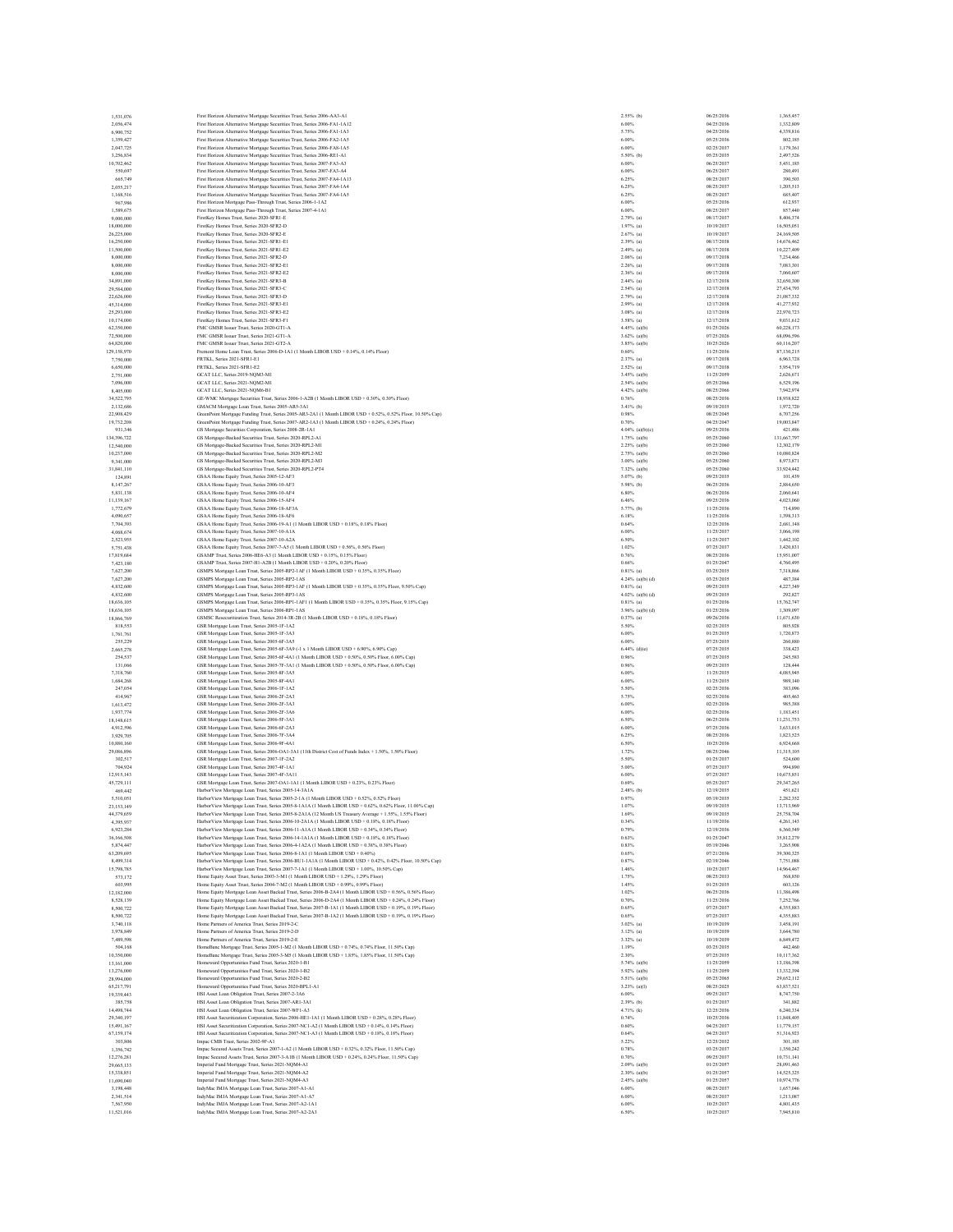| 18,753,432               |                                                                                                                                                                                                        |                    |                          |                          |
|--------------------------|--------------------------------------------------------------------------------------------------------------------------------------------------------------------------------------------------------|--------------------|--------------------------|--------------------------|
|                          | IndyMac IMJA Mortgage Loan Trust, Series 2007-A2-3A1<br>IndyMac IMJA Mortgage Loan Trust, Series 2007-A3-A1                                                                                            | 7.00%<br>6.25%     | 10/25/2037<br>11/25/2037 | 7,787,374<br>9,438,418   |
| 16,292,624<br>12,500,473 | IndyMac IMJA Mortgage Loan Trust, Series 2007-A4-A1                                                                                                                                                    | 6.25%              | 02/25/2038               | 5.532.519                |
| 29,332,804               | IndyMac IMSC Mortgage Loan Trust, Series 2007-F1-2A1                                                                                                                                                   | 6.50%              | 06/25/2037               | 10,615,026               |
| 294.591                  | IndyMac IMSC Mortgage Loan Trust, Series 2007-F2-1A2                                                                                                                                                   | 6.00%              | 07/25/2037               | 277,280                  |
| 25,073,052               | IndyMac IMSC Mortgage Loan Trust, Series 2007-F2-2A1                                                                                                                                                   | 6.50%              | 07/25/2037               | 11,642,489               |
| 3,412,376                | IndyMac IMSC Mortgage Loan Trust, Series 2007-HOA1-A11 (1 Month LIBOR USD + 0.36%, 0.36% Floor)                                                                                                        | 0.82%              | 07/25/2047               | 2,628,488                |
| 897,582                  | IndyMac INDA Mortgage Loan Trust, Series 2006-AR2-1A1                                                                                                                                                  | $2.60\%$ (b)       | 09/25/2036               | 690.913                  |
| 1,005,116                | IndyMac INDA Mortgage Loan Trust, Series 2006-AR2-4A1                                                                                                                                                  | $2.79%$ (b)        | 09/25/2036               | 918,812                  |
| 9,191,723                | IndyMac INDA Mortgage Loan Trust. Series 2006-AR3-1A1                                                                                                                                                  | $2.92\%$ (b)       | 12/25/2036               | 8,598,432                |
| 3,358,930                | IndyMac INDA Mortgage Loan Trust, Series 2007-AR1-3A1                                                                                                                                                  | $2.83%$ (b)        | 03/25/2037               | 3,243,800                |
| 2,431,963                | IndyMac INDA Mortgage Loan Trust, Series 2007-AR3-3A1                                                                                                                                                  | $2.65%$ (b)        | 07/25/2037               | 2,395,099                |
| 6,268,464                | IndyMac INDX Mortgage Loan Trust, Series 2005-AR15-A1                                                                                                                                                  | $2.92\%$ (b)       | 09/25/2035               | 5,806,177                |
| 5.432.764                | IndyMac INDX Mortgage Loan Trust, Series 2007-AR21-8A1                                                                                                                                                 | $2.72%$ (b)        | 09/25/2037               | 5.546,628                |
| 2,603,665                | IndyMac INDX Mortgage Loan Trust, Series 2006-AR7-3A1                                                                                                                                                  | $2.75%$ (b)        | 05/25/2036               | 2,376,852                |
| 4,057,748                | IndyMac INDX Mortgage Loan Trust, Series 2007-AR13-2A1                                                                                                                                                 | 2.79% (b)          | 07/25/2037               | 3,352,128                |
| 5.711.239                | JP Morgan Alternative Loan Trust, Series 2005-S1-2A11                                                                                                                                                  | 6.00%              | 12/25/2035               | 4,893,722                |
| 1,830,901                | JP Morgan Alternative Loan Trust, Series 2005-S1-2A9                                                                                                                                                   | 6.00%              | 12/25/2035               | 1,568,823                |
| 3,727,330                | JP Morgan Alternative Loan Trust, Series 2006-A2-1A1 (1 Month LIBOR USD + 0.36%, 0.36% Floor, 11.50% Cap)                                                                                              | 0.82%              | 05/25/2036               | 3,508,620                |
| 2,339,249                | JP Morgan Alternative Loan Trust, Series 2006-S1-1A8                                                                                                                                                   | 5.75%              | 03/25/2036               | 1,652,974                |
| 4,275,873                | JP Morgan Alternative Loan Trust, Series 2006-S2-A4                                                                                                                                                    | $6.69%$ (k)        | 05/25/2036               | 4,289,605                |
| 9.524.771                | IP Morgan Alternative Loan Trust Series 2006-S4-A4                                                                                                                                                     | 6.46%              | 12/25/2036               | 9,342,890                |
| 2,179,200                | JP Morgan Mortgage Acquisition Corporation, Series 2005-WMC1-M4 (1 Month LIBOR USD + 0.90%, 0.90% Floor)                                                                                               | 1.36%              | 09/25/2035               | 2,088,416                |
| 6,494,765                | JP Morgan Mortgage Acquisition Trust, Series 2006-CH2-AF3                                                                                                                                              | 5.46% (k)          | 09/25/2029               | 4,672,462                |
| 11,685,701               | JP Morgan Mortgage Acquisition Trust, Series 2006-HE3-A1 (1 Month LIBOR USD + 0.28%, 0.28% Floor)                                                                                                      | 0.74%              | 11/25/2036               | 10,837,936               |
| 23,776,963<br>21,975,729 | JP Morgan Mortgage Acquisition Trust, Series 2006-RM1-A3 (1 Month LIBOR USD + 0.24%, 0.24% Floor)<br>JP Morgan Mortgage Acquisition Trust, Series 2006-RM1-A4 (1 Month LIBOR USD + 0.36%, 0.36% Floor) | 0.70%<br>0.82%     | 08/25/2036<br>08/25/2036 | 12,953,302<br>12,084,130 |
| 3,167,153                | JP Morgan Mortgage Acquisition Trust, Series 2006-WF1-A5                                                                                                                                               | 6.91%              | 07/25/2036               | 1.238.179                |
| 4,690,147                | JP Morgan Mortgage Acquisition Trust, Series 2006-WMC4-A1A (1 Month LIBOR USD + 0.13%, 0.13% Floor)                                                                                                    | 0.59%              | 12/25/2036               | 3,401,33                 |
| 35,550,679               | JP Morgan Mortgage Acquisition Trust, Series 2006-WMC4-A1B (1 Month LIBOR USD + 0.23%, 0.23% Floor)                                                                                                    | 0.69%              | 12/25/2036               | 2,869,398                |
| 19,081,466               | JP Morgan Mortgage Acquisition Trust, Series 2007-CHI-AF5                                                                                                                                              | $4.65%$ (k)        | 11/25/2036               | 19,144,378               |
| 9,690,000                | JP Morgan Mortgage Acquisition Trust, Series 2007-CH3-M2 (1 Month LIBOR USD + 0.32%, 0.32% Floor)                                                                                                      | 0.78%              | 03/25/2037               | 9,039,953                |
| 224,074                  | JP Morgan Mortgage Trust, Series 2005-A6-5A1                                                                                                                                                           | $2.21%$ (b)        | 08/25/2035               | 221.387                  |
| 4,166,463                | JP Morgan Mortgage Trust, Series 2005-S1-1A2                                                                                                                                                           | 6.50%              | 01/25/2035               | 4,383,294                |
| 415,522                  | JP Morgan Mortgage Trust, Series 2005-S2-2A13                                                                                                                                                          | 5.50%              | 09/25/2035               | 389,829                  |
| 1.051.629                | JP Morgan Mortgage Trust, Series 2006-S2-3A3                                                                                                                                                           | 6.00%              | 07/25/2036               | 577,125                  |
| 3,397,956                | JP Morgan Mortgage Trust, Series 2006-S2-3A5                                                                                                                                                           | 6.25%              | 07/25/2036               | 1,959,759                |
| 1,788,668                | JP Morgan Mortgage Trust, Series 2006-S3-1A2                                                                                                                                                           | 6.00%              | 08/25/2036               | 991,336                  |
| 7,424,894                | JP Morgan Mortgage Trust, Series 2006-S3-1A21 (1 Month LIBOR USD + 0.38%, 0.38% Floor, 7.50% Cap)                                                                                                      | 0.84%              | 08/25/2036               | 1.149.932                |
| 7,424,894                | JP Morgan Mortgage Trust, Series 2006-S3-1A22 (-1 x 1 Month LIBOR USD + 7.12%, 7.12% Cap)                                                                                                              | $6.66\%$ (d)(e)    | 08/25/2036               | 1,787,362                |
| 833,473                  | JP Morgan Mortgage Trust, Series 2006-S3-1A9                                                                                                                                                           | 6.00%              | 08/25/2036               | 461,937                  |
| 5.938.240                | JP Morgan Mortgage Trust, Series 2006-S4-A3                                                                                                                                                            | 6.00%              | 01/25/2037               | 3,406,378                |
| 2,472,921                | JP Morgan Mortgage Trust, Series 2006-S4-A5                                                                                                                                                            | 6.00%              | 01/25/2037               | 1,453,356                |
| 5.735.568                | JP Morgan Mortgage Trust, Series 2006-S4-A8 (1 Month LIBOR USD + 0.38%, 0.38% Floor, 7.00% Cap)                                                                                                        | 0.84%              | 01/25/2037               | 1,950,993                |
| 5,735,568                | JP Morgan Mortgage Trust, Series 2006-S4-A9 (-1 x 1 Month LIBOR USD + 6.62%, 6.62% Cap)                                                                                                                | $6.16\%$ (d)(e)    | 01/25/2037               | 1,456,245                |
| 733,793                  | JP Morgan Mortgage Trust, Series 2007-A2-2A1                                                                                                                                                           | $2.90%$ (b)        | 04/25/2037               | 664,798                  |
| 2,895,979                | JP Morgan Mortgage Trust, Series 2007-A3-3A2M                                                                                                                                                          | 3.11% (b)          | 05/25/2037               | 2.834.791                |
| 6,431,475                | JP Morgan Mortgage Trust, Series 2007-S1-2A6                                                                                                                                                           | 6.00%              | 03/25/2037               | 3,714,813                |
| 1,821,670                | JP Morgan Mortgage Trust, Series 2007-S3-1A1                                                                                                                                                           | 5.50%              | 08/25/2037               | 1,175,599                |
| 4,106,803                | JP Morgan Mortgage Trust, Series 2007-S3-1A35                                                                                                                                                          | 6.00%              | 08/25/2037               | 2.763.481                |
| 1,727,003                | JP Morgan Mortgage Trust, Series 2007-S3-1A64                                                                                                                                                          | 7.50%              | 08/25/2037               | 881,035                  |
| 691,222                  | JP Morgan Mortgage Trust, Series 2007-S3-1A9                                                                                                                                                           | 6.00%              | 08/25/2037               | 462,782                  |
| 3,786,668                | JP Morgan Mortgage Trust, Series 2007-S3-1A96                                                                                                                                                          | 6.00%              | 08/25/2037               | 2.535.576                |
| 4,316,422                | JP Morgan Mortgage Trust, Series 2007-S3-1A97                                                                                                                                                          | 6.00%              | 08/25/2037               | 2,889,322                |
| 5.260,673                | JP Morgan Resecuritization Trust, Series 2009-4-3A2                                                                                                                                                    | $6.00\%$ (a)       | 02/26/2037               | 3,192,406                |
| 16,387,204               | JP Morgan Resecuritization Trust. Series 2009-7-7A1                                                                                                                                                    | $7.00\%$ (a)(b)(c) | 09/27/2037               | 8,209,561                |
| 9,074,894                | JP Morgan Resecuritization Trust, Series 2010-1-1A4                                                                                                                                                    | $6.00\%$ (a)       | 02/26/2037               | 5,628,935                |
| 5.276.723                | JP Morgan Resecuritization Trust. Series 2010-1-2A11                                                                                                                                                   | 7.00% (a)(b)       | 01/26/2037               | 3,007.811                |
| 17,522,762               | Legacy Mortgage Asset Trust, Series 2019-GS5-A1                                                                                                                                                        | 3.20% (a)(I)       | 05/25/2059               | 17,529,042               |
| 29,406,000               | Legacy Mortgage Asset Trust, Series 2019-GS5-A2                                                                                                                                                        | $4.25%$ (a)(I)     | 05/25/2059               | 29,454,820               |
| 138,524,609              | Legacy Mortgage Asset Trust, Series 2019-RPL3-PT1                                                                                                                                                      | $0.00\%$ (a)       | 06/25/2058               | 137,049,876              |
| 26,545,000               | Legacy Mortgage Asset Trust, Series 2020-GS1-A2                                                                                                                                                        | $4.00\%$ (a)(I)    | 10/25/2059               | 26,300,282               |
| 26.264,000               | Legacy Mortgage Asset Trust, Series 2020-GS2-A2                                                                                                                                                        | $4.00\%$ (a)(I)    | 03/25/2060               | 26,060,375               |
| 24,000,000               | Legacy Mortgage Asset Trust, Series 2021-GS4-A2                                                                                                                                                        | 3.55% (a)(I)       | 11/25/2060               | 22.474.402               |
|                          |                                                                                                                                                                                                        |                    |                          |                          |
| 1,760,676                | Lehman Mortgage Trust, Series 2005-2-3A5                                                                                                                                                               | 5.50%              | 12/25/2035               | 1,208,911                |
| 1,170,884                | Lehman Mortgage Trust, Series 2005-2-5A5                                                                                                                                                               | 5.75%              | 12/25/2035               | 966,373                  |
| 1.965.621                | Lehman Mortgage Trust, Series 2005-3-2A1                                                                                                                                                               | 6.00%              | 01/25/2036               | 1,951,168                |
| 167,380                  | Lehman Mortgage Trust, Series 2005-3-2A3                                                                                                                                                               | 5.50%              | 01/25/2036               | 165,189                  |
| 898,988                  | Lehman Mortgage Trust, Series 2005-3-2A7                                                                                                                                                               | 6.00%              | 01/25/2036               | 889,934                  |
| 1,035,993                | Lehman Mortgage Trust, Series 2006-1-1A1 (1 Month LIBOR USD + 0.75%, 0.75% Floor, 5.50% Cap)                                                                                                           | 1.21%              | 02/25/2036               | 528,544                  |
| 3,107,980                | Lehman Mortgage Trust, Series 2006-1-1A2 (-1 x 1 Month LIBOR USD + 4.75%, 4.75% Cap)                                                                                                                   | $4.29%$ (d)(e)     | 02/25/2036               | 412,735                  |
| 2,440,603                | Lehman Mortgage Trust, Series 2006-1-3A1 (1 Month LIBOR USD + 0.75%, 0.75% Floor. 5.50% Cap)                                                                                                           | 1.21%              | 02/25/2036               | 1,893,474                |
| 2,440,603                | Lehman Mortgage Trust, Series 2006-1-3A2 (-1 x 1 Month LIBOR USD + 4.75%, 4.75% Cap)                                                                                                                   | $4.29%$ (d)(e)     | 02/25/2036               | 189,682                  |
| 1,572,459                | Lehman Mortgage Trust, Series 2006-1-3A4                                                                                                                                                               | 5.50%              | 02/25/2036               | 1,411,112                |
| 1,806,011                | Lehman Mortgage Trust, Series 2006-4-1A3 (-1 x 1 Month LIBOR USD + 5.40%, 5.40% Cap)                                                                                                                   | 4.94% (d)(e)       | 08/25/2036               | 214,089                  |
| 1,147,862                | Lehman Mortgage Trust, Series 2006-4-1A4                                                                                                                                                               | 6.00%              | 08/25/2036               | 1,099,356                |
| 5,543,532                | Lehman Mortgage Trust, Series 2006-5-2A1 (1 Month LIBOR USD + 0.35%, 0.35% Floor, 7.50% Cap)                                                                                                           | 0.81%              | 09/25/2036               | 549,346                  |
| 11,547,116               | Lehman Mortgage Trust, Series 2006-5-2A2 (-1 x 1 Month LIBOR USD + 7.15%, 7.15% Cap)                                                                                                                   | $6.69%$ (d)(e)     | 09/25/2036               | 2.412.539                |
| 6,418,815                | Lehman Mortgage Trust, Series 2006-6-3A9                                                                                                                                                               | 5.50%              | 10/25/2036               | 5,391,980                |
| 419,559                  | Lehman Mortgage Trust, Series 2006-6-4A5                                                                                                                                                               | 6.00%              | 12/25/2036               | 408,873                  |
| 2,918,585                | Lehman Mortgage Trust, Series 2006-7-2A2 (1 Month LIBOR USD + 0.45%, 0.45% Floor, 7.00% Cap)                                                                                                           | 0.91%              | 11/25/2036               | 809,532                  |
| 10,580,424               | Lehman Mortgage Trust, Series 2006-7-2A5 (-1 x 1 Month LIBOR USD + 6.55%, 6.55% Cap)                                                                                                                   | $6.09%$ (d)(e)     | 11/25/2036               | 2,201,24                 |
| 1.850.631                | Lehman Mortgage Trust, Series 2006-9-1A19 (-5 x 1 Month LIBOR USD + 30.68%, 30.68% Cap)                                                                                                                | 28.58% (e)         | 01/25/2037               | 2.398.776                |
| 2,016,435                | Lehman Mortgage Trust, Series 2006-9-1A5 (1 Month LIBOR USD + 0.60%, 0.60% Floor, 5.75% Cap)                                                                                                           | 1.06%              | 01/25/2037               | 1,165,483                |
| 6,023,459                | Lehman Mortgage Trust, Series 2006-9-1A6 (-1 x 1 Month LIBOR USD + 5.15%, 5.15% Cap)                                                                                                                   | $4.69%$ (d)(e)     | 01/25/2037               | 708,081                  |
| 3,466,532                | Lehman Mortgage Trust, Series 2006-9-2A1 (1 Month LIBOR USD + 0.38%, 0.38% Floor, 7.00% Cap)                                                                                                           | 0.84%              | 01/25/2037               | 653,910                  |
| 6,195,256                | Lehman Mortgage Trust, Series 2006-9-2A2 (-1 x 1 Month LIBOR USD + 6.62%, 6.62% Cap)                                                                                                                   | $6.16\%$ (d)(e)    | 01/25/2037               | 1,023,479                |
| 6.054.177<br>1.671.30    | Lehman Mortgage Trust, Series 2007-10-2A1<br>in Trent, Series: 2007-1-141 (1 Month J IBOP USD + 0.21%, 0.21% Elocal                                                                                    | 6,50%<br>0.67% 0   | 01/25/2038<br>16/25/2037 | 2,881,564<br>17 368 178  |
| 6,481,401                |                                                                                                                                                                                                        | $0.76%$ (a)        | 06/25/2037               | 5,117,279                |
| 1,596,064                | Lehman Mortgage Trust, Series 2007-1-2A4 (1 Month LIBOR USD + 0.30%, 0.30% Floor)<br>Lehman Mortgage Trust, Series 2007-2-1A1                                                                          | 5.75%              | 02/25/2037               | 1,408,917                |
| 2.494.262                |                                                                                                                                                                                                        | 0.79%              | 05/25/2037               | 798,616                  |
| 10,935,033               | Lehman Mortgage Trust, Series 2007-4-2A11 (1 Month LIBOR USD + 0.33%, 0.33% Floor, 7.00% Cap)<br>Lehman Mortgage Trust, Series 2007-4-2A8 (-1 x 1 Month LIBOR USD + 6.67%, 6.67% Cap)                  | $6.21\%$ (d)(e)    | 05/25/2037               | 2,010,921                |
| 805,294                  | Lehman Mortgage Trust, Series 2007-4-2A9 (1 Month LIBOR USD + 0.33%, 0.33% Floor, 7.00% Cap)                                                                                                           | 0.79%              | 05/25/2037               | 222,231                  |
| 7,736,348                | Lehman Mortgage Trust, Series 2007-5-11A1                                                                                                                                                              | $4.63%$ (b)        | 06/25/2037               | 5,984,213                |
| 771,170                  | Lehman Mortgage Trust, Series 2007-5-4A3 (-6 x 1 Month LIBOR USD + 40.08%, 40.08% Cap)                                                                                                                 | 37.34% (e)         | 08/25/2036               | 1,280,646                |
| 677.195                  | Lehman Mortgage Trust, Series 2007-5-7A3                                                                                                                                                               | 7.50%              | 10/25/2036               | 400.224                  |
| 112,930                  | Lehman Mortgage Trust, Series 2007-6-1A8                                                                                                                                                               | 6.00%              | 07/25/2037               | 110,397                  |
| 5,891,012                | Lehman Mortgage Trust, Series 2007-9-2A2                                                                                                                                                               | 6.50%              | 10/25/2037               | 2,604,181                |
| 3,420,180                | Lehman Mortgage Trust, Series 2008-2-1A6                                                                                                                                                               | 6.00%              | 03/25/2038               | 1.524.278                |
| 5,530,505                | Lehman Trust, Series 2005-2-2A3B                                                                                                                                                                       | 5.94%              | 08/25/2035               | 5,333,994                |
| 1,606,208                | Lehman Trust, Series 2005-4-2A3A                                                                                                                                                                       | 5.50%              | 10/25/2035               | 2,079,957                |
| 8,051,739                | Lehman Trust. Series 2005-9N-2A1 (12 Month US Treasury Average + 1.06%, 1.06% Floor)                                                                                                                   | 1.20%              | 02/25/2036               | 7.684.870                |
|                          | Lehman Trust, Series 2006-17-1A2 (1 Month LIBOR USD + 0.34%, 0.34% Floor)                                                                                                                              | 0.80%              | 08/25/2046               | 302,349                  |
| 7,356,578                | Lehman Trust, Series 2006-3-A3 (1 Month LIBOR USD + 0.60%, 0.60% Floor)                                                                                                                                | 1.06%              | 03/25/2036               | 7,334,284                |
| 7,782,512                | Lehman Trust, Series 2006-5-1A1A (1 Month LIBOR USD + 0.42%, 0.42% Floor)                                                                                                                              | 0.88%              | 04/25/2036               | 7,571,426                |
| 69,125                   | Lehman Trust. Series 2006-5-2A4A                                                                                                                                                                       | 6.39%              | 04/25/2036               | 84,987                   |
| 9.118.243                | Lehman Trust, Series 2006-GP3-1A1 (1 Month LIBOR USD + 0.40%, 0.40% Floor)                                                                                                                             | 0.86%              | 06/25/2046               | 9.154.085                |
| 6,513,165                | Lehman Trust, Series 2007-1-2A1                                                                                                                                                                        | $7.00\%$ (b)       | 02/25/2037               | 7,447,010                |
| 11,759,205               | Lehman Trust, Series 2007-12N-1A3A (1 Month LIBOR USD + 0.20%, 0.20% Floor)                                                                                                                            | $0.66\%$           | 07/25/2047               | 11,897,703               |
| 11,552,085               | Lehman Trust, Series 2007-15N-4A1 (1 Month LIBOR USD + 0.90% 0.90% Floor)                                                                                                                              | 1.36%              | 08/25/2047               | 11.022.862               |
| 2,060,697                | LHOME Mortgage Trust, Series 2019-RTL3-A1                                                                                                                                                              | $3.87%$ (a)        | 07/25/2024               | 2,061,865                |
| 15,720,258               | LHOME Mortgage Trust, Series 2020-RTL1-A1                                                                                                                                                              | $3.23%$ (a)        | 10/25/2024               | 15,714,996               |
| 9,300,000                | LHOME Mortgage Trust, Series 2021-RTL1-A2                                                                                                                                                              | 2.86% (a)(b)       | 09/25/2026               | 8,780,414                |
| 92,000,000               | LHOME Mortgage Trust, Series 2021-RTL2-A1                                                                                                                                                              | $2.09%$ (a)(I)     | 06/25/2026               | 88,824,675               |
| 14,128,029               | Long Beach Mortgage Loan Trust, Series 2006-2-2A4 (1 Month LIBOR USD + 0.58%, 0.58% Floor)                                                                                                             | 1.04%              | 03/25/2046               | 6,603,908                |
| 49,306,073               | Long Beach Mortgage Loan Trust, Series 2006-3-2A3 (1 Month LIBOR USD + 0.36%, 0.36% Floor)                                                                                                             | 0.82%              | 05/25/2046               | 19,574,181               |
| 5,026,183                | Long Beach Mortgage Loan Trust, Series 2006-3-2A4 (1 Month LIBOR USD + 0.54%, 0.54% Floor)                                                                                                             | 1.00%              | 05/25/2046               | 2,025,580                |
| 16,403,482               | Long Beach Mortgage Loan Trust, Series 2006-5-2A4 (1 Month LIBOR USD + 0.48%, 0.48% Floor)                                                                                                             | 0.94%              | 06/25/2036               | 10,352,485               |
| 29,290,988               | Long Beach Mortgage Loan Trust, Series 2006-6-1A (1 Month LIBOR USD + 0.29%, 0.29% Floor)                                                                                                              | 0.75%              | 07/25/2036               | 23,162,329               |
| 11,638,755               | Long Beach Mortgage Loan Trust, Series 2006-WL1-M2 (1 Month LIBOR USD + 0.68%, 0.68% Floor)                                                                                                            | 1.13%              | 01/25/2046               | 10,936,077               |
| 3.238.161                | Luminent Mortgage Trust, Series 2005-1-A1 (1 Month LIBOR USD + 0.52%, 0.52% Floor, 11.50% Cap)                                                                                                         | 0.98%              | 11/25/2035               | 3.182.071                |
| 3,146,652                | MASTR Adjustable Rate Mortgages Trust, Series 2005-2-2A1                                                                                                                                               | $2.82%$ (b)        | 03/25/2035               | 3,049,825                |
| 791,656                  | MASTR Adjustable Rate Mortgages Trust, Series 2005-6-5A1                                                                                                                                               | $2.68%$ (b)        | 07/25/2035               | 753,628                  |
| 5,496,310                | MASTR Adjustable Rate Mortgages Trust, Series 2007-1-2A1                                                                                                                                               | $2.71%$ (b)        | 11/25/2036               | 3,685,466                |
| 6,651,000                | MASTR Alternative Loans Trust, Series 2004-9-M2                                                                                                                                                        | 6.26%              | 08/25/2034               | 6,052,916                |
| 1,137,441<br>103,621     | MASTR Alternative Loans Trust, Series 2005-2-3A1<br>MASTR Alternative Loans Trust, Series 2005-5-2A3                                                                                                   | 6.00%<br>5.50%     | 03/25/2035<br>07/25/2025 | 1,140,046<br>101,251     |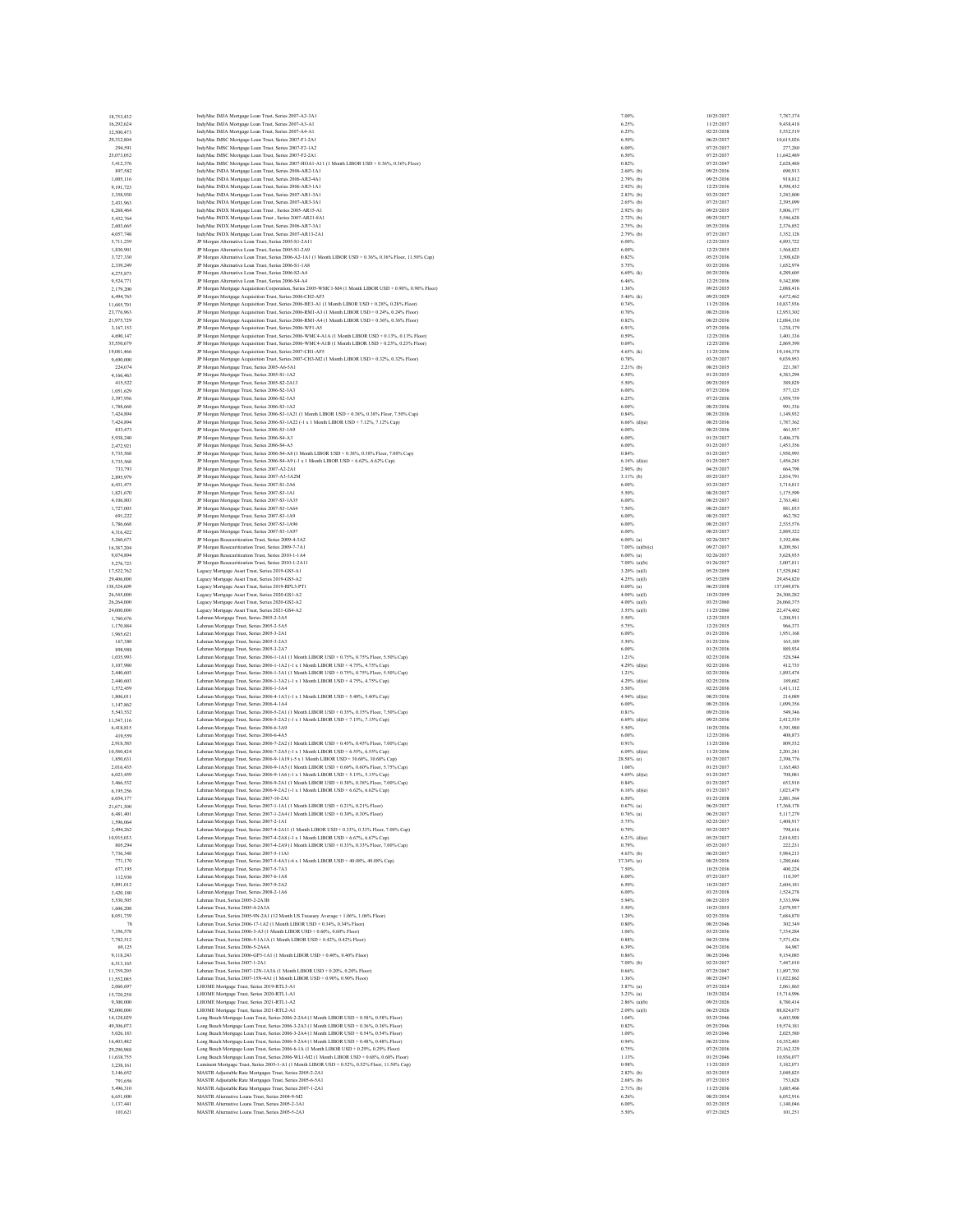| 6,983,547<br>1.792.597<br>1,427,229<br>1,397,676 | MASTR Alternative Loans Trust, Series 2005-5-3A1                                                                                                                                                      |                                |                          | 4,653,972               |
|--------------------------------------------------|-------------------------------------------------------------------------------------------------------------------------------------------------------------------------------------------------------|--------------------------------|--------------------------|-------------------------|
|                                                  |                                                                                                                                                                                                       | 5.75%                          | 08/25/2035               |                         |
|                                                  | MASTR Alternative Loans Trust. Series 2005-6-1A5                                                                                                                                                      | 5.50%                          | 12/25/2035               | 1.546.901               |
|                                                  | MASTR Alternative Loans Trust, Series 2006-3-1A2                                                                                                                                                      | 6.25%                          | 07/25/2036               | 1,033,178               |
|                                                  | MASTR Alternative Loans Trust, Series 2007-1-1A5                                                                                                                                                      | 5.75%                          | 10/25/2036               | 1,345,881               |
| 3,874,915                                        | MASTR Alternative Loans Trust. Series 2007-1-2A7<br>MASTR Asset Backed Securities Trust, Series 2003-OPT1-M3 (1 Month LIBOR USD + 4.13%, 4.13% Floor)                                                 | 6.00%                          | 10/25/2036               | 1,694,360               |
| 3,001,752                                        | MASTR Asset Backed Securities Trust, Series 2006-AM2-A3 (1 Month LIBOR USD + 0.34%, 0.34% Floor)                                                                                                      | 4.58%<br>0.80%                 | 12/25/2032<br>06/25/2036 | 2,977,918<br>7,090,482  |
| 7,469,534<br>13,133,641                          |                                                                                                                                                                                                       | 0.67%                          | 05/25/2037               | 12,831,975              |
| 14,012,616                                       | MASTR Asset Backed Securities Trust, Series 2007-HE1-A3 (1 Month LIBOR USD + 0.21%, 0.21% Floor)<br>MASTR Asset Backed Securities Trust, Series 2007-WMC1-A1 (1 Month LIBOR USD + 0.15%, 0.15% Floor) | 0.60%                          | 01/25/2037               | 5,163,080               |
| 2.067.384                                        | MASTR Asset Securitization Trust. Series 2006-1-1A4                                                                                                                                                   | 5.75%                          | 05/25/2036               | 1,746,578               |
| 1,197,457                                        | MASTR Asset Securitization Trust, Series 2006-2-1A11 (1 Month LIBOR USD + 6.00%, 6.00% Floor)                                                                                                         | 6.00%                          | 06/25/2036               | 963,429                 |
| 2,767,656                                        | MASTR Asset Securitization Trust. Series 2007-1-1A3                                                                                                                                                   | 6.25%                          | 11/25/2037               | 1,581,754               |
| 15.025.281                                       | MASTR Resecuritization Trust. Series 2008-1-A1                                                                                                                                                        | 6.00% (aVbYe)                  | 09/27/2037               | 12.574.936              |
| 7,958,198                                        | MASTR Resecuritization Trust, Series 2008-4-A1                                                                                                                                                        | $6.00\%$ (a)(b)                | 06/27/2036               | 6,847,539               |
| 1,547,177                                        | MASTR Seasoned Securitization Trust, Series 2005-2-1A4                                                                                                                                                | 6.00%                          | 10/25/2032               | 1,578,666               |
| 549,923                                          | MASTR Seasoned Securitization Trust. Series 2005-2-2A1 (1 Month LIBOR USD + 0.40% 0.40% Floor, 7.50% Cap)                                                                                             | 0.86%                          | 10/25/2032               | 524,654                 |
| 21,869,377                                       | Merrill Lynch Alternative Note Asset Trust, Series 2007-A3-A2A (1 Month LIBOR USD + 0.22%, 0.22% Floor)                                                                                               | 0.68%                          | 04/25/2037               | 10,490,484              |
| 11,215,033                                       | Merrill Lynch Alternative Note Asset Trust, Series 2007-A3-A2B (1 Month LIBOR USD + 0.42%, 0.42% Floor)                                                                                               | 0.88%                          | 04/25/2037               | 5,493,241               |
| 15,544,168                                       | Merrill Lynch Alternative Note Asset Trust, Series 2007-A3-A2C (1 Month LIBOR USD + 0.64%, 0.64% Floor)                                                                                               | 1.10%                          | 04/25/2037               | 7.726.375               |
| 13,687,660                                       | Merrill Lynch Alternative Note Asset Trust, Series 2007-F1-2A4 (1 Month LIBOR USD + 0.32%, 0.32% Floor, 7.00% Cap)                                                                                    | 0.78%                          | 03/25/2037               | 3,335,361               |
| 13,687,660                                       | Merrill Lynch Alternative Note Asset Trust, Series 2007-F1-2A5 (-1 x 1 Month LIBOR USD + 6.68%, 6.68% Cap)                                                                                            | $6.22\%$ (d)(e)                | 03/25/2037               | 3,006,177               |
| 30,693,396                                       | Merrill Lynch Alternative Note Asset Trust, Series 2007-OAR5-1A1                                                                                                                                      | 2.19% (b)                      | 10/25/2047               | 12,550,757              |
| 2.647.158                                        | Merrill Lynch First Franklin Mortgage Loan Trust, Series 2007-H1-1A2 (1 Month LIBOR USD + 3.50%, 3.50% Floor)                                                                                         | 3.96%                          | 10/25/2037               | 2,555,353               |
| 20.473.528                                       | Merrill Lynch Mortgage Investors Trust, Series 2005-AR1-M2 (1 Month LIBOR USD + 1.01%, 1.01% Floor)                                                                                                   | 1.46%                          | 06/25/2036               | 19,503,745              |
| 632,061                                          | Merrill Lynch Mortgage Investors Trust, Series 2006-3-1A                                                                                                                                              | $2.17%$ (b)                    | 10/25/2036               | 640,430                 |
| 8,463,793                                        | Merrill Lynch Mortgage Investors Trust, Series 2006-AR1-A2C (1 Month LIBOR USD + 0.32%, 0.32% Floor)                                                                                                  | $0.78%$ (a)                    | 03/25/2037               | 3,288,635               |
| 884,608                                          | Merrill Lynch Mortgage Investors Trust, Series 2006-F1-1A2                                                                                                                                            | 6.00%                          | 04/25/2036               | 569,182                 |
| 24,952,859                                       | Merrill Lynch Mortgage Investors Trust, Series 2006-FM1-A1 (1 Month LIBOR USD + 0.30%, 0.30% Floor)                                                                                                   | 0.76%                          | 04/25/2037               | 17,508,106              |
| 10,972,390                                       | Merrill Lynch Mortgage Investors Trust, Series 2006-HE3-A4 (1 Month LIBOR USD + 0.50%, 0.50% Floor)                                                                                                   | 0.96%                          | 06/25/2037               | 3,854,578               |
| 7,848,816                                        | Merrill Lynch Mortgage Investors Trust, Series 2006-HE4-A2B (1 Month LIBOR USD + 0.20%, 0.20% Floor)                                                                                                  | 0.66%                          | 07/25/2037               | 2.293.400               |
| 87,908,434                                       | Merrill Lynch Mortgage Investors Trust, Series 2007-HE2-A1 (1 Month LIBOR USD + 0.50%, 0.50% Floor)                                                                                                   | 0.96%                          | 02/25/2037               | 51,790,515              |
| 9,379,486                                        | Merrill Lynch Mortgage Investors Trust, Series 2007-HE3-A1 (1 Month LIBOR USD + 0.07%, 0.07% Floor)                                                                                                   | 0.60%                          | 04/25/2047               | 4,877,340               |
| 8,002,128                                        | Merrill Lynch Mortgage Investors Trust, Series 2007-HE3-A3 (1 Month LIBOR USD + 0.19%, 0.19% Floor)                                                                                                   | 0.84%                          | 04/25/2047               | 4,168,101               |
| 3,351,766                                        | Merrill Lynch Mortgage Investors Trust, Series 2007-HE3-A4 (1 Month LIBOR USD + 0.27%, 0.27% Floor)                                                                                                   | 1.00%                          | 04/25/2047               | 1,747,370               |
| 59.672.777                                       | Merrill Lynch Mortgage Investors Trust, Series 2007-MLN1-A1 (1 Month LIBOR USD + 0.25%, 0.25% Floor)                                                                                                  | 0.71%                          | 03/25/2037               | 53, 545, 779            |
| 32,799,281                                       | MFA LLC, Series 2021-NPL1-A1<br>Morgan Stanley Capital Trust, Series 2006-HE7-A2C (1 Month LIBOR USD + 0.16%, 0.16% Floor)                                                                            | $2.36\%$ (a)(I)<br>0.62%       | 03/25/2060<br>09/25/2036 | 32,117,719<br>9,525,619 |
| 18,096,231                                       | Morgan Stanley Capital Trust, Series 2006-HE7-A2D (1 Month LIBOR USD + 0.23%, 0.23% Floor)                                                                                                            |                                | 09/25/2036               | 12,783,843              |
| 24.013.115                                       | Morgan Stanley Capital Trust, Series 2006-NC2-M1 (1 Month LIBOR USD + 0.54%, 0.54% Floor)                                                                                                             | 0.69%<br>1.00%                 | 02/25/2036               | 13,749,264              |
| 13,128,325<br>6,373,992                          | Morgan Stanley Capital Trust, Series 2007-HE4-A1 (1 Month LIBOR USD + 0.13%, 0.13% Floor)                                                                                                             | $0.59%$ (a)                    | 02/25/2037               | 3,285,510               |
| 27,349,895                                       | Morgan Stanley Home Equity Loan Trust, Series 2007-1-A4 (1 Month LIBOR USD + 0.22%, 0.22% Floor)                                                                                                      | 0.68%                          | 12/25/2036               | 16,466,554              |
| 5,376,921                                        | Morgan Stanley IXIS Real Estate Capital Trust, Series 2006-2-AFPT (1 Month LIBOR USD + 0.07%, 0.07% Floor)                                                                                            | 0.53%                          | 11/25/2036               | 2,245,322               |
| 697,199                                          | Morgan Stanley Mortgage Loan Trust, Series 2005-10-1A1 (1 Month LIBOR USD + 0.70%, 0.70% Floor, 5.75% Cap)                                                                                            | 1.16%                          | 12/25/2035               | 478,887                 |
| 1,746,806                                        | Morgan Stanley Mortgage Loan Trust, Series 2005-10-1A6                                                                                                                                                | 5.75%                          | 12/25/2035               | 1.539.598               |
| 2,172,624                                        | Morgan Stanley Mortgage Loan Trust, Series 2005-10-2A1                                                                                                                                                | 5.26% (b)                      | 12/25/2035               | 2,085,934               |
| 4,678,003                                        | Morgan Stanley Mortgage Loan Trust, Series 2006-11-1A6                                                                                                                                                | 6.73%                          | 08/25/2036               | 1,285,764               |
| 7.022.384                                        | Morgan Stanley Mortgage Loan Trust, Series 2006-11-2A1                                                                                                                                                | 6.00%                          | 08/25/2036               | 4,232,242               |
| 6,990,593                                        | Morgan Stanley Mortgage Loan Trust, Series 2006-16AX-2A2 (1 Month LIBOR USD + 0.34%, 0.34% Floor)                                                                                                     | 0.80%                          | 11/25/2036               | 2,585,332               |
| 5,502,785                                        | Morgan Stanley Mortgage Loan Trust, Series 2006-17XS-A3A                                                                                                                                              | 6.15%                          | 10/25/2046               | 2.204.507               |
| 1,870,753                                        | Morgan Stanley Mortgage Loan Trust, Series 2006-17XS-A6                                                                                                                                               | 6.08%                          | 10/25/2046               | 652,953                 |
| 2,089,357                                        | Morgan Stanley Mortgage Loan Trust, Series 2006-2-2A3                                                                                                                                                 | 5.75%                          | 02/25/2036               | 1,975,212               |
| 16,781,637                                       | Morgan Stanley Mortgage Loan Trust, Series 2006-7-3A                                                                                                                                                  | $5.15%$ (b)                    | 06/25/2036               | 13,310,819              |
| 1,736,364                                        | Morgan Stanley Mortgage Loan Trust, Series 2006-7-4A4                                                                                                                                                 | 6.00%                          | 06/25/2036               | 1,217,688               |
| 1,757,768                                        | Morgan Stanley Mortgage Loan Trust, Series 2006-7-4A7                                                                                                                                                 | 6.00%                          | 06/25/2036               | 1,232,698               |
| 2,893,837                                        | Morgan Stanley Mortgage Loan Trust, Series 2007-13-6A1                                                                                                                                                | 6.00%                          | 10/25/2037               | 2.142.382               |
| 4,495,801                                        | Morgan Stanley Mortgage Loan Trust, Series 2007-14AR-2A3                                                                                                                                              | $2.32\%$ (b)                   | 10/25/2037               | 3,322,362               |
| 3.040.653                                        | Morgan Stanley Mortgage Loan Trust, Series 2007-1XS-2A3                                                                                                                                               | $5.92\%$ (k)                   | 09/25/2046               | 1,021,199               |
| 2,049,593                                        | Morgan Stanley Mortgage Loan Trust, Series 2007-1XS-2A4A                                                                                                                                              | $6.08%$ (k)                    | 09/25/2046               | 817,664                 |
| 397,946                                          | Morgan Stanley Mortgage Loan Trust, Series 2007-3XS-1A2A                                                                                                                                              | $5.62%$ (k)                    | 01/25/2047               | 384,762                 |
| 5,568,657                                        | Morgan Stanley Mortgage Loan Trust, Series 2007-3XS-2A3S                                                                                                                                              | 5.86% (k)                      | 01/25/2047               | 2.745.410               |
| 3,257,139                                        | Morgan Stanley Mortgage Loan Trust, Series 2007-3XS-2A4S                                                                                                                                              | 5.96% (k)                      | 01/25/2047               | 1,605,519               |
| 4,986,401                                        | Morgan Stanley Re-Remic Trust, Series 2010-R5-4B                                                                                                                                                      | $2.24%$ (a)(k)                 | 06/26/2036               | 4,512,262               |
| 7,486,313                                        | Morgan Stanley Re-Remic Trust, Series 2010-R5-5B                                                                                                                                                      | $1.26\%$ (a)(k)                | 01/26/2037               | 7.096.251               |
| 10,263,905                                       | Morgan Stanley Re-Remic Trust, Series 2010-R9-3C                                                                                                                                                      | $6.00\%$ (a)(b)                | 11/26/2036               | 9,538,515               |
| 686,426                                          | Morgan Stanley Re-Remic Trust, Series 2011-R1-1A                                                                                                                                                      | $5.94%$ (a)(b)                 | 02/26/2037               | 695,750                 |
| 8,319,069                                        | Morgan Stanley Re-Remic Trust, Series 2012-R4-1B                                                                                                                                                      | $0.34\%$ (a)(b)                | 08/26/2036               | 7,569,919               |
| 7,683,425                                        | Morgan Stanley Re-Remic Trust, Series 2013-R2-1B                                                                                                                                                      | $2.65\%$ (a)(b)(c)             | 10/26/2036               | 6,751,256               |
| 4,608,873                                        | Morgan Stanley Resecuritization Trust, Series 2014-R7-B1                                                                                                                                              | $3.73%$ (a)(b)                 | 01/26/2051               | 4,676,552               |
| 4,635,853                                        | Morgan Stanley Resecuritization Trust, Series 2014-R7-B2                                                                                                                                              | $3.73%$ (a)(f)                 | 01/26/2051               | 4,669,059               |
| 28,447,134                                       | Morgan Stanley Residential Mortgage Loan Trust, Series 2020-RPL1-A1                                                                                                                                   | $2.69%$ (a)(b)                 | 10/25/2060               | 27,710,325              |
| 10.092.480                                       | New Century Alternative Mortgage Loan Trust, Series 2006-ALT1-AF3                                                                                                                                     |                                |                          | 3,180,008               |
|                                                  |                                                                                                                                                                                                       | $6.17%$ (b)                    | 07/25/2036               |                         |
| 12,507,676                                       | New Century Alternative Mortgage Loan Trust, Series 2006-ALT2-AF5                                                                                                                                     | 4.77%                          | 10/25/2036               | 3,534,366               |
| 17,829,000                                       | New Century Home Equity Loan Trust, Series 2005-4-M5 (1 Month LIBOR USD + 1.02%, 1.02% Floor, 12.50% Cap)                                                                                             | 1.48%                          | 09/25/2035               | 17,492,435              |
| 12,500,000                                       | New Century Home Equity Loan Trust, Series 2006-1-A2C (1 Month LIBOR USD + 0.56%, 0.56% Floor, 12.50% Cap)                                                                                            | 1.02%                          | 05/25/2036               | 11,456,490              |
| 62,504,400                                       | New Residential Mortgage Loan Trust, Series 2020-RPL1-M1                                                                                                                                              | $3.25\%$ (a)(b)                | 11/25/2059               | 60,099,343              |
| 16,345,550                                       | New Residential Mortgage Loan Trust, Series 2020-RPL1-M2                                                                                                                                              | $3.50\%$ (a)(b)                | 11/25/2059               | 15,473,518              |
| 282,852                                          | New York Mortgage Trust, Series 2005-2-A (1 Month LIBOR USD + 0.66%, 0.66% Floor, 10.50% Cap)                                                                                                         | 0.79%                          | 08/25/2035               | 276,083                 |
| 43,282                                           | Nomura Asset Acceptance Corporation, Series 2005-AP1-2A5                                                                                                                                              | 5.36%                          | 02/25/2035               | 43,043                  |
| 13,361,666                                       | Nomura Asset Acceptance Corporation, Series 2006-AF1-1A2                                                                                                                                              | $6.16%$ (b)                    | 05/25/2036               | 3,941,466               |
| 2,715,329                                        | Nomura Asset Acceptance Corporation, Series 2006-AF1-1A3                                                                                                                                              | $6.41%$ (b)                    | 05/25/2036               | 800.411                 |
| 14,919,789                                       | Nomura Asset Acceptance Corporation, Series 2006-AP1-A2                                                                                                                                               | 5.52% (b)                      | 01/25/2036               | 5,910,807               |
| 2.521.759                                        | Nomura Asset Acceptance Corporation, Series 2006-AP1-A3                                                                                                                                               | 5.65% (b)                      | 01/25/2036               | 998,758                 |
| 1,225,071                                        | Nomura Asset Acceptance Corporation, Series 2006-WF1-A2                                                                                                                                               | 5.76% (b)                      | 06/25/2036               | 444,269                 |
| 15,523,314                                       | Nomura Home Equity Loan, Inc., Series 2006-AF1-A2                                                                                                                                                     | 5.80% (k)                      | 10/25/2036               | 4,844,421               |
| 2,689,090                                        | Nomura Home Equity Loan, Inc., Series 2007-1-1A1                                                                                                                                                      | $6.06%$ (k)                    | 02/25/2037               | 975,992                 |
| 13,403,046                                       | Nomura Home Equity Loan, Inc., Series 2007-1-1A3                                                                                                                                                      | 5.99% (k)                      | 02/25/2037               | 4,865,310               |
| 2,897,047<br>5,105,785                           | Nomura Resecuritization Trust, Series 2014-1R-6A7<br>Nomura Resecuritization Trust. Series 2014-2R-4A9                                                                                                | $7.01%$ (a)(b)<br>4.32% (a)(k) | 08/26/2036<br>07/26/2036 | 2,707,077<br>4,803,711  |
|                                                  | 4-1 TROP TICD + 0.428/ 0.428/ EL<br>ritiration Trust Se<br>$-2015.49.542$                                                                                                                             |                                |                          | 08881                   |
| 13,412,335                                       | NovaStar Mortgage Funding Trust, Series 2005-3-M4 (1 Month LIBOR USD + 0.89%, 0.89% Floor, 11.00% Cap)                                                                                                | 1.34%                          | 01/25/2036               | 12,912,613              |
| 8.022.165                                        | NovaStar Mortgage Funding Trust, Series 2006-3-A2C (1 Month LIBOR USD + 0.32%, 0.32% Floor, 11.00% Cap)                                                                                               | 0.78%                          | 10/25/2036               | 5,668,541               |
| 71,650,036                                       | NRZ Excess Spread-Collateralized Notes, Series 2020-PLS1-A                                                                                                                                            | $3.84%$ (a)                    | 12/25/2025               | 69,826,564              |
| 67,145,646                                       | NRZ Excess Spread-Collateralized Notes, Series 2021-FHT1-A                                                                                                                                            | $3.10\%$ (a)                   | 07/25/2026               | 63,587,108              |
| 9,694,000                                        | OBX Trust. Series 2021-NOM3-M1                                                                                                                                                                        | $2.33%$ (a)(b)                 | 07/25/2061               | 8,765,747               |
| 890,743                                          | Option One Mortgage Loan Trust, Series 2004-3-M3 (1 Month LIBOR USD + 0.98%, 0.98% Floor)                                                                                                             | 1.43%                          | 11/25/2034               | 868,825                 |
| 6,264,837                                        | Option One Mortgage Loan Trust, Series 2007-1-2A3 (1 Month LIBOR USD + 0.14%, 0.14% Floor)                                                                                                            | 0.60%                          | 01/25/2037               | 4,408,302               |
| 61,971,924                                       | Option One Mortgage Loan Trust, Series 2007-6-1A1 (1 Month LIBOR USD + 0.19%, 0.19% Floor)                                                                                                            | 0.65%                          | 07/25/2037               | 57,418,556              |
| 10,080,000                                       | People's Choice Home Loan Securities Trust, Series 2005-1-M5 (1 Month LIBOR USD + 1.50%, 1.50% Floor, 15.00% Cap)                                                                                     | 1.96%                          | 01/25/2035               | 8,638,025               |
| 3.628.683                                        | PHH Alternative Mortgage Trust, Series 2007-1-1A1 (1 Month LIBOR USD + 0.32% 0.32% Floor, 10.10% Cap)                                                                                                 | 0.78%                          | 02/25/2037               | 2,800,959               |
| 8,020,358                                        | PHH Alternative Mortgage Trust, Series 2007-2-2A1                                                                                                                                                     | 6.00%                          | 05/25/2037               | 7,654,575               |
| 3,742,430                                        | PHH Alternative Mortgage Trust, Series 2007-2-2A2                                                                                                                                                     | 6.00%                          | 05/25/2037               | 3,571,749               |
| 257,810                                          | PHH Alternative Mortgage Trust, Series 2007-2-3A1                                                                                                                                                     | 6.00%                          | 05/25/2037               | 252,938                 |
| 45,360,103                                       | PMT Credit Risk Transfer Trust 2019-2R, Series 2019-2R-A (1 Month LIBOR USD + 2.75%, 2.75% Floor)                                                                                                     | $3.20\%$ (a)                   | 05/27/2023               | 45,022,964              |
| 12,746,557                                       | PMT Credit Risk Transfer Trust, Series 2019-3R-A (1 Month LIBOR USD + 2.70%, 2.70% Floor)                                                                                                             | $3.15%$ (a)                    | 10/27/2022               | 12,727,613              |
| 37,570,494                                       | PMT Credit Risk Transfer Trust. Series 2020-1R-A (1 Month LIBOR USD + 2.35%, 2.35% Floor)                                                                                                             | $2.80\%$ (a)                   | 02/27/2023               | 37,463,644              |
| 84,932,815                                       | PMT Credit Risk Transfer Trust. Series 2021-1R-A (1 Month LIBOR USD + 2.90%, 2.90% Floor)                                                                                                             | 3.36% (a)                      | 02/27/2024               | 85,434,479              |
| 67,663,000                                       | PMT Credit Risk Transfer Trust. Series 2021-FT1-A (1 Month LIBOR USD + 3.00% 3.00% Floor)                                                                                                             | $3.46%$ (a)                    | 03/25/2026               | 66,524,042              |
| 17,500,000                                       | PNMAC GMSR Trust, Series 2018-FT1-A (1 Month LIBOR USD + 2.35%)                                                                                                                                       | $2.81%$ (a)                    | 04/25/2023               | 17,294,121              |
| 1,200,000                                        | PNMAC GMSR Trust, Series 2018-GT1-A (1 Month LIBOR USD + 2.85%, 2.85% Floor)                                                                                                                          | $3.31%$ (a)                    | 02/25/2023               | 1,195,523               |
| 143,540,155                                      | PR Mortgage Loan Trust, Series 2014-1-APT                                                                                                                                                             | 5.90% (a)(b)                   | 10/25/2049               | 139,950,130             |
| 71,290,930                                       | Pretium Mortgage Credit Partners LLC, Series 2021-NPL1-A1                                                                                                                                             | $2.24%$ (a)(I)                 | 09/27/2060               | 68,847,533              |
| 32,773,089                                       | Pretium Mortgage Credit Partners LLC, Series 2021-NPL5-A1                                                                                                                                             | $2.49%$ (a)(I)                 | 10/25/2051               | 32,153,579              |
| 27,840,709                                       | Pretium Mortgage Credit Partners LLC, Series 2021-RN2-A1                                                                                                                                              | $1.74%$ (a)(I)                 | 07/25/2051               | 26.511.343              |
| 41,590,437                                       | Pretium Mortgage Credit Partners LLC, Series 2021-RN4-A1                                                                                                                                              | $2.49%$ (a)(b)                 | 10/25/2051               | 40,699,404              |
| 6,240,163                                        | Prime Mortgage Trust, Series 2006-DR1-2A1                                                                                                                                                             | 5.50% (a)                      | 05/25/2035               | 5,791,430               |
| 3.216.623                                        | Prime Mortgage Trust, Series 2006-DR1-2A2                                                                                                                                                             | $6.00\%$ (a)                   | 05/25/2035               | 2.971.125               |
| 57,832,000                                       | Progress Residential Trust, Series 2021-SFR10-E1                                                                                                                                                      | $3.57%$ (a)                    | 12/17/2040               | 53,172,597              |
| 24,000,000                                       | Progress Residential Trust, Series 2021-SFR10-E2                                                                                                                                                      | $3.67%$ (a)                    | 12/17/2040               | 21,938,911              |
| 13,000,000                                       | Progress Residential Trust, Series 2021-SFR10-F                                                                                                                                                       | $4.61%$ (a)                    | 12/17/2040               | 12,045,484              |
| 29,000,000                                       | Progress Residential Trust, Series 2021-SFR2-E1                                                                                                                                                       | $2.55%$ (a)                    | 04/19/2038               | 26,350,777              |
| 20,000,000                                       | Progress Residential Trust, Series 2021-SFR2-E2                                                                                                                                                       | $2.65%$ (a)                    | 04/19/2038               | 18,112,394              |
| 62,271,000                                       | Progress Residential Trust, Series 2021-SFR2-F                                                                                                                                                        | $3.40\%$ (a)                   | 04/19/2038               | 56,952,702              |
| 7,000,000                                        | Progress Residential Trust, Series 2021-SFR5-E1                                                                                                                                                       | $2.21%$ (a)                    | 07/17/2038               | 6,266,747               |
| 25,000,000                                       | Progress Residential Trust, Series 2021-SFR8-E1                                                                                                                                                       | $2.38%$ (a)                    | 10/17/2038               | 22.118.160              |
| 23,900,000                                       | Progress Residential Trust, Series 2021-SFR8-E2                                                                                                                                                       | $2.53\%$ (a)                   | 10/17/2038               | 21,003,810              |
| 19,900,000<br>5,500,000                          | Progress Residential Trust, Series 2021-SFR8-F<br>PRPM LLC. Series 2020-4-A2                                                                                                                          | $3.18%$ (a)<br>3.44% (a)(I)    | 10/17/2038<br>10/25/2025 | 17,714,303<br>5.356.023 |
| 233,376,342                                      | PRPM LLC, Series 2021-10-A1                                                                                                                                                                           | $2.49%$ (a)(I)                 | 10/25/2026               | 224,673,365             |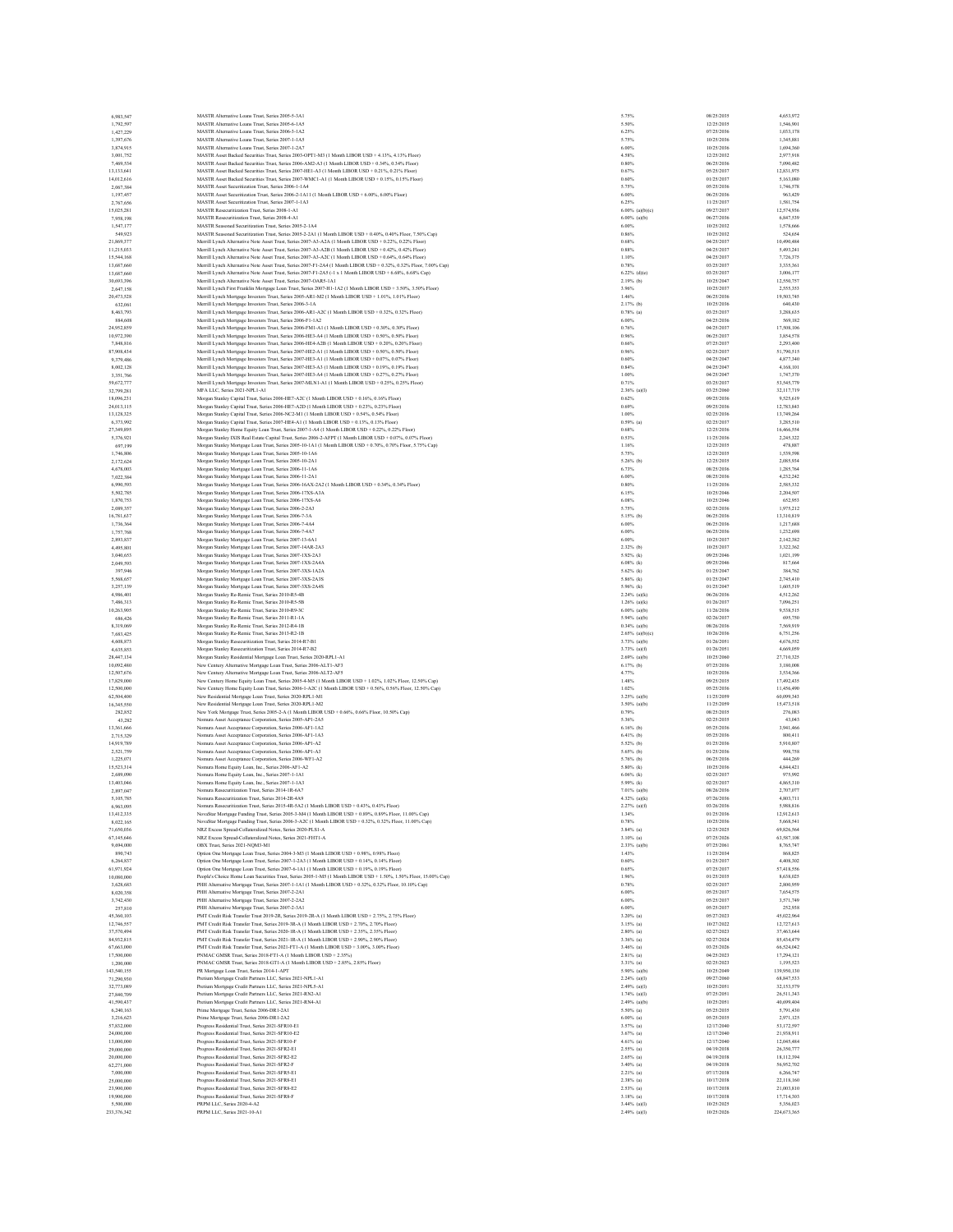| 124,104,230              | PRPM LLC Series 2021-11-A1                                                                                                                                                   | 2.49% (a)(l)                 | 11/25/2026               | 119,067,050             |
|--------------------------|------------------------------------------------------------------------------------------------------------------------------------------------------------------------------|------------------------------|--------------------------|-------------------------|
| 113,933,894              | PRPM LLC, Series 2021-2-A1                                                                                                                                                   | $2.12%$ (a)(b)               | 03/25/2026               | 110,691,609             |
| 7,100,000                | PRPM LLC, Series 2021-2-A2                                                                                                                                                   | 3.77% (a)(b)                 | 03/25/2026               | 6,778,741               |
| 65,209,537               | PRPM LLC Series 2021-6-A1                                                                                                                                                    | 1.79% (a)(I)                 | 07/25/2026               | 62.133.616              |
| 50,792,243               | PRPM LLC, Series 2021-7-A1                                                                                                                                                   | $1.87%$ (a)(I)               | 08/25/2026               | 48,288,754              |
| 14,662,467<br>3,712,798  | RAMP Series Trust, Series 2006-RS3-A4 (1 Month LIBOR USD + 0.30%, 0.30% Floor, 14.00% Cap)<br>RAMP Series Trust. Series 2006-RS6-A4 (1 Month LIBOR USD + 0.54%, 0.54% Floor) | 1.06%<br>1.00%               | 05/25/2036<br>11/25/2036 | 13,800,549<br>3,436,281 |
| 3,860,296                | RASC Trust, Series 2005-KS4-M5 (1 Month LIBOR USD + 1.20%, 1.80% Floor)                                                                                                      | 2.26%                        | 05/25/2035               | 3,786,766               |
| 14,320,332               | RBSGC Structured Trust, Series 2008-B-A1                                                                                                                                     | $6.00\%$ (a)                 | 06/25/2037               | 13,411,759              |
| 16,975,784               | RBSSP Resecuritization Trust, Series 2009-12-20A2                                                                                                                            | $2.95%$ (a)(b)               | 12/25/2035               | 16,069,209              |
| 2,947,758                | RBSSP Resecuritization Trust, Series 2009-12-17A2                                                                                                                            | $2.40\%$ (a)(b)              | 10/25/2035               | 2,923,709               |
| 3.213.519                | RBSSP Resecuritization Trust, Series 2010-4-7A2                                                                                                                              | $6.00\%$ (a)                 | 07/26/2037               | 1,970,777               |
| 58,340,686               | Redwood Funding Trust, Series 2019-1-PT                                                                                                                                      | $4.21%$ (a)(I)               | 09/27/2024               | 58,188,008              |
| 5,426,527                | Renaissance Home Equity Loan Trust, Series 2006-1-AF6                                                                                                                        | 5.75% (k)                    | 05/25/2036<br>08/25/2036 | 3,347,756<br>1.105.537  |
| 2.072.976<br>17,392,166  | Renaissance Home Equity Loan Trust, Series 2006-2-AF5<br>Renaissance Home Equity Loan Trust, Series 2006-3-AF3                                                               | $6.25%$ (k)<br>5.59% (k)     | 11/25/2036               | 7,940,486               |
| 18,057,122               | Renaissance Home Equity Loan Trust, Series 2006-3-AF4                                                                                                                        | 5.81% (k)                    | 11/25/2036               | 8,561,763               |
| 2.935.126                | Renaissance Home Equity Loan Trust, Series 2006-3-AF5                                                                                                                        | $6.12\%$ (k)                 | 11/25/2036               | 1,462,189               |
| 10,326,283               | Renaissance Home Equity Loan Trust, Series 2006-4-AF4                                                                                                                        | 5.47% (k)                    | 01/25/2037               | 4,749,721               |
| 20,334,553               | Renaissance Home Equity Loan Trust. Series 2006-4-AF5                                                                                                                        | 5.69% (k)                    | 01/25/2037               | 9,715,729               |
| 8,192,822                | Renaissance Home Equity Loan Trust, Series 2007-1-AF1                                                                                                                        | 5.74% (k)                    | 04/25/2037               | 3,049,184               |
| 5,779,950                | sance Home Equity Loan Trust, Series 2007-1-AF1Z                                                                                                                             | 5.35% (k)                    | 04/25/2037               | 2,027,054               |
| 3,486,895                | Renaissance Home Equity Loan Trust. Series 2007-1-AF2                                                                                                                        | 5.51% (k)                    | 04/25/2037               | 1,247,081               |
| 5,072,268                | Renaissance Home Equity Loan Trust, Series 2007-1-AF3                                                                                                                        | $5.61%$ (k)                  | 04/25/2037               | 1,846,112               |
| 2,781,357                | Renaissance Home Equity Loan Trust, Series 2007-1-AF4                                                                                                                        | 5.76% (k)                    | 04/25/2037               | 1,038,500               |
| 8.232.817                | Renaissance Home Equity Loan Trust. Series 2007-1-AF5                                                                                                                        | $5.91%$ (k)                  | 04/25/2037               | 3.151.068               |
| 17,696,892<br>22,755,581 | Renaissance Home Equity Loan Trust, Series 2007-2-AF2<br>ance Home Equity Loan Trust, Series 2007-2-AF5                                                                      | $5.68%$ (k)<br>$6.20\%$ (k)  | 06/25/2037<br>06/25/2037 | 6,571,380<br>9,355,299  |
| 17,598,696               | Residential Accredit Loans, Inc., Series 2005-OA11-4A1                                                                                                                       | $3.66\%$ (b)                 | 10/25/2035               | 14,155,886              |
| 9,174,574                | Residential Accredit Loans, Inc., Series 2005-QA13-2A1                                                                                                                       | 3.97% (b)                    | 12/25/2035               | 8,466,488               |
| 6,671,267                | Residential Accredit Loans, Inc., Series 2005-QA3-CB1                                                                                                                        | 3.30% (b)                    | 03/25/2035               | 3,073,515               |
| 224,450                  | Residential Accredit Loans, Inc., Series 2005-QS12-A11 (-11 x 1 Month LIBOR USD + 51.15%, 51.15% Cap)                                                                        | 46.13% (e)                   | 08/25/2035               | 297.125                 |
| 887,634                  | Residential Accredit Loans, Inc., Series 2005-QS13-1A6                                                                                                                       | 5.50%                        | 09/25/2035               | 824,553                 |
| 1,838,957                | Residential Accredit Loans, Inc., Series 2005-QS13-2A1 (1 Month LIBOR USD + 0.70%, 0.70% Floor, 5.75% Cap)                                                                   | 1.16%                        | 09/25/2035               | 1,561,743               |
| 7,539,725                | Residential Accredit Loans, Inc., Series 2005-QS13-2A2 (-1 x 1 Month LIBOR USD + 5.05%, 5.05% Cap)                                                                           | $4.59%$ (d)(e)               | 09/25/2035               | 604,383                 |
| 5,149,907                | Residential Accredit Loans, Inc., Series 2005-QS14-2A1                                                                                                                       | 6.00%                        | 09/25/2035               | 2,414,677               |
| 1,399,508                | Residential Accredit Loans, Inc., Series 2005-QS15-2A                                                                                                                        | 6.00%                        | 10/25/2035               | 1,368,698               |
| 1,711,898                | Residential Accredit Loans, Inc., Series 2005-QS15-3A<br>Residential Accredit Loans, Inc., Series 2005-QS16-A1 (1 Month LIBOR USD + 0.70%, 0.70% Floor, 5.50% Cap)           | 6.00%<br>1.16%               | 10/25/2035<br>11/25/2035 | 1,638,063<br>1,442,995  |
| 1,706,936<br>1,706,641   | Residential Accredit Loans, Inc., Series 2005-OS16-A2 (-1 x 1 Month LIBOR USD + 4.80%, 4.80% Cap)                                                                            | 4.34% (d)(e)                 | 11/25/2035               | 128,832                 |
| 972,475                  | Residential Accredit Loans, Inc., Series 2005-QS17-A1                                                                                                                        | 6.00%                        | 12/25/2035               | 942,335                 |
| 1,006,257                | Residential Accredit Loans, Inc., Series 2005-QS17-A10                                                                                                                       | $6.00\%$                     | 12/25/2035               | 975,070                 |
| 2.818,439                | Residential Accredit Loans, Inc., Series 2005-OS17-A11                                                                                                                       | 6.00%                        | 12/25/2035               | 2.731.086               |
| 2,003,258                | Residential Accredit Loans, Inc., Series 2005-QS17-A2 (1 Month LIBOR USD + 0.85%, 0.85% Floor, 6.00% Cap)                                                                    | 1.31%                        | 12/25/2035               | 1,695,242               |
| 2,003,258                | Residential Accredit Loans, Inc., Series 2005-QS17-A4 (-1 x 1 Month LIBOR USD + 5.15%, 5.15% Cap)                                                                            | $4.69%$ (d)(e)               | 12/25/2035               | 171,332                 |
| 1,611,883                | Residential Accredit Loans, Inc., Series 2005-QS17-A6                                                                                                                        | 6.00%                        | 12/25/2035               | 1.561.925               |
| 730,106                  | Residential Accredit Loans, Inc., Series 2005-QS5-A3                                                                                                                         | 5.70%                        | 04/25/2035               | 681,138                 |
| 2.461.677                | Residential Accredit Loans, Inc., Series 2006-OS10-A1                                                                                                                        | 6.00%                        | 08/25/2036               | 2,362,270               |
| 756,990                  | Residential Accredit Loans, Inc., Series 2006-QS10-A4                                                                                                                        | 5.75%                        | 08/25/2036               | 719,208                 |
| 5,214,243                | Residential Accredit Loans, Inc., Series 2006-QS11-1A1                                                                                                                       | 6.50%                        | 08/25/2036               | 4,914,034               |
| 1.220.362                | Residential Accredit Loans, Inc., Series 2006-OS12-1A1                                                                                                                       | 6.50%                        | 09/25/2036               | 748,253                 |
| 2,040,725                | Residential Accredit Loans, Inc., Series 2006-QS12-2A18                                                                                                                      | 5.75%                        | 09/25/2036               | 1,886,893               |
| 3.327.229                | Residential Accredit Loans, Inc., Series 2006-QS14-A18                                                                                                                       | 6.25%                        | 11/25/2036               | 3,105,896               |
| 1,514,842                | Residential Accredit Loans, Inc., Series 2006-OS15-A1                                                                                                                        | 6.50%<br>6.00%               | 10/25/2036<br>11/25/2036 | 1,437,252               |
| 596,572<br>2,121,316     | Residential Accredit Loans, Inc., Series 2006-QS16-A10<br>Residential Accredit Loans, Inc., Series 2006-QS16-A11                                                             | 6.00%                        | 11/25/2036               | 559,952<br>1,991,053    |
| 619,236                  | Residential Accredit Loans, Inc., Series 2006-OS16-A7                                                                                                                        | 6.00%                        | 11/25/2036               | 581.225                 |
| 669,157                  | Residential Accredit Loans, Inc., Series 2006-QS16-A8                                                                                                                        | 6.00%                        | 11/25/2036               | 628,082                 |
| 264,798                  | Residential Accredit Loans, Inc., Series 2006-QS16-A9                                                                                                                        | 6.00%                        | 11/25/2036               | 248,544                 |
| 1.215.584                | Residential Accredit Loans, Inc., Series 2006-QS17-A4                                                                                                                        | 6.00%                        | 12/25/2036               | 1,129,070               |
| 6,753,257                | Residential Accredit Loans, Inc., Series 2006-QS17-A5                                                                                                                        | 6.00%                        | 12/25/2036               | 6,272,623               |
| 765,315                  | Residential Accredit Loans, Inc., Series 2006-QS1-A6 (-8 x 1 Month LIBOR USD + 42.86%, 42.86% Cap)                                                                           | 39.36% (e)                   | 01/25/2036               | 1,022,341               |
| 5,139,476                | Residential Accredit Loans, Inc., Series 2006-QS3-1A11                                                                                                                       | 6.00%                        | 03/25/2036               | 4,895,032               |
| 1,190,543                | Residential Accredit Loans, Inc., Series 2006-QS4-A8 (-8 x 1 Month LIBOR USD + 5143.00%, 0.10% Floor, 8.00% Cap)                                                             | $8.00\%$ (c)                 | 04/25/2036               | 1,075,633               |
| 4,708,863                | Residential Accredit Loans, Inc., Series 2006-OS4-A9                                                                                                                         | 6.00%                        | 04/25/2036               | 4,473,680               |
| 2,995,156                | Residential Accredit Loans, Inc., Series 2006-QS5-A3                                                                                                                         | 6.00%                        | 05/25/2036               | 2,843,475               |
| 8,926,690                | Residential Accredit Loans, Inc., Series 2006-QS5-A4                                                                                                                         | 6.00%                        | 05/25/2036               | 8,474,626               |
| 1,474,850                | Residential Accredit Loans, Inc., Series 2006-OS6-1A16                                                                                                                       | 6.00%<br>6.00%               | 06/25/2036<br>06/25/2036 | 1,400,215<br>2,031,408  |
| 2,139,687<br>4,230,733   | Residential Accredit Loans, Inc., Series 2006-QS6-1A2<br>Residential Accredit Loans, Inc., Series 2006-QS8-A1                                                                | $6.00\%$                     | 08/25/2036               | 3,978,443               |
| 7,336,708                | Residential Accredit Loans, Inc., Series 2006-QS8-A5 (-1 x 1 Month LIBOR USD + 5.55%, 5.55% Cap)                                                                             | $5.09%$ (d)(e)               | 08/25/2036               | 709.362                 |
| 2,742,704                | Residential Accredit Loans, Inc., Series 2006-QS9-1A6 (-1 x 1 Month LIBOR USD + 5.30%, 5.30% Cap)                                                                            | $4.84%$ (d)(e)               | 07/25/2036               | 286,662                 |
| 23,666,348               | Residential Accredit Loans, Inc., Series 2007-QA5-1A1                                                                                                                        | 5.21% (b)                    | 09/25/2037               | 18,922,745              |
| 25,508,267               | Residential Accredit Loans, Inc., Series 2007-QH5-AII (1 Month LIBOR USD + 0.46%, 0.46% Floor)                                                                               | 0.92%                        | 06/25/2037               | 11,833,007              |
| 11,617,759               | Residential Accredit Loans, Inc., Series 2007-QH7-2A1 (1 Month LIBOR USD + 0.60%, 0.60% Floor)                                                                               | 1.06%                        | 08/25/2037               | 11,070,537              |
| 27,328,658               | Residential Accredit Loans, Inc., Series 2007-OS10-A1                                                                                                                        | 6.50%                        | 09/25/2037               | 25,818,613              |
| 2,695,828                | Residential Accredit Loans, Inc., Series 2007-QS11-A1                                                                                                                        | 7.00%                        | 10/25/2037               | 2,479,759               |
| 9,083,216                | Residential Accredit Loans, Inc., Series 2007-QS1-1A2 (-1 x 1 Month LIBOR USD + 5.45%, 5.45% Cap)                                                                            | $4.99%$ (d)(e)               | 01/25/2037               | 1,049,339               |
| 914,322                  | Residential Accredit Loans, Inc., Series 2007-OS1-1A4                                                                                                                        | 6.00%                        | 01/25/2037               | 854,435                 |
| 2,244,018                | Residential Accredit Loans, Inc., Series 2007-QS1-2A10                                                                                                                       | 6.00%<br>6.25%               | 01/25/2037<br>01/25/2037 | 2,051,052               |
| 3,195,318<br>15,597,005  | Residential Accredit Loans, Inc., Series 2007-QS2-A6<br>Residential Accredit Loans, Inc., Series 2007-OS3-A1                                                                 | 6.50%                        | 02/25/2037               | 2,976,606<br>14.836.399 |
| 2,487,040                | Residential Accredit Loans, Inc., Series 2007-QS3-A4                                                                                                                         | 6.25%                        | 02/25/2037               | 2,321,704               |
| 4,090,487                | Residential Accredit Loans, Inc., Series 2007-QS4-3A3                                                                                                                        | 6.00%                        | 03/25/2037               | 3,854,139               |
| 1,663,344                | Residential Accredit Loans, Inc., Series 2007-QS5-A1                                                                                                                         | 5.50%                        | 03/25/2037               | 1,521,345               |
| 686,197                  | Residential Accredit Loans, Inc., Series 2007-QS5-A5 (1 Month LIBOR USD + 0.30%, 0.30% Floor, 7.00% Cap)                                                                     | 0.76%                        | 03/25/2037               | 517,262                 |
| 2.279.018                | Residential Accredit Loans, Inc., Series 2007-OS5-A8 (-1 x 1 Month LIBOR USD + 6.70% 6.70% Cap)                                                                              | $6.24\%$ (d)(e)              | 03/25/2037               | 313,422                 |
| 1,808,835                | Residential Accredit Loans, Inc., Series 2007-QS6-A102                                                                                                                       | 5.75%                        | 04/25/2037               | 1,705,150               |
| 581,593                  | Residential Accredit Loans, Inc., Series 2007-QS6-A13 (-8 x 1 Month LIBOR USD + 55.00%, 55.00% Cap)                                                                          | 51.20% (e)                   | 04/25/2037               | 800,258                 |
| 2,590,109<br>4,127,834   | Residential Accredit Loans, Inc., Series 2007-OS6-A45<br>Residential Accredit Loans, Inc., Series 2007-QS6-A6                                                                | 5.75%<br>6.25%               | 04/25/2037<br>04/25/2037 | 2.441.639<br>3,961,234  |
| 285,096                  | Residential Accredit Loans, Inc., Series 2007-QS6-A77 (-8 x 1 Month LIBOR USD + 55.83%, 55.83% Cap)                                                                          | 52.03% (e)                   | 04/25/2037               | 399,383                 |
| 5.622.787                | Residential Accredit Loans, Inc., Series 2007-OS7-2A1                                                                                                                        | 6.75%                        | 06/25/2037               | 3.021.397               |
| 15,810,491               | Residential Accredit Loans, Inc., Series 2007-QS9-A33                                                                                                                        | 6.50%                        | 07/25/2037               | 14,975,449              |
| 1,831,511                | Residential Asset Mortgage Products, Inc., Series 2004-RS7-A3                                                                                                                | $2.92\%$ (b)                 | 07/25/2034               | 1,751,844               |
| 247.168                  | Residential Asset Mortgage Products, Inc., Series 2005-RS1-AI5                                                                                                               | 5.41%                        | 01/25/2035               | 247,753                 |
| 11,169,385               | Residential Asset Mortgage Products, Inc., Series 2006-RS2-A3A (1 Month LIBOR USD + 0.30%, 0.60% Floor, 14.00% Cap)                                                          | 1.06%                        | 03/25/2036               | 10,991,765              |
| 11,735,010               | Residential Asset Securities Corporation, Series 2007-EMX1-A13 (1 Month LIBOR USD + 0.20%, 0.20% Floor, 14.00% Cap)                                                          | 0.66%                        | 01/25/2037               | 11,293,184              |
| 4,597,817                | Residential Asset Securitization Trust, Series 2005-A11-2A4                                                                                                                  | 6.00%                        | 10/25/2035               | 3,062,861               |
| 1,565,027                | Residential Asset Securitization Trust, Series 2005-A12-A7 (-1 x 1 Month LIBOR USD + 5.00%, 5.00% Cap)                                                                       | 4.54% (d)(e)                 | 11/25/2035               | 232,160                 |
| 1.629.557                | Residential Asset Securitization Trust. Series 2005-A12-A8 (1 Month LIBOR USD + 0.55%, 0.55% Floor, 5.50% Cap)                                                               | 1.01%<br>6.00%               | 11/25/2035<br>02/25/2036 | 810,956                 |
| 1,957,500<br>7,029,549   | Residential Asset Securitization Trust, Series 2005-A15-1A7<br>Residential Asset Securitization Trust, Series 2005-A15-5A3                                                   | 5.75%                        | 02/25/2036               | 1,954,118<br>3,783,932  |
| 7.102.783                | Residential Asset Securitization Trust. Series 2005-A16-A1                                                                                                                   | 5.00%                        | 02/25/2036               | 3.480.193               |
| 3,229,642                | Residential Asset Securitization Trust, Series 2005-A8CB-A11                                                                                                                 | 6.00%                        | 07/25/2035               | 2,564,308               |
| 3.255.617                | Residential Asset Securitization Trust, Series 2005-A8CB-A2 (-1 x 1 Month LIBOR USD + 5.00%, 5.00% Cap)                                                                      | $4.54%$ (d)(e)               | 07/25/2035               | 327,887                 |
| 5,020,359                | Residential Asset Securitization Trust. Series 2006-A10-A5                                                                                                                   | 6.50%                        | 09/25/2036               | 2.559,418               |
| 664,402                  | Residential Asset Securitization Trust, Series 2006-A1-1A3                                                                                                                   | 6.00%                        | 04/25/2036               | 411,206                 |
| 6,971,815                | Residential Asset Securitization Trust, Series 2006-A12-A1                                                                                                                   | 6.25%                        | 11/25/2036               | 3,605,968               |
| 7,299,489                | Residential Asset Securitization Trust, Series 2006-A13-A1                                                                                                                   | 6.25%                        | 12/25/2036               | 3,590,916               |
| 10,738,360               | Residential Asset Securitization Trust, Series 2006-A1-3A2                                                                                                                   | 6.00%                        | 04/25/2036               | 6,721,281               |
| 14,076,480               | Residential Asset Securitization Trust, Series 2006-A14C-2A6 (1 Month LIBOR USD + 0.45%, 0.45% Floor, 7.00% Cap)                                                             | 0.91%                        | 12/25/2036               | 2,674,473               |
|                          |                                                                                                                                                                              | $6.09%$ (d)(e)               | 12/25/2036               | 7,583,833               |
| 31,064,679               | Residential Asset Securitization Trust, Series 2006-A14C-2A7 (-1 x 1 Month LIBOR USD + 6.55%, 6.55% Cap)                                                                     |                              |                          | 3,117,676               |
| 5,453,546                | Residential Asset Securitization Trust, Series 2006-A2-A11                                                                                                                   | 6.00%                        | 01/25/2046               |                         |
| 3,793,835                | Residential Asset Securitization Trust, Series 2006-A2-A4                                                                                                                    | 6.00%                        | 01/25/2046               | 2.159.729               |
| 3,153,029                | Residential Asset Securitization Trust, Series 2006-A2-A9                                                                                                                    | 6.00%                        | 01/25/2046               | 1,794,937               |
| 2,297,111                | Residential Asset Securitization Trust, Series 2006-A8-1A1                                                                                                                   | 6.00%                        | 08/25/2036               | 1,861,651               |
| 4.682.321                | Residential Asset Securitization Trust, Series 2006-R1-A1 (-4 x 1 Month LIBOR USD + 28.40%, 28.40% Cap)                                                                      | 26.57% (c)(c)<br>6.00%       | 01/25/2046<br>04/25/2037 | 5,756,190               |
| 20,029,208<br>747,070    | Residential Asset Securitization Trust, Series 2007-A2-1A2<br>Residential Asset Securitization Trust, Series 2007-A3-1A2 (-8 x 1 Month LIBOR USD + 46.38%, 46.38% Cap)       |                              |                          | 15,026,196<br>1,314,909 |
| 22,799,697               | Residential Asset Securitization Trust, Series 2007-A5-1A4 (-1 x 1 Month LIBOR USD + 6.10%, 6.10% Cap)                                                                       | 42.88% (e)<br>$5.64%$ (d)(e) | 04/25/2037<br>05/25/2037 | 2,483.327               |
| 5,863,496                | Residential Asset Securitization Trust, Series 2007-A5-1A6 (1 Month LIBOR USD + 0.40%, 0.40% Floor, 6.50% Cap)                                                               | 0.86%                        | 05/25/2037               | 499,214                 |
| 4.258.350                | Residential Asset Securitization Trust, Series 2007-A5-2A3                                                                                                                   | 6.00%                        | 05/25/2037               | 3,144,913               |
| 1,866,217                | Residential Asset Securitization Trust, Series 2007-A5-2A5                                                                                                                   | 6.00%                        | 05/25/2037               | 1,378,255               |
| 7,990,927                | Residential Asset Securitization Trust, Series 2007-A6-1A2                                                                                                                   | 6.00%                        | 06/25/2037               | 5,968,744               |
| 7.827.125                | Residential Asset Securitization Trust. Series 2007-A7-A1                                                                                                                    | 6.00%                        | 07/25/2037               | 4.075.142               |
| 34,428,721<br>15,254,640 | Residential Asset Securitization Trust, Series 2007-A7-A2<br>Residential Asset Securitization Trust, Series 2007-A7-A6                                                       | 6.00%<br>6.00%               | 07/25/2037<br>07/25/2037 | 17,925,090<br>7,942,229 |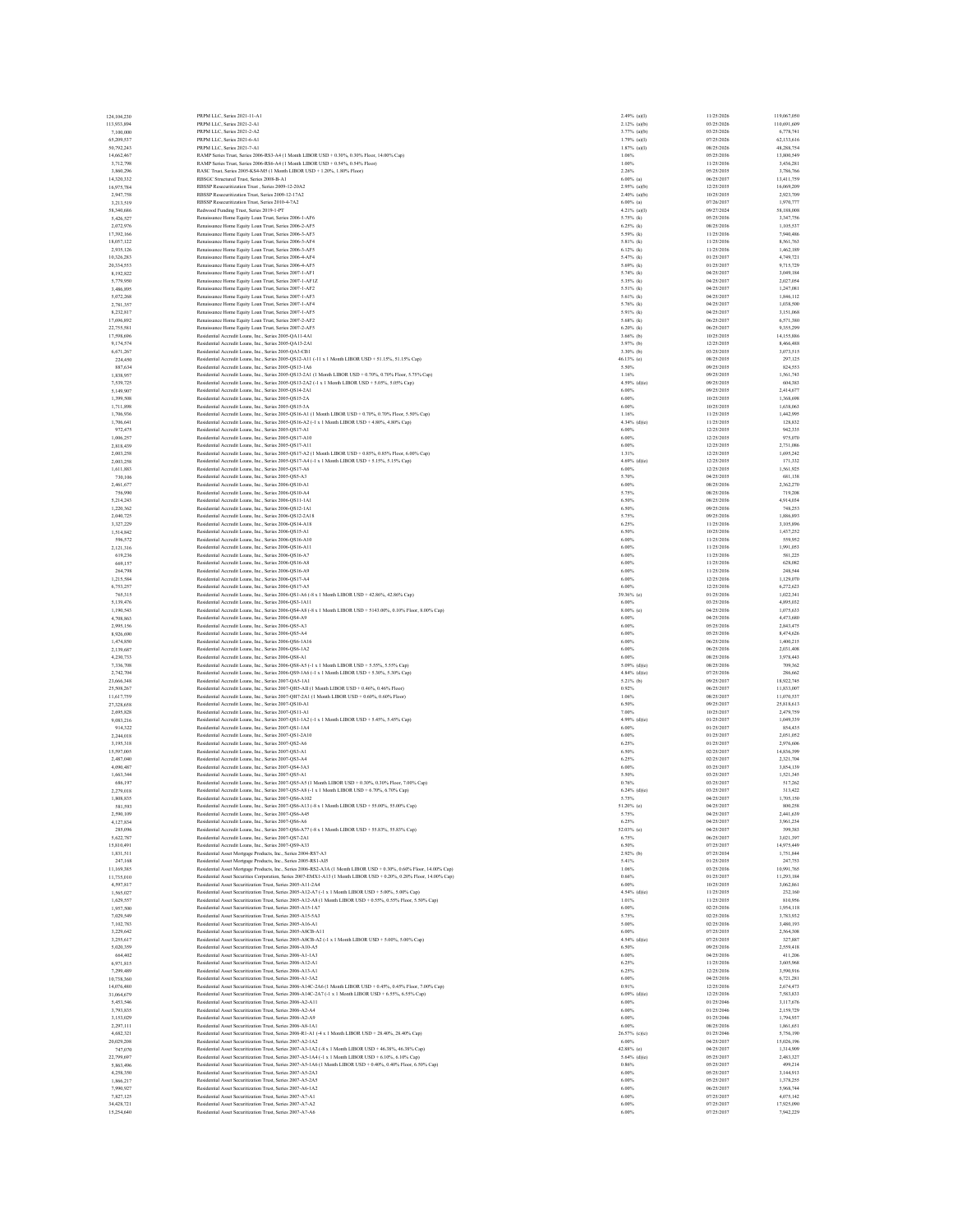| 4.206.831<br>2,719,677   |                          |                                                                                                                                                                                                                                                                    |                                   |                          |                          |
|--------------------------|--------------------------|--------------------------------------------------------------------------------------------------------------------------------------------------------------------------------------------------------------------------------------------------------------------|-----------------------------------|--------------------------|--------------------------|
|                          |                          | Residential Funding Mortgage Securities Trust, Series 2006-S10-1A1                                                                                                                                                                                                 | 6.00%                             | 10/25/2036               | 4,007,011                |
|                          | 1,368,492                | Residential Funding Mortgage Securities Trust, Series 2006-S5-A12                                                                                                                                                                                                  | 6.00%                             | 06/25/2036               | 1,293,903                |
|                          | 93,693                   | Residential Funding Mortgage Securities Trust, Series 2006-S5-A15                                                                                                                                                                                                  | 6.00%<br>6.25%                    | 06/25/2036<br>09/25/2036 | 88,586<br>2,528,224      |
|                          | 3,090,036                | Residential Funding Mortgage Securities Trust, Series 2006-S9-A1<br>Residential Funding Mortgage Securities Trust, Series 2007-S1-A7                                                                                                                               | 6.00%                             | 01/25/2037               | 2,917,439                |
|                          | 1.636.292                | Residential Funding Mortgage Securities Trust, Series 2007-S2-A1                                                                                                                                                                                                   | 6.00%                             | 02/25/2037               | 1.481.823                |
|                          | 1,843,463                | Residential Funding Mortgage Securities Trust, Series 2007-S2-A4                                                                                                                                                                                                   | 6.00%                             | 02/25/2037               | 1,669,436                |
|                          | 3,441,535                | Residential Funding Mortgage Securities Trust, Series 2007-S2-A5                                                                                                                                                                                                   | 6.00%                             | 02/25/2037               | 3,116,647                |
|                          | 537,797                  | Residential Funding Mortgage Securities Trust, Series 2007-S2-A9                                                                                                                                                                                                   | 6.00%                             | 02/25/2037               | 487,028                  |
|                          | 1,769,202                | Residential Funding Mortgage Securities Trust, Series 2007-S3-1A4                                                                                                                                                                                                  | 6.00%                             | 03/25/2037               | 1,512,535                |
|                          | 1,795,404                | Residential Funding Mortgage Securities Trust, Series 2007-S4-A1                                                                                                                                                                                                   | 6.00%                             | 04/25/2037<br>04/25/2037 | 1,668,703                |
| 12,037,947               | 1,005,479                | Residential Funding Mortgage Securities Trust, Series 2007-S4-A2<br>Residential Funding Mortgage Securities Trust, Series 2007-S5-A1                                                                                                                               | 6.00%<br>6.00%                    | 05/25/2037               | 938,028<br>11,488,346    |
|                          | 3,488,645                | Residential Funding Mortgage Securities Trust, Series 2007-S5-A8                                                                                                                                                                                                   | 6.00%                             | 05/25/2037               | 3,345,771                |
|                          | 1,384,062                | Residential Funding Mortgage Securities Trust, Series 2007-S6-2A4                                                                                                                                                                                                  | 6.00%                             | 06/25/2037               | 1,345,759                |
|                          | 9,149,551                | Residential Funding Mortgage Securities Trust, Series 2007-S7-A20                                                                                                                                                                                                  | 6.00%                             | 07/25/2037               | 8,398,724                |
|                          | 4,802,030                | Residential Funding Mortgage Securities Trust, Series 2007-S8-1A1                                                                                                                                                                                                  | 6.00%                             | 09/25/2037               | 4.100.111                |
|                          | 259,526                  | Residential Funding Mortgage Securities Trust, Series 2007-SA1-4A                                                                                                                                                                                                  | 5.33% (b)                         | 02/25/2037               | 207,926                  |
|                          | 3,315,796                | Residential Funding Mortgage Securities Trust, Series 2007-SA2-2A1                                                                                                                                                                                                 | 3.33% (b)                         | 04/25/2037               | 3,016,827                |
|                          | 6,300,000                | Residential Mortgage Loan Trust, Series 2020-2-M1<br>RSFR, Series 2020-1-PT                                                                                                                                                                                        | 3.57% (a)(b)<br>$4.21%$ (a)(I)    | 05/25/2060<br>02/17/2025 | 6,247,026<br>37,787,147  |
| 38,357,601               | 81,994,510               | RSFR, Series 2021-1-PT                                                                                                                                                                                                                                             | $4.75%$ (a)(I)                    | 06/19/2026               | 79,510,486               |
|                          | 3,827,097                | Securitized Asset Backed Receivables LLC Trust. Series 2006-NC3-A2B (1 Month LIBOR USD + 0.30% 0.30% Floor)                                                                                                                                                        | 0.76%                             | 09/25/2036               | 1,708,459                |
|                          | 5,792,335                | Securitized Mortgage Asset Loan Trus                                                                                                                                                                                                                               | $0.68%$ (b)                       | 04/25/2037               | 4,369,146                |
|                          | 6,196,159                | Securitized Mortgage Asset Loan Trust                                                                                                                                                                                                                              | $0.53%$ (b)                       | 04/25/2037               | 4,607,101                |
| 16,302,565               |                          | Securitized Mortgage Asset Loan Trust                                                                                                                                                                                                                              | $0.66%$ (b)                       | 05/25/2037               | 11,439,197               |
| 214,462,590              |                          | Securitized Mortgage Asset Loan Trust, Series 2015-1-PC                                                                                                                                                                                                            | $3.19%$ (a)(b)                    | 02/25/2054               | 196,870,739              |
| 35.279.079               |                          | Securitized Mortgage Asset Loan Trust, Series 2015-2-PC                                                                                                                                                                                                            | $2.63%$ (a)(b)                    | 12/26/2059<br>10/25/2044 | 31,018,513               |
| 34,981,848               | 108,369                  | Securitized Mortgage Asset Loan Trust, Series 2015-3-PC<br>Sequoia Mortgage Trust, Series 2003-4-2A1 (1 Month LIBOR USD + 0.70%, 0.70% Floor, 11.50% Cap)                                                                                                          | 4.67% (a)(b)<br>1.15%             | 07/20/2033               | 31,885,356<br>107,258    |
|                          | 5,807,255                | SG Mortgage Securities Trust, Series 2006-FREI-AIA (1 Month LIBOR USD + 0.34%, 0.34% Floor)                                                                                                                                                                        | 0.80%                             | 02/25/2036               | 5.738.417                |
|                          | 2,616,288                | SG Mortgage Securities Trust, Series 2006-FRE1-A2C (1 Month LIBOR USD + 0.54%, 0.54% Floor)                                                                                                                                                                        | 1.00%                             | 02/25/2036               | 1,707,972                |
|                          | 11,118,078               | Soundview Home Loan Trust, Series 2007-NS1-M1 (1 Month LIBOR USD + 0.35%, 0.35% Floor)                                                                                                                                                                             | 0.81%                             | 01/25/2037               | 12,173,288               |
|                          | 3.738.943                | Soundview Home Loan Trust. Series 2007-OPT1-2A2 (1 Month LIBOR USD + 0.15%, 0.15% Floor)                                                                                                                                                                           | 0.61%                             | 06/25/2037               | 2.813.853                |
|                          | 6,728,534                | Soundview Home Loan Trust, Series 2007-OPT3-1A1 (1 Month LIBOR USD + 0.17%, 0.17% Floor)                                                                                                                                                                           | 0.63%                             | 08/25/2037               | 6,237,737                |
| 20,555,339               |                          | Soundview Home Loan Trust, Series 2007-OPT4-1A1 (1 Month LIBOR USD + 1.00%, 1.00% Floor)                                                                                                                                                                           | 1.46%                             | 09/25/2037               | 16,875,491               |
| 44,190,596               | 4,133,825                | Soundview Home Loan Trust, Series 2007-WM1W-2A1 (1 Month LIBOR USD + 0.18%, 0.18% Floor)                                                                                                                                                                           | 0.31%<br>4.05%                    | 02/25/2037<br>02/25/2037 | 38,930,735<br>1,935,729  |
|                          | 14,595,364               | Specialty Underwriting & Residential Finance Trust, Series 2006-BC2-A2B<br>Specialty Underwriting & Residential Finance Trust, Series 2007-AB1-A2C (1 Month LIBOR USD + 0.25%, 0.25% Floor)                                                                        | 0.71%                             | 03/25/2037               | 10,105,307               |
|                          | 9,826,000                | Spruce Hill Mortgage Loan Trust, Series 2020-SH1-M1                                                                                                                                                                                                                | $3.22\%$ (a)(b)                   | 01/28/2050               | 9,613,519                |
|                          | 6,329,000                | STAR Trust. Series 2021-1-B2                                                                                                                                                                                                                                       | 4.52% (a)(b)                      | 05/25/2065               | 6,201,212                |
|                          | 4,107,136                | STARM Mortgage Loan Trust, Series 2007-2-1A1                                                                                                                                                                                                                       | $2.28%$ (b)                       | 04/25/2037               | 2.188.505                |
|                          | 1,686,602                | STARM Mortgage Loan Trust, Series 2007-3-1A1                                                                                                                                                                                                                       | $2.55%$ (b)                       | 06/25/2037               | 1,307,021                |
|                          | 5,000,000                | Starwood Mortgage Residential Trust, Series 2021-2-B1                                                                                                                                                                                                              | 2.75% (a)(b)                      | 05/25/2065               | 4,844,850                |
|                          | 7,110,000                | Starwood Mortgage Residential Trust, Series 2021-2-B2                                                                                                                                                                                                              | 3.00% (a)(b)                      | 05/25/2065               | 6,865,379                |
|                          | 9,103,000                | Starwood Mortgage Residential Trust, Series 2021-5-M1<br>Structured Adjustable Rate Mortgage Loan Trust, Series 2004-12-8A                                                                                                                                         | $3.25%$ (a)(b)<br>$2.87%$ (b)     | 09/25/2066<br>09/25/2034 | 8.352.848<br>262,368     |
|                          | 262,569<br>1,936,154     | Structured Adjustable Rate Mortgage Loan Trust, Series 2005-22-4A1                                                                                                                                                                                                 | $3.06%$ (b)                       | 12/25/2035               | 1.824.168                |
|                          | 2,550,852                | Structured Adjustable Rate Mortgage Loan Trust, Series 2006-12-2A1                                                                                                                                                                                                 | 3.73% (b)                         | 01/25/2037               | 2,253,865                |
|                          | 8,210,667                | Structured Adjustable Rate Mortgage Loan Trust, Series 2006-1-8A1                                                                                                                                                                                                  | $3.00\%$ (b)                      | 02/25/2036               | 5,997,127                |
|                          | 2,592,727                | Structured Adjustable Rate Mortgage Loan Trust, Series 2006-8-4A4                                                                                                                                                                                                  | $3.25%$ (b)                       | 09/25/2036               | 2,439,857                |
|                          | 8,385,260                | Structured Adjustable Rate Mortgage Loan Trust, Series 2007-7-1A1 (1 Month LIBOR USD + 0.30%, 0.30% Floor)                                                                                                                                                         | 1.06%                             | 08/25/2037               | 7,877,488                |
| 80,321,066               |                          | Structured Asset Investment Loan Trust, Series 2006-3-A1 (1 Month LIBOR USD + 0.16% 0.16% Floor)                                                                                                                                                                   | 0.62%                             | 06/25/2036               | 58,852,859               |
|                          | 9,019,457                | Structured Asset Investment Loan Trust, Series 2006-4-A1 (1 Month LIBOR USD + 0.17%, 0.17% Floor)<br>Structured Asset Investment Loan Trust, Series 2006-4-A5 (1 Month LIBOR USD + 0.31% 0.31% Floor)                                                              | 0.63%<br>0.77%                    | 07/25/2036<br>07/25/2036 | 6,386,901<br>8,167,409   |
|                          | 20,800,000<br>9.953.731  | Structured Asset Mortgage Investments Trust, Series 2006-AR3-12A2 (1 Month LIBOR USD + 0.40%, 0.40% Floor, 10.50% Cap)                                                                                                                                             | 0.86%                             | 05/25/2036               | 9.220.733                |
| 77,155,950               |                          | Structured Asset Securities Corporation Mortgage Loan Trust, Series 2006-BC4-A1 (1 Month LIBOR USD + 0.32%, 0.32% Floor)                                                                                                                                           | 0.78%                             | 12/25/2036               | 53,641,926               |
| 20,127,500               |                          | Structured Asset Securities Corporation Mortgage Loan Trust, Series 2007-BC4-M1 (1 Month LIBOR USD + 0.50%, 0.50% Floor)                                                                                                                                           | 0.96%                             | 11/25/2037               | 18,652,128               |
| 14,018,000               |                          | Structured Asset Securities Corporation Mortgage Loan Trust, Series 2007-MN1A-A4 (1 Month LIBOR USD + 0.24%, 0.24% Floor)                                                                                                                                          | $0.70\%$ (a)                      | 01/25/2037               | 10.218.169               |
|                          | 954,602                  | Structured Asset Securities Corporation, Series 2003-24A-1A3                                                                                                                                                                                                       | $2.49%$ (b)                       | 07/25/2033               | 980,946                  |
|                          | 9,112,367                | Structured Asset Securities Corporation, Series 2005-5-3A1                                                                                                                                                                                                         | 6,00%                             | 04/25/2035               | 6,537,241                |
|                          | 16,944,158               | Structured Asset Securities Corporation, Series 2006-BC4-A4 (1 Month LIBOR USD + 0.34%, 0.34% Floor)                                                                                                                                                               | 0.80%                             | 12/25/2036               | 16,669,474               |
| 60,014,231<br>17,430,365 |                          | Structured Asset Securities Corporation, Series 2007-4-1A3 (-1 x 1 Month LIBOR USD + 6.25%, 6.25% Cap)<br>Structured Asset Securities Corporation, Series 2007-RF1-1A (1 Month LIBOR USD + 0.19%, 0.19% Floor)                                                     | 5.79% (a)(c)(d)(e)<br>$0.65%$ (a) | 03/28/2045<br>03/25/2037 | 6,061,323<br>14,535,201  |
|                          | 281,383                  | SunTrust Alternative Loan Trust, Series 2005-1F-2A3                                                                                                                                                                                                                | 5.75%                             | 12/25/2035               | 270,257                  |
|                          | 491,407                  | SunTrust Alternative Loan Trust, Series 2006-1F-1A3                                                                                                                                                                                                                | 6.00%                             | 04/25/2036               | 337,011                  |
| 11,660,637               |                          | Terwin Mortgage Trust, Series 2006-7-2A3 (1 Month LIBOR USD + 0.54%, 0.54% Floor)                                                                                                                                                                                  | $1.00\%$ (a)                      | 08/25/2037               | 6,319,856                |
|                          | 174,470                  | Thornburg Mortgage Securities Trust, Series 2003-6-A2 (1 Month LIBOR USD + 1.00%, 1.00% Floor, 11.50% Cap)                                                                                                                                                         | 1.46%                             | 12/25/2033               | 174,815                  |
|                          | 3,270,374                | Thornburg Mortgage Securities Trust, Series 2004-4-5A                                                                                                                                                                                                              | $1.95%$ (b)                       | 12/25/2044               | 3,115,261                |
|                          | 5,771,370                | Thornburg Mortgage Securities Trust, Series 2007-1-A1 (12 Month LIBOR USD + 1.30%. 0.11% Floor. 10.75% Can)                                                                                                                                                        | 3.31%<br>3.31%                    | 03/25/2037<br>03/25/2037 | 5.541.838<br>1.629.755   |
| 32,075,578               | 1,727,015                | Thornburg Mortgage Securities Trust, Series 2007-1-A2A (12 Month LIBOR USD + 1.30%, 0.11% Floor, 10.75% Cap)<br>Toorak Mortgage Corporation Ltd., Series 2019-2-A1                                                                                                 |                                   |                          | 31,871,635               |
|                          |                          |                                                                                                                                                                                                                                                                    |                                   |                          |                          |
|                          |                          |                                                                                                                                                                                                                                                                    | 3.72% (l)                         | 09/25/2022<br>03/25/2023 | 4.012.401                |
|                          | 4,100,000<br>30,000,000  | Toorak Mortgage Corporation Ltd., Series 2020-1-A2                                                                                                                                                                                                                 | $3.23%$ (a)(I)                    | 06/25/2024               | 28,519,770               |
|                          | 5,000,000                | Toorak Mortgage Corporation Ltd., Series 2021-1-A1<br>Tricon American Homes Trust, Series 2019-SFR1-E                                                                                                                                                              | $2.24%$ (a)(I)<br>$3.40\%$ (a)    | 03/17/2038               | 4,674,748                |
|                          | 8,900,000                | Tricon American Homes Trust, Series 2020-SFR1-D                                                                                                                                                                                                                    | $2.55%$ (a)                       | 07/17/2038               | 8,155,438                |
|                          | 1,600,000                | Tricon American Homes Trust, Series 2020-SFR1-E                                                                                                                                                                                                                    | $3.54%$ (a)                       | 07/17/2038               | 1,507,137                |
|                          | 16,000,000               | Tricon Residential Trust. Series 2021-SFR1-B                                                                                                                                                                                                                       | $2.24%$ (a)                       | 07/17/2038               | 14,969,659               |
|                          | 13,250,000               | Tricon Residential Trust, Series 2021-SFR1-C                                                                                                                                                                                                                       | $2.34\%$ (a)                      | 07/17/2038               | 12,274,702               |
|                          | 5,250,000                | Tricon Residential Trust. Series 2021-SFR1-D<br>Tricon Residential Trust Series 2021-SER1-E2                                                                                                                                                                       | $2.59%$ (a)                       | 07/17/2038               | 4,851,957                |
| 10,000,000               |                          |                                                                                                                                                                                                                                                                    | $2.89%$ (a)                       | 07/17/2038<br>07/17/2038 | 9.217.812<br>10,475,668  |
| 11,300,000<br>16,346,245 |                          | Tricon Residential Trust, Series 2021-SFR1-F<br>TVC Mortgage Trust. Series 2020-RTL1-A1                                                                                                                                                                            | $3.69%$ (a)<br>$3.47%$ (a)        | 09/25/2024               |                          |
|                          | 6,308,747                | VCATLLC Series 2021-NPL3-A1                                                                                                                                                                                                                                        | $1.74%$ (a)(I)                    | 05/25/2051               | 16,351,541<br>6.032.925  |
| 29,484,155               |                          | VCAT LLC. Series 2021-NPL4-A1                                                                                                                                                                                                                                      | 1.87% (a)(I)                      | 08/25/2051               | 28,526,142               |
| 44,783,510               |                          | VCAT LLC, Series 2021-NPL5-A1                                                                                                                                                                                                                                      | $1.87%$ (a)(I)                    | 08/25/2051               | 43,007,978               |
| 18.620.623               |                          | VCATLLC, Series 2021-NPL6-A1                                                                                                                                                                                                                                       | $1.92\%$ (a)(I)                   | 09/25/2051               | 17,848,169               |
| 11,870,128               |                          | Velocity Commercial Capital Loan Trust, Series 2017-2-AFX                                                                                                                                                                                                          | 3.07% (a)(b)<br>4.05% (a)(b)      | 11/25/2047<br>10/26/2048 | 11,643,505<br>14.338.749 |
| 36,956,955               | 14.281.488               | Velocity Commercial Capital Loan Trust, Series 2018-2-A<br>Velocity Commercial Capital Loan Trust, Series 2019-1-A                                                                                                                                                 | $3.76%$ (a)(b)                    | 03/25/2049               | 36,846,405               |
|                          | 3,580,914                | Velocity Commercial Capital Loan Trust, Series 2019-1-M4                                                                                                                                                                                                           | $4.61%$ (a)(b)                    | 03/25/2049               | 3,467,148                |
|                          | 14.916.641               | Velocity Commercial Capital Loan Trust. Series 2019-2-A                                                                                                                                                                                                            | 3.13% (a)(b)                      | 07/25/2049               | 14,800,209               |
|                          | 5,442,868                | Velocity Commercial Capital Loan Trust, Series 2019-2-M1                                                                                                                                                                                                           | $3.26\%$ (a)(b)                   | 07/25/2049               | 5,341,411                |
|                          | 2,894,150                | Velocity Commercial Capital Loan Trust, Series 2020-1-M4                                                                                                                                                                                                           | $3.54%$ (a)(b)                    | 02/25/2050               | 2,686,950                |
|                          | 6,100,000                | Verus Securitization Trust. Series 2021-3-M1                                                                                                                                                                                                                       | 2.40% (a)(b)                      | 06/25/2066               | 5,589,188                |
|                          | 4,588,000                | Verus Securitization Trust, Series 2021-4-B1                                                                                                                                                                                                                       | $3.05\%$ (a)(b)                   | 07/25/2066               | 4,079,648                |
|                          | 2,300,000<br>2,500,000   | Verus Securitization Trust, Series 2021-4-B2<br>Verus Securitization Trust. Series 2021-4-M1                                                                                                                                                                       | $3.81%$ (a)(b)<br>2.20% (a)(b)    | 07/25/2066<br>07/25/2066 | 2,035,994<br>2.221.817   |
|                          | 6,651,000                | Verus Securitization Trust, Series 2021-5-B1                                                                                                                                                                                                                       | $3.04%$ (a)(b)                    | 09/25/2066               | 5,955,585                |
|                          | 9,255,000                | Verus Securitization Trust, Series 2021-5-M1                                                                                                                                                                                                                       | $2.33%$ (a)(b)                    | 09/25/2066               | 8,312,797                |
| 21,323,658               |                          | VOLT LLC, Series 2021-CF1-A1                                                                                                                                                                                                                                       | $1.99%$ (a)(I)                    | 08/25/2051               | 20,830,165               |
|                          | 15,470,286               | VOLT LLC. Series 2021-CF2-A1                                                                                                                                                                                                                                       | $2.49%$ (a)(I)                    | 11/27/2051               | 15,172,808               |
|                          | 26,594,006               | VOLT LLC, Series 2021-NPL1-A1                                                                                                                                                                                                                                      | $1.89%$ (a)(I)                    | 02/27/2051               | 25,842,685               |
|                          | 8,388,128                | VOLT LLC, Series 2021-NPL2-A1<br>VOLT LLC. Series 2021-NPL3-A1                                                                                                                                                                                                     | $1.89%$ (a)(I)<br>2.24% (a)(I)    | 02/27/2051<br>02/27/2051 | 8,152,340<br>70,251,702  |
|                          | 72,854,532<br>10.271.590 | VOLT LLC Series 2021-NPLS-A1                                                                                                                                                                                                                                       | 2.12% (a)(I)                      | 03/27/2051               | 10.026.533               |
| 31,210,358               |                          | VOLT LLC, Series 2021-NPL6-A1                                                                                                                                                                                                                                      | $2.24%$ (a)(I)                    | 04/25/2051               | 30,275,099               |
|                          | 2.725.017                | VOLT LLC, Series 2021-NPL9-A1                                                                                                                                                                                                                                      | $1.99%$ (a)(I)                    | 05/25/2051               | 2,635,507                |
|                          | 6.951.011                | Voyager Trust, Series 2009-1-SAC3                                                                                                                                                                                                                                  | 10.38% (a)(b)                     | 02/25/2038               | 5.318.903                |
| 20,225,432               |                          | Washington Mutual Asset-Backed Certificates Trust, Series 2007-HE2-2A2 (1 Month LIBOR USD + 0.22%, 0.22% Floor)                                                                                                                                                    | 0.68%                             | 02/25/2037               | 8,062,687                |
|                          | 4,183,059                | Washington Mutual Mortgage Pass-Through Certificates Trust, Series 2005-1-2A                                                                                                                                                                                       | 6.00%                             | 03/25/2035               | 4,032,173                |
|                          | 1,152,858                | Washington Mutual Mortgage Pass-Through Certificates Trust, Series 2005-4-5A1                                                                                                                                                                                      | 5.50%                             | 06/25/2035               | 1.126.358                |
|                          | 472,601<br>1,530,399     | Washington Mutual Mortgage Pass-Through Certificates Trust, Series 2005-5-CB12 (+11 x 1 Month LIBOR USD + 50.60%, 50.60% Cap)<br>Washington Mutual Mortgage Pass-Through Certificates Trust, Series 2005-5-CB6 (1 Month LIBOR USD + 0.60%, 0.60% Floor, 7.50% Cap) | 45.58% (e)<br>1.06%               | 07/25/2035<br>07/25/2035 | 697,396<br>1,393,633     |
|                          | 344,188                  | Washington Mutual Mortgage Pass-Through Certificates Trust, Series 2005-6-2A7                                                                                                                                                                                      | 5.50%                             | 08/25/2035               | 326,707                  |
|                          | 4,918,490                | Washington Mutual Mortgage Pass-Through Certificates Trust, Series 2005-7-2CB6 (1 Month LIBOR USD + 1.45%, 1.45% Floor, 6.00% Cap)                                                                                                                                 | 1.91%                             | 08/25/2035               | 4,698,444                |
|                          | 447.136                  | Washington Mutual Mortgage Pass-Through Certificates Trust, Series 2005-7-2CB7 (-11 x 1 Month LIBOR USD + 50.05%, 50.05% Cap)                                                                                                                                      | 45.03% (c)                        | 08/25/2035               | 619,794                  |
|                          | 2,519,173                | Washington Mutual Mortgage Pass-Through Certificates Trust, Series 2005-7-3CB                                                                                                                                                                                      | 6.50%                             | 08/25/2035               | 2,374,224                |
|                          | 5,623,032                | Washington Mutual Mortgage Pass-Through Certificates Trust, Series 2005-8-1A2                                                                                                                                                                                      | 5.50%                             | 10/25/2035               | 5,557,292                |
|                          | 4,735,392                | Washington Mutual Mortgage Pass-Through Certificates Trust, Series 2005-9-2A2                                                                                                                                                                                      | 5.50%                             | 11/25/2035               | 4,676,435                |
|                          | 1,349,551<br>4,970,622   | Washington Mutual Mortgage Pass-Through Certificates Trust, Series 2005-9-CX<br>Washington Mutual Mortgage Pass-Through Certificates Trust, Series 2005-AR19-B1 (1 Month LIBOR USD + 1.05%, 1.05% Floor, 10.50% Cap)                                               | $5.50\%$ (d)<br>1.51%             | 11/25/2035<br>12/25/2045 | 239,969<br>4,546,789     |
|                          | 5,016,601                | Washington Mutual Mortgage Pass-Through Certificates Trust, Series 2006-1-2CB1                                                                                                                                                                                     | 7.00%                             | 02/25/2036               | 4.687.523                |
|                          | 1,930,789                | Washington Mutual Mortgage Pass-Through Certificates Trust, Series 2006-1-3A1                                                                                                                                                                                      | 5.75%                             | 02/25/2036               | 1,788,367                |
|                          | 977,388                  | Washington Mutual Mortgage Pass-Through Certificates Trust, Series 2006-1-3A2                                                                                                                                                                                      | 5.75%                             | 02/25/2036               | 932,595                  |
|                          | 830,243                  | Washington Mutual Mortgage Pass-Through Certificates Trust, Series 2006-1-3A7                                                                                                                                                                                      | 5.75%                             | 02/25/2036               | 792,517                  |
|                          | 2,297,648<br>1.327,585   | Washington Mutual Mortgage Pass-Through Certificates Trust, Series 2006-3-3CB4<br>Washington Mutual Mortgage Pass-Through Certificates Trust, Series 2006-5-1A8                                                                                                    | 6.00%<br>5.75%                    | 04/25/2036<br>07/25/2036 | 2,244,261<br>1,190,980   |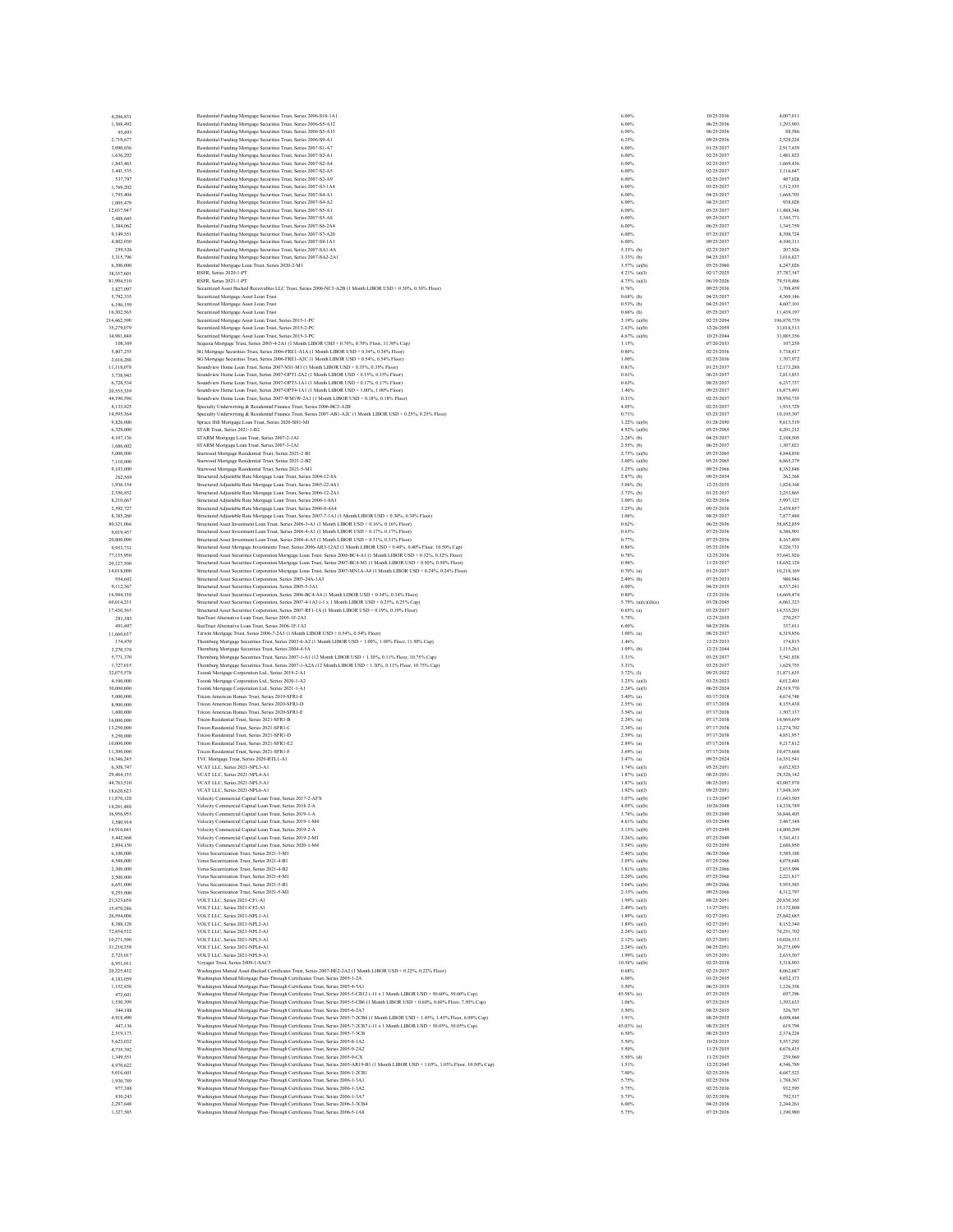|                                                              | 2,836,345<br>5,151,996                                                                   |                                                                                                                                                                  | 6.00%          |                          |                          |
|--------------------------------------------------------------|------------------------------------------------------------------------------------------|------------------------------------------------------------------------------------------------------------------------------------------------------------------|----------------|--------------------------|--------------------------|
|                                                              |                                                                                          | Washington Mutual Mortgage Pass-Through Certificates Trust, Series 2006-5-2CB1<br>Washington Mutual Mortgage Pass-Through Certificates Trust, Series 2006-5-2CB6 | 6.00%          | 07/25/2036<br>07/25/2036 | 2,432,062<br>4,417,649   |
|                                                              | 13,745,342                                                                               | Washington Mutual Mortgage Pass-Through Certificates Trust, Series 2006-5-3A3                                                                                    | 6.72%          | 07/25/2036               | 4.477.413                |
|                                                              | 5,728,019                                                                                | Washington Mutual Mortgage Pass-Through Certificates Trust, Series 2006-5-3A5                                                                                    | 6.95%          | 07/25/2036               | 1,864,756                |
|                                                              | 8,338,425                                                                                | Washington Mutual Mortgage Pass-Through Certificates Trust, Series 2006-8-A4                                                                                     | 4.19% (k)      | 10/25/2036               | 3,948,348                |
|                                                              | 2,994,495                                                                                | Washington Mutual Mortgage Pass-Through Certificates Trust, Series 2006-9-A7                                                                                     | 4.32%          | 10/25/2036               | 1,235,167                |
|                                                              | 6,897,098                                                                                | Washington Mutual Mortgage Pass-Through Certificates Trust, Series 2006-AR10-1A1                                                                                 | $2.89%$ (b)    | 09/25/2036               | 6,692,056                |
|                                                              | 4.179.666                                                                                | Washington Mutual Mortgage Pass-Through Certificates Trust, Series 2006-AR10-A1 (1 Month LIBOR USD + 0.20%, 0.20% Floor)                                         | 0.66%          | 12/25/2036               | 2.565.425                |
|                                                              | 6,736,539                                                                                | Washington Mutual Mortgage Pass-Through Certificates Trust, Series 2006-AR15-1A (12 Month US Treasury Average + 0.84%, 0.84% Floor)                              | 0.98%          | 11/25/2046               | 6,273,450                |
|                                                              | 6,088,007                                                                                | Washington Mutual Mortgage Pass-Through Certificates Trust, Series 2006-AR4-2A (12 Month US Treasury Average + 0.95%, 0.95% Floor)                               | 1.09%          | 06/25/2046               | 4,969,850                |
|                                                              | 5,436,417                                                                                | Washington Mutual Mortgage Pass-Through Certificates Trust, Series 2006-AR5-4A (12 Month US Treasury Average + 0.99%, 0.99% Floor)                               | 1.13%          | 06/25/2046               | 4.714.090                |
|                                                              | 4,053,010                                                                                | Washington Mutual Mortgage Pass-Through Certificates Trust, Series 2006-AR5-A12B (12 Month US Treasury Average + 0.98%, 0.98% Floor)                             | 1.12%          | 06/25/2046               | 3.914.911                |
|                                                              | 583,283                                                                                  | Washington Mutual Mortgage Pass-Through Certificates Trust, Series 2006-AR6-2A3                                                                                  | $2.83%$ (b)    | 08/25/2036               | 551,193                  |
|                                                              | 1,377,415                                                                                | Washington Mutual Mortgage Pass-Through Certificates Trust, Series 2006-HE2-A4 (1 Month LIBOR USD + 0.48%, 0.48% Floor)                                          | 0.94%          | 05/25/2036               | 1.237.552                |
|                                                              | 8,106,229                                                                                | Washington Mutual Mortgage Pass-Through Certificates Trust, Series 2007-2-1A6                                                                                    | 6.00%          | 04/25/2037               | 7,861,817                |
|                                                              | 2,827,237                                                                                | Washington Mutual Mortgage Pass-Through Certificates Trust, Series 2007-3-A2                                                                                     | 6.00%          | 04/25/2037               | 2,713,789                |
|                                                              | 3,891,560                                                                                | Washington Mutual Mortgage Pass-Through Certificates Trust, Series 2007-3-A3                                                                                     | 6.00%          | 04/25/2037               | 3,735,155                |
|                                                              | 2,626,058                                                                                | Washington Mutual Mortgage Pass-Through Certificates Trust, Series 2007-4-1A1                                                                                    | 5.50%          | 06/25/2037               | 2,559,884                |
|                                                              | 183,720                                                                                  | Washington Mutual Mortgage Pass-Through Certificates Trust, Series 2007-5-A11 (-6 x 1 Month LIBOR USD + 39.48%, 39.48% Cap)                                      | 36.74% (e)     | 06/25/2037               | 283,953                  |
|                                                              | 4,592,994                                                                                | Washington Mutual Mortgage Pass-Through Certificates Trust, Series 2007-5-A6                                                                                     | 6,00%          | 06/25/2037               | 4.548.455                |
|                                                              | 8,455,418                                                                                | Washington Mutual Mortgage Pass-Through Certificates Trust, Series 2007-HE1-2A2 (1 Month LIBOR USD + 0.11%, 0.11% Floor)                                         | 0.57%          | 01/25/2037               | 4,744,709                |
|                                                              | 15,996.317                                                                               | Washington Mutual Mortgage Pass-Through Certificates Trust, Series 2007-HE4-1A (1 Month LIBOR USD + 0.17%, 0.17% Floor)                                          | 0.63%          | 07/25/2047               | 12,993,781               |
|                                                              | 5,697,152                                                                                | Washington Mutual Mortgage Pass-Through Certificates Trust, Series 2007-HY3-4A1                                                                                  | $2.85%$ (b)    | 03/25/2037               | 5,569,559                |
|                                                              | 8,594,169                                                                                | Washington Mutual Mortgage Pass-Through Certificates Trust, Series 2007-HY5-1A1                                                                                  | $2.63%$ (b)    | 05/25/2037               | 8,320,296                |
|                                                              | 6,522,098                                                                                | Washington Mutual Mortgage Pass-Through Certificates Trust, Series 2007-OC1-A2 (1 Month LIBOR USD + 0.12%, 0.12% Floor)                                          | 0.58%          | 01/25/2047               | 6,534,457                |
|                                                              | 639,916                                                                                  | Wells Fargo Alternative Loan Trust, Series 2007-PA1-A10<br>Wells Fargo Alternative Loan Trust, Series 2007-PA1-A3                                                | 6.00%          | 03/25/2037               | 607,677                  |
|                                                              | 2,809,730                                                                                | Wells Fargo Alternative Loan Trust. Series 2007-PA1-A5                                                                                                           | 6.00%<br>6.00% | 03/25/2037<br>03/25/2037 | 2,668,176<br>2.300.551   |
|                                                              | 2,422,602<br>3,970,523                                                                   | Wells Fargo Alternative Loan Trust, Series 2007-PA1-A6                                                                                                           | 6.00%          | 03/25/2037               | 3,770,488                |
|                                                              | 15.497.305                                                                               | Wells Fargo Alternative Loan Trust, Series 2007-PA2-1A1                                                                                                          | 6.00%          | 06/25/2037               | 14.918.087               |
|                                                              | 2,516,917                                                                                | Wells Fargo Alternative Loan Trust, Series 2007-PA2-3A1 (1 Month LIBOR USD + 0.35%, 0.35% Floor, 7.00% Cap)                                                      | 0.81%          | 06/25/2037               | 2.240.261                |
|                                                              | 3,707,808                                                                                | Wells Fargo Alternative Loan Trust, Series 2007-PA2-3A2 (-1 x 1 Month LIBOR USD + 6.65%, 6.65% Cap)                                                              | $6.19%$ (d)(e) | 06/25/2037               | 368,321                  |
|                                                              | 281.792                                                                                  | Wells Fargo Alternative Loan Trust. Series 2007-PA3-1A4                                                                                                          | 5.75%          | 07/25/2037               | 275,076                  |
|                                                              | 5,319,682                                                                                | Wells Fargo Alternative Loan Trust, Series 2007-PA3-2A1                                                                                                          | 6.00%          | 07/25/2037               | 5,185,745                |
|                                                              | 2,113,544                                                                                | Wells Fargo Alternative Loan Trust, Series 2007-PA3-2A4                                                                                                          | 6.00%          | 07/25/2037               | 2,060,330                |
|                                                              | 4,270,800                                                                                | Wells Fargo Alternative Loan Trust, Series 2007-PA3-3A1                                                                                                          | 6.25%          | 07/25/2037               | 4.023.305                |
|                                                              | 29,366,434                                                                               | Wells Fargo Alternative Loan Trust, Series 2007-PA5-1A1                                                                                                          | 6.25%          | 11/25/2037               | 28,092,441               |
|                                                              | 6,101,023                                                                                | Wells Fargo Alternative Loan Trust, Series 2007-PA6-A1                                                                                                           | $2.77%$ (b)    | 12/28/2037               | 5,965,186                |
|                                                              | 1,864,201                                                                                | Wells Fargo Mortgage Backed Securities Trust, Series 2006-AR12-1A1                                                                                               | $2.24%$ (b)    | 09/25/2036               | 1,778,148                |
|                                                              | 1,018,392                                                                                | Wells Fargo Mortgage Backed Securities Trust, Series 2006-AR13-A2                                                                                                | $2.51%$ (b)    | 09/25/2036               | 996,835                  |
|                                                              | 1,052,187                                                                                | Wells Fargo Mortgage Backed Securities Trust, Series 2006-AR4-2A1                                                                                                | $2.88%$ (b)    | 04/25/2036               | 1,024,878                |
|                                                              | 1,536,746                                                                                | Wells Fargo Mortgage Backed Securities Trust, Series 2007-7-A1                                                                                                   | 6.00%          | 06/25/2037               | 1,449,898                |
|                                                              | 106,878                                                                                  | Wells Fargo Mortgage Backed Securities Trust, Series 2007-7-A32                                                                                                  | 5.75%          | 06/25/2037               | 100,123                  |
|                                                              | 3,460,638                                                                                | Wells Fargo Mortgage Backed Securities Trust, Series 2007-7-A34                                                                                                  | 6.00%          | 06/25/2037               | 3,265,063                |
|                                                              | 937,309                                                                                  | Wells Fargo Mortgage Backed Securities Trust, Series 2007-7-A36                                                                                                  | 6.00%          | 06/25/2037               | 884,326                  |
|                                                              | 318,764                                                                                  | Wells Fargo Mortgage Backed Securities Trust, Series 2007-7-A43 (1 Month LIBOR USD + 0.50%, 0.50% Floor, 7.00% Cap)                                              | 0.96%          | 06/25/2037               | 275,073                  |
|                                                              | 870,857                                                                                  | Wells Fargo Mortgage Backed Securities Trust, Series 2007-7-A49                                                                                                  | 6.00%          | 06/25/2037               | 821.641                  |
|                                                              | 368,675                                                                                  | Wells Fargo Mortgage Backed Securities Trust, Series 2007-7-A8 (1 Month LIBOR USD + 0.50%, 0.50% Floor, 7.00% Cap)                                               | 0.96%          | 06/25/2037               | 318,142                  |
|                                                              | 166,316                                                                                  | Wells Fargo Mortgage Backed Securities Trust, Series 2007-7-A9 (-6 x 1 Month LIBOR USD + 39.00%, 39.00% Cap)                                                     | $36.26\%$ (e)  | 06/25/2037               | 224,670                  |
|                                                              | 12.713.357                                                                               | Wells Fargo Mortgage Backed Securities Trust, Series 2007-AR9-A1                                                                                                 | $2.91%$ (b)    | 12/28/2037               | 12.338.946               |
|                                                              | 35,750,000                                                                               | ZH Trust, Series 2021-2-A                                                                                                                                        | $2.35%$ (a)    | 10/17/2027               | 35,673,173               |
|                                                              | 18,000,000                                                                               | ZH Trust, Series 2021-2-B                                                                                                                                        | $3.51%$ (a)    | 10/17/2027               | 16,978,518               |
|                                                              | Total Non-Agency Residential Collateralized Mortgage Obligations (Cost \$12,515,142,419) |                                                                                                                                                                  |                |                          | 11 467 049 331           |
|                                                              |                                                                                          |                                                                                                                                                                  |                |                          |                          |
| <b>US Corporate Bonds - 0.1%</b>                             |                                                                                          |                                                                                                                                                                  |                |                          |                          |
|                                                              | 14,690,000                                                                               | American Airlines, Inc.                                                                                                                                          | 3.95%          | 07/11/2030               | 13,296,822               |
| Total US Corporate Bonds (Cost \$14,690,000)                 |                                                                                          |                                                                                                                                                                  |                |                          | 13,296,822               |
|                                                              |                                                                                          |                                                                                                                                                                  |                |                          |                          |
| US Government and Agency Mortgage Backed Obligations - 45.3% |                                                                                          |                                                                                                                                                                  |                |                          |                          |
|                                                              | 2,489,422                                                                                | Federal Home Loan Mortgage Corporation, Pool C03490                                                                                                              | 4.50%          | 08/01/2040<br>02/01/2032 | 2.652.547<br>19,153,420  |
|                                                              | 18,895.422                                                                               | Federal Home Loan Mortgage Corporation, Pool C91388                                                                                                              | 3.50%<br>3.50% | 03/01/2032               | 9,896,316                |
|                                                              | 9,763,001<br>9,964,953                                                                   | Federal Home Loan Mortgage Corporation, Pool C91403<br>Federal Home Loan Mortgage Corporation, Pool C91413                                                       | 3.50%          | 12/01/2031               | 10,101,034               |
|                                                              | 5,065,043                                                                                | Federal Home Loan Mortgage Corporation, Pool C91417                                                                                                              | 3.50%          | 01/01/2032               | 5.134.196                |
|                                                              | 20,384,966                                                                               | Federal Home Loan Mortgage Corporation, Pool C91447                                                                                                              | 3.50%          | 05/01/2032               | 20,662,906               |
|                                                              | 24,574,615                                                                               | Federal Home Loan Mortgage Corporation, Pool C91594                                                                                                              | 3.00%          | 01/01/2033               | 24,546,268               |
|                                                              | 7,406,370                                                                                | Federal Home Loan Mortgage Corporation, Pool C91596                                                                                                              | 3.00%          | 02/01/2033               | 7,397,823                |
|                                                              | 3,725,330                                                                                | Federal Home Loan Mortgage Corporation, Pool D98901                                                                                                              | 3.50%          | 01/01/2032               | 3,776,189                |
|                                                              | 8.332.537                                                                                | Federal Home Loan Mortgage Corporation, Pool D98923                                                                                                              | 3.50%          | 01/01/2032               | 8,445,580                |
|                                                              | 9,714,207                                                                                | Federal Home Loan Mortgage Corporation, Pool D99724                                                                                                              | 3.00%          | 11/01/2032               | 9,685,069                |
|                                                              | 8,681,457                                                                                | Federal Home Loan Mortgage Corporation, Pool G01840                                                                                                              | 5.00%          | 07/01/2035               | 9,408,085                |
|                                                              | 1,700.923                                                                                | Federal Home Loan Mortgage Corporation, Pool G04817                                                                                                              | 5.00%          | 09/01/2038               | 1,842,540                |
|                                                              | 6,555,125                                                                                | Federal Home Loan Mortgage Corporation, Pool G07801                                                                                                              |                | 10/01/2044               | 6,849,747                |
|                                                              |                                                                                          |                                                                                                                                                                  |                |                          |                          |
|                                                              |                                                                                          |                                                                                                                                                                  | 4.00%          |                          |                          |
|                                                              | 14,092,679                                                                               | Federal Home Loan Mortgage Corporation, Pool G07862                                                                                                              | 4.00%          | 01/01/2044               | 14.730.031               |
|                                                              | 15,150,907                                                                               | Federal Home Loan Mortgage Corporation, Pool G07905                                                                                                              | 4.00%          | 01/01/2042               | 15,865,928               |
|                                                              | 29,594,101                                                                               | Federal Home Loan Mortgage Corporation, Pool G08534                                                                                                              | 3.00%          | 06/01/2043               | 29,571,508               |
|                                                              | 9,607,764                                                                                | Federal Home Loan Mortgage Corporation, Pool G08537                                                                                                              | 3.00%<br>3.00% | 07/01/2043<br>11/01/2044 | 9,599,437<br>17,568,641  |
|                                                              | 17,654,300                                                                               | Federal Home Loan Mortgage Corporation, Pool G08614                                                                                                              |                |                          |                          |
|                                                              | 20,362,519                                                                               | Federal Home Loan Mortgage Corporation, Pool G08619                                                                                                              | 3.00%          | 12/01/2044<br>01/01/2045 | 20,263,764<br>26,428,620 |
|                                                              | 26,557,430                                                                               | Federal Home Loan Mortgage Corporation, Pool G08622                                                                                                              | 3.00%          |                          |                          |
|                                                              | 50,071,302                                                                               | Federal Home Loan Mortgage Corporation, Pool G08626                                                                                                              | 3.00%<br>3.00% | 02/01/2045<br>03/01/2045 | 49,828,365<br>24,951,664 |
|                                                              | 25,073,459<br>71.637.522                                                                 | Federal Home Loan Mortgage Corporation, Pool G08631                                                                                                              | 3.00%          | 04/01/2045               | 71.289.440               |
|                                                              | 21,340,356                                                                               | Federal Home Loan Mortgage Corporation, Pool G08635<br>Federal Home Loan Mortgage Corporation, Pool G08640                                                       | 3.00%          | 05/01/2045               | 21,236,661               |
|                                                              | 114,135,498                                                                              | Federal Home Loan Mortgage Corporation, Pool G08648                                                                                                              | 3.00%          | 06/01/2045               | 113,580,880              |
|                                                              | 21,807,972                                                                               | Federal Home Loan Mortgage Corporation, Pool G08653                                                                                                              | 3.00%          | 07/01/2045               | 21.722.170               |
|                                                              | 12,765,036                                                                               | Federal Home Loan Mortgage Corporation, Pool G08658                                                                                                              | 3.00%          | 08/01/2045               | 12,703,048               |
|                                                              | 14,429,682                                                                               | Federal Home Loan Mortgage Corporation, Pool G08670                                                                                                              | 3.00%          | 10/01/2045               | 14,359,707               |
|                                                              | 167,489,858                                                                              | Federal Home Loan Mortgage Corporation, Pool G08675                                                                                                              | 3.00%          | 11/01/2045               | 166,677,197              |
|                                                              | 69,269,092                                                                               | Federal Home Loan Mortgage Corporation, Pool G08680                                                                                                              | 3.00%          | 12/01/2045               | 68,932,913               |
|                                                              | 29,368,897                                                                               | Federal Home Loan Mortgage Corporation, Pool G08686                                                                                                              | 3.00%          | 01/01/2046               | 29,226,273               |
|                                                              | 65,379,186                                                                               | Federal Home Loan Mortgage Corporation, Pool G08692                                                                                                              | 3.00%          | 02/01/2046               | 65,062,078               |
|                                                              | 20,752,510                                                                               | Federal Home Loan Mortgage Corporation, Pool G08705                                                                                                              | 3.00%          | 05/01/2046               | 20,651,777               |
|                                                              | 23,985,598                                                                               | Federal Home Loan Mortgage Corporation, Pool G08715                                                                                                              | 3.00%          | 08/01/2046               | 23,859,338               |
|                                                              | 1,330,447                                                                                | Federal Home Loan Mortgage Corporation, Pool G08800                                                                                                              | 3.50%          | 02/01/2048               | 1,345,066                |
|                                                              | 15,778,597                                                                               | Federal Home Loan Mortgage Corporation, Pool G16072                                                                                                              | 3.00%          | 02/01/2032               | 15,964,092               |
|                                                              | 28,327,430                                                                               | Federal Home Loan Mortgage Corporation, Pool G60251                                                                                                              | 3.50%          | 10/01/2045               | 28,889,923               |
|                                                              | 74,853,089                                                                               | Federal Home Loan Mortgage Corporation, Pool G60393                                                                                                              | 3.50%          | 01/01/2046               | 76,326,676               |
|                                                              | 13,079,163                                                                               | Federal Home Loan Mortgage Corporation, Pool J22834                                                                                                              | 2.50%          | 03/01/2028               | 12,971,562               |
|                                                              | 25.757.329                                                                               | Federal Home Loan Mortgage Corporation, Pool Q13637                                                                                                              | 3.00%          | 11/01/2042               | 25,707.957               |
|                                                              | 26,322,893                                                                               | Federal Home Loan Mortgage Corporation, Pool Q13638                                                                                                              | 3.00%          | 11/01/2042               | 26,321,789               |
|                                                              | 44,508,072                                                                               | Federal Home Loan Mortgage Corporation, Pool O16672                                                                                                              | 3.00%          | 03/01/2043               | 44,478,675               |
|                                                              | 3,178,478                                                                                | Federal Home Loan Mortgage Corporation, Pool Q23595                                                                                                              | 4.00%          | 12/01/2043               | 3,326,839                |
|                                                              | 3,415,481                                                                                | Federal Home Loan Mortgage Corporation, Pool Q24052                                                                                                              | 4.00%          | 01/01/2044               | 3,572,078                |
|                                                              | 2.944,618                                                                                | Federal Home Loan Mortgage Corporation, Pool Q24172                                                                                                              | 4.00%          | 01/01/2044               | 3,077,301                |
|                                                              | 2,950,074                                                                                | Federal Home Loan Mortgage Corporation, Pool Q24979                                                                                                              | 4.00%          | 02/01/2044               | 3.082.939                |
|                                                              | 11,936,815                                                                               | Federal Home Loan Mortgage Corporation, Pool Q31596                                                                                                              | 3.50%          | 02/01/2045               | 12,113,699               |
|                                                              | 5.152.254                                                                                | Federal Home Loan Mortgage Corporation, Pool Q32861                                                                                                              | 3.50%          | 04/01/2045               | 5.246.753                |
|                                                              | 12,497,688                                                                               | Federal Home Loan Mortgage Corporation, Pool Q32921                                                                                                              | 3.50%          | 04/01/2045               | 12,701,431               |
|                                                              | 12,948,615                                                                               | Federal Home Loan Mortgage Corporation, Pool Q39502                                                                                                              | 3.50%          | 03/01/2046               | 13,204,471               |
|                                                              | 29.342.185                                                                               | Federal Home Loan Mortgage Corporation, Pool Q44073                                                                                                              | 3.00%          | 09/01/2046               | 29.175.925               |
|                                                              | 16,443,358                                                                               | Federal Home Loan Mortgage Corporation, Pool QU7965                                                                                                              | 2.00%          | 09/01/2051               | 15,076,218               |
|                                                              | 14,862,452                                                                               | Federal Home Loan Mortgage Corporation, Pool QU7970                                                                                                              | 2.00%          | 09/01/2051               | 13,626,688               |
|                                                              | 11,839,484                                                                               | Federal Home Loan Mortgage Corporation, Pool RA2854                                                                                                              | 2.50%          | 06/01/2050               | 11,333,079               |
|                                                              | 84,693,886                                                                               | Federal Home Loan Mortgage Corporation, Pool RA3055                                                                                                              | 2.50%          | 07/01/2050               | 81,071,189               |
|                                                              | 58,474,409                                                                               | Federal Home Loan Mortgage Corporation, Pool RA3515                                                                                                              | 2.50%          | 09/01/2050               | 55,886,458<br>23,594,599 |
|                                                              | 24,675,468                                                                               | Federal Home Loan Mortgage Corporation, Pool RA4218                                                                                                              | 2.50%          | 12/01/2050               |                          |
|                                                              | 18,065,017<br>71,206,410                                                                 | Federal Home Loan Mortgage Corporation, Pool RA4968<br>Federal Home Loan Mortgage Corporation, Pool RA5267                                                       | 2.50%<br>3.00% | 04/01/2046               | 17,396,045               |
|                                                              | 82,716,401                                                                               |                                                                                                                                                                  | 2.50%          | 05/01/2051<br>11/01/2051 | 69,737,752<br>79,189,937 |
|                                                              |                                                                                          | Federal Home Loan Mortgage Corporation, Pool RA6411                                                                                                              | 2.00%          | 12/01/204                | 61,331,690               |
|                                                              | 65,515,141<br>85,962,981                                                                 | Federal Home Loan Mortgage Corporation, Pool RB0714                                                                                                              | 1.50%          | 12/01/2040               | 77,647,447               |
|                                                              |                                                                                          | Federal Home Loan Mortgage Corporation, Pool RB5089                                                                                                              | 2.50%          | 03/01/2041               | 9,490,323                |
|                                                              | 9,813,979<br>97,474,656                                                                  | Federal Home Loan Mortgage Corporation, Pool RB5106<br>Federal Home Loan Mortgage Corporation, Pool RB5110                                                       | 1.50%          |                          |                          |
|                                                              | 63,247,066                                                                               | Federal Home Loan Mortgage Corporation, Pool RB5131                                                                                                              | 2.00%          | 05/01/2041<br>10/01/2041 | 88,393,590<br>59.377.171 |
|                                                              | 45,442,680                                                                               |                                                                                                                                                                  | 2.00%          | 05/01/2051               | 41,613,002               |
|                                                              | 8,253,409                                                                                | Federal Home Loan Mortgage Corporation, Pool RE6097<br>Federal Home Loan Mortgage Corporation, Pool SB0039                                                       | 2.50%          | 04/01/2032               | 8,178,892                |
|                                                              | 19,424,749                                                                               | Federal Home Loan Mortgage Corporation, Pool SD0035                                                                                                              | 3.00%          | 04/01/2047               | 19,383,541               |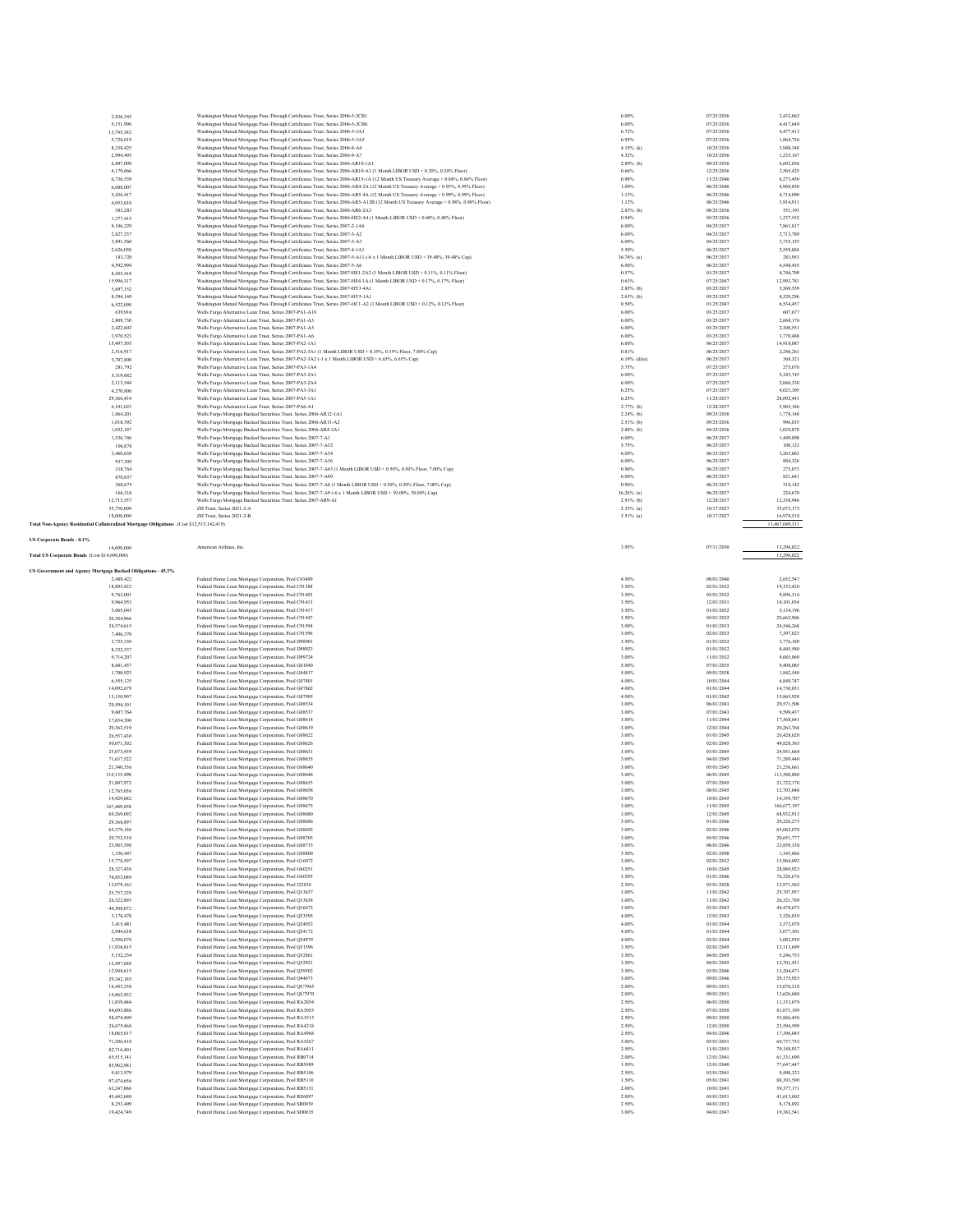| 39.150.239<br>53,529,873  | Federal Home Loan Mortgage Corporation, Pool SD0699<br>Federal Home Loan Mortgage Corporation, Pool SD0715                                                                                               | 2.00%<br>2.00%                  | 11/01/2050<br>09/01/2051 | 36,533,097<br>49,917,894  |
|---------------------------|----------------------------------------------------------------------------------------------------------------------------------------------------------------------------------------------------------|---------------------------------|--------------------------|---------------------------|
| 239,195,074               | Federal Home Loan Mortgage Corporation, Pool SD7534                                                                                                                                                      | 2.50%                           | 02/01/2051               | 229,912,296               |
| 71.190.377                | Federal Home Loan Mortgage Corporation, Pool SD8128                                                                                                                                                      | 2.00%                           | 02/01/2051               | 66,318,905                |
| 102,046,145               | Federal Home Loan Mortgage Corporation, Pool SD8152                                                                                                                                                      | 3.00%                           | 06/01/2051               | 99,972,725                |
| 3,841,088                 | Federal Home Loan Mortgage Corporation, Pool SD8168                                                                                                                                                      | 3.00%                           | 09/01/2051               | 3,763,060                 |
| 11,827,309                | Federal Home Loan Mortgage Corporation, Pool SD8169                                                                                                                                                      | 3.50%                           | 09/01/2051               | 11,863,512                |
| 207,247,509<br>43,594,424 | Federal Home Loan Mortgage Corporation, Pool SD8172<br>Federal Home Loan Mortgage Corporation, Pool SE9043                                                                                               | 2.00%<br>2.00%                  | 10/01/2051<br>09/01/2051 | 192,685,116<br>39,970,987 |
| 1.028,392                 | Federal Home Loan Mortgage Corporation, Pool T60392                                                                                                                                                      | 4.00%                           | 10/01/2041               | 1,051,965                 |
| 1,743,715                 | Federal Home Loan Mortgage Corporation, Pool T60681                                                                                                                                                      | 4.00%                           | 05/01/2042               | 1,782,458                 |
| 6,801,161                 | Federal Home Loan Mortgage Corporation, Pool T60782                                                                                                                                                      | 3.50%                           | 07/01/2042               | 6,760,336                 |
| 8,218,486                 | Federal Home Loan Mortgage Corporation, Pool T60853                                                                                                                                                      | 3.50%                           | 09/01/2042               | 8,169,174                 |
| 8,474,249                 | Federal Home Loan Mortgage Corporation, Pool T60854                                                                                                                                                      | 3.50%                           | 09/01/2042               | 8,431,208                 |
| 1,310,679<br>8,541,193    | Federal Home Loan Mortgage Corporation, Pool T65110                                                                                                                                                      | 3.50%<br>3.00%                  | 10/01/2042<br>06/01/2048 | 1,304,030                 |
| 581,925                   | Federal Home Loan Mortgage Corporation, Pool T65492<br>Federal Home Loan Mortgage Corporation, Pool T69016                                                                                               | 5.00%                           | 06/01/2041               | 8,313,241<br>614,415      |
| 13,715,513                | Federal Home Loan Mortgage Corporation, Pool T69050                                                                                                                                                      | 3.50%                           | 05/01/2046               | 13,813,841                |
| 142,677                   | Federal Home Loan Mortgage Corporation, Pool U60299                                                                                                                                                      | 4.00%                           | 11/01/2040               | 147,401                   |
| 1,561,581                 | Federal Home Loan Mortgage Corporation, Pool U99125                                                                                                                                                      | 3.00%                           | 01/01/2043               | 1,559,305                 |
| 27.329.081                | Federal Home Loan Mortgage Corporation, Pool U99193                                                                                                                                                      | 3.50%                           | 03/01/2044               | 27,957,429                |
| 61,947,717                | Federal Home Loan Mortgage Corporation, Pool V81821                                                                                                                                                      | 3.00%                           | 08/01/2045               | 61,645,864                |
| 17,459,091                | Federal Home Loan Mortgage Corporation, Pool V82117                                                                                                                                                      | 3.00%                           | 12/01/2045               | 17,374,140                |
| 15,122,621<br>7,558,919   | Federal Home Loan Mortgage Corporation, Pool V82209                                                                                                                                                      | 3.50%<br>3.50%                  | 02/01/2046<br>03/01/2046 | 15,421,606<br>7,708,306   |
| 93.072.224                | Federal Home Loan Mortgage Corporation, Pool V82248<br>Federal Home Loan Mortgage Corporation, Pool Z40117                                                                                               | 3.00%                           | 04/01/2045               | 92.602.743                |
| 7.902.553                 | Federal Home Loan Mortgage Corporation, Pool ZS4750                                                                                                                                                      | 3.00%                           | 01/01/2048               | 7,805,481                 |
| 17,376,371                | Federal Home Loan Mortgage Corporation, Pool ZT1827                                                                                                                                                      | 3.00%                           | 07/01/2047               | 17,260,799                |
| 10,434,449                | Federal Home Loan Mortgage Corporation, Series 2015-SC02-1A                                                                                                                                              | 3.00%                           | 09/25/2045               | 10,149,461                |
| 5,645,397                 | Federal Home Loan Mortgage Corporation, Series 2016-SC01-1A                                                                                                                                              | 3.00%                           | 07/25/2046               | 5,486,226                 |
| 2.221.851                 | Federal Home Loan Mortgage Corporation, Series 2021-MN1-M1 (Secured Overnight Financing Rate 30 Day Average + 2.00%)                                                                                     | $2.10\%$ (a)                    | 01/25/2051               | 2.150.532                 |
| 1,250,000<br>568,949      | Federal Home Loan Mortgage Corporation, Series 2021-MN1-M2 (Secured Overnight Financing Rate 30 Day Average + 3.75%)                                                                                     | $3.85%$ (a)<br>5.50%            | 01/25/2051<br>11/15/2032 | 1.191.415<br>605,572      |
| 309,321                   | Federal Home Loan Mortgage Corporation, Series 2519-ZD<br>Federal Home Loan Mortgage Corporation, Series 2596-ZL                                                                                         | 5.00%                           | 04/15/2033               | 328,701                   |
| 14,675,715                | Federal Home Loan Mortgage Corporation, Series 267-30                                                                                                                                                    | 3.00%                           | 08/15/2042               | 14,277,272                |
| 206,142                   | Federal Home Loan Mortgage Corporation, Series 2684-ZN                                                                                                                                                   | 4.00%                           | 10/15/2033               | 211,673                   |
| 11.310.847                | Federal Home Loan Mortgage Corporation, Series 274-30                                                                                                                                                    | 3.00%                           | 08/15/2042               | 11,360,776                |
| 1,374,666                 | Federal Home Loan Mortgage Corporation, Series 2750-ZT                                                                                                                                                   | 5.00%                           | 02/15/2034               | 1,460,549                 |
| 43,785,734                | Federal Home Loan Mortgage Corporation, Series 280-30                                                                                                                                                    | 3.00%                           | 09/15/2042               | 44,007,067                |
| 3,509,571<br>8,078,764    | Federal Home Loan Mortgage Corporation, Series 2825-PZ                                                                                                                                                   | 5.50%<br>3.00%                  | 07/15/2034<br>10/15/2042 | 3,802,419<br>8,002,273    |
| 2,119,841                 | Federal Home Loan Mortgage Corporation, Series 284-300<br>Federal Home Loan Mortgage Corporation, Series 2898-JZ                                                                                         | 5.00%                           | 12/15/2034               | 2,242,343                 |
| 5,133,914                 | Federal Home Loan Mortgage Corporation, Series 2899-AZ                                                                                                                                                   | 5.00%                           | 12/15/2034               | 5.441.766                 |
| 2,770,725                 | Federal Home Loan Mortgage Corporation, Series 2909-Z                                                                                                                                                    | 5.00%                           | 12/15/2034               | 2.938.163                 |
| 5,453,547                 | Federal Home Loan Mortgage Corporation, Series 2932-Z                                                                                                                                                    | 5.00%                           | 02/15/2035               | 5,797,256                 |
| 314,359                   | Federal Home Loan Mortgage Corporation, Series 2990-JL (-1 x 1 Month LIBOR USD + 6.65%, 6.65% Cap)                                                                                                       | $6.25%$ (d)(e)                  | 03/15/2035               | 13,408                    |
| 2,259,692                 | Federal Home Loan Mortgage Corporation, Series 3002-SN (-1 x 1 Month LIBOR USD + 6.50%, 6.50% Cap)                                                                                                       | $6.10\%$ (d)(e)                 | 07/15/2035               | 306,813                   |
| 1,575,250                 | Federal Home Loan Mortgage Corporation, Series 3030-SL (-1 x 1 Month LIBOR USD + 6.10%, 6.10% Cap)                                                                                                       | $5.70\%$ (d)(e)                 | 09/15/2035               | 147,407                   |
| 507.234<br>3,617,232      | Federal Home Loan Mortgage Corporation, Series 3045-DI (-1 x 1 Month LIBOR USD + 6.73%, 6.73% Cap)                                                                                                       | $6.33\%$ (d)(e)<br>5.50%        | 10/15/2035<br>02/15/2036 | 52,577<br>3,865,634       |
| 604,274                   | Federal Home Loan Mortgage Corporation, Series 3116-Z<br>Federal Home Loan Mortgage Corporation, Series 3117-ZN                                                                                          | 4.50%                           | 02/15/2036               | 614,134                   |
| 1,738,069                 | Federal Home Loan Mortgage Corporation, Series 3174-PZ                                                                                                                                                   | 5.00%                           | 01/15/2036               | 1,851,022                 |
| 461,047                   | Federal Home Loan Mortgage Corporation, Series 3187-JZ                                                                                                                                                   | 5.00%                           | 07/15/2036               | 487,420                   |
| 1.234,608                 | Federal Home Loan Mortgage Corporation, Series 3188-ZK                                                                                                                                                   | 5.00%                           | 07/15/2036               | 1.311.654                 |
| 2,111,686                 | Federal Home Loan Mortgage Corporation, Series 3203-SE (-1 x 1 Month LIBOR USD + 6.50%, 6.50% Cap)                                                                                                       | $6.10\%$ (d)(e)                 | 08/15/2036               | 271,051                   |
| 2,541,472                 | Federal Home Loan Mortgage Corporation, Series 3203-Z                                                                                                                                                    | 5.00%                           | 07/15/2036               | 2.709.035                 |
| 4.026,980                 | Federal Home Loan Mortgage Corporation, Series 3203-ZC                                                                                                                                                   | 5.00%                           | 07/15/2036               | 4.292.485                 |
| 2,633,997<br>6,731,291    | Federal Home Loan Mortgage Corporation, Series 3261-SA (-1 x 1 Month LIBOR USD + 6.43%, 6.43% Cap)<br>Federal Home Loan Mortgage Corporation, Series 326-300                                             | $6.03\%$ (d)(e)<br>3.00%        | 01/15/2037<br>03/15/2044 | 370,213<br>6,645,085      |
| 2.632,804                 | Federal Home Loan Mortgage Corporation, Series 3275-SC (-1 x 1 Month LIBOR USD + 6.08%, 6.08% Cap)                                                                                                       | $5.68\%$ (d)(e)                 | 02/15/2037               | 273.161                   |
| 675,913                   | Federal Home Loan Mortgage Corporation, Series 3315-HZ                                                                                                                                                   | 6.00%                           | 05/15/2037               | 730,489                   |
| 1,943,062                 | Federal Home Loan Mortgage Corporation, Series 3326-GS (-1 x 1 Month LIBOR USD + 6.65%, 6.65% Cap)                                                                                                       | $6.25\%$ (d)(e)                 | 06/15/2037               | 285.020                   |
| 429,340                   | Federal Home Loan Mortgage Corporation, Series 3351-ZC                                                                                                                                                   | 5.50%                           | 07/15/2037               | 456.331                   |
| 5,538,824                 | Federal Home Loan Mortgage Corporation, Series 3355-BI (-1 x 1 Month LIBOR USD + 6.05%, 6.05% Cap)                                                                                                       | $5.65\%$ (d)(e)                 | 08/15/2037               | 712,181                   |
| 235,862                   | Federal Home Loan Mortgage Corporation, Series 3369-Z                                                                                                                                                    | 6.00%                           | 09/15/2037               | 256,567                   |
| 574.232                   | Federal Home Loan Mortgage Corporation, Series 3405-ZG                                                                                                                                                   | 5.50%                           | 01/15/2038               | 611,535<br>58,902         |
| 610,682<br>1.262.215      | Federal Home Loan Mortgage Corporation, Series 3417-SI (-1 x 1 Month LIBOR USD + 6.18%, 6.18% Cap)<br>Federal Home Loan Mortgage Corporation, Series 3423-GS (-1 x 1 Month LIBOR USD + 5.65%, 5.65% Cap) | $5.78%$ (d)(e)<br>5.25% (d)(e)  | 02/15/2038<br>03/15/2038 | 130,801                   |
| 207,269                   | Federal Home Loan Mortgage Corporation, Series 3423-SG (-1 x 1 Month LIBOR USD + 5.65%, 5.65% Cap)                                                                                                       | $5.25\%$ (d)(e)                 | 03/15/2038               | 20,862                    |
| 241,772                   | Federal Home Loan Mortgage Corporation, Series 3451-S (-1 x 1 Month LIBOR USD + 6.03%, 6.03% Cap)                                                                                                        | 5.63% (d)(e)                    | 02/15/2037               | 32.047                    |
| 252,130                   | Federal Home Loan Mortgage Corporation, Series 3455-SC (-1 x 1 Month LIBOR USD + 6.06%, 6.06% Cap)                                                                                                       | $5.66\%$ (d)(e)                 | 06/15/2038               | 27,844                    |
| 104,242                   | Federal Home Loan Mortgage Corporation, Series 3473-SM (-1 x 1 Month LIBOR USD + 6.07%, 6.07% Cap)                                                                                                       | $5.67%$ (d)(e)                  | 07/15/2038               | 7,934                     |
| 2.051.495                 | Federal Home Loan Mortgage Corporation, Series 3484-SE (-1 x 1 Month LIBOR USD + 5.85%, 5.85% Cap)                                                                                                       | 5.45% (d)(e)                    | 08/15/2038               | 192,920                   |
| 2,855,189                 | Federal Home Loan Mortgage Corporation, Series 3519-SD (-1 x 1 Month LIBOR USD + 5.55%, 5.55% Cap)                                                                                                       | $5.15\%$ (d)(e)                 | 02/15/2038               | 297,100                   |
| 892,323<br>74.517         | Federal Home Loan Mortgage Corporation, Series 3524-LB<br>Federal Home Loan Mortgage Corporation, Series 3530-GZ                                                                                         | $3.35\%$ (b)(d)(h)<br>4.50% (f) | 06/15/2038<br>05/15/2039 | 881,822<br>71,356         |
| 2,832,485                 | Federal Home Loan Mortgage Corporation, Series 3541-EI (-1 x 1 Month LIBOR USD + 6.75%, 6.75% Cap)                                                                                                       | $6.35\%$ (d)(e)                 | 06/15/2039               | 440.513                   |
| 303,919                   | Federal Home Loan Mortgage Corporation, Series 3545-SA (-1 x 1 Month LIBOR USD + 6.15%, 6.15% Cap)                                                                                                       | $5.75\%$ (d)(e)                 | 06/15/2039               | 48,239                    |
| 126,430                   | Federal Home Loan Mortgage Corporation, Series 3549-SA (-1 x 1 Month LIBOR USD + 5.80%, 5.80% Cap)                                                                                                       | 5.40% (d)(e)                    | 07/15/2039               | 14,782                    |
| 46,672,006                | Federal Home Loan Mortgage Corporation, Series 357-200                                                                                                                                                   | 2.00%                           | 09/15/2047               | 45,589,158                |
| 3,430,429                 | Federal Home Loan Mortgage Corporation, Series 3577-LS (-1 x 1 Month LIBOR USD + 7.20%, 7.20% Cap)                                                                                                       | $6.80\%$ (d)(e)                 | 08/15/2035               | 460,192                   |
| 951.832                   | Federal Home Loan Mortgage Corporation, Series 3582-SA (-1 x 1 Month LIBOR USD + 6.00%, 6.00% Cap)                                                                                                       | 5.60% (d)(e)                    | 10/15/2049               | 118,645                   |
| 1,032,968<br>2,099,412    | Federal Home Loan Mortgage Corporation, Series 3583-GB<br>Federal Home Loan Mortgage Corporation, Series 3616-SG (-1 x 1 Month LIBOR USD + 6.35%, 6.35% Cap)                                             | 4.50%<br>$5.95\%$ (d)(e)        | 10/15/2039<br>03/15/2032 | 1,067,793<br>227,603      |
| 3,014,712                 | Federal Home Loan Mortgage Corporation, Series 3626-AZ                                                                                                                                                   | 5.50%                           | 08/15/2036               | 3.247.761                 |
| 4,430,860                 | Federal Home Loan Mortgage Corporation, Series 3641-Z                                                                                                                                                    | 5.50%                           | 02/15/2036               | 4,774,553                 |
| 3,990,145                 | Federal Home Loan Mortgage Corporation, Series 3654-ZB                                                                                                                                                   | 5.50%                           | 11/15/2037               | 4,265,561                 |
| 9.720.626                 | Federal Home Loan Mortgage Corporation, Series 3666-VZ                                                                                                                                                   | 5.50%                           | 08/15/2036               | 10,490,690                |
| 511.207                   | Federal Home Loan Mortgage Corporation, Series 3667-SB (-1 x 1 Month LIBOR USD + 6.45%, 6.45% Cap)                                                                                                       | $6.05%$ (d)(e)                  | 05/15/2040               | 66,725                    |
| 3,834,494                 | Federal Home Loan Mortgage Corporation, Series 3702-SG (-1 x 1 Month LIBOR USD + 6.05%, 6.05% Cap)                                                                                                       | 5.65% (d)(e)                    | 08/15/2032               | 338,197                   |
| 1,404,018<br>1,719,499    | Federal Home Loan Mortgage Corporation, Series 3704-EI<br>Federal Home Loan Mortgage Corporation, Series 3712-SG (-5 x 1 Month LIBOR USD + 25.00%, 25.00% Cap)                                           | $5.00\%$ (d)<br>23.85% (e)      | 12/15/2036<br>08/15/2040 | 260,882<br>1,983,314      |
| 2.336.761                 | Federal Home Loan Mortgage Corporation, Series 3724-CM                                                                                                                                                   | 5.50%                           | 06/15/2037               | 2,499.614                 |
| 7,676,985                 | Federal Home Loan Mortgage Corporation, Series 3726-SA (-1 x 1 Month LIBOR USD + 6.05%, 6.05% Cap)                                                                                                       | $5.65\%$ (d)(e)                 | 09/15/2040               | 1,141,257                 |
| 244,329                   | Federal Home Loan Mortgage Corporation, Series 3741-SC (-2 x 1 Month LIBOR USD + 10.00%, 10.00% Cap)                                                                                                     | 9.21% (e)                       | 10/15/2040               | 238,300                   |
| 4.948.724                 | Federal Home Loan Mortgage Corporation, Series 3752-BS (-2 x 1 Month LIBOR USD + 10.00%, 10.00% Cap)                                                                                                     | $9.54%$ (c)                     | 11/15/2040               | 4.503.705                 |
| 15,752,317                | Federal Home Loan Mortgage Corporation, Series 3768-ZX                                                                                                                                                   | 5.00%                           | 12/15/2040               | 16,941,231                |
| 2.422.520                 | Federal Home Loan Mortgage Corporation, Series 3771-AL                                                                                                                                                   | 4.00%                           | 12/15/2030               | 2,458,550                 |
| 6,829,505<br>15,121,625   | Federal Home Loan Mortgage Corporation, Series 3779-BY                                                                                                                                                   | 3.50%<br>4.50% (f)              | 12/15/2030<br>12/15/2040 | 6,896,501<br>16,287,376   |
| 7,509,054                 | Federal Home Loan Mortgage Corporation, Series 3779-DZ<br>Federal Home Loan Mortgage Corporation, Series 3779-LB                                                                                         | 4.00%                           | 12/15/2030               | 7,699,427                 |
| 1,847,759                 | Federal Home Loan Mortgage Corporation, Series 3779-YA                                                                                                                                                   | 3.50%                           | 12/15/2030               | 1,869,782                 |
| 6,223,870                 | Federal Home Loan Mortgage Corporation, Series 3783-AC                                                                                                                                                   | 4.00%                           | 01/15/2031               | 6,373,200                 |
| 3.439.261                 | Federal Home Loan Mortgage Corporation, Series 3786-SG (-2 x 1 Month LIBOR USD + 9.50%, 9.50% Cap)                                                                                                       | 8.71% (c)                       | 01/15/2041               | 3,490,088                 |
| 5,366,506                 | Federal Home Loan Mortgage Corporation, Series 3788-AY                                                                                                                                                   | 3.50%                           | 01/15/2031               | 5,423,590                 |
| 1,071,493                 | Federal Home Loan Mortgage Corporation, Series 3790-Z                                                                                                                                                    | 4.00%                           | 01/15/2041               | 1,101,961                 |
| 13.952.485                | Federal Home Loan Mortgage Corporation, Series 3800-VZ                                                                                                                                                   | 4.50%                           | 02/15/2041               | 14,600.250                |
| 1,988,542<br>20,730,589   | Federal Home Loan Mortgage Corporation, Series 3803-ZM<br>Federal Home Loan Mortgage Corporation, Series 3806-CZ                                                                                         | 4.00%<br>5.50%                  | 02/15/2041<br>07/15/2034 | 2,036,918<br>22,354,329   |
| 7,440,375                 | Federal Home Loan Mortgage Corporation, Series 3808-DB                                                                                                                                                   | 3.50%                           | 02/15/2031               | 7,481,550                 |
| 6,257,746                 | Federal Home Loan Mortgage Corporation, Series 3812-EY                                                                                                                                                   | 3.50%                           | 02/15/2031               | 6,320,894                 |
| 1.531.350                 | Federal Home Loan Mortgage Corporation, Series 3818-CZ                                                                                                                                                   | 4.50%                           | 03/15/2041               | 1,622,831                 |
| 725,629                   | Federal Home Loan Mortgage Corporation, Series 3819-MS (-1 x 1 Month LIBOR USD + 6.47%, 6.47% Cap)                                                                                                       | $6.07%$ (d)(e)                  | 06/15/2040               | 16,114                    |
| 4,446,021                 | Federal Home Loan Mortgage Corporation, Series 3819-ZU                                                                                                                                                   | 5.50%                           | 07/15/2034               | 4,801,419                 |
| 14,975,274                | Federal Home Loan Mortgage Corporation, Series 3824-EY                                                                                                                                                   | 3.50%                           | 03/15/2031               | 15,144,889                |
| 3,350,433<br>5,288,139    | Federal Home Loan Mortgage Corporation, Series 3828-SW (-3 x 1 Month LIBOR USD + 13.20%, 13.20% Cap)<br>Federal Home Loan Mortgage Corporation, Series 3829-VZ                                           | $12.01%$ (c)<br>4.00%           | 02/15/2041<br>03/15/2041 | 3,677,633<br>5,363,164    |
| 8,620,450                 | Federal Home Loan Mortgage Corporation, Series 3843-PZ                                                                                                                                                   | $5.00\%$ (f)                    | 04/15/2041               | 9.271.668                 |
| 14,230,402                | Federal Home Loan Mortgage Corporation, Series 3863-ZA                                                                                                                                                   | 5.50%                           | 08/15/2034               | 15,256,491                |
| 4,731,498                 | Federal Home Loan Mortgage Corporation, Series 3870-PB                                                                                                                                                   | 4.50%                           | 06/15/2041               | 4,904,436                 |
| 21,628,885                | Federal Home Loan Mortgage Corporation, Series 3871-LZ                                                                                                                                                   | 5.50%                           | 06/15/2041               | 23,440,546                |
| 6,658,713                 | Federal Home Loan Mortgage Corporation, Series 3872-BA                                                                                                                                                   | 4.00%                           | 06/15/2041               | 6,700,313                 |
| 3,840,420                 | Federal Home Loan Mortgage Corporation, Series 3877-EY                                                                                                                                                   | 4.50%                           | 06/15/2041               | 3,829,996                 |
| 948,102                   | Federal Home Loan Mortgage Corporation, Series 3877-GY                                                                                                                                                   | 4.50%                           | 06/15/2041               | 933,724<br>9,257,988      |
| 9,392,302                 |                                                                                                                                                                                                          |                                 |                          |                           |
|                           | Federal Home Loan Mortgage Corporation, Series 3877-ZU                                                                                                                                                   | 4.50%                           | 06/15/2041               |                           |
| 2.966,560<br>12,199,230   | Federal Home Loan Mortgage Corporation, Series 3900-SB (-1 x 1 Month LIBOR USD + 5.97%, 5.97% Cap)                                                                                                       | $5.57%$ (d)(e)<br>4.00%         | 07/15/2041<br>07/15/2041 | 309,086<br>12,388,220     |
| 20,973,105                | Federal Home Loan Mortgage Corporation, Series 3901-VZ<br>Federal Home Loan Mortgage Corporation, Series 3910-GZ                                                                                         | 5.00%                           | 08/15/2041               | 22,441,000                |

| 00%<br>ż       |                                                                   |
|----------------|-------------------------------------------------------------------|
| 2.00<br>i,     |                                                                   |
| 2.50%          |                                                                   |
| 2.00%          |                                                                   |
| ı,<br>3.00     |                                                                   |
| 3.00%<br>3.50% |                                                                   |
| 2.00%          |                                                                   |
| 2.00%          |                                                                   |
| 4.00%          |                                                                   |
| 4.00%          |                                                                   |
| 3.50%          |                                                                   |
| 3.50%          |                                                                   |
| 3.50%          |                                                                   |
| 3.50%          |                                                                   |
| 3.00%          |                                                                   |
| 5.00%          |                                                                   |
| 3.50<br>o,     |                                                                   |
| 4.00%          |                                                                   |
| 3.00%          |                                                                   |
| 3.50<br>ķ,     |                                                                   |
| 3.00%          |                                                                   |
| 3.00%          |                                                                   |
| 3.50<br>k,     |                                                                   |
| 3.50%          |                                                                   |
| 3.00%          |                                                                   |
| 3.00%          |                                                                   |
| 3.00%          |                                                                   |
| 3.00%          |                                                                   |
| 3.00%          |                                                                   |
| 2.10%          | Ï                                                                 |
| 3.85%          | (a)                                                               |
| 5.50%          |                                                                   |
| 5.00%          |                                                                   |
| 3.00%          |                                                                   |
| 4.00%          |                                                                   |
| 3.00%          |                                                                   |
| 5.00%          |                                                                   |
| 3.00%          |                                                                   |
| 5.50<br>o,     |                                                                   |
| 3.00%          |                                                                   |
| 5.00%          |                                                                   |
| k,<br>5.00     |                                                                   |
| 5.00%          |                                                                   |
| 5.00%          |                                                                   |
| 6.25%          | (d)(e)                                                            |
| 6.10%          | (d)(c)                                                            |
|                | (d)(c)                                                            |
| 5.70%<br>6.33% | (d)(c)                                                            |
| 5.50%          |                                                                   |
| 4.50%          |                                                                   |
| 5.00%          |                                                                   |
| 5.00%          |                                                                   |
| 5.00%          |                                                                   |
| 6.10%          | $(\mathrm{d})(\mathrm{c})$                                        |
| 5.0<br>0%      |                                                                   |
| 5.00%          |                                                                   |
| 6.03%          | (d)(c)                                                            |
| 3.00%          |                                                                   |
| 5.68%          | (d)(c)                                                            |
| 6.00%          |                                                                   |
| 6.25%          | (d)(c)                                                            |
| 5.50%          |                                                                   |
| 5.65%          | (d)(c)                                                            |
| 6.00<br>h,     |                                                                   |
| 5.50%          |                                                                   |
|                |                                                                   |
| 5.78%          | (d)(c)                                                            |
| 5.25%          | (d)(c)                                                            |
| 25%<br>5       | (d)(e)                                                            |
| 5.63%          | (d)(e)                                                            |
| 5.66%          | (d)(e)                                                            |
| 5.67%          | (d)(c)                                                            |
| 5.45%          | (d)(c)                                                            |
| 5.15<br>ı,     | (d)(c)                                                            |
| 3.35%          | (b)(d)<br>(h)                                                     |
| 4.50%          | $\ddot{\textbf{(f)}}$                                             |
| i.             |                                                                   |
| 6.35<br>5.75%  | $\begin{array}{c} \mathrm{(d)(c)} \\ \mathrm{(d)(c)} \end{array}$ |
| 5.40%          | (d)(c)                                                            |
| 2.00<br>ı,     |                                                                   |
| 6.80<br>96     |                                                                   |
| 5.60%          | $\begin{array}{c} \mathrm{(d)(c)} \\ \mathrm{(d)(c)} \end{array}$ |
| 4.50%          |                                                                   |
| 5.95%          | (d)(c)                                                            |
| 5.50%          |                                                                   |
| 5.50%          |                                                                   |
| 5.50%          |                                                                   |
| 5.50%          |                                                                   |
|                | ۹<br>N                                                            |
| 5.65%          | (d)(e)                                                            |
| 5.00%          | (d)                                                               |
| 23.85%         | (e)                                                               |
| 5.50%          |                                                                   |
| 5.65%          |                                                                   |
| 9.21%          | $(d)(c)$<br>$(c)$                                                 |
| 9.54%          | (c)                                                               |
| 5.00%          |                                                                   |
| 4.00%          |                                                                   |
| 3.50%          |                                                                   |
| 4.50%          | $(\mathbf{f})$                                                    |
| 4.00%          |                                                                   |
| 3.50%          |                                                                   |
| 4.00%          |                                                                   |
| 8.71%          | (c)                                                               |
| 3.50%          |                                                                   |
| 4.00%          |                                                                   |
| 4.50%          |                                                                   |
| 4.00%          |                                                                   |
| 5.50%          |                                                                   |
| 3.50%          |                                                                   |
| 3.50%          |                                                                   |
| 4.50%          |                                                                   |
| 6.07%<br>5.50% | (d)(c)                                                            |
| 3.50%          |                                                                   |
| 12.01%         |                                                                   |
| 4.00%          | $\left( \mathrm{c} \right)$                                       |
| 5.00%          | (f)                                                               |
| 5.50%          |                                                                   |
| 4.50%          |                                                                   |
| 5.50%          |                                                                   |
| 4.00%          |                                                                   |
| 4.50%          |                                                                   |
| 4.50<br>ķ,     |                                                                   |
| 4.50%          |                                                                   |
| 5.57%<br>4.00% | (d)(c)                                                            |

| $\mathbf{0}$                                                              |  |  |
|---------------------------------------------------------------------------|--|--|
| $\mathbf{1}$                                                              |  |  |
| $\overline{1}$                                                            |  |  |
| $\mathbf{1}$                                                              |  |  |
| $\mathbf{1}$                                                              |  |  |
| l                                                                         |  |  |
| $\mathbf{I}$                                                              |  |  |
| $\mathbf{I}$                                                              |  |  |
| $\mathbf{I}$                                                              |  |  |
|                                                                           |  |  |
|                                                                           |  |  |
|                                                                           |  |  |
|                                                                           |  |  |
|                                                                           |  |  |
|                                                                           |  |  |
|                                                                           |  |  |
|                                                                           |  |  |
|                                                                           |  |  |
|                                                                           |  |  |
|                                                                           |  |  |
|                                                                           |  |  |
|                                                                           |  |  |
|                                                                           |  |  |
|                                                                           |  |  |
|                                                                           |  |  |
|                                                                           |  |  |
|                                                                           |  |  |
|                                                                           |  |  |
|                                                                           |  |  |
|                                                                           |  |  |
|                                                                           |  |  |
|                                                                           |  |  |
|                                                                           |  |  |
|                                                                           |  |  |
|                                                                           |  |  |
|                                                                           |  |  |
|                                                                           |  |  |
|                                                                           |  |  |
|                                                                           |  |  |
|                                                                           |  |  |
|                                                                           |  |  |
|                                                                           |  |  |
|                                                                           |  |  |
|                                                                           |  |  |
|                                                                           |  |  |
|                                                                           |  |  |
|                                                                           |  |  |
|                                                                           |  |  |
|                                                                           |  |  |
|                                                                           |  |  |
|                                                                           |  |  |
|                                                                           |  |  |
|                                                                           |  |  |
|                                                                           |  |  |
|                                                                           |  |  |
|                                                                           |  |  |
|                                                                           |  |  |
|                                                                           |  |  |
|                                                                           |  |  |
|                                                                           |  |  |
|                                                                           |  |  |
|                                                                           |  |  |
|                                                                           |  |  |
|                                                                           |  |  |
|                                                                           |  |  |
|                                                                           |  |  |
|                                                                           |  |  |
|                                                                           |  |  |
|                                                                           |  |  |
|                                                                           |  |  |
|                                                                           |  |  |
|                                                                           |  |  |
|                                                                           |  |  |
|                                                                           |  |  |
|                                                                           |  |  |
|                                                                           |  |  |
|                                                                           |  |  |
|                                                                           |  |  |
|                                                                           |  |  |
| 1222228160345566587561123232424445555666666666777777788888999999992667602 |  |  |
|                                                                           |  |  |
|                                                                           |  |  |
|                                                                           |  |  |
| 6                                                                         |  |  |
| $\bf{0}$                                                                  |  |  |
| 7                                                                         |  |  |
| $\bf{0}$                                                                  |  |  |
|                                                                           |  |  |
|                                                                           |  |  |
|                                                                           |  |  |
|                                                                           |  |  |
|                                                                           |  |  |
|                                                                           |  |  |
| $-00000000000$                                                            |  |  |
| $\mathbf{I}$                                                              |  |  |
| $\mathbf{I}$                                                              |  |  |
|                                                                           |  |  |
|                                                                           |  |  |
|                                                                           |  |  |
|                                                                           |  |  |
| $\begin{array}{c} 1 \\ 1 \\ 1 \end{array}$                                |  |  |
| 4                                                                         |  |  |
|                                                                           |  |  |
|                                                                           |  |  |
| $\begin{array}{c} 1 \\ 1 \\ 1 \end{array}$                                |  |  |
|                                                                           |  |  |
| $\frac{0}{4}$<br>1                                                        |  |  |
| $\mathbf{1}$                                                              |  |  |
| $\overline{1}$                                                            |  |  |
| $\mathbf{1}$                                                              |  |  |
| 4                                                                         |  |  |
| $\frac{1}{1}$                                                             |  |  |
| 1                                                                         |  |  |
| $\overline{1}$                                                            |  |  |
| $\overline{1}$                                                            |  |  |
|                                                                           |  |  |
| $\frac{1}{1}$<br>$\mathbf{1}$                                             |  |  |
| $\overline{1}$<br>j                                                       |  |  |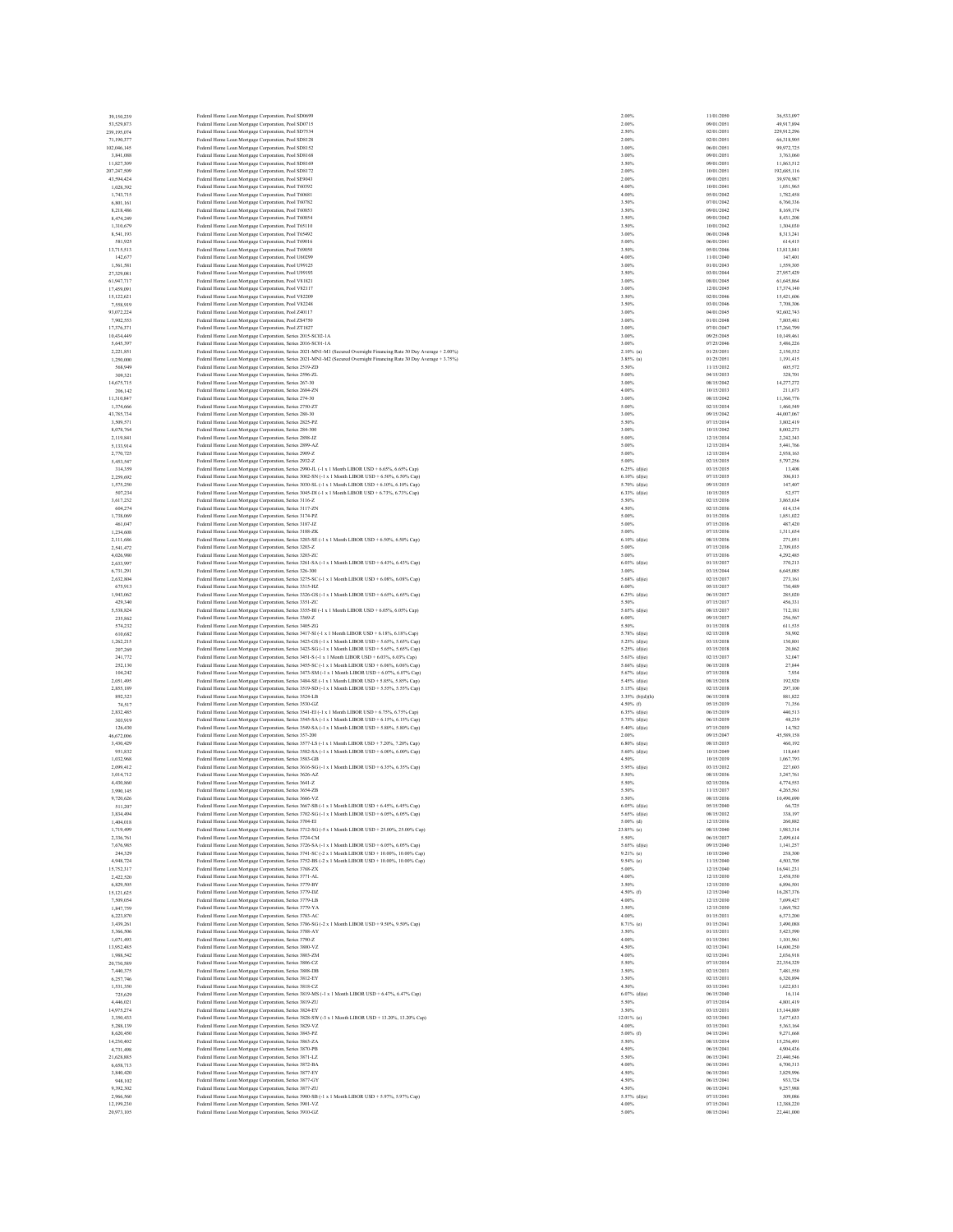| 2.958.992<br>3,919,058     |                                                                                                                                                                                                                                      | 10/15/2034               | 3,144,497                |
|----------------------------|--------------------------------------------------------------------------------------------------------------------------------------------------------------------------------------------------------------------------------------|--------------------------|--------------------------|
|                            | Federal Home Loan Mortgage Corporation, Series 3910-ZE<br>5.00%<br>Federal Home Loan Mortgage Corporation, Series 3919-KL<br>4.50%                                                                                                   | 09/15/2041               | 3,894,307                |
| 15,062,978                 | Federal Home Loan Mortgage Corporation, Series 3919-ZJ<br>4.00%                                                                                                                                                                      | 09/15/2041               | 15,687,101               |
| 924.353                    | Federal Home Loan Mortgage Corporation, Series 3942-JZ<br>4.00%                                                                                                                                                                      | 10/15/2041               | 928,922                  |
| 3,827,907                  | Federal Home Loan Mortgage Corporation, Series 3944-AZ<br>4.00%                                                                                                                                                                      | 10/15/2041               | 3,932,606                |
| 1,459,011                  | Federal Home Loan Mortgage Corporation, Series 3946-SM (-3 x 1 Month LIBOR USD + 14.70%, 14.70% Cap)<br>13.51% (e)                                                                                                                   | 10/15/2041               | 1,804,473<br>13,563,137  |
| 13,208,833<br>2,317,551    | Federal Home Loan Mortgage Corporation, Series 3969-AB<br>4.00%<br>3.50%                                                                                                                                                             | 10/15/2033<br>01/15/2042 | 2,247,910                |
| 55,022,564                 | Federal Home Loan Mortgage Corporation, Series 3982-AZ<br>3.50%<br>Federal Home Loan Mortgage Corporation, Series 3990-ZA                                                                                                            | 01/15/2042               | 55,214,042               |
| 3,932,178                  | Federal Home Loan Mortgage Corporation, Series 3999-EZ<br>4.00%                                                                                                                                                                      | 02/15/2042               | 4,008,378                |
| 23,775,193                 | Federal Home Loan Mortgage Corporation, Series 3999-ZB<br>4.00%                                                                                                                                                                      | 02/15/2042               | 24,195,995               |
| 35.620.924                 | 4.00% (f)<br>Federal Home Loan Mortgage Corporation, Series 4016-KZ                                                                                                                                                                  | 03/15/2042               | 36,922,000               |
| 440,158                    | Federal Home Loan Mortgage Corporation, Series 4050-BC<br>2.00%<br>Federal Home Loan Mortgage Corporation, Series 4050-ND<br>2.50%                                                                                                   | 05/15/2041<br>09/15/2041 | 439,976<br>1,058,556     |
| 1,066,706<br>76,765,086    | Federal Home Loan Mortgage Corporation, Series 4084-TZ<br>4.00%                                                                                                                                                                      | 07/15/2042               | 77,897,686               |
| 48,149,486                 | Federal Home Loan Mortgage Corporation, Series 4097-ZA<br>3.50% (f)                                                                                                                                                                  | 08/15/2042               | 48,527,257               |
| 53,047,410                 | 4.50%<br>Federal Home Loan Mortgage Corporation, Series 4109-GE                                                                                                                                                                      | 10/15/2041               | 55.132.243               |
| 16,775,207                 | 1.35%<br>Federal Home Loan Mortgage Corporation, Series 4116-AP                                                                                                                                                                      | 08/15/2042               | 15,424,670               |
| 4,044,155                  | Federal Home Loan Mortgage Corporation, Series 4121-AV<br>3.00%                                                                                                                                                                      | 12/15/2035               | 3,987,928                |
| 20,553,897                 | 2.50%<br>Federal Home Loan Mortgage Corporation, Series 4160-HP                                                                                                                                                                      | 01/15/2033               | 20,152,592               |
| 18,702.152<br>1,741,061    | Federal Home Loan Mortgage Corporation, Series 4162-ZJ<br>3.00%<br>3.00%                                                                                                                                                             | 02/15/2033<br>02/15/2043 | 18,502,873<br>1,691,383  |
| 49,382,800                 | Federal Home Loan Mortgage Corporation, Series 4165-ZT<br>3.50% (f)<br>Federal Home Loan Mortgage Corporation, Series 4174-Z                                                                                                         | 03/15/2043               | 50,211,700               |
| 88,201,432                 | Federal Home Loan Mortgage Corporation, Series 4179-AZ<br>4.00%                                                                                                                                                                      | 01/15/2041               | 90,715,128               |
| 9,321,750                  | 3.00% (f)<br>Federal Home Loan Mortgage Corporation, Series 4183-ZB                                                                                                                                                                  | 03/15/2043               | 8,822,909                |
| 3,582,507                  | Federal Home Loan Mortgage Corporation, Series 4186-ZJ<br>3.00%                                                                                                                                                                      | 03/15/2033               | 3,463,394                |
| 11,084,665                 | Federal Home Loan Mortgage Corporation, Series 4189-ML<br>3.00%                                                                                                                                                                      | 04/15/2038               | 10,917,946               |
| 40,532,145                 | Federal Home Loan Mortgage Corporation, Series 4212-US (-1 x 1 Month LIBOR USD + 5.40%, 5.40% Cap)<br>$5.12%$ (e)<br>Federal Home Loan Mortgage Corporation, Series 4223-US (-1 x 1 Month LIBOR USD + 5.43%, 5.43% Cap)<br>5.15% (e) | 06/15/2043<br>07/15/2043 | 35,878,126<br>17,593,379 |
| 19,464,135<br>28,270,601   | Federal Home Loan Mortgage Corporation, Series 4223-ZV<br>$4.00\%$ (f)                                                                                                                                                               | 07/15/2043               | 29,648,553               |
| 5,572,998                  | 3.00%<br>Federal Home Loan Mortgage Corporation, Series 4229-TZ                                                                                                                                                                      | 06/15/2043               | 5,430,106                |
| 35,338,252                 | Federal Home Loan Mortgage Corporation, Series 4229-ZA<br>$4.00%$ (f)                                                                                                                                                                | 07/15/2043               | 36,998.241               |
| 9,088,353                  | Federal Home Loan Mortgage Corporation, Series 4249-CS (-1 x 1 Month LIBOR USD + 4.65%, 4.65% Cap)<br>$4.48%$ (c)                                                                                                                    | 09/15/2043               | 7,783,349                |
| 24,623,983                 | $3.00\%$ (f)<br>Federal Home Loan Mortgage Corporation, Series 4250-BZ                                                                                                                                                               | 09/15/2033               | 24,402,813               |
| 11,367,525                 | Federal Home Loan Mortgage Corporation, Series 4267-BZ<br>4.00%                                                                                                                                                                      | 10/15/2040               | 11.815.331               |
| 24,328,053<br>20.843.522   | Federal Home Loan Mortgage Corporation, Series 4283-ZL<br>$3.00\%$ (f)<br>4.00%<br>Federal Home Loan Mortgage Corporation, Series 4355-ZX                                                                                            | 08/15/2033<br>05/15/2044 | 24,350,887<br>21,825,829 |
| 16,943,864                 | Federal Home Loan Mortgage Corporation, Series 4376-GZ<br>$3.00\%$ (f)                                                                                                                                                               | 08/15/2044               | 16,609,608               |
| 53,868,641                 | Federal Home Loan Mortgage Corporation, Series 4377-LZ<br>$3.00\%$ (f)                                                                                                                                                               | 08/15/2044               | 52,801,805               |
| 10,948,562                 | 3.00%<br>Federal Home Loan Mortgage Corporation, Series 4377-UZ                                                                                                                                                                      | 08/15/2044               | 10,752,465               |
| 2,099,619                  | Federal Home Loan Mortgage Corporation, Series 4379-KA<br>3.00%                                                                                                                                                                      | 08/15/2044               | 2,084,133                |
| 1,637,152                  | 3.00%<br>Federal Home Loan Mortgage Corporation, Series 4384-A                                                                                                                                                                       | 12/15/2040               | 1,644,540                |
| 29,445,494                 | $3.00\%$ (f)<br>Federal Home Loan Mortgage Corporation, Series 4384-ZY                                                                                                                                                               | 09/15/2044               | 28,865,046               |
| 6,491,247<br>149,234,960   | Federal Home Loan Mortgage Corporation, Series 4390-NY<br>3.00%<br>3.00% (f)<br>Federal Home Loan Mortgage Corporation, Series 4390-NZ                                                                                               | 06/15/2040<br>09/15/2044 | 6,503,557<br>146,288,137 |
| 1,258,410                  | 3.00%<br>Federal Home Loan Mortgage Corporation, Series 4391-MA                                                                                                                                                                      | 07/15/2040               | 1.260.153                |
| 15,386,216                 | Federal Home Loan Mortgage Corporation, Series 4408-PB<br>3.00%                                                                                                                                                                      | 04/15/2044               | 14,967,797               |
| 23.150.282                 | 3.00%<br>Federal Home Loan Mortgage Corporation, Series 4427-CE                                                                                                                                                                      | 02/15/2034               | 23,009,319               |
| 9,294,936                  | Federal Home Loan Mortgage Corporation, Series 4427-PS (-1 x 1 Month LIBOR USD + 5.60%, 5.60% Cap)<br>$5.20\%$ (d)(e)                                                                                                                | 07/15/2044               | 823,726                  |
| 10,340,329                 | Federal Home Loan Mortgage Corporation, Series 4429-HA<br>3.00%                                                                                                                                                                      | 04/15/2034               | 10,120,403               |
| 28,438,078                 | $3.00\%$ (f)<br>Federal Home Loan Mortgage Corporation, Series 4434-LZ                                                                                                                                                               | 02/15/2045               | 27.724.425               |
| 1,832,437                  | Federal Home Loan Mortgage Corporation, Series 4438-B<br>3.00%<br>3.00% (f)<br>Federal Home Loan Mortgage Corporation, Series 4441-VZ                                                                                                | 10/15/2043<br>02/15/2045 | 1.796.692<br>10,416,001  |
| 10,633,368<br>4,404,480    | Federal Home Loan Mortgage Corporation, Series 4444-CH<br>3.00%                                                                                                                                                                      | 01/15/2041               | 4,425,875                |
| 30,910,955                 | Federal Home Loan Mortgage Corporation, Series 4444-CZ<br>$3.00\%$ (f)                                                                                                                                                               | 02/15/2045               | 29,939,380               |
| 2,672,286                  | Federal Home Loan Mortgage Corporation, Series 4447-A<br>3.00%                                                                                                                                                                       | 06/15/2041               | 2,680,650                |
| 27,464,595                 | Federal Home Loan Mortgage Corporation, Series 4447-YZ<br>4.00%                                                                                                                                                                      | 08/15/2043               | 28,376,706               |
| 9,487,912                  | 3.00% (f)<br>Federal Home Loan Mortgage Corporation, Series 4462-ZA                                                                                                                                                                  | 04/15/2045               | 9,398,507                |
| 48,121,555                 | Federal Home Loan Mortgage Corporation, Series 4463-ZC<br>3.00%                                                                                                                                                                      | 04/15/2045               | 46,813,996               |
| 30,756,978                 | Federal Home Loan Mortgage Corporation, Series 4467-ZA<br>$3.00\%$ (f)                                                                                                                                                               | 04/15/2045               | 30,161,590               |
| 23,025,017<br>20.021.528   | Federal Home Loan Mortgage Corporation, Series 4471-BA<br>3.00%<br>Federal Home Loan Mortgage Corporation, Series 4471-BC<br>3.00%                                                                                                   | 12/15/2041<br>12/15/2041 | 22,927,083<br>19,952,341 |
| 48,090,975                 | Federal Home Loan Mortgage Corporation, Series 4471-GA<br>3.00%                                                                                                                                                                      | 02/15/2044               | 47,063,434               |
| 10,688,983                 | Federal Home Loan Mortgage Corporation, Series 4481-B<br>3.00%                                                                                                                                                                       | 12/15/2042               | 10,402,043               |
|                            | Federal Home Loan Mortgage Corporation, Series 4483-CA<br>3.00%                                                                                                                                                                      |                          |                          |
| 67,644,604                 |                                                                                                                                                                                                                                      | 06/15/2044               | 66,402,846               |
| 37,239,357                 | Federal Home Loan Mortgage Corporation, Series 4483-PA<br>2.50%                                                                                                                                                                      | 06/15/2045               | 36,482,709               |
| 9,312,653                  | 3.50%<br>Federal Home Loan Mortgage Corporation, Series 4492-GZ                                                                                                                                                                      | 07/15/2045               | 9.207.704                |
| 2.229,087                  | Federal Home Loan Mortgage Corporation, Series 4498-PD<br>2.50%                                                                                                                                                                      | 08/15/2042               | 2.216,759                |
| 5,174,903                  | Federal Home Loan Mortgage Corporation, Series 4499-AB<br>3.00%                                                                                                                                                                      | 06/15/2042               | 5,075,479                |
| 7,038,733                  | $0.00\%$ (h)<br>Federal Home Loan Mortgage Corporation, Series 4500-GO                                                                                                                                                               | 08/15/2045               | 6.159.084                |
| 13,757,129                 | Federal Home Loan Mortgage Corporation, Series 4504-CA<br>3.00%                                                                                                                                                                      | 04/15/2044               | 13,560,090               |
| 23,166,302<br>48,694,647   | Federal Home Loan Mortgage Corporation, Series 4527-GA<br>3.00%<br>Federal Home Loan Mortgage Corporation, Series 4533-AB<br>3.00%                                                                                                   | 02/15/2044<br>06/15/2044 | 22,763,876<br>48,008,905 |
| 44.751.525                 | Federal Home Loan Mortgage Corporation, Series 4543-HG<br>2.70%                                                                                                                                                                      | 04/15/2044               | 43,936,380               |
| 65,437,151                 | Federal Home Loan Mortgage Corporation, Series 4573-CA<br>3.00%                                                                                                                                                                      | 11/15/2044               | 64,526,279               |
| 13,989,461                 | Federal Home Loan Mortgage Corporation, Series 4573-DA<br>3.00%                                                                                                                                                                      | 03/15/2045               | 13.501.141               |
| 48,551,984                 | Federal Home Loan Mortgage Corporation, Series 4582-HA<br>3.00%                                                                                                                                                                      | 09/15/2045               | 47,638,954               |
| 14,448,479                 | Federal Home Loan Mortgage Corporation, Series 4588-DA<br>3.00%                                                                                                                                                                      | 02/15/2044               | 14,032,792               |
| 9,289,568                  | Federal Home Loan Mortgage Corporation, Series 4629-KA<br>3.00%<br>$3.50\%$ (f)                                                                                                                                                      | 03/15/2045<br>12/15/2046 | 9.103.012<br>36,334,991  |
| 36,041,820<br>26,124,546   | Federal Home Loan Mortgage Corporation, Series 4636-DZ<br>Federal Home Loan Mortgage Corporation, Series 4679-VZ<br>3.50% (f)                                                                                                        | 02/15/2047               | 26,383,803               |
| 8,428,386                  | Federal Home Loan Mortgage Corporation, Series 4744-KA<br>3.00%                                                                                                                                                                      | 08/15/2046               | 8,257,687                |
| 9,881,907                  | $4.00\%$ (f)<br>Federal Home Loan Mortgage Corporation, Series 4766-ZB                                                                                                                                                               | 01/15/2048               | 10,416,223               |
| 6,415,875                  | $3.00\%$ (d)<br>Federal Home Loan Mortgage Corporation, Series 4791-IO                                                                                                                                                               | 05/15/2048               | 904,855                  |
| 37,959,398                 | Federal Home Loan Mortgage Corporation, Series 4791-JT<br>3.00%                                                                                                                                                                      | 05/15/2048               | 37,445,052               |
| 5,612,867<br>5.612.867     | $3.00\%$ (d)<br>Federal Home Loan Mortgage Corporation, Series 4791-LI<br>$0.00\%$ (h)<br>Federal Home Loan Mortgage Corporation, Series 4791-LO                                                                                     | 05/15/2048<br>05/15/2048 | 657,497<br>4,752,707     |
| 20,696,372                 | Federal Home Loan Mortgage Corporation, Series 4791-PO<br>$0.00\%$ (h)                                                                                                                                                               | 05/15/2048               | 17,633,081               |
| 16,174,054                 | Federal Home Loan Mortgage Corporation, Series 4792-A<br>3.00%                                                                                                                                                                       | 05/15/2048               | 15,954,844               |
| 10.782.022                 | Federal Home Loan Mortgage Corporation, Series 4793-C<br>3.00%                                                                                                                                                                       | 06/15/2048               | 10,565,036               |
| 9,374,131                  | Federal Home Loan Mortgage Corporation, Series 4795-AO<br>$0.00\%$ (h)                                                                                                                                                               | 05/15/2048<br>06/15/2048 | 7,929,510<br>6,500,993   |
| 7,620,217<br>15,151,669    | $0.00\%$ (h)<br>Federal Home Loan Mortgage Corporation, Series 4801-OG<br>3.00%<br>Federal Home Loan Mortgage Corporation, Series 4901-BD                                                                                            | 07/25/2049               | 15.026.290               |
| 33,387,214                 | Federal Home Loan Mortgage Corporation, Series 4924-ST (-1 x 1 Month LIBOR USD + 6.00%, 6.00% Cap)<br>$5.54%$ (d)(e)                                                                                                                 | 08/25/2048               | 4,803,565                |
| 14,584,494                 | Federal Home Loan Mortgage Corporation, Series 5004-LS (-1 x 1 Month LIBOR USD + 6.15%, 6.15% Cap)<br>$5.69%$ (d)(e)                                                                                                                 | 07/25/2050               | 2,687,084                |
| 62.113.083                 | 2.00%<br>Federal Home Loan Mortgage Corporation, Series 5105-NH                                                                                                                                                                      | 02/25/2037               | 59,430.220               |
| 9,719,834                  | $2.40\%$ (d)(e)<br>Federal Home Loan Mortgage Corporation, Series 5112-SC (-1 x Secured Overnight Financing Rate 30 Day Average + 2.50%, 2.50% Cap)                                                                                  | 06/25/2051               | 331,019                  |
| 24,904,269                 | Federal Home Loan Mortgage Corporation, Series 5117-D<br>2.00%                                                                                                                                                                       | 06/25/2051               | 23,646,997               |
| 50,511,312                 | Federal Home Loan Mortgage Corporation, Series 5126-AH<br>2.00%                                                                                                                                                                      | 02/25/2037               | 48,329,567               |
| 30,302,929                 | Federal Home Loan Mortgage Corporation, Series 5145-SB (-1 x Secured Overnight Financing Rate 30 Day Average + 2.60%, 2.60% Cap)<br>2.50% (d)(e)                                                                                     | 09/25/2051               | 1,252,444                |
| 57,160,759<br>14,750,156   | 3.00% (d)<br>Federal Home Loan Mortgage Corporation, Series 5157-EI<br>1.50%                                                                                                                                                         | 10/25/2051<br>07/25/2041 | 8.291.077<br>13,879,938  |
| 46,538,739                 | Federal Home Loan Mortgage Corporation, Series 5159-CD<br>$3.64\%$ (d)(e)<br>Federal Home Loan Mortgage Corporation, Series 5160-S (-1 x Secured Overnight Financing Rate 30 Day Average + 3.74%, 3.74% Cap)                         | 08/25/2050               | 4,666,179                |
| 25.208.985                 | $2.50\%$ (f)<br>Federal Home Loan Mortgage Corporation, Series 5175-CZ                                                                                                                                                               | 09/25/2051               | 20,553,276               |
| 111,000,000                | Federal Home Loan Mortgage Corporation, Series K139-AM<br>1.87%                                                                                                                                                                      | 02/25/2032               | 101,444,154              |
| 250,000,000                | 2.25%<br>Federal Home Loan Mortgage Corporation, Series K140-A2                                                                                                                                                                      | 01/25/2032               | 237,063,600              |
| 125,000,000                | Federal Home Loan Mortgage Corporation, Series K140-AM<br>2.25%                                                                                                                                                                      | 01/25/2032               | 117,499,600              |
| 150,000,000<br>100,000,000 | 2.25%<br>Federal Home Loan Mortgage Corporation, Series K141-A2<br>2.25%<br>Federal Home Loan Mortgage Corporation, Series K141-AM                                                                                                   | 05/25/2032               | 141,246,450              |
| 25,000,000                 | Federal Home Loan Mortgage Corporation, Series K142-AM<br>2.40%                                                                                                                                                                      | 05/25/2032<br>05/25/2032 | 93,630,230<br>23,743,780 |
| 30,136,176                 | Federal Home Loan Mortgage Corporation, Series R003-ZA<br>5.50%                                                                                                                                                                      | 10/15/2035               | 32,553,965               |
| 4.322.513                  | Federal National Mortgage Association Pass-Thru, Pool 555743<br>5.00%                                                                                                                                                                | 09/01/2033               | 4,674,837                |
| 3,150,056                  | Federal National Mortgage Association Pass-Thru, Pool 735382<br>5.00%                                                                                                                                                                | 04/01/2035               | 3.407.578                |
| 5,115,600                  | Federal National Mortgage Association Pass-Thru, Pool 735402<br>5.00%                                                                                                                                                                | 04/01/2035               | 5,531,926                |
| 3.528.617                  | Federal National Mortgage Association Pass-Thru, Pool 735484<br>5.00%                                                                                                                                                                | 05/01/2035               | 3,815,883                |
| 1,464,633                  | Federal National Mortgage Association Pass-Thru, Pool 735667<br>5.00%                                                                                                                                                                | 07/01/2035               | 1,583,523                |
| 1,193,129<br>2.878.923     | Federal National Mortgage Association Pass-Thru, Pool 735893<br>5.00%<br>Federal National Mortgage Association Pass-Thru, Pool 745275<br>5.00%                                                                                       | 10/01/2035<br>02/01/2036 | 1,291,493<br>3.117.341   |
| 120,652                    | Federal National Mortgage Association Pass-Thru, Pool 888695<br>5.00%                                                                                                                                                                | 08/01/2037               | 130,525                  |
| 706,422                    | 5.00%<br>Federal National Mortgage Association Pass-Thru, Pool 888968                                                                                                                                                                | 08/01/2035               | 763,420                  |
| 5.399,651                  | Federal National Mortgage Association Pass-Thru, Pool 890549<br>4.00%                                                                                                                                                                | 11/01/2043               | 5,653,169                |
| 6,319,988                  | Federal National Mortgage Association Pass-Thru, Pool 890565<br>3.00%                                                                                                                                                                | 11/01/2043               | 6,315,412                |
| 386,047<br>87.563          | Federal National Mortgage Association Pass-Thru, Pool 931104<br>5.00%<br>5.00%                                                                                                                                                       | 05/01/2039<br>05/01/2038 | 405,881<br>94,847        |
| 1,032,833                  | Federal National Mortgage Association Pass-Thru, Pool 975116<br>Federal National Mortgage Association Pass-Thru, Pool 986864<br>6.50%                                                                                                | 08/01/2038               | 1,167,747                |
| 602.843                    | Federal National Mortgage Association Pass-Thru, Pool 987316<br>6.50%                                                                                                                                                                | 09/01/2038               | 668,527                  |
| 5.759,479<br>9,604,637     | Federal National Mortgage Association Pass-Thru, Pool 995203<br>5.00%<br>Federal National Mortgage Association Pass-Thru, Pool 995849<br>5.00%                                                                                       | 07/01/2035<br>08/01/2036 | 6,134,115<br>10,391,684  |

| ï<br>¢<br>d                      |  |
|----------------------------------|--|
| 41<br>$_{20}$                    |  |
| 2041                             |  |
| 41<br>41<br>$_{20}$              |  |
| 2041                             |  |
| 3                                |  |
| 2042                             |  |
| 2042                             |  |
| 42<br>$_{20}$<br>2042            |  |
| 2042                             |  |
| 41<br>$_{20}$                    |  |
| 2041                             |  |
| 2042                             |  |
| 42<br>$_{20}$<br>2041            |  |
| 204<br>$\overline{2}$            |  |
| 2035                             |  |
| 20<br>33                         |  |
| 2033<br>2043                     |  |
| 43<br>20                         |  |
| 20<br>41                         |  |
| 2043                             |  |
| 2033                             |  |
| 2038<br>2043                     |  |
| 20<br>43                         |  |
| 2043                             |  |
| 2043                             |  |
| $_{20}$<br>43<br>$_{20}$<br>43   |  |
| 2033                             |  |
| $_{20}$<br>40                    |  |
| 2033                             |  |
| 2044<br>44                       |  |
| $_{20}$<br>2044                  |  |
| 2044                             |  |
| 44<br>$_{20}$                    |  |
| $_{20}$<br>40<br>2044            |  |
| 20<br>40                         |  |
| $_{20}$<br>44                    |  |
| 2040                             |  |
| 2044                             |  |
| 2034<br>2044                     |  |
| 2034                             |  |
|                                  |  |
| 20<br>43                         |  |
| 2045                             |  |
| 41<br>45<br>$_{20}$              |  |
| 2041                             |  |
| 43                               |  |
| 2045                             |  |
| 2045<br>2045                     |  |
| 2041                             |  |
| 2041                             |  |
| 44<br>$_{20}$                    |  |
| 2042                             |  |
| 2044<br>$_{20}$<br>45            |  |
| 45                               |  |
| 2042                             |  |
| 42<br>$_{20}$                    |  |
| $_{20}$<br>45<br>2044            |  |
| 2044                             |  |
| á<br>$_{20}$                     |  |
| 20<br>44                         |  |
| 2044                             |  |
| 20<br>45                         |  |
| 2044                             |  |
|                                  |  |
| $_{20}$<br>46<br>204             |  |
|                                  |  |
| $_{20}$<br>48                    |  |
| 2048                             |  |
| $_{20}$<br>48<br>$\overline{20}$ |  |
| IS.<br>2048                      |  |
| 48<br>$_{20}$                    |  |
| 2048                             |  |
|                                  |  |
| 20<br>48<br>2048                 |  |
| 2049                             |  |
| 48<br>$\overline{20}$            |  |
| 2050                             |  |
| 2037<br>2051                     |  |
| 2051                             |  |
| 2037                             |  |
| 2051                             |  |
| 2051<br>2041                     |  |
| 2050                             |  |
| 2051                             |  |
| 2032                             |  |
| 2032<br>2032                     |  |
| ż,<br>$\frac{1}{20}$             |  |
| 2032                             |  |
| 2032                             |  |
| 35<br>$\frac{1}{20}$<br>2033     |  |
| 2035                             |  |
| 2035                             |  |
| 2035                             |  |
| 2035<br>$_{20}$<br>35            |  |
| 2036                             |  |
| 2037                             |  |
|                                  |  |
| 2035                             |  |
| 2043                             |  |
| 2043<br>2039                     |  |
| 2038                             |  |
| $_{20}$<br>38                    |  |
| 2038                             |  |
| 2035<br>2036                     |  |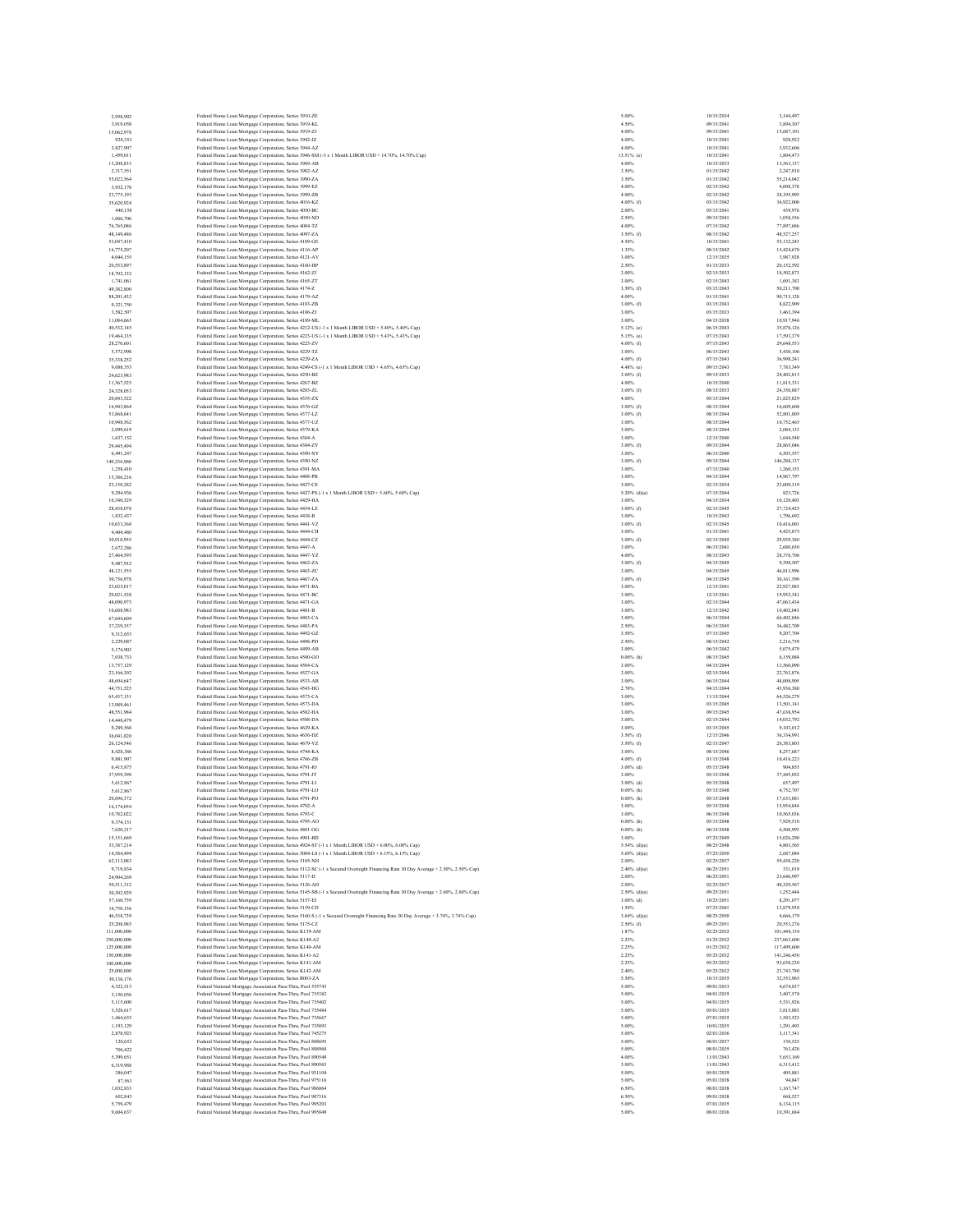| 7,838,807<br>157,563     | Federal National Mortgage Association Pass-Thru, Pool AB2123<br>Federal National Mortgage Association Pass-Thru, Pool AB2370 | 4.00%<br>4.50% | 01/01/2031<br>09/01/2035 | 8,069,157<br>160,823     |
|--------------------------|------------------------------------------------------------------------------------------------------------------------------|----------------|--------------------------|--------------------------|
| 521.814                  | Federal National Mortgage Association Pass-Thru, Pool AB3713                                                                 | 4.00%          | 10/01/2031               | 535,566                  |
| 3,939,921                | Federal National Mortgage Association Pass-Thru, Pool AB3796                                                                 | 3.50%          | 11/01/2031               | 4,014,714                |
| 750,345                  | Federal National Mortgage Association Pass-Thru, Pool AB3850                                                                 | 4.00%          | 11/01/2041               | 754,488                  |
| 1,108,028                | Federal National Mortgage Association Pass-Thru, Pool AB3923                                                                 | 4.00%          | 11/01/2041               | 1,116,799                |
| 14,680,421<br>12,216,878 | Federal National Mortgage Association Pass-Thru, Pool AB4167<br>Federal National Mortgage Association Pass-Thru, Pool AB4261 | 3.50%<br>3.50% | 01/01/2032<br>01/01/2032 | 14,978,909<br>12,374,810 |
| 2.023,426                | Federal National Mortgage Association Pass-Thru, Pool AB5084                                                                 | 3.50%          | 05/01/2032               | 2.049.390                |
| 5,152,455                | Federal National Mortgage Association Pass-Thru, Pool AB5156                                                                 | 3.50%          | 05/01/2032               | 5,218,399                |
| 7,403,236                | Federal National Mortgage Association Pass-Thru, Pool AB5212                                                                 | 3.50%          | 05/01/2032               | 7,498,258                |
| 4,860,058                | Federal National Mortgage Association Pass-Thru, Pool AB5243                                                                 | 4.00%          | 05/01/2042               | 4,898,857                |
| 11,466,494               | Federal National Mortgage Association Pass-Thru, Pool AB5911                                                                 | 3.00%          | 08/01/2032               | 11,445,362               |
| 3.612.982<br>5,302,567   | Federal National Mortgage Association Pass-Thru, Pool AB6280                                                                 | 3.00%<br>3.00% | 09/01/2042<br>10/01/2032 | 3,605,241<br>5,292,799   |
| 14,923,155               | Federal National Mortgage Association Pass-Thru, Pool AB6349<br>Federal National Mortgage Association Pass-Thru, Pool AB6750 | 3.00%          | 10/01/2032               | 14,895,573               |
| 7,466,557                | Federal National Mortgage Association Pass-Thru, Pool AB6751                                                                 | 3.00%          | 10/01/2032               | 7.431,886                |
| 38,723,458               | Federal National Mortgage Association Pass-Thru, Pool AB6854                                                                 | 3.00%          | 11/01/2042               | 38,695,211               |
| 28,369,685               | Federal National Mortgage Association Pass-Thru, Pool AB7077                                                                 | 3.00%          | 11/01/2042               | 28,343,180               |
| 23,973,788               | Federal National Mortgage Association Pass-Thru, Pool AB7344                                                                 | 3.00%          | 12/01/2032               | 23,929.414               |
| 12,057,866               | Federal National Mortgage Association Pass-Thru, Pool AB7776                                                                 | 3.00%          | 02/01/2043               | 11,990,647               |
| 14,310,851               | Federal National Mortgage Association Pass-Thru, Pool AB7877                                                                 | 3.00%          | 02/01/2043               | 14,244,034               |
| 6,724,708<br>10,100,156  | Federal National Mortgage Association Pass-Thru, Pool AB8418<br>Federal National Mortgage Association Pass-Thru, Pool AB8520 | 3.00%<br>3.00% | 02/01/2033<br>02/01/2033 | 6,712,265<br>10,081,476  |
| 12,113,727               | Federal National Mortgage Association Pass-Thru, Pool AB8703                                                                 | 3.00%          | 03/01/2038               | 11,986,760               |
| 5,749,209                | Federal National Mortgage Association Pass-Thru, Pool AB8858                                                                 | 3.00%          | 04/01/2033               | 5,738,629                |
| 10,032,821               | Federal National Mortgage Association Pass-Thru, Pool AB9020                                                                 | 3.00%          | 04/01/2038               | 9,928,200                |
| 8,593,356                | Federal National Mortgage Association Pass-Thru, Pool AB9197                                                                 | 3.00%          | 05/01/2033               | 8,577,516                |
| 27,229,443               | Federal National Mortgage Association Pass-Thru, Pool AB9406                                                                 | 3.00%          | 05/01/2033               | 27,179,079               |
| 4,902,157                | Federal National Mortgage Association Pass-Thru, Pool AB9409                                                                 | 3.00%          | 05/01/2033               | 4,893,143                |
| 251,577                  | Federal National Mortgage Association Pass-Thru, Pool AD2177                                                                 | 4.50%<br>5.00% | 06/01/2030<br>06/01/2040 | 260,878<br>418,835       |
| 387,621<br>266,101       | Federal National Mortgage Association Pass-Thru, Pool AD6438<br>Federal National Mortgage Association Pass-Thru, Pool AD7859 | 5.00%          | 06/01/2040               | 288,145                  |
| 3.131.634                | Federal National Mortgage Association Pass-Thru, Pool AH0607                                                                 | 4.00%          | 12/01/2040               | 3.269.931                |
| 167,724                  | Federal National Mortgage Association Pass-Thru, Pool AH1140                                                                 | 4.50%          | 12/01/2040               | 172,207                  |
| 2,169,344                | Federal National Mortgage Association Pass-Thru, Pool AH4437                                                                 | 4.00%          | 01/01/2041               | 2,186,601                |
| 976,226                  | Federal National Mortgage Association Pass-Thru, Pool AH7309                                                                 | 4.00%          | 02/01/2031               | 1.004.696                |
| 1,985,237                | Federal National Mortgage Association Pass-Thru, Pool AH9323                                                                 | 4.00%          | 04/01/2026               | 2,048,207                |
| 507.513                  | Federal National Mortgage Association Pass-Thru, Pool A19831                                                                 | 4.00%          | 09/01/2041               | 511,507                  |
| 831,610<br>256,571       | Federal National Mortgage Association Pass-Thru, Pool AJ1265<br>Federal National Mortgage Association Pass-Thru, Pool AJ1399 | 4.00%<br>4.00% | 09/01/2041<br>09/01/2041 | 856,275<br>258,611       |
| 1.615.971                | Federal National Mortgage Association Pass-Thru, Pool AJ1467                                                                 | 4.00%          | 10/01/2041               | 1.628.823                |
| 2,176,684                | Federal National Mortgage Association Pass-Thru, Pool AJ3392                                                                 | 4.00%          | 10/01/2041               | 2,225,611                |
| 1,143,969                | Federal National Mortgage Association Pass-Thru, Pool AJ3854                                                                 | 4.00%          | 10/01/2041               | 1,153,058                |
| 5.728,652                | Federal National Mortgage Association Pass-Thru, Pool AJ4118                                                                 | 4.00%          | 11/01/2041               | 5,774,168                |
| 1,381,244                | Federal National Mortgage Association Pass-Thru, Pool AJ4131                                                                 | 4.00%          | 10/01/2041               | 1,392,184                |
| 1,098,835                | Federal National Mortgage Association Pass-Thru, Pool AJ5172                                                                 | 4.00%          | 11/01/2041               | 1,107,534                |
| 9,416,357                | Federal National Mortgage Association Pass-Thru, Pool AJ5322                                                                 | 4.00%          | 11/01/2041               | 9,831,947                |
| 3,549,517<br>1,038,857   | Federal National Mortgage Association Pass-Thru, Pool AJ7677<br>Federal National Mortgage Association Pass-Thru, Pool AJ8334 | 3.50%<br>4.00% | 12/01/2041<br>12/01/2041 | 3,522,541<br>1,044,609   |
| 12,041,799               | Federal National Mortgage Association Pass-Thru, Pool AK0713                                                                 | 3.50%          | 01/01/2032               | 12,197,368               |
| 1,668,426                | Federal National Mortgage Association Pass-Thru, Pool AK4039                                                                 | 4.00%          | 02/01/2042               | 1,681,702                |
| 3,044,913                | Federal National Mortgage Association Pass-Thru, Pool AK4763                                                                 | 4.00%          | 02/01/2042               | 3,069,047                |
| 1,373,453                | Federal National Mortgage Association Pass-Thru, Pool AK9438                                                                 | 4.00%          | 03/01/2042               | 1,381,027                |
| 2,284,755                | Federal National Mortgage Association Pass-Thru, Pool AK9439                                                                 | 4.00%          | 03/01/2042               | 2,302,957                |
| 532,367                  | Federal National Mortgage Association Pass-Thru, Pool AK9446                                                                 | 4.50%          | 03/01/2042               | 556,405                  |
| 56,509,916<br>30,415,632 | Federal National Mortgage Association Pass-Thru, Pool AL3699<br>Federal National Mortgage Association Pass-Thru, Pool AL3883 | 3.00%<br>3.00% | 06/01/2043<br>07/01/2043 | 56,390,264<br>30,350,989 |
| 798,759                  | Federal National Mortgage Association Pass-Thru, Pool AL4292                                                                 | 4.50%          | 04/01/2026               | 823,498                  |
| 4,993,895                | Federal National Mortgage Association Pass-Thru, Pool AL4312                                                                 | 4.00%          | 10/01/2043               | 5,216,078                |
| 10,446,512               | Federal National Mortgage Association Pass-Thru, Pool AL6075                                                                 | 3.50%          | 09/01/2053               | 10,375,779               |
| 19,906,857               | Federal National Mortgage Association Pass-Thru, Pool AL6076                                                                 | 3.00%          | 06/01/2053               | 19,550,222               |
| 28,506,650               | Federal National Mortgage Association Pass-Thru, Pool AL6141                                                                 | 4.00%          | 04/01/2042               | 29,835,162               |
| 26.320.161               | Federal National Mortgage Association Pass-Thru, Pool AL6325                                                                 | 3.00%          | 10/01/2044               | 26,274,373               |
| 8,495,463                | Federal National Mortgage Association Pass-Thru, Pool AL6486                                                                 | 4.50%          | 02/01/2045               | 9,020,964                |
| 27,588,555<br>25,091,676 | Federal National Mortgage Association Pass-Thru, Pool AL6538<br>Federal National Mortgage Association Pass-Thru, Pool AL8304 | 4.50%<br>3.50% | 06/01/2044<br>03/01/2046 | 29,348,109<br>25,568,154 |
| 7,446,430                | Federal National Mortgage Association Pass-Thru, Pool AO2980                                                                 | 4.00%          | 05/01/2042               | 7,498,927                |
| 15,429,647               | Federal National Mortgage Association Pass-Thru, Pool AP4787                                                                 | 3.50%          | 09/01/2042               | 15,340,567               |
| 12,106,802               | Federal National Mortgage Association Pass-Thru, Pool AP4789                                                                 | 3.50%          | 09/01/2042               | 12,014,880               |
| 7,422,737                | Federal National Mortgage Association Pass-Thru, Pool AQ5541                                                                 | 3.00%          | 12/01/2042               | 7,414,293                |
| 8,190,062                | Federal National Mortgage Association Pass-Thru, Pool AR9856                                                                 | 3.00%          | 04/01/2043               | 8,180,742                |
| 8,587,061                | Federal National Mortgage Association Pass-Thru, Pool AS1927                                                                 | 4.50%          | 03/01/2044               | 9.139.130                |
| 8,369,029<br>5,069,045   | Federal National Mortgage Association Pass-Thru, Pool AS2038<br>Federal National Mortgage Association Pass-Thru, Pool AS2517 | 4.50%<br>4.50% | 03/01/2044<br>05/01/2044 | 8,852,070<br>5,350,789   |
| 2,775,412                | Federal National Mortgage Association Pass-Thru, Pool AS2551                                                                 | 4.50%          | 06/01/2044               | 2,944,110                |
| 2,444,560                | Federal National Mortgage Association Pass-Thru, Pool AS2765                                                                 | 4.50%          | 07/01/2044               | 2,579,238                |
| 12,548,544               | Federal National Mortgage Association Pass-Thru, Pool AS3201                                                                 | 3.00%          | 08/01/2034               | 12,525,416               |
| 5,738,387                | Federal National Mortgage Association Pass-Thru, Pool AS3456                                                                 | 3.00%          | 10/01/2034               | 5,727,817                |
| 11,511,036               | Federal National Mortgage Association Pass-Thru, Pool AS3666                                                                 | 3.00%          | 10/01/2034               | 11,489,791               |
| 35,938,160               | Federal National Mortgage Association Pass-Thru, Pool AS3961                                                                 | 3.00%          | 12/01/2044               | 35,740,165               |
| 13,316,417               | Federal National Mortgage Association Pass-Thru, Pool AS4154                                                                 | 3.00%          | 12/01/2044               | 13,242,978               |
| 9,411,711<br>13,405,854  | Federal National Mortgage Association Pass-Thru, Pool AS4212<br>Federal National Mortgage Association Pass-Thru, Pool AS4281 | 3.00%<br>3.00% | 01/01/2035<br>01/01/2035 | 9,394,351<br>13,381,147  |
| 10,156,604               | Federal National Mortgage Association Pass-Thru, Pool AS4345                                                                 | 3.50%          | 01/01/2045               | 10,318,340               |
| 12,960,765               | Federal National Mortgage Association Pass-Thru, Pool AS4360                                                                 | 3.00%          | 01/01/2035               | 12,936,910               |
| 79,288,399               | Federal National Mortgage Association Pass-Thru, Pool AS4625                                                                 | 3.00%          | 03/01/2045               | 78,850,865               |
| 30,926,912               | Federal National Mortgage Association Pass-Thru, Pool AS4645                                                                 | 3.00%          | 03/01/2045               | 30,756,230               |
| 13.530.327               | Federal National Mortgage Association Pass-Thru, Pool AS4779                                                                 | 3.00%          | 04/01/2035               | 13,505,379               |
| 11,796,663<br>14,804,621 | Federal National Mortgage Association Pass-Thru, Pool AS4780<br>Federal National Mortgage Association Pass-Thru, Pool AS4840 | 3.00%<br>3.00% | 04/01/2035<br>04/01/2035 | 11,774,925<br>14,777,281 |
| 9,903,467                |                                                                                                                              | 3.00%          | 05/01/2035               | 9,885,202                |
| 15,131,967               | Federal National Mortgage Association Pass-Thru, Pool AS4881<br>Federal National Mortgage Association Pass-Thru, Pool AX9696 | 3.00%          | 07/01/2045               | 14,730,881               |
| 19,263,186               | Federal National Mortgage Association Pass-Thru, Pool AY3974                                                                 | 3.00%          | 03/01/2045               | 19,156,924               |
| 6,377,602                | Federal National Mortgage Association Pass-Thru, Pool AY4295                                                                 | 3.00%          | 02/01/2045               | 6,209,101                |
| 435,556                  | Federal National Mortgage Association Pass-Thru, Pool AY4296                                                                 | 3.00%          | 01/01/2045               | 422,995                  |
| 2,867,941                | Federal National Mortgage Association Pass-Thru, Pool AY5471                                                                 | 3.00%          | 03/01/2045               | 2,786,764                |
| 10,873,842               | Federal National Mortgage Association Pass-Thru, Pool BC0785                                                                 | 3.50%          | 04/01/2046               | 11.062.808               |
| 18,780,104<br>1,006,129  | Federal National Mortgage Association Pass-Thru, Pool BC9003<br>Federal National Mortgage Association Pass-Thru, Pool MA0264 | 3.00%<br>4.50% | 11/01/2046<br>12/01/2029 | 18,740,311<br>1,043,621  |
| 3,605,061                | Federal National Mortgage Association Pass-Thru, Pool MA0353                                                                 | 4.50%          | 03/01/2030               | 3,739,448                |
| 751,776                  | Federal National Mortgage Association Pass-Thru, Pool MA0406                                                                 | 4.50%          | 05/01/2030               | 779,809                  |
| 43,436                   | Federal National Mortgage Association Pass-Thru, Pool MA0445                                                                 | 5.00%          | 06/01/2040               | 44,808                   |
| 74,096                   | Federal National Mortgage Association Pass-Thru, Pool MA0468                                                                 | 5.00%          | 07/01/2040               | 76,439                   |
| 1,072,937                | Federal National Mortgage Association Pass-Thru, Pool MA0534                                                                 | 4.00%          | 10/01/2030               | 1,104,393                |
| 243,664                  | Federal National Mortgage Association Pass-Thru, Pool MA0587                                                                 | 4.00%          | 12/01/2030               | 250,812                  |
| 6,185,615                | Federal National Mortgage Association Pass-Thru, Pool MA0616                                                                 | 4.00%          | 01/01/2031               | 6,367,103                |
| 1,380,366<br>46,548,662  | Federal National Mortgage Association Pass-Thru, Pool MA0896<br>Federal National Mortgage Association Pass-Thru, Pool MA0919 | 4.00%<br>3.50% | 11/01/2041<br>12/01/2031 | 1,388,834<br>47.150.252  |
| 19,616,648               | Federal National Mortgage Association Pass-Thru, Pool MA0949                                                                 | 3.50%          | 01/01/2032               | 19,870,162               |
| 23,278,118               | Federal National Mortgage Association Pass-Thru, Pool MA0976                                                                 | 3.50%          | 02/01/2032               | 23,578,881               |
| 11,729,578               | Federal National Mortgage Association Pass-Thru, Pool MA1010                                                                 | 3.50%          | 03/01/2032               | 11,902,577               |
| 2,219,281                | Federal National Mortgage Association Pass-Thru, Pool MA1039                                                                 | 3.50%          | 04/01/2042               | 2,202,206                |
| 15.833.249               | Federal National Mortgage Association Pass-Thru, Pool MA1059                                                                 | 3.50%          | 05/01/2032               | 16,037,857               |
| 1,393,351                | Federal National Mortgage Association Pass-Thru, Pool MA1068                                                                 | 3.50%          | 05/01/2042               | 1,385,327                |
| 34,646,656<br>3.814.193  | Federal National Mortgage Association Pass-Thru, Pool MA1084<br>Federal National Mortgage Association Pass-Thru, Pool MA1093 | 3.50%<br>3.50% | 06/01/2032<br>06/01/2042 | 35,220,850<br>3,792,012  |
| 2,494,773                | Federal National Mortgage Association Pass-Thru, Pool MA1094                                                                 | 4.00%          | 06/01/2042               | 2,510,070                |
| 21,095,124               | Federal National Mortgage Association Pass-Thru, Pool MA1107                                                                 | 3.50%          | 07/01/2032               | 21,367,071               |
| 32.671.903               | Federal National Mortgage Association Pass-Thru, Pool MA1117                                                                 | 3.50%          | 07/01/2042               | 32.451.620               |
| 36,480,329               | Federal National Mortgage Association Pass-Thru, Pool MA1136                                                                 | 3.50%          | 08/01/2042               | 36,234,506               |
| 14,690,526               | Federal National Mortgage Association Pass-Thru, Pool MA1138                                                                 | 3.50%          | 08/01/2032               | 14,879,896               |
| 10.626.931               | Federal National Mortgage Association Pass-Thru, Pool MA1179                                                                 | 3.50%          | 09/01/2042               | 10,565,081               |
| 2,802,641<br>17,916,513  | Federal National Mortgage Association Pass-Thru, Pool MA1201<br>Federal National Mortgage Association Pass-Thru, Pool MA1209 | 3.50%<br>3.50% | 10/01/2032<br>10/01/2042 | 2,838,787<br>17,795,623  |
| 18,633,327               | Federal National Mortgage Association Pass-Thru, Pool MA1237                                                                 | 3.00%          | 11/01/2032               | 18,475,383               |
| 1,660,531                | Federal National Mortgage Association Pass-Thru, Pool MA1242                                                                 | 3.50%          | 11/01/2042               | 1,650,934                |
|                          | Federal National Mortgage Association Pass-Thru, Pool MA1338                                                                 | 3.00%          | 02/01/2033               | 10,562,141               |
| 10,581,708               |                                                                                                                              |                |                          |                          |

| $_{01}$<br>ĺ<br>í                           |
|---------------------------------------------|
| 01<br>Ιú<br>ï                               |
| $\mathbf{1}$<br>$_{01}$<br>Ï                |
| ı<br>l<br>$_{01}$<br>Ì<br>ī                 |
| $\mathbf{I}$<br>ı.<br>ij<br>ť<br>nι<br>ı    |
| ĺ<br>ı<br>ı.                                |
| ı.<br>Ċ                                     |
| ı<br>ī.<br>Ċ<br>'n                          |
| ı.<br>Ċ<br>ť                                |
| ı                                           |
| o.<br>Ċ                                     |
| 10<br>VO <sub>L</sub><br>10<br>$_{01}$      |
| 10<br>01/                                   |
| 11/01                                       |
| 11/01                                       |
| 201/<br>ı<br>ĺ<br>201                       |
| $_{01}$<br>$\overline{0}$                   |
| Ċ<br>01                                     |
| 01                                          |
| $_{01}$<br>$_{01}$                          |
| (01)                                        |
| 01                                          |
| $_{01}$                                     |
| (01)<br>01<br>ľ<br>ς                        |
| $^{(01)}$<br>ī                              |
| (01)<br>ľ<br>6                              |
| 201<br>ī<br>i                               |
| $_{01}$<br>ı<br>01/01/2<br>4I               |
| $_{01}$<br>ï<br>ï                           |
| $_{01}$                                     |
| (01)<br>41<br>Ċ                             |
| (01<br>41<br>'n۱<br>$_{01/}$<br>41<br>o     |
| 01/2<br>Ì.<br>41                            |
| 41<br>10/01/                                |
| 11<br>$_{01/}$<br>41                        |
| 01/2<br>Ħ.<br>41<br>$^{41}$<br>10<br>(01/2) |
| Ħ.<br>$_{01}$<br>4I                         |
| Ħ,<br>$_{01}$<br>41                         |
| l<br>(01)<br>4I                             |
| $\overline{12}$<br>4I<br>$_{01}$            |
| $\overline{0}$<br>(01)<br>(01)              |
| 01<br>Ċ                                     |
| (01)                                        |
| (01)                                        |
| $_{01}$<br>ľ<br>$^{(01)}$                   |
| 01<br>ľ                                     |
| $_{01}$<br>Ċ                                |
| ī<br>01/<br>$_{01}$<br>Ċ                    |
| 01<br>Ċ                                     |
| $_{01}$                                     |
| 01<br>10                                    |
| 201<br>ľ                                    |
|                                             |
| $_{01}$<br>01<br>ï                          |
| 01<br>ï                                     |
| $_{01}$                                     |
| ľ<br>01                                     |
| ī<br>2/01<br>ť                              |
| ı.<br>ŕ<br>ı.<br>ï                          |
| $_{01}$                                     |
| ı,                                          |
| $_{01}$<br>ı                                |
| ı,<br>ï                                     |
| ī.<br>ŋΙ                                    |
| l<br>Ū1                                     |
| ī<br>ť<br>ı.<br>į<br>o                      |
| 01<br>ť<br>ı.                               |
| 01<br>ŕ<br>ı.                               |
| Ċ<br>ō<br>ï                                 |
| Ċ<br>ï                                      |
|                                             |
| 01                                          |
| $\overline{0}$<br>0<br>l                    |
| ou<br>$\overline{0}$                        |
| n<br>7/01/                                  |
| $_{01/}$<br>$\overline{0}$                  |
| 201/2<br>$\overline{0}$<br>01/01/           |
| 03/01/20                                    |
| 4/01/2<br>Ċ                                 |
| 11/01/                                      |
| 12/01/20<br>ï                               |
| 03/01/20<br>05/01/20                        |
| 01/20<br>$\overline{0}$                     |
| 7/01/20<br>άñ<br>n                          |
| 10/01/2030<br>30                            |
| 12/01/2<br>01/01/2<br>à<br>j                |
| 1/01/20<br>$\overline{1}$<br>4<br>Ì         |
| 2/01/2<br>ŝ1<br>ī                           |
| $_{01}$<br>(01)<br>'n<br>02/01/20<br>ż,     |
| $_{01}$<br>2<br>Ċ                           |
| (01)<br>,<br>Ċ                              |
| 01/20<br>Ċ<br>,                             |
| $_{01}$<br>n<br>01/<br>,<br>o               |
| 01/2<br>ï                                   |
| 06/01/<br>'n                                |
| 7/01/<br>$\overline{0}$<br>'n<br>n          |
| 7/01/2<br>08/01/<br>'n                      |
| 8/01/20<br>$\overline{0}$                   |
| 9/01/<br>٠,<br>$\overline{0}$               |
| 10/01/                                      |
| 10/01<br>11/01/                             |
| 1/01/2<br>l<br>02/01/20                     |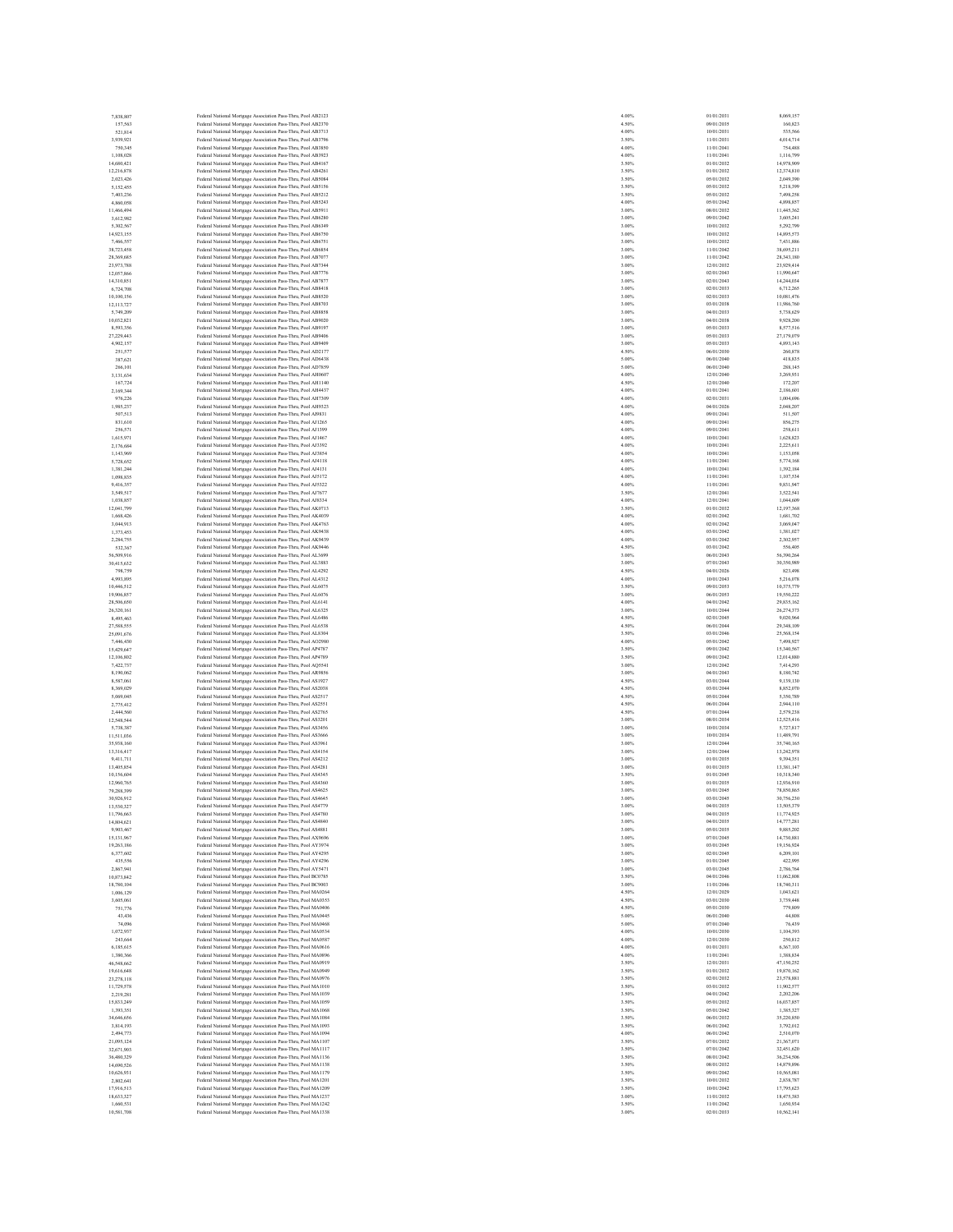| 42,256,979<br>25,344,428  | Federal National Mortgage Association Pass-Thru, Pool MA1366<br>Federal National Mortgage Association Pass-Thru, Pool MA1401 | 3.00%<br>3.00% | 03/01/2033<br>04/01/2033 | 41,873,699<br>25,297,539  |
|---------------------------|------------------------------------------------------------------------------------------------------------------------------|----------------|--------------------------|---------------------------|
| 43,532,785                | Federal National Mortgage Association Pass-Thru, Pool MA1459                                                                 | 3.00%          | 06/01/2033               | 43,320,924                |
| 5,643,021                 | Federal National Mortgage Association Pass-Thru, Pool MA1490                                                                 | 3.00%          | 07/01/2033               | 5,632,581                 |
| 28,020,039                | Federal National Mortgage Association Pass-Thru, Pool MA2018                                                                 | 3.50%          | 09/01/2034               | 28,379,306                |
| 6.912.420                 | Federal National Mortgage Association Pass-Thru, Pool MA2114                                                                 | 3.50%          | 12/01/2044               | 6,897,902                 |
| 4,733,471                 | Federal National Mortgage Association Pass-Thru, Pool MA2151                                                                 | 3.50%          | 01/01/2045               | 4,706,279                 |
| 16,483,735<br>13,737,944  | Federal National Mortgage Association Pass-Thru, Pool MA2164<br>Federal National Mortgage Association Pass-Thru, Pool MA2166 | 3.50%<br>3.50% | 02/01/2035<br>02/01/2045 | 16,655,686<br>13,646,560  |
| 12,761,204                | Federal National Mortgage Association Pass-Thru, Pool MA2248                                                                 | 3.00%          | 04/01/2045               | 12,412,238                |
| 18,250,541                | Federal National Mortgage Association Pass-Thru, Pool MA2270                                                                 | 3.00%          | 05/01/2045               | 17,751,416                |
| 19,326,054                | Federal National Mortgage Association Pass-Thru, Pool MA2650                                                                 | 3.50%          | 06/01/2046               | 19,180,439                |
| 15,462,829                | Federal National Mortgage Association Pass-Thru, Pool MA2833                                                                 | 3.00%          | 12/01/2046               | 15,450,553                |
| 3,006,304                 | Federal National Mortgage Association Pass-Thru, Pool MA3894                                                                 | 4.00%          | 09/01/2031               | 3,116,518                 |
| 16,500,000<br>12,554,602  | Federal National Mortgage Association, Pool 387898<br>Federal National Mortgage Association, Pool AL9220                     | 3.71%<br>3.00% | 08/01/2030<br>06/01/2045 | 17,416,958<br>12,536,622  |
| 25,100,138                | Federal National Mortgage Association, Pool AL9445                                                                           | 3.00%          | 07/01/2031               | 25,309,694                |
| 25,806,220                | Federal National Mortgage Association, Pool AM8510                                                                           | 3.15%          | 05/01/2035               | 25,684,847                |
| 29,363,640                | Federal National Mortgage Association, Pool AM8950                                                                           | 3.14%          | 06/01/2040               | 29,112,813                |
| 4,836,003                 | Federal National Mortgage Association, Pool AN5480                                                                           | 3.43%          | 06/01/2037               | 4,894,138                 |
| 217,500,000               | Federal National Mortgage Association, Pool AN6680                                                                           | 3.37%          | 11/01/2047               | 224,725,713               |
| 5,500,000<br>10,026,000   | Federal National Mortgage Association, Pool AN7330<br>Federal National Mortgage Association, Pool AN7452                     | 3.26%<br>3.12% | 12/01/2037<br>11/01/2032 | 5,527,229<br>10.152.966   |
| 13,500,000                | Federal National Mortgage Association, Pool AN8121                                                                           | 3.16%          | 01/01/2035               | 13,591,790                |
| 61,950,000                | Federal National Mortgage Association, Pool AN9700                                                                           | 3.67%          | 07/01/2033               | 64,978,941                |
| 16,017,141                | Federal National Mortgage Association, Pool AS7473                                                                           | 3.00%          | 07/01/2046               | 15,563,537                |
| 33,037,944                | Federal National Mortgage Association, Pool AS7661                                                                           | 3.00%          | 08/01/2046               | 32,304,356                |
| 21,929,630                | Federal National Mortgage Association, Pool AS8056                                                                           | 3.00%          | 10/01/2046               | 21,786,513                |
| 30,374,429<br>19,085,537  | Federal National Mortgage Association, Pool AS8111<br>Federal National Mortgage Association, Pool AS8269                     | 3.00%<br>3.00% | 10/01/2041<br>11/01/2046 | 30,045,224<br>18,957,070  |
| 15,731,243                | Federal National Mortgage Association, Pool AS8306                                                                           | 3.00%          | 11/01/2041               | 15,587,759                |
| 18,462,441                | Federal National Mortgage Association, Pool AS8356                                                                           | 3.00%          | 11/01/2046               | 17,956,589                |
| 6,699,732                 | Federal National Mortgage Association, Pool AZ0576                                                                           | 3.50%          | 04/01/2042               | 6,742,650                 |
| 9,066,636                 | Federal National Mortgage Association, Pool BC9081                                                                           | 3.00%          | 12/01/2046               | 8,996,503                 |
| 90,370,860                | Federal National Mortgage Association, Pool BF0314                                                                           | 3.00%          | 01/01/2053               | 90,119,361                |
| 73,971,078<br>39,886,808  | Federal National Mortgage Association, Pool BF0353<br>Federal National Mortgage Association, Pool BF0391                     | 3.00%<br>3.00% | 05/01/2053<br>09/01/2053 | 73,765,441<br>39,775,809  |
| 21,457,440                | Federal National Mortgage Association, Pool BK8257                                                                           | 1.50%          | 12/01/2050               | 19,009,754                |
| 20,681,506                | Federal National Mortgage Association, Pool BK8267                                                                           | 2.50%          | 12/01/2050               | 19,832,062                |
| 44,554,009                | Federal National Mortgage Association, Pool BL0870                                                                           | 4.28%          | 12/01/2048               | 48,930,628                |
| 5,000,000                 | Federal National Mortgage Association, Pool BL2303                                                                           | 3.36%          | 05/01/2031               | 5,061,878                 |
| 8,860,000                 | Federal National Mortgage Association, Pool BL4038                                                                           | 2.98%          | 09/01/2034               | 8,760,135                 |
| 13,075,000                | Federal National Mortgage Association, Pool BL4198                                                                           | 2.31%          | 10/01/2031               | 12,518,170                |
| 63,966,000<br>17,125,000  | Federal National Mortgage Association, Pool BL4808<br>Federal National Mortgage Association, Pool BL5256                     | 2.80%<br>2.28% | 11/01/2039<br>02/01/2032 | 60,335,035<br>16,266,028  |
| 30,200,000                | Federal National Mortgage Association, Pool BL5315                                                                           | 2.44%          | 01/01/2032               | 28,938,995                |
| 8,190,000                 | Federal National Mortgage Association, Pool BL5840                                                                           | 2.73%          | 02/01/2035               | 7,945,796                 |
| 22,828,000                | Federal National Mortgage Association, Pool BL5870                                                                           | 2.30%          | 02/01/2032               | 21,733,431                |
| 6,680,714                 | Federal National Mortgage Association, Pool BL6639                                                                           | 2.66%          | 05/01/2050               | 6,073,997                 |
| 17,175,000                | Federal National Mortgage Association, Pool BL6689                                                                           | 2.19%          | 05/01/2032               | 16,356,599                |
| 28,785,015                | Federal National Mortgage Association, Pool BL6913                                                                           | 1.96%          | 05/01/2035               | 25,497,751                |
| 36,488,000<br>3,568,101   | Federal National Mortgage Association, Pool BL7110<br>Federal National Mortgage Association, Pool BL7331                     | 1.76%<br>2.23% | 07/01/2035<br>07/01/2040 | 31,533,592<br>3,078,919   |
| 20,400,000                | Federal National Mortgage Association, Pool BL7424                                                                           | 1.65%          | 08/01/2035               | 17,297,677                |
| 40,000,000                | Federal National Mortgage Association, Pool BL8165                                                                           | 1.35%          | 09/01/2032               | 34,550,816                |
| 49,000,000                | Federal National Mortgage Association, Pool BL8177                                                                           | 1.10%          | 09/01/2030               | 42.824.351                |
| 122,500,000               | Federal National Mortgage Association, Pool BL8237                                                                           | 1.17%          | 10/01/2030               | 107,242,419               |
| 32,000,000                | Federal National Mortgage Association, Pool BL8269                                                                           | 1.51%          | 09/01/2035               | 26,911,977                |
| 146,000,000               | Federal National Mortgage Association, Pool BL8708                                                                           | 1.40%          | 11/01/2032               | 123,993,789               |
| 17,000,000<br>48,643,000  | Federal National Mortgage Association, Pool BL8977<br>Federal National Mortgage Association, Pool BL9056                     | 1.20%<br>1.78% | 11/01/2030<br>11/01/2035 | 14,907,111<br>42,039,171  |
| 10,950,000                | Federal National Mortgage Association, Pool BL9284                                                                           | 2.23%          | 12/01/2050               | 9.239.396                 |
| 13,313,000                | Federal National Mortgage Association, Pool BL9362                                                                           | 1.54%          | 11/01/2030               | 11,924,017                |
| 34,735,000                | Federal National Mortgage Association, Pool BL9367                                                                           | 1.41%          | 12/01/2030               | 30,796,742                |
|                           |                                                                                                                              |                |                          |                           |
| 53,000,000                | Federal National Mortgage Association, Pool BL9576                                                                           | 2.24%          | 12/01/2050               | 44,123,177                |
| 51,404,725                | Federal National Mortgage Association, Pool BM5112                                                                           | 3.00%          | 11/01/2033               | 51,999,224                |
| 21.328.036                | Federal National Mortgage Association, Pool BM5299                                                                           | 3.00%          | 12/01/2046               | 21.190.379                |
| 32,856,988                | Federal National Mortgage Association, Pool BM5633                                                                           | 3.00%          | 07/01/2047               | 32,637,951                |
| 4,755,735<br>51,615,990   | Federal National Mortgage Association, Pool BM5834                                                                           | 3.00%<br>2.00% | 04/01/2048<br>08/01/2051 | 4,627,261<br>47.336.734   |
| 171,441,901               | Federal National Mortgage Association, Pool BM6779<br>Federal National Mortgage Association, Pool BM6831                     | $1.93%$ (b)    | 10/01/2033               | 155,231,332               |
| 177,391,800               | Federal National Mortgage Association, Pool BM6857                                                                           | $1.83%$ (b)    | 12/01/2031               | 163, 162, 959             |
| 8,569,309                 | Federal National Mortgage Association, Pool BQ6432                                                                           | 2.00%          | 08/01/2051               | 7,858,415                 |
| 50,545,408                | Federal National Mortgage Association, Pool BQ6498                                                                           | 2.00%          | 09/01/2051               | 46,344,405                |
| 16,978,013                | Federal National Mortgage Association, Pool BQ6564                                                                           | 2.00%          | 09/01/2051               | 15,567,525                |
| 120,806,351<br>48,883,000 | Federal National Mortgage Association, Pool BR2217                                                                           | 2.50%<br>1.88% | 08/01/2051<br>09/01/2033 | 115,992,607<br>43,751,234 |
| 5,592,000                 | Federal National Mortgage Association, Pool BS2496<br>Federal National Mortgage Association, Pool BS2500                     | 1.81%          | 06/01/2030               | 5,245,473                 |
| 15,788,138                | Federal National Mortgage Association, Pool BS2568                                                                           | 2.20%          | 09/01/2046               | 14,071,996                |
| 3,000,000                 | Federal National Mortgage Association, Pool BS2580                                                                           | 2.15%          | 08/01/2033               | 2,829,588                 |
| 22,000,000                | Federal National Mortgage Association, Pool BS2805                                                                           | 1.81%          | 09/01/2033               | 19.629.921                |
| 9,975,000                 | Federal National Mortgage Association, Pool BS2834                                                                           | 2.24%          | 08/01/2041               | 8,500,326                 |
| 39,850,000<br>34,043,000  | Federal National Mortgage Association, Pool BS3020<br>Federal National Mortgage Association, Pool BS3101                     | 1.96%<br>1.91% | 09/01/2033<br>09/01/2033 | 35,896,722<br>30,635,263  |
| 2,595,000                 | Federal National Mortgage Association, Pool BS3163                                                                           | 1.75%          | 08/01/2030               | 2,419,712                 |
| 19,880,000                | Federal National Mortgage Association, Pool BS3192                                                                           | 2.03%          | 09/01/2036               | 17,255,481                |
| 24,000,000                | Federal National Mortgage Association, Pool BS3222                                                                           | 1.91%          | 10/01/2031               | 22.223.025                |
| 16,125,000                | Federal National Mortgage Association, Pool BS3314                                                                           | 1.83%          | 10/01/2033               | 14,403,037                |
| 21,000,000<br>48,402,000  | Federal National Mortgage Association, Pool BS3345<br>Federal National Mortgage Association, Pool BS3363                     | 2.16%<br>1.97% | 10/01/2036<br>12/01/2035 | 18,774,125<br>43,266,671  |
| 25,042,000                | Federal National Mortgage Association, Pool BS3426                                                                           | 1.76%          | 11/01/2031               | 22,473,103                |
| 12,048,000                | Federal National Mortgage Association, Pool BS3431                                                                           | 1.83%          | 11/01/2033               | 10,737,303                |
| 6,536,000                 | Federal National Mortgage Association, Pool BS3434                                                                           | 1.83%          | 11/01/2033               | 5,824,951                 |
| 32,694,000                | Federal National Mortgage Association, Pool BS3442                                                                           | 2.12%          | 10/01/2036               | 28,920,903                |
| 49,716,000<br>11,900,000  | Federal National Mortgage Association, Pool BS3458                                                                           | 1.98%<br>2.08% | 10/01/2033<br>10/01/2033 | 45,164,730<br>10,864,874  |
|                           | Federal National Mortgage Association, Pool BS3514                                                                           | 2.09%          |                          |                           |
| 43,652,000<br>7,339,000   | Federal National Mortgage Association, Pool BS3833<br>Federal National Mortgage Association, Pool BS3955                     | 2.30%          | 12/01/2033<br>12/01/2036 | 39,952,643<br>6,601,169   |
| 46,000,000                | Federal National Mortgage Association, Pool BS3974                                                                           | 1.94%          | 01/01/2032               | 42,266,993                |
| 43,600,000                | Federal National Mortgage Association, Pool BS4020                                                                           | 1.91%          | 12/01/2031               | 40,250,305                |
| 21,200,000                | Federal National Mortgage Association, Pool BS4110                                                                           | 2.13%          | 01/01/2034               | 19,496,411                |
| 48,972,000<br>46,000,000  | Federal National Mortgage Association, Pool BS4111<br>Federal National Mortgage Association, Pool BS4125                     | 1.98%<br>2.32% | 01/01/2032               | 45,467,647                |
|                           |                                                                                                                              |                | 12/01/2031               | 44,279,531                |
| 21,024,000<br>69,300,000  | Federal National Mortgage Association, Pool BS4177<br>Federal National Mortgage Association, Pool BS4200                     | 1.94%<br>2.05% | 12/01/2031<br>02/01/2032 | 19,595,954<br>64,374,039  |
| 12,500,000                | Federal National Mortgage Association, Pool BS4213                                                                           | 2.46%          | 12/01/2036               | 11.575.826                |
| 18,199,000                | Federal National Mortgage Association, Pool BS4225                                                                           | 2.36%          | 01/01/2037               | 16,605,713                |
| 20,000,000                | Federal National Mortgage Association, Pool BS4273                                                                           | 1.93%          | 12/01/2031               | 18,526,784                |
| 33,675,000                | Federal National Mortgage Association, Pool BS4276                                                                           | 2.03%          | 01/01/2032               | 31,428,857                |
| 43,878,000<br>51,025,000  | Federal National Mortgage Association, Pool BS4296<br>Federal National Mortgage Association, Pool BS4306                     | 1.80%<br>1.92% | 01/01/2032<br>01/01/2032 | 39,812,895<br>46,414,950  |
| 67,509,000                | Federal National Mortgage Association, Pool BS4316                                                                           | 1.84%          | 01/01/2032               | 62.444.332                |
| 60,975,000                | Federal National Mortgage Association, Pool BS4328                                                                           | 1.88%          | 02/01/2032               | 55,809,147                |
| 19,170,000                | Federal National Mortgage Association, Pool BS4330                                                                           | 1.92%          | 01/01/2034               | 17,198,407                |
| 30,761,000                | Federal National Mortgage Association, Pool BS4333                                                                           | 1.89%          | 01/01/2032               | 27,966,725                |
| 12,000,000                | Federal National Mortgage Association, Pool BS4334                                                                           | 2.01%          | 01/01/2034               | 10,900,025                |
| 18,936,769                | Federal National Mortgage Association, Pool BS4359                                                                           | 1.99%          | 01/01/2032               | 17,760,547                |
| 21,800,000                | Federal National Mortgage Association, Pool BS4360                                                                           | 2.14%<br>2.07% | 01/01/2037<br>01/01/2032 | 19,184,792<br>89,390,509  |
| 94,672,525<br>69,169,000  | Federal National Mortgage Association, Pool BS4383<br>Federal National Mortgage Association, Pool BS4410                     | 1.93%          | 01/01/2032               | 63,852,060                |
| 53,950,000                | Federal National Mortgage Association, Pool BS4453                                                                           | 1.96%          | 01/01/2032               | 49,363,589                |
| 51,688,000                | Federal National Mortgage Association, Pool BS4524                                                                           | 2.02%          | 01/01/2032               | 47,516,610                |
| 200,000,000               | Federal National Mortgage Association, Pool BS4654                                                                           | 2.39%          | 03/01/2032               | 193,740,818               |
| 41,850,000                | Federal National Mortgage Association, Pool BS4736                                                                           | 2.00%          | 02/01/2032               | 38,314,217                |
| 24,500,000<br>21,104,955  | Federal National Mortgage Association, Pool BS4737                                                                           | 2.00%<br>2.50% | 02/01/2032<br>06/01/2051 | 22,430,067<br>20,237,836  |
| 1,647,968                 | Federal National Mortgage Association, Pool BT1777<br>Federal National Mortgage Association, Pool BT6556                     | 2.00%          | 07/01/2051               | 1,511,078                 |
| 9,747,249                 | Federal National Mortgage Association, Pool CA0862                                                                           | 3.50%          | 09/01/2047               | 9,869,169                 |

| 13/01/2033<br>1/01/20<br>l6<br>(01)<br>21                                                                                |  |
|--------------------------------------------------------------------------------------------------------------------------|--|
|                                                                                                                          |  |
|                                                                                                                          |  |
| l<br>$_{01}$<br>(01)                                                                                                     |  |
| ĺ<br>01                                                                                                                  |  |
| 1/01                                                                                                                     |  |
| ı<br>201/                                                                                                                |  |
| l<br>01/20                                                                                                               |  |
| )<br> <br>4/01/2045<br>01/                                                                                               |  |
| 6/01/2046                                                                                                                |  |
| 2/01/2046<br>ו<br>ו                                                                                                      |  |
| 0.01/<br>20<br>31                                                                                                        |  |
| 8/01/2030                                                                                                                |  |
| 6/01/20<br>49<br>7/01/20                                                                                                 |  |
| 5/01/20<br>35                                                                                                            |  |
| 6/01/2040                                                                                                                |  |
| k<br>(01/20)                                                                                                             |  |
| 1/01/20                                                                                                                  |  |
| $\overline{a}$<br>2/01/203                                                                                               |  |
| 1/01/20<br>Ġ,<br>$\frac{1}{25}$                                                                                          |  |
| 1/01/2<br>17/01/2<br>7/01/20                                                                                             |  |
| ֘֒<br>7/01/20                                                                                                            |  |
| 8/01/20<br>46                                                                                                            |  |
| 0/01/2046                                                                                                                |  |
| 0/01/20<br>1/01/20<br>41                                                                                                 |  |
|                                                                                                                          |  |
| 1/01/2041<br>1/01/2046                                                                                                   |  |
| l<br>4/01/204                                                                                                            |  |
| 2/01/2046                                                                                                                |  |
| 1/01/2053<br> 5/01/2053<br>5/01/2053                                                                                     |  |
| 9/01/2053                                                                                                                |  |
| 2/01/2050<br>ĺ                                                                                                           |  |
| 2/01/2050<br>ĺ                                                                                                           |  |
| 2/01/20<br>18                                                                                                            |  |
| 6/01/2031<br>9/01/2034                                                                                                   |  |
| 1/01/2031<br>0/01/2031<br>1/01/2039                                                                                      |  |
|                                                                                                                          |  |
| l<br>101/203                                                                                                             |  |
| 1/01/2032                                                                                                                |  |
| $\frac{1}{2}$ , 01/203<br>12/01/203<br>15/01/205                                                                         |  |
| s.                                                                                                                       |  |
| 5/01/20                                                                                                                  |  |
| 5/01/2035                                                                                                                |  |
| 7/01/20                                                                                                                  |  |
| l<br>7/01/2040<br>8/01/2035                                                                                              |  |
| l<br>9/01/20                                                                                                             |  |
| 9/01/2030                                                                                                                |  |
| 0/01/2030<br>19/01/2035                                                                                                  |  |
|                                                                                                                          |  |
| 1/01/2032<br>1/01/20                                                                                                     |  |
| 30<br>1/01/20                                                                                                            |  |
| 2/01/2050                                                                                                                |  |
| 1/01/2030                                                                                                                |  |
| 2/01/20<br>$\ddot{\phantom{a}}$                                                                                          |  |
| 2/01/20<br>50                                                                                                            |  |
| 1/01/2033<br>2/01/20                                                                                                     |  |
| í<br>7/01/20<br>47                                                                                                       |  |
| ı<br>4/01/2048                                                                                                           |  |
| K<br>01/20<br>ä                                                                                                          |  |
| 0/01/2033                                                                                                                |  |
| 2/01/2031<br>ĺ                                                                                                           |  |
| 8/01/2051<br> 9/01/2051<br>8/01/1<br>9/01/2051<br>9/051                                                                  |  |
| 9/01/205                                                                                                                 |  |
| 8/01/2051                                                                                                                |  |
| l<br>0.01/20                                                                                                             |  |
| 6/01/2030<br>9/01/20<br>$^{46}$                                                                                          |  |
| .<br>IS/01/203                                                                                                           |  |
| 9/01/2033                                                                                                                |  |
| 8/01/20<br>á1                                                                                                            |  |
| j<br>9/01/203<br>9/01/2033                                                                                               |  |
|                                                                                                                          |  |
|                                                                                                                          |  |
| 8/01/20<br>30<br>l<br>$_{20}$                                                                                            |  |
| 9.01/<br>0/01/2031                                                                                                       |  |
| 0/01/2033                                                                                                                |  |
| 0.01                                                                                                                     |  |
| l<br>70<br>î<br>ı<br>0<br>à                                                                                              |  |
| 1/01/20<br>1/01/<br>$_{20}$                                                                                              |  |
| 1/01/20                                                                                                                  |  |
| 0.01<br>$_{20}$                                                                                                          |  |
| 0<br>01/20                                                                                                               |  |
| 0/01/20                                                                                                                  |  |
| 2/01/20<br>2/01/2036                                                                                                     |  |
| 1/01/20                                                                                                                  |  |
| 2/01/2031                                                                                                                |  |
| 1/01/203<br>ò                                                                                                            |  |
| 1/01/20<br>2/01/2031                                                                                                     |  |
| 2/01/2031                                                                                                                |  |
|                                                                                                                          |  |
|                                                                                                                          |  |
|                                                                                                                          |  |
|                                                                                                                          |  |
| ò                                                                                                                        |  |
| 2/01/20<br>2/01/2036<br>1/01/203<br>2/01/2031<br>1/01/2032<br>1/01/20<br>1/01/20                                         |  |
|                                                                                                                          |  |
|                                                                                                                          |  |
|                                                                                                                          |  |
|                                                                                                                          |  |
|                                                                                                                          |  |
| 37                                                                                                                       |  |
|                                                                                                                          |  |
| <br> 1/01/2032<br> 2/01/2032<br>1/01/20<br>1/01/2032<br>1/01/20<br>1/01/203<br>1/01/20<br>1/01/20<br>1/01/203<br>1/01/20 |  |
| 1/01/20                                                                                                                  |  |
| 3/01/2032                                                                                                                |  |
| 2/01/20<br>t                                                                                                             |  |
| 2/01/20                                                                                                                  |  |
| 6/01/2051<br>l<br>7/01/2051                                                                                              |  |
| 01/20                                                                                                                    |  |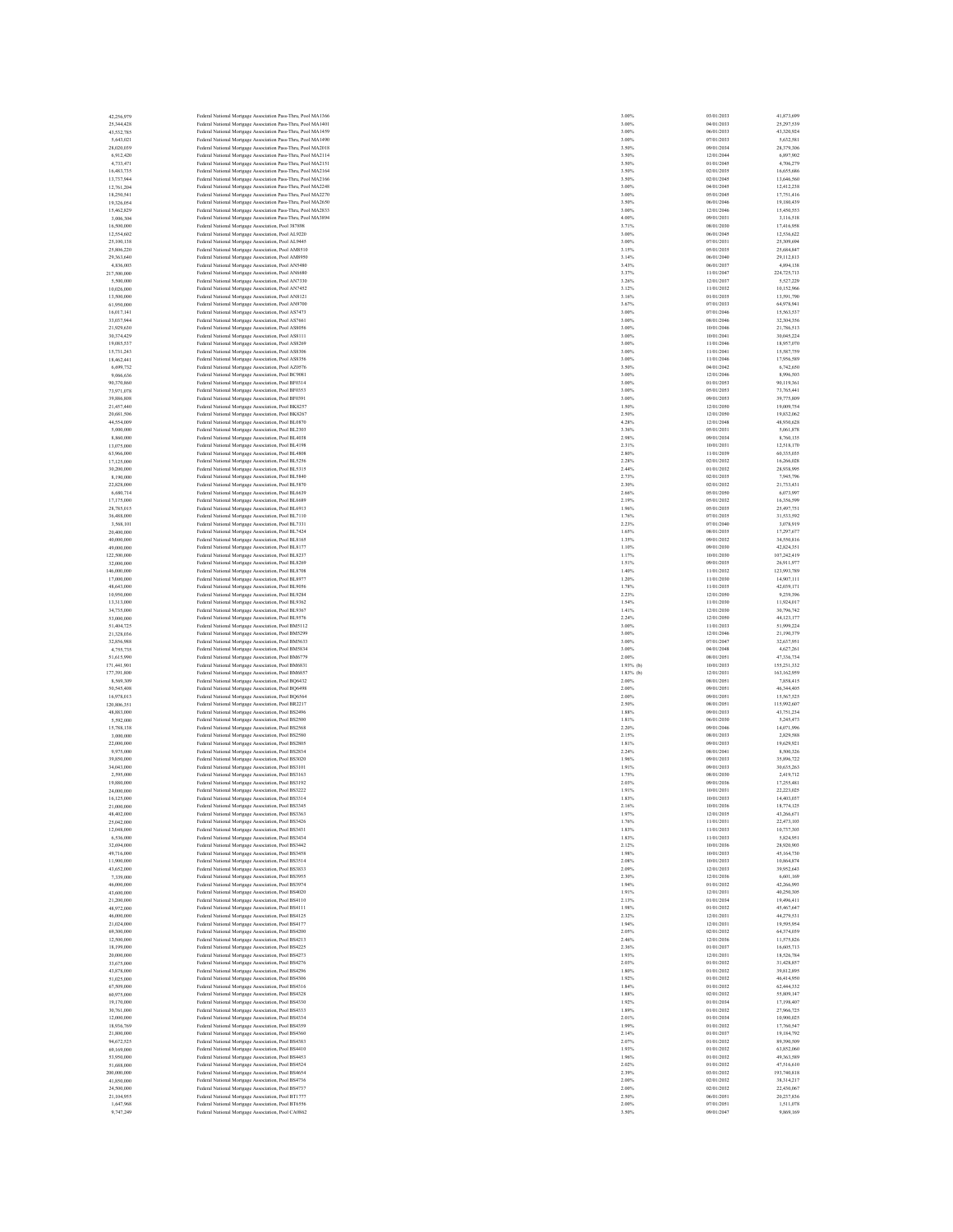| 7.293.510                 | Federal National Mortgage Association, Pool CA3898                                                                                                                                                             | 3.00%                              | 07/01/2034               | 7.392.616                 |
|---------------------------|----------------------------------------------------------------------------------------------------------------------------------------------------------------------------------------------------------------|------------------------------------|--------------------------|---------------------------|
| 4,898,621                 | Federal National Mortgage Association, Pool CA4413                                                                                                                                                             | 3.00%                              | 10/01/2049               | 4,792,604                 |
| 45,643,923<br>14,309,114  | Federal National Mortgage Association, Pool CA7235<br>Federal National Mortgage Association, Pool CA7671                                                                                                       | 2.50%<br>2.50%                     | 10/01/2050<br>11/01/2040 | 43,672,375<br>13,968,732  |
| 25,185,872                | Federal National Mortgage Association, Pool CA7789                                                                                                                                                             | 2.50%                              | 11/01/2040               | 24,405,173                |
| 165,921,239               | Federal National Mortgage Association, Pool CA8933                                                                                                                                                             | 2.00%                              | 02/01/2051               | 154,509,013               |
| 79,720,605                | Federal National Mortgage Association, Pool CA9223                                                                                                                                                             | 2.00%                              | 02/01/2051               | 74.203.357                |
| 19,676,472                | Federal National Mortgage Association, Pool CB0189                                                                                                                                                             | 3.00%                              | 04/01/2051               | 19,275,119                |
| 3,821,290                 | Federal National Mortgage Association, Pool CB1648                                                                                                                                                             | 2.00%                              | 09/01/2051               | 3,504,105                 |
| 116,116,587               | Federal National Mortgage Association, Pool CB2054                                                                                                                                                             | 2.00%                              | 11/01/2051               | 108,173,049               |
| 112,099,245               | Federal National Mortgage Association, Pool CB2139<br>Federal National Mortgage Association, Pool FM1000                                                                                                       | 2.00%                              | 11/01/2051               | 104,500,152               |
| 55,726,723<br>28,652,823  | Federal National Mortgage Association, Pool FM4347                                                                                                                                                             | 3.00%<br>2.50%                     | 04/01/2047<br>09/01/2050 | 55,223,056<br>27,426,779  |
| 51,697,627                | Federal National Mortgage Association, Pool FM4684                                                                                                                                                             | 2.50%                              | 10/01/2050               | 49,492,305                |
| 51,981,364                | Federal National Mortgage Association, Pool FM4752                                                                                                                                                             | 2.50%                              | 11/01/2050               | 49,836.251                |
| 55,338,871                | Federal National Mortgage Association, Pool FM4792                                                                                                                                                             | 2.50%                              | 11/01/2050               | 52,953,774                |
| 32,838,902                | Federal National Mortgage Association, Pool FM4913                                                                                                                                                             | 2.50%                              | 11/01/2050               | 31,413,308                |
| 21.821.096                | Federal National Mortgage Association, Pool FM5021                                                                                                                                                             | 2.00%                              | 11/01/2050               | 20,339,047                |
| 39,668,125                | Federal National Mortgage Association, Pool FM5150                                                                                                                                                             | 2.00%                              | 12/01/2050               | 36,968,898                |
| 74,275,602                | Federal National Mortgage Association, Pool FM6799                                                                                                                                                             | 2.50%                              | 04/01/2051               | 71,016,768                |
| 5,988,119                 | Federal National Mortgage Association, Pool FM6864                                                                                                                                                             | 1.50%                              | 04/01/2041               | 5,404,597                 |
| 118,774,129               | Federal National Mortgage Association, Pool FM7159                                                                                                                                                             | 2.50%                              | 02/01/2051               | 113,645,059               |
| 40.876.976                | Federal National Mortgage Association, Pool FM7915                                                                                                                                                             | 2.50%                              | 06/01/2051               | 39,134,216                |
| 75,266,029                | Federal National Mortgage Association, Pool FM8104                                                                                                                                                             | 3.00%                              | 07/01/2051               | 73,738,652                |
| 32,699,713<br>77.156.186  | Federal National Mortgage Association, Pool FM8158                                                                                                                                                             | 2.50%<br>2.50%                     | 07/01/2051<br>03/01/2051 | 31,434,057<br>73,978,117  |
| 62.510.714                | Federal National Mortgage Association, Pool FM8215<br>Federal National Mortgage Association, Pool FM8304                                                                                                       | 4.00%                              | 07/01/2049               | 63,908,530                |
| 72,953,020                | Federal National Mortgage Association, Pool FM8435                                                                                                                                                             | 2.50%                              | 09/01/2051               | 70,046,394                |
| 86,988,784                | Federal National Mortgage Association, Pool FM8442                                                                                                                                                             | 2.50%                              | 08/01/2051               | 83,175,317                |
| 91,220,890                | Federal National Mortgage Association, Pool FM8579                                                                                                                                                             | 2.50%                              | 09/01/2051               | 87,180,455                |
| 130,198,034               | Federal National Mortgage Association, Pool FM8686                                                                                                                                                             | 2.50%                              | 09/01/2051               | 125,010,320               |
| 74,378,113                | Federal National Mortgage Association, Pool FM8730                                                                                                                                                             | 2.00%                              | 09/01/2051               | 69,174,519                |
| 172,414,997               | Federal National Mortgage Association, Pool FM8745                                                                                                                                                             | 2.50%                              | 09/01/2051               | 164,778,242               |
| 54,625,997                | Federal National Mortgage Association, Pool FM8759                                                                                                                                                             | 2.50%                              | 09/01/2051               | 52,449,382                |
| 80,884,948                | Federal National Mortgage Association, Pool FM8769                                                                                                                                                             | 2.50%                              | 09/01/2051               | 77,662,149                |
| 41,069,223                | Federal National Mortgage Association, Pool FM8780<br>Federal National Mortgage Association, Pool FM8786                                                                                                       | 2.50%<br>2.50%                     | 09/01/2051<br>10/01/2051 | 39,381,878<br>116,423,793 |
| 121,412,078               |                                                                                                                                                                                                                | 2.00%                              | 01/01/2051               | 10,976,152                |
| 11,764,914<br>198,291,108 | Federal National Mortgage Association, Pool FM9422<br>Federal National Mortgage Association, Pool FM9441                                                                                                       | 2.00%                              | 04/01/2051               | 184,744,829               |
| 60.551.332                | Federal National Mortgage Association, Pool FM9452                                                                                                                                                             | 2.00%                              | 11/01/2051               | 56,427,949                |
| 33,752,927                | Federal National Mortgage Association, Pool FM9490                                                                                                                                                             | 2.00%                              | 11/01/2051               | 31,454,386                |
| 74,590,886                | Federal National Mortgage Association, Pool FM9492                                                                                                                                                             | 2.50%                              | 11/01/2051               | 71,618,803                |
| 82,880,880                | Federal National Mortgage Association, Pool FM9538                                                                                                                                                             | 2.00%                              | 11/01/2051               | 77.236.749                |
| 159,419,439               | Federal National Mortgage Association, Pool FM9672                                                                                                                                                             | 2.50%                              | 12/01/2051               | 152,358,294               |
| 20,944,279                | Federal National Mortgage Association, Pool FM9846                                                                                                                                                             | 2.50%                              | 12/01/2051               | 20,016,597                |
| 41,238,327                | Federal National Mortgage Association, Pool MA2259                                                                                                                                                             | 3.00%                              | 05/01/2035               | 40.941.939                |
| 19,264,712                | Federal National Mortgage Association, Pool MA2621                                                                                                                                                             | 3.50%                              | 05/01/2046               | 19,107,591                |
| 18,787,955                | Federal National Mortgage Association, Pool MA2649                                                                                                                                                             | 3.00%                              | 06/01/2046               | 18,273,874                |
| 5,810,190<br>21,331,751   | Federal National Mortgage Association, Pool MA2673                                                                                                                                                             | 3.00%<br>3.00%                     | 07/01/2046<br>08/01/2046 | 5,651,384<br>20,729,783   |
| 2.033.736                 | Federal National Mortgage Association, Pool MA2711<br>Federal National Mortgage Association, Pool MA2743                                                                                                       | 3.00%                              | 09/01/2046               | 1.978.171                 |
| 48,349,309                | Federal National Mortgage Association, Pool MA2806                                                                                                                                                             | 3.00%                              | 11/01/2046               | 47,977,160                |
| 19,348,861                | Federal National Mortgage Association, Pool MA2895                                                                                                                                                             | 3.00%                              | 02/01/2047               | 19,210,652                |
| 40.437.715                | Federal National Mortgage Association, Pool MA4100                                                                                                                                                             | 2.00%                              | 08/01/2050               | 37,695,146                |
| 84,328,695                | Federal National Mortgage Association, Pool MA4191                                                                                                                                                             | 2.00%                              | 11/01/2050               | 77,697,198                |
| 55,559,148                | Federal National Mortgage Association, Pool MA4340                                                                                                                                                             | 2.00%                              | 05/01/2051               | 50,903,769                |
| 227,737,797               | Federal National Mortgage Association, Pool MA4437                                                                                                                                                             | 2.00%                              | 10/01/2051               | 211, 743, 708             |
| 49,027,298                | Federal National Mortgage Association, Pool MA4465                                                                                                                                                             | 2.00%                              | 11/01/2051               | 45,583,205                |
| 390,694                   | Federal National Mortgage Association, Series 2002-70-QZ                                                                                                                                                       | 5.50%                              | 11/25/2032               | 421,019                   |
| 561,194                   | Federal National Mortgage Association, Series 2002-75-ZG                                                                                                                                                       | 5.50%                              | 11/25/2032               | 595,788                   |
| 8,328,584                 | Federal National Mortgage Association, Series 2003-129-ZT                                                                                                                                                      | 5.50%<br>5.00%                     | 01/25/2034<br>04/25/2033 | 8,894,772<br>1,585,508    |
| 1,496,722<br>701,589      | Federal National Mortgage Association, Series 2003-29-ZL                                                                                                                                                       | 5.50%                              | 07/25/2033               | 747,612                   |
| 5,847,068                 | Federal National Mortgage Association, Series 2003-64-ZG<br>Federal National Mortgage Association, Series 2003-84-PZ                                                                                           | 5.00%                              | 09/25/2033               | 6,182,529                 |
| 6,490.113                 | Federal National Mortgage Association, Series 2003-W17-1A7                                                                                                                                                     | 5.75%                              | 08/25/2033               | 6,958,315                 |
| 1,248,965                 | Federal National Mortgage Association, Series 2004-46-PJ (-1 x 1 Month LIBOR USD + 6.00%, 6.00% Cap)                                                                                                           | 5.54% (d)(e)                       | 03/25/2034               | 60,715                    |
| 1,609,569                 | Federal National Mortgage Association, Series 2004-51-XP (-1 x 1 Month LIBOR USD + 7.70%, 7.70% Cap)                                                                                                           | 7.24% (d)(e)                       | 07/25/2034               | 202,224                   |
| 2.120,010                 | Federal National Mortgage Association, Series 2004-W10-A6                                                                                                                                                      | 5.75%                              | 08/25/2034               | 2.174.842                 |
| 75,513                    | Federal National Mortgage Association, Series 2005-107-EG                                                                                                                                                      | 4.50%                              | 01/25/2026               | 77,095                    |
| 291,744                   | Federal National Mortgage Association, Series 2005-37-ZK                                                                                                                                                       | 4.50%                              | 05/25/2035               | 302.108                   |
| 2.826,167                 | Federal National Mortgage Association, Series 2005-87-SG (-1 x 1 Month LIBOR USD + 6.70% 6.70% Cap)                                                                                                            | 6.24% (d)(e)                       | 10/25/2035               | 384,557                   |
| 2,492,244                 | Federal National Mortgage Association, Series 2006-101-SA (-1 x 1 Month LIBOR USD + 6.58%, 6.58% Cap)<br>Federal National Mortgage Association, Series 2006-123-LI (-1 x 1 Month LIBOR USD + 6.32%, 6.32% Cap) | $6.12\%$ (d)(e)<br>$5.86\%$ (d)(e) | 10/25/2036               | 383,634<br>154,273        |
| 970.981<br>415,202        | Federal National Mortgage Association, Series 2006-16-HZ                                                                                                                                                       | 5.50%                              | 01/25/2037<br>03/25/2036 | 445,280                   |
| 4,032,892                 | Federal National Mortgage Association, Series 2006-56-SM (-1 x 1 Month LIBOR USD + 6.75%, 6.75% Cap)                                                                                                           | $6.29%$ (d)(e)                     | 07/25/2036               | 427,857                   |
| 482.872                   | Federal National Mortgage Association, Series 2006-93-SN (-1 x 1 Month LIBOR USD + 6.60% 6.60% Cap)                                                                                                            | $6.14%$ (d)(e)                     | 10/25/2036               | 44,916                    |
| 5,208,472                 | Federal National Mortgage Association, Series 2007-109-VZ                                                                                                                                                      | 5.00%                              | 10/25/2035               | 5,521,853                 |
| 605,288                   | Federal National Mortgage Association, Series 2007-116-BI (-1 x 1 Month LIBOR USD + 6.25%, 6.25% Cap)                                                                                                          | $5.79%$ (d)(e)                     | 05/25/2037               | 65,122                    |
| 3.724.537                 | Federal National Mortgage Association, Series 2007-14-PS (-1 x 1 Month LIBOR USD + 6.81%, 6.81% Cap)                                                                                                           | $6.35\%$ (d)(e)                    | 03/25/2037               | 456,654                   |
| 1,843,299                 | Federal National Mortgage Association, Series 2007-30-OI (-1 x 1 Month LIBOR USD + 6.44%, 6.44% Cap)                                                                                                           | $5.98%$ (d)(e)                     | 04/25/2037               | 266,212                   |
| 250,096                   | Federal National Mortgage Association, Series 2007-30-SI (-1 x 1 Month LIBOR USD + 6.11% 6.11% Cap)                                                                                                            | $5.65\%$ (d)(e)                    | 04/25/2037               | 27,868                    |
| 1,808,458                 | Federal National Mortgage Association, Series 2007-32-SG (-1 x 1 Month LIBOR USD + 6.10%, 6.10% Cap)                                                                                                           | $5.64%$ (d)(e)                     | 04/25/2037               | 217.500                   |
| 1,590,164<br>2,245,238    | Federal National Mortgage Association, Series 2007-57-SX (-1 x 1 Month LIBOR USD + 6.62%, 6.62% Cap)<br>Federal National Mortgage Association, Series 2007-60-VZ                                               | $6.16\%$ (d)(e)<br>6.00%           | 10/25/2036<br>07/25/2037 | 226,110<br>2,455,719      |
| 1,401,173                 | Federal National Mortgage Association, Series 2007-71-GZ                                                                                                                                                       | 6.00%                              | 07/25/2047               | 1,449,729                 |
| 2,011,312                 | Federal National Mortgage Association, Series 2007-75-ID (-1 x 1 Month LIBOR USD + 5.87%, 5.87% Cap)                                                                                                           | $5.41%$ (d)(e)                     | 08/25/2037               | 271,948                   |
| 409,083                   | Federal National Mortgage Association, Series 2007-9-SD (-1 x 1 Month LIBOR USD + 6.65%, 6.65% Cap)                                                                                                            |                                    |                          |                           |
| 2,029,834                 |                                                                                                                                                                                                                | $6.19%$ (d)(e)                     | 03/25/2037               | 43,587                    |
| 4,141,712                 | Federal National Mortgage Association, Series 2008-29-ZA                                                                                                                                                       | 4.50%                              | 04/25/2038               | 2,106,520                 |
|                           |                                                                                                                                                                                                                |                                    |                          |                           |
| 390,331                   | Federal National Mortgage Association, Series 2008-48-SD (-1 x 1 Month LIBOR USD + 6.00% 6.00% Cap)                                                                                                            | $5.54\%$ (d)(e)                    | 06/25/2037               | 33,824                    |
| 377,872                   | Federal National Mortgage Association, Series 2008-53-LI (-1 x 1 Month LIBOR USD + 6.15%, 6.15% Cap)                                                                                                           | $5.69%$ (d)(e)                     | 07/25/2038               | 27,333                    |
| 432.071                   | Federal National Mortgage Association, Series 2008-57-SE (-1 x 1 Month LIBOR USD + 6.00%, 6.00% Cap)                                                                                                           | 5.54% (d)(e)                       | 02/25/2037               | 47.974                    |
| 726,751                   | Federal National Mortgage Association, Series 2008-5-MS (-1 x 1 Month LIBOR USD + 6.25%, 6.25% Cap)                                                                                                            | 5.79% (d)(e)                       | 02/25/2038               | 94.871                    |
| 446,834                   | Federal National Mortgage Association, Series 2008-61-SC (-1 x 1 Month LIBOR USD + 6.00%, 6.00% Cap)<br>Federal National Mortgage Association, Series 2008-62-SC (-1 x 1 Month LIBOR USD + 6.00% 6.00% Cap)    | 5.54% (d)(e)                       | 07/25/2038               | 45.239<br>22.369          |
| 294,093<br>1,019,873      | Federal National Mortgage Association, Series 2008-65-SA (-1 x 1 Month LIBOR USD + 6.00% 6.00% Cap)                                                                                                            | 5.54% (d)(e)<br>5.54% (d)(e)       | 07/25/2038<br>08/25/2038 | 140,742                   |
| 320,031                   |                                                                                                                                                                                                                | 5.50%                              | 09/25/2038               | 340,537                   |
| 2.305,085                 | Federal National Mortgage Association, Series 2008-81-LP<br>Federal National Mortgage Association, Series 2009-106-EZ                                                                                          | 4.50%                              | 01/25/2040               | 2.370.251                 |
| 337,067                   | Federal National Mortgage Association, Series 2009-111-SE (-1 x 1 Month LIBOR USD + 6.25%, 6.25% Cap)                                                                                                          | $5.79%$ (d)(e)                     | 01/25/2040               | 51,370                    |
| 303,154                   | Federal National Mortgage Association, Series 2009-16-MZ                                                                                                                                                       | 5.00%                              | 03/25/2029               | 315,276                   |
| 1,005,925                 | Federal National Mortgage Association, Series 2009-42-SI (-1 x 1 Month LIBOR USD + 6.00%, 6.00% Cap)                                                                                                           | 5.54% (d)(e)                       | 06/25/2039               | 81.081                    |
| 676,701                   | Federal National Mortgage Association, Series 2009-42-SX (-1 x 1 Month LIBOR USD + 6.00%, 6.00% Cap)                                                                                                           | $5.54%$ (d)(e)                     | 06/25/2039               | 50.091                    |
| 348,351                   | Federal National Mortgage Association, Series 2009-47-SA (-1 x 1 Month LIBOR USD + 6.10%, 6.10% Cap)                                                                                                           | $5.64%$ (d)(e)                     | 07/25/2039               | 37,601                    |
| 253,157                   | Federal National Mortgage Association, Series 2009-48-WS (-1 x 1 Month LIBOR USD + 5.95%, 5.95% Cap)                                                                                                           | 5.49% (d)(e)                       | 07/25/2039               | 32,350                    |
| 2,959,846                 | Federal National Mortgage Association, Series 2009-49-S (-1 x 1 Month LIBOR USD + 6.75%, 6.75% Cap)                                                                                                            | $6.29%$ (d)(e)                     | 07/25/2039               | 320.612                   |
| 237,826                   | Federal National Mortgage Association, Series 2009-51-BZ                                                                                                                                                       | 4.50%<br>5.00%                     | 07/25/2039<br>07/25/2039 | 248,330<br>725,368        |
| 695,262<br>343,398        | Federal National Mortgage Association, Series 2009-54-EZ                                                                                                                                                       | $5.34\%$ (d)(e)                    | 09/25/2039               | 36,399                    |
| 1,475,969                 | Federal National Mortgage Association, Series 2009-70-SA (-1 x 1 Month LIBOR USD + 5.80%, 5.80% Cap)<br>Federal National Mortgage Association, Series 2009-80-PM                                               | 4.50%                              | 10/25/2039               | 1,458,393                 |
| 1,459,365                 | Federal National Mortgage Association, Series 2009-83-Z                                                                                                                                                        | 4.50%                              | 10/25/2039               | 1.511.458                 |
| 6,775,403                 | Federal National Mortgage Association, Series 2009-85-ES (-1 x 1 Month LIBOR USD + 7.23%, 7.23% Cap)                                                                                                           | $6.77%$ (d)(e)                     | 01/25/2036               | 890,415                   |
| 9,797,472                 | Federal National Mortgage Association, Series 2009-85-JS (-1 x 1 Month LIBOR USD + 6.75% 6.75% Cap)                                                                                                            | $6.29%$ (d)(e)                     | 10/25/2039               | 1,745,350                 |
| 563,770                   | Federal National Mortgage Association, Series 2009-90-IB (-1 x 1 Month LIBOR USD + 5.72%, 5.72% Cap)                                                                                                           | $5.26\%$ (d)(e)                    | 04/25/2037               | 57,182                    |
| 381,298                   | Federal National Mortgage Association, Series 2009-94-BC                                                                                                                                                       | 5.00%                              | 11/25/2039               | 390,026                   |
| 8,360,270                 | Federal National Mortgage Association, Series 2010-101-SA (-1 x 1 Month LIBOR USD + 4.48%, 4.48% Cap)                                                                                                          | 4.02% (d)(e)                       | 09/25/2040               | 847,635                   |
| 3,436,374                 | Federal National Mortgage Association, Series 2010-101-ZC                                                                                                                                                      | 4.50%                              | 09/25/2040               | 3,633,621                 |
| 7,201,021<br>2.546.922    | Federal National Mortgage Association, Series 2010-101-ZH                                                                                                                                                      | 4.50%                              | 07/25/2040<br>02/25/2040 | 7,111,360<br>365,799      |
|                           | Federal National Mortgage Association, Series 2010-10-SA (-1 x 1 Month LIBOR USD + 6.35%, 6.35% Cap)                                                                                                           | $5.89%$ (d)(e)<br>4.50%            | 02/25/2040               | 737,466                   |
| 719,645<br>742.817        | Federal National Mortgage Association, Series 2010-10-ZA<br>Federal National Mortgage Association, Series 2010-111-S (-1 x 1 Month LIBOR USD + 5.95%, 5.95% Cap)                                               |                                    |                          | 79,583                    |
| 1,189,007                 | Federal National Mortgage Association, Series 2010-116-Z                                                                                                                                                       | 5.49% (d)(e)<br>4.00%              | 10/25/2050<br>10/25/2040 | 1,200,018                 |
| 372,309                   | Federal National Mortgage Association, Series 2010-117-SA (-1 x 1 Month LIBOR USD + 4.50%, 4.50% Cap)                                                                                                          | $4.04%$ (d)(e)                     | 10/25/2040               | 19,262                    |
| 904.249                   | Federal National Mortgage Association, Series 2010-120-KD                                                                                                                                                      | 4.00%                              | 10/25/2040               | 911,365                   |
| 9,288,310                 | Federal National Mortgage Association, Series 2010-121-SD (-1 x 1 Month LIBOR USD + 4.50%, 4.50% Cap)                                                                                                          | $4.04%$ (d)(e)                     | 10/25/2040               | 868,662                   |
| 242,685                   | Federal National Mortgage Association, Series 2010-126-SU (-11 x 1 Month LIBOR USD + 55.00%, 55.00% Cap)                                                                                                       | 52.46% (e)                         | 11/25/2040               | 698,935                   |
| 178,693                   | Federal National Mortgage Association, Series 2010-126-SX (-3 x 1 Month LIBOR USD + 15.00%, 15.00% Cap)                                                                                                        | 14.31% (c)                         | 11/25/2040               | 209,003                   |
| 1.530,636<br>1,062,454    | Federal National Mortgage Association, Series 2010-128-HZ<br>Federal National Mortgage Association, Series 2010-132-Z                                                                                          | 4.00%<br>4.50%                     | 11/25/2040<br>11/25/2040 | 1,576,369<br>1,069,446    |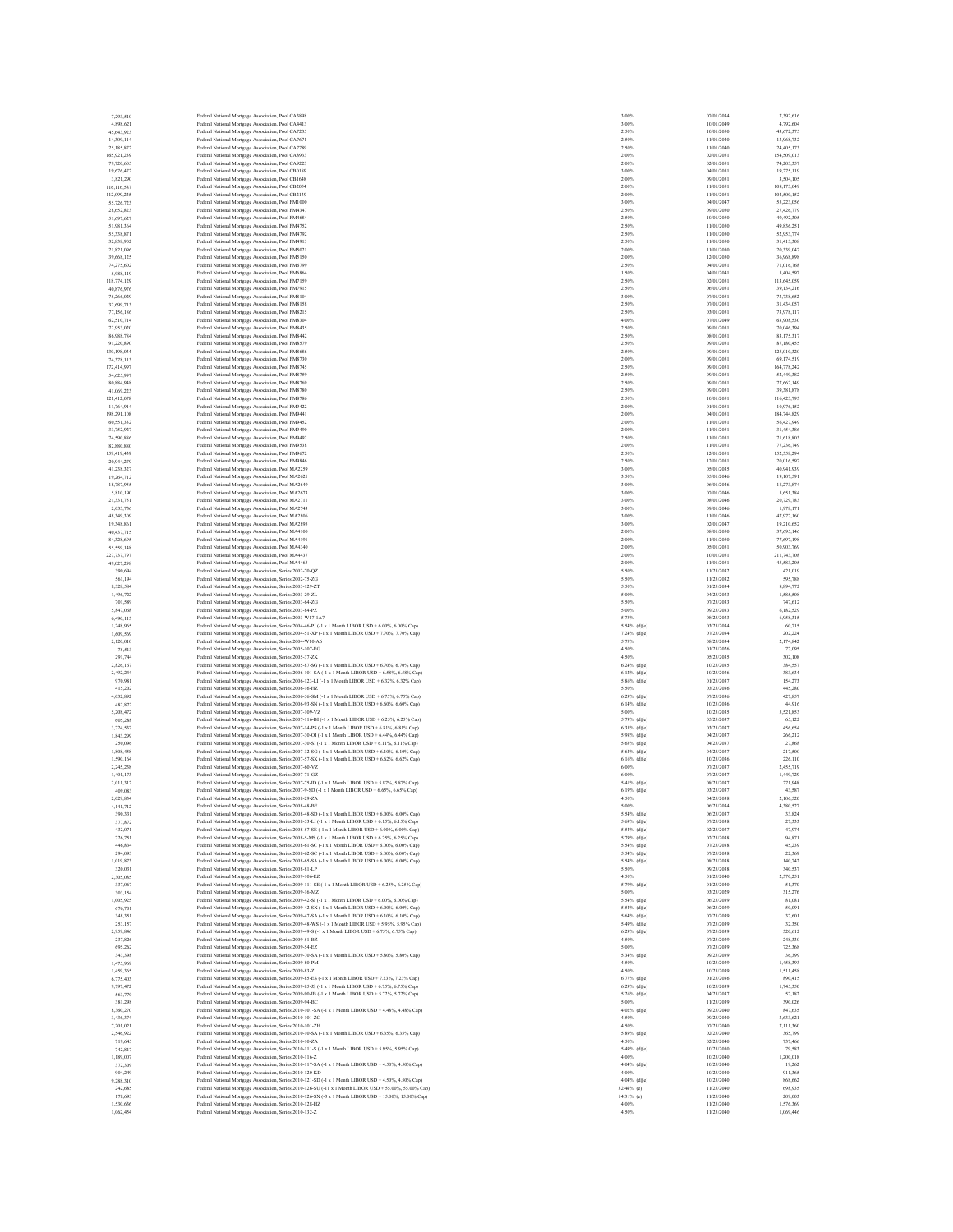| 88,008<br>4,834,618<br>3.154.243<br>9,320,355 | Federal National Mortgage Association, Series 2010-137-VS (-3 x 1 Month LIBOR USD + 15.00%, 15.00% Cap)<br>Federal National Mortgage Association, Series 2010-142-AZ |                                | 12/25/2040               | 97,660                   |
|-----------------------------------------------|----------------------------------------------------------------------------------------------------------------------------------------------------------------------|--------------------------------|--------------------------|--------------------------|
|                                               |                                                                                                                                                                      | 14.31% (e)<br>4.00%            | 12/25/2040               | 4,970,247                |
|                                               | Federal National Mortgage Association, Series 2010-148-SA (-1 x 1 Month LIBOR USD + 6.65%, 6.65% Cap)                                                                | $6.19%$ (d)(e)                 | 01/25/2026               | 155,931                  |
|                                               | Federal National Mortgage Association, Series 2010-150-ZA                                                                                                            | 4.00%                          | 01/25/2041               | 9,366,271                |
| 4.135.379                                     | Federal National Mortgage Association, Series 2010-16-SA (-1 x 1 Month LIBOR USD + 5.45%, 5.45% Cap)                                                                 | $4.99%$ (d)(e)                 | 03/25/2040               | 454,511                  |
| 1.613.852                                     | Eederal National Mortgage Association, Series 2010-21-DZ                                                                                                             | 5.00%                          | 03/25/2040               | 1.723.266                |
| 697,773                                       | Federal National Mortgage Association, Series 2010-21-KS (-1 x 1 Month LIBOR USD + 4.95%, 4.95% Cap)                                                                 | $4.49%$ (d)(e)                 | 03/25/2040               | 37,334                   |
| 92,897                                        | Federal National Mortgage Association, Series 2010-2-GS (-1 x 1 Month LIBOR USD + 6.45%, 6.45% Cap)                                                                  | 5.99% (d)(e)                   | 12/25/2049               | 3,281                    |
| 1.073.239<br>763,920                          | Federal National Mortgage Association, Series 2010-2-MS (-1 x 1 Month LIBOR USD + 6.25%, 6.25% Cap)                                                                  | 5.79% (d)(e)<br>$4.54%$ (d)(e) | 02/25/2050<br>04/25/2040 | 143,578<br>44,965        |
| 2,141,370                                     | Federal National Mortgage Association, Series 2010-31-SA (-1 x 1 Month LIBOR USD + 5.00%, 5.00% Cap)<br>Federal National Mortgage Association, Series 2010-31-VZ     | 4.00%                          | 04/25/2040               | 2.129.207                |
| 893,118                                       | Federal National Mortgage Association, Series 2010-34-PS (-1 x 1 Month LIBOR USD + 4.93%, 4.93% Cap)                                                                 | 4.47% (d)(e)                   | 04/25/2040               | 87.634                   |
| 234,683                                       | Federal National Mortgage Association, Series 2010-35-ES (-1 x 1 Month LIBOR USD + 6.45%, 6.45% Cap)                                                                 | $5.99%$ (d)(e)                 | 04/25/2040               | 1,570                    |
| 148,684                                       | Federal National Mortgage Association, Series 2010-35-SV (-1 x 1 Month LIBOR USD + 6.45%, 6.45% Cap)                                                                 | $5.99%$ (d)(e)                 | 04/25/2040               | 12,622                   |
| 605,992                                       | Federal National Mortgage Association, Series 2010-46-MS (-1 x 1 Month LIBOR USD + 4.95%, 4.95% Cap)                                                                 | $4.49%$ (d)(e)                 | 05/25/2040               | 85,114                   |
| 3,985,008                                     | Federal National Mortgage Association, Series 2010-49-ZW                                                                                                             | 4.50%                          | 05/25/2040               | 3,928,116                |
| 1,219,878                                     | Federal National Mortgage Association, Series 2010-4-SK (-1 x 1 Month LIBOR USD + 6.23%, 6.23% Cap)                                                                  | 5.77% (d)(e)                   | 02/25/2040               | 144,814                  |
| 319,510                                       | Federal National Mortgage Association, Series 2010-58-ES (-3 x 1 Month LIBOR USD + 12.47%, 12.47% Cap)                                                               | 11.30% (e)                     | 06/25/2040               | 320,165                  |
| 3,451,965                                     | Federal National Mortgage Association, Series 2010-59-MS (-1 x 1 Month LIBOR USD + 5.77%, 5.77% Cap)                                                                 | $5.31\%$ (d)(e)                | 06/25/2040               | 474,091                  |
| 3.925.547                                     | Federal National Mortgage Association, Series 2010-59-SC (-1 x 1 Month LIBOR USD + 5.00%, 5.00% Cap)                                                                 | 4.54% (d)(e)                   | 01/25/2040               | 413.213                  |
| 275,466                                       | Federal National Mortgage Association, Series 2010-60-VZ<br>Federal National Mortgage Association, Series 2010-61-EL                                                 | 5.00%<br>4.50%                 | 10/25/2039               | 294,168                  |
| 233,381<br>3,749,451                          | Federal National Mortgage Association, Series 2010-64-EZ                                                                                                             | 5.00%                          | 06/25/2040<br>06/25/2040 | 232,421<br>3.991.646     |
| 8,680,903                                     | Federal National Mortgage Association, Series 2010-64-FC (1 Month LIBOR USD + 0.50%, 0.50% Floor, 7.00% Cap)                                                         | 0.96%                          | 06/25/2040               | 8,749,648                |
| 10,567,390                                    | Federal National Mortgage Association, Series 2010-76-ZK                                                                                                             | 4.50%                          | 07/25/2040               | 11,069,231               |
| 2.568,004                                     | Federal National Mortgage Association, Series 2010-79-CZ                                                                                                             | 4.00%                          | 07/25/2040               | 2.594.275                |
| 9,125,297                                     | Federal National Mortgage Association, Series 2010-79-VZ                                                                                                             | 4.50%                          | 07/25/2040               | 9,562,391                |
| 1.064.286                                     | Federal National Mortgage Association, Series 2010-84-ZC                                                                                                             | 4.50%                          | 08/25/2040               | 1,079,779                |
| 2,128,566                                     | Federal National Mortgage Association, Series 2010-84-ZD                                                                                                             | 4.50%                          | 08/25/2040               | 2.159.553                |
| 3,227,896                                     | Federal National Mortgage Association, Series 2010-84-ZG                                                                                                             | 4.50%                          | 08/25/2040               | 3,315,503                |
| 236,986                                       | Federal National Mortgage Association, Series 2010-90-SA (-1 x 1 Month LIBOR USD + 5.85%, 5.85% Cap)                                                                 | $5.39%$ (d)(e)                 | 08/25/2040               | 21,322                   |
| 833,663                                       | Federal National Mortgage Association, Series 2010-94-Z                                                                                                              | 4.50%                          | 08/25/2040               | 854,237                  |
| 4,898,298                                     | Federal National Mortgage Association, Series 2010-99-SG (-5 x 1 Month LIBOR USD + 25.00%, 25.00% Cap)                                                               | 23.85% (e)                     | 09/25/2040               | 6,904,813                |
| 681,856                                       | Federal National Mortgage Association, Series 2010-9-DS (-1 x 1 Month LIBOR USD + 5.30%, 0.50% Floor, 5.30% Cap)                                                     | 4.84% (d)(e)                   | 02/25/2040               | 63,695                   |
| 16,201,794<br>520,021                         | Federal National Mortgage Association, Series 2011-106-LZ<br>Federal National Mortgage Association, Series 2011-110-LS (-2 x 1 Month LIBOR USD + 10.10%, 10.10% Cap) | 3.50%<br>$9.64%$ (c)           | 10/25/2041<br>11/25/2041 | 16,506,627<br>521,953    |
| 1,731,705                                     | Federal National Mortgage Association, Series 2011-111-CZ                                                                                                            | 4.00%                          | 11/25/2041               | 1.781.189                |
| 5,359,247                                     | Federal National Mortgage Association, Series 2011-111-EZ                                                                                                            | 5.00%                          | 11/25/2041               | 5,674,623                |
| 907,509                                       | Federal National Mortgage Association, Series 2011-111-VZ                                                                                                            | 4.00%                          | 11/25/2041               | 948,010                  |
| 30,000,000                                    | Federal National Mortgage Association, Series 2011-131-PB                                                                                                            | 4.50%                          | 12/25/2041               | 31,808,262               |
| 11,482,439                                    | Federal National Mortgage Association, Series 2011-16-AL                                                                                                             | 3.50%                          | 03/25/2031               | 11,598,939               |
| 23,489,298                                    | Federal National Mortgage Association, Series 2011-17-NY                                                                                                             | 3.50%                          | 03/25/2031               | 23,614,115               |
| 463,686                                       | Federal National Mortgage Association, Series 2011-17-SA (-1 x 1 Month LIBOR USD + 6.47%, 6.47% Cap)                                                                 | $6.01\%$ (d)(e)                | 03/25/2041               | 53,368                   |
| 2,938,494                                     | Federal National Mortgage Association, Series 2011-25-KY                                                                                                             | 3.00%                          | 04/25/2026               | 2,956,694                |
| 2.031.619                                     | Federal National Mortgage Association, Series 2011-27-BS (-2 x 1 Month LIBOR USD + 9.00%, 9.00% Cap)                                                                 | 8.54% (e)                      | 04/25/2041               | 1.974.131                |
| 24,643,317                                    | Federal National Mortgage Association, Series 2011-29-AL                                                                                                             | 3.50%                          | 04/25/2031               | 24,697,877               |
| 3,571,148                                     | Federal National Mortgage Association, Series 2011-2-GZ                                                                                                              | 4.00%                          | 02/25/2041               | 3,693,718                |
| 9,159,254                                     | Federal National Mortgage Association, Series 2011-32-ZG                                                                                                             | 4.00%                          | 04/25/2041               | 9,105,900                |
| 1,524,883<br>4,035,835                        | Federal National Mortgage Association, Series 2011-36-VZ<br>Federal National Mortgage Association, Series 2011-37-Z                                                  | 4.50%<br>4.50%                 | 05/25/2041<br>05/25/2041 | 1,517,954<br>4,276,231   |
| 5,777,605                                     |                                                                                                                                                                      | 4.00%                          | 05/25/2041               | 5,908,866                |
| 2,513,139                                     | Federal National Mortgage Association, Series 2011-38-BZ<br>Federal National Mortgage Association, Series 2011-39-CB                                                 | 3.00%                          | 05/25/2026               | 2,528,725                |
| 4.113.231                                     | Federal National Mortgage Association, Series 2011-39-ZD                                                                                                             | 4.00%                          | 02/25/2041               | 4,259,799                |
| 1,799,496                                     | Federal National Mortgage Association, Series 2011-40-LZ                                                                                                             | 4.50%                          | 05/25/2041               | 1,849,506                |
| 2,154,443                                     | Federal National Mortgage Association, Series 2011-42-MZ                                                                                                             | 4.50%                          | 05/25/2041               | 2,175,937                |
| 14.142.475                                    | Federal National Mortgage Association, Series 2011-45-ZA                                                                                                             | 4.00%                          | 05/25/2031               | 14,334,001               |
| 4,003,948                                     | Federal National Mortgage Association, Series 2011-45-ZB                                                                                                             | 4.50%                          | 05/25/2041               | 3,940,982                |
| 11,652,215                                    | Federal National Mortgage Association, Series 2011-51-FJ (1 Month LIBOR USD + 0.45%, 0.45% Floor, 7.00% Cap)                                                         | 0.91%                          | 06/25/2041               | 11,727,963               |
| 813,958                                       | Federal National Mortgage Association, Series 2011-59-MA                                                                                                             | 4.50%                          | 07/25/2041               | 845,771                  |
| 4,252,526                                     | Federal National Mortgage Association, Series 2011-60-EL                                                                                                             | 3.00%                          | 07/25/2026               | 4,278,977                |
| 8,148,388                                     | Federal National Mortgage Association, Series 2011-64-DB                                                                                                             | 4.00%                          | 07/25/2041               | 8,401,904                |
| 5.157.965                                     | Federal National Mortgage Association, Series 2011-77-Z                                                                                                              | 3.50%                          | 08/25/2041               | 5.001.937                |
| 32,051,646<br>14,399,677                      | Federal National Mortgage Association, Series 2011-99-CZ<br>Federal National Mortgage Association, Series 2012-104-Z                                                 | 4.50% (f)<br>3.50% (f)         | 10/25/2041<br>09/25/2042 | 33,517,631<br>14,633,846 |
| 2,695,264                                     | Federal National Mortgage Association, Series 2012-111-LB                                                                                                            | 3.50%                          | 05/25/2041               | 2,703,629                |
| 15,534,103                                    | Federal National Mortgage Association, Series 2012-111-MJ                                                                                                            | 4.00%                          | 04/25/2042               | 16,044,152               |
| 20,553,769                                    | Federal National Mortgage Association, Series 2012-122-DB                                                                                                            | 3.00%                          | 11/25/2042               | 20,243,166               |
| 16,813,079                                    | Federal National Mortgage Association, Series 2012-132-KH                                                                                                            | 1.75%                          | 12/25/2032               | 16,182,964               |
| 16,938,208                                    | Federal National Mortgage Association, Series 2012-144-PT                                                                                                            | 4.11% (b)                      | 11/25/2049               | 17,599,978               |
| 5.313.452                                     | Federal National Mortgage Association, Series 2012-14-BZ                                                                                                             | 4.00%                          | 03/25/2042               | 5.462.178                |
| 27,993,883                                    | Federal National Mortgage Association, Series 2012-15-PZ                                                                                                             | 4.00%                          | 03/25/2042               | 29,266,547               |
| 12,754,651                                    | Federal National Mortgage Association, Series 2012-20-ZT                                                                                                             | 3.50%                          | 03/25/2042               | 12,502,180               |
| 42.039.978                                    | Federal National Mortgage Association, Series 2012-30-DZ                                                                                                             | 4.00%                          | 04/25/2042               | 42.924.785               |
| 22,918,492                                    | Federal National Mortgage Association, Series 2012-31-Z                                                                                                              | 4.00%                          | 04/25/2042               | 23,671,763               |
|                                               |                                                                                                                                                                      |                                |                          | 9,663,019                |
| 9,610,685                                     | Federal National Mortgage Association, Series 2012-70-FY (1 Month LIBOR USD + 0.45%, 0.45% Floor, 7.00% Cap)                                                         | 0.91%                          | 07/25/2042               |                          |
| 33,708,917                                    | Federal National Mortgage Association, Series 2012-74-Z                                                                                                              | 4.00%                          | 07/25/2042               | 34,816,063               |
| 560,795                                       | Federal National Mortgage Association, Series 2012-80-EA                                                                                                             | 2.00%                          | 04/25/2042               | 548,361                  |
| 22,885,917                                    | Federal National Mortgage Association, Series 2012-86-ZC                                                                                                             | 3.50%                          | 08/25/2042               | 22,818,813               |
| 39,471,039                                    | Federal National Mortgage Association, Series 2012-96-VZ                                                                                                             | 3.50% (f)                      | 09/25/2042               | 39,967,916               |
| 9.517.701<br>17.215.743                       | Federal National Mortgage Association, Series 2012-98-BG<br>Federal National Mortgage Association, Series 2012-99-OE                                                 | 4.50%<br>3.00%                 | 08/25/2040<br>09/25/2042 | 9,988,218<br>16,823,534  |
| 12,789,721                                    |                                                                                                                                                                      | 3.00%                          | 03/25/2043               | 12,749,677               |
| 23,674,182                                    | Federal National Mortgage Association, Series 2013-100-PJ<br>Federal National Mortgage Association, Series 2013-130-ZE                                               | 3.00%                          | 01/25/2044               | 22,806,024               |
| 25,818,466                                    | Federal National Mortgage Association, Series 2013-133-ZT                                                                                                            | $3.00\%$ (f)                   | 01/25/2039               | 25.157.575               |
| 13,749,993                                    | Federal National Mortgage Association, Series 2013-36-Z                                                                                                              | $3.00\%$ (f)                   | 04/25/2043               | 13,623,165               |
| 6,766,935                                     | Federal National Mortgage Association, Series 2013-41-ZH                                                                                                             | 3.00%                          | 05/25/2033               | 6,594,483                |
| 5.692.246                                     | Federal National Mortgage Association, Series 2013-51-HS (-1 x 1 Month LIBOR USD + 5.40% 5.40% Cap)                                                                  | 4.85% (c)                      | 04/25/2043               | 5,183,004                |
| 1,009,264                                     | Federal National Mortgage Association, Series 2013-58-SC (-2 x 1 Month LIBOR USD + 6.00%, 6.00% Cap)                                                                 | 5.32% (e)                      | 06/25/2043               | 750,807                  |
| 2.193.271<br>8.347.238                        | Federal National Mortgage Association, Series 2013-81-ZQ                                                                                                             | 3.00%                          | 08/25/2043<br>12/25/2042 | 2,076,470<br>858,374     |
| 26,528,965                                    | Federal National Mortgage Association, Series 2013-82-SH (-1 x 1 Month LIBOR USD + 6.05%, 6.05% Cap)<br>Federal National Mortgage Association, Series 2014-12-GZ     | 5.59% (d)(e)<br>$3.50\%$ (f)   | 03/25/2044               | 26,877,357               |
| 16,510,157                                    | Federal National Mortgage Association, Series 2014-21-GZ                                                                                                             | 3.00%                          | 04/25/2044               | 15,951,508               |
| 32.385.961                                    | Federal National Mortgage Association, Series 2014-37-ZY                                                                                                             | $2.50\%$ (f)                   | 07/25/2044               | 30,471,319               |
| 26,853,944                                    | Federal National Mortgage Association, Series 2014-39-ZA                                                                                                             | 3.00%                          | 07/25/2044               | 25,914,652               |
| 165,636                                       | Federal National Mortgage Association, Series 2014-46-NZ                                                                                                             | 3.00%                          | 06/25/2043               | 153,605                  |
| 63,496,219                                    | Federal National Mortgage Association, Series 2014-60-EZ                                                                                                             | $3.00\%$ (f)                   | 10/25/2044               | 62,810,581               |
| 44,821,089                                    | Federal National Mortgage Association, Series 2014-61-ZV                                                                                                             | $3.00\%$ (f)                   | 10/25/2044               | 43,894,113               |
| 37,797,635                                    | Federal National Mortgage Association, Series 2014-64-NZ                                                                                                             | $3.00\%$ (f)                   | 10/25/2044               | 37,036,806               |
| 13,309,238                                    | Federal National Mortgage Association, Series 2014-67-DZ                                                                                                             | 3.00% (f)                      | 10/25/2044               | 13,035,827               |
| 3,177,175<br>42.547.506                       | Federal National Mortgage Association, Series 2014-68-MA                                                                                                             | 3.00%                          | 11/25/2040<br>11/25/2044 | 3,181,737<br>41,671,041  |
| 29,429,810                                    | Federal National Mortgage Association, Series 2014-68-MZ                                                                                                             | $3.00\%$ (f)<br>$2.50\%$ (f)   |                          | 27,969,815               |
| 1.574,624                                     | Federal National Mortgage Association, Series 2014-6-Z<br>Federal National Mortgage Association, Series 2014-73-CQ                                                   | 3.00%                          | 02/25/2044<br>06/25/2040 | 1,576,967                |
| 24,018,514                                    | Federal National Mortgage Association, Series 2014-77-VZ                                                                                                             | $3.00\%$ (f)                   | 11/25/2044               | 23,523,643               |
| 2,444,067                                     | Federal National Mortgage Association, Series 2014-82-YA                                                                                                             | 3.00%                          | 04/25/2041               | 2,454,801                |
| 30,846,077                                    | Federal National Mortgage Association, Series 2014-84-KZ                                                                                                             | $3.00\%$ (f)                   | 12/25/2044               | 30,208,915               |
| 9,766,001                                     | Federal National Mortgage Association, Series 2014-95-NA                                                                                                             | 3.00%                          | 04/25/2041               | 9,806,506                |
| 95,863,374                                    | Federal National Mortgage Association, Series 2014-M11-1A                                                                                                            | $3.12%$ (b)                    | 08/25/2024               | 96,256,260               |
| 8,299,095                                     | Federal National Mortgage Association, Series 2015-11-A                                                                                                              | 3.00%                          | 05/25/2034               | 8,285,393                |
| 12,601,410                                    | Federal National Mortgage Association, Series 2015-21-G                                                                                                              | 3.00%                          | 02/25/2042               | 12,645,870               |
| 6,364,487                                     | Federal National Mortgage Association, Series 2015-42-CA                                                                                                             | 3.00%                          | 03/25/2044               | 6,231,605                |
| 25.593.943                                    | Federal National Mortgage Association, Series 2015-49-A                                                                                                              | 3.00%                          | 03/25/2044               | 24,445,909               |
| 8,127,944                                     | Federal National Mortgage Association, Series 2015-88-AC                                                                                                             | 3.00%                          | 04/25/2043               | 7,978,905                |
| 51,340,830                                    | Federal National Mortgage Association, Series 2015-88-BA                                                                                                             | 3.00%                          | 04/25/2044               | 49,125,986               |
| 17,510,585                                    | Federal National Mortgage Association, Series 2015-8-AP                                                                                                              | 2.00%                          | 03/25/2045               | 16,826,252               |
| 4,088,120<br>17,399,808                       | Federal National Mortgage Association, Series 2015-94-MA                                                                                                             | 3.00%<br>2.50%                 | 01/25/2046<br>02/25/2046 | 3,962,386<br>17.134.240  |
| 35,282,985                                    | Federal National Mortgage Association, Series 2016-2-JA                                                                                                              | 3.00%                          | 10/25/2044               | 34,812,980               |
| 21,980,643                                    | Federal National Mortgage Association, Series 2016-32-LA<br>Federal National Mortgage Association, Series 2016-72-PA                                                 | 3.00%                          | 07/25/2046               | 21,529,195               |
| 4,624,070                                     | Federal National Mortgage Association, Series 2016-74-PA                                                                                                             | 3.00%                          | 12/25/2044               | 4,595,947                |
| 3,919,943                                     | Federal National Mortgage Association, Series 2016-79-EP                                                                                                             | 3.00%                          | 01/25/2044               | 3,908,797                |
| 10,588,668                                    | Federal National Mortgage Association, Series 2016-81-PA                                                                                                             | 3.00%                          | 02/25/2044               | 10,412,857               |
| 11,933,165                                    | Federal National Mortgage Association, Series 2018-21-IO                                                                                                             | 3.00% (d)                      | 04/25/2048               | 1,608,716                |
| 19,709,581                                    | Federal National Mortgage Association, Series 2018-21-PO                                                                                                             | $0.00\%$ (h)                   | 04/25/2048               | 17,111,896               |
| 50,542,022                                    | Federal National Mortgage Association, Series 2018-27-AO                                                                                                             | $0.00\%$ (h)                   | 05/25/2048               | 43,261,257               |
| 15,627,848                                    | Federal National Mortgage Association, Series 2018-33-A                                                                                                              | 3.00%                          | 05/25/2048               | 15,103,054               |
| 18,711,106<br>26.026.706                      | Federal National Mortgage Association, Series 2018-38-JB<br>Federal National Mortgage Association, Series 2018-85-PO                                                 | 3.00%<br>$0.00%$ (h)           | 06/25/2048<br>12/25/2048 | 18,316,352<br>22,724,179 |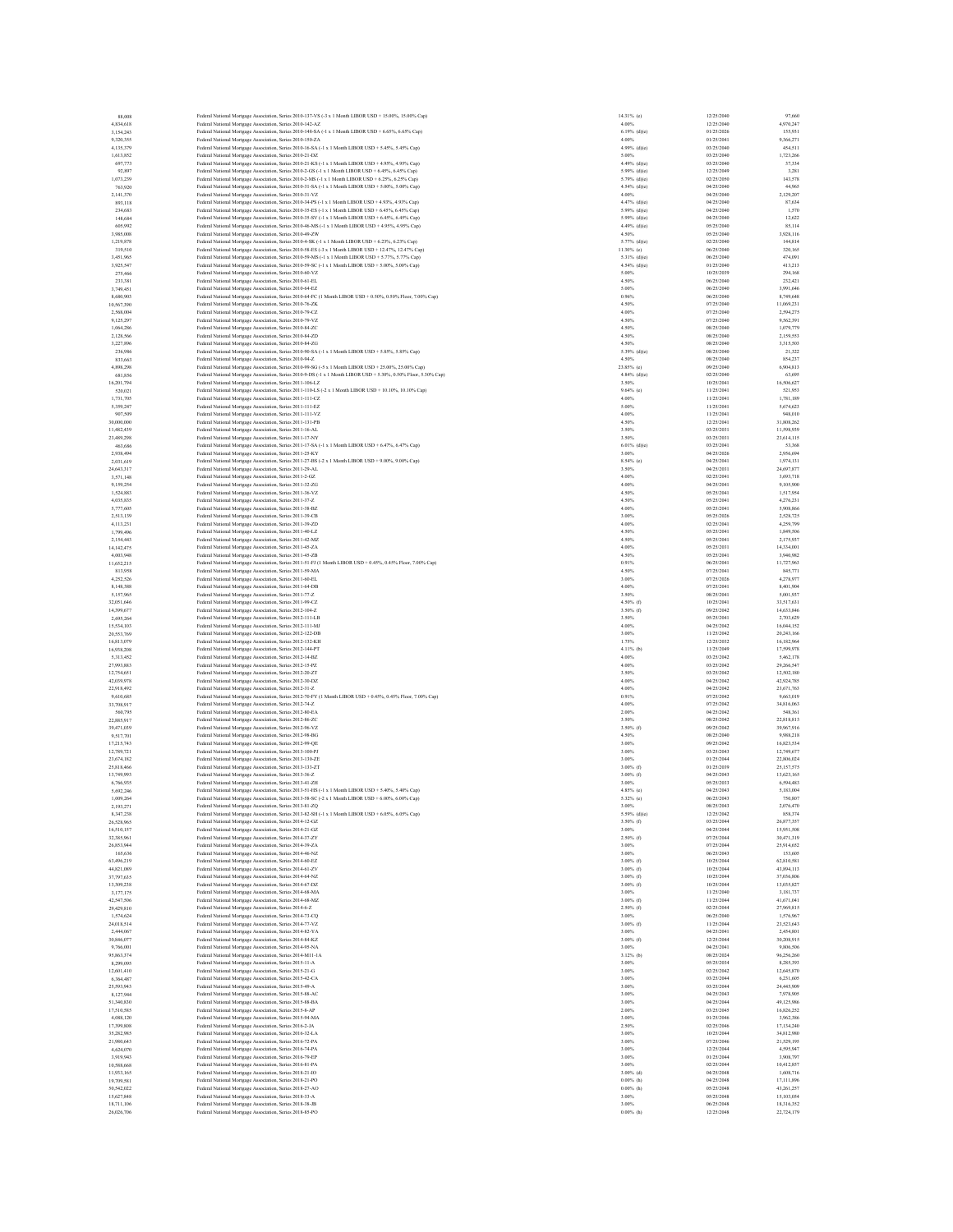| 6,802,724                  | Federal National Mortgage Association, Series 2019-48-AZ                                                                                                                                                            | 3.50%                              | 09/25/2049               | 6,864,777                 |
|----------------------------|---------------------------------------------------------------------------------------------------------------------------------------------------------------------------------------------------------------------|------------------------------------|--------------------------|---------------------------|
| 6,716,640<br>19,557,250    | Federal National Mortgage Association, Series 2019-64-D<br>Federal National Mortgage Association, Series 2019-69-DS (-1 x 1 Month LIBOR USD + 6.00% 6.00% Cap)                                                      | 2.50%<br>5.54% (d)(e)              | 11/25/2049<br>12/25/2049 | 6,396,020<br>3,485,364    |
| 46,013,803                 | Federal National Mortgage Association, Series 2019-78-ZB                                                                                                                                                            | $3.00\%$ (f)                       | 01/25/2050               | 45,014,724                |
| 212.219.174                | Federal National Mortgage Association, Series 2019-M16-X                                                                                                                                                            | $1.18%$ (b) (d)                    | 07/25/2031               | 15,787,939                |
| 485,395,207                | Federal National Mortgage Association, Series 2019-M18-X                                                                                                                                                            | $0.72%$ (b) (d)                    | 08/25/2029               | 19,936,929                |
| 27,592,269                 | Federal National Mortgage Association, Series 2019-M24-2A1                                                                                                                                                          | 2.46%                              | 03/25/2031               | 27,179,910                |
| 255,375,496<br>295,850,277 | Federal National Mortgage Association, Series 2019-M24-2XA<br>Federal National Mortgage Association, Series 2019-M24-XA                                                                                             | 1.15% (b) (d)<br>$1.26%$ (b) (d)   | 03/25/2031<br>03/25/2029 | 20,679,950<br>21,432,518  |
| 19,247,075                 | Federal National Mortgage Association, Series 2020-11-CL                                                                                                                                                            | 3.00%                              | 03/25/2050               | 18,753,886                |
| 16,000,000                 | Federal National Mortgage Association, Series 2020-13-HB                                                                                                                                                            | 3.00%                              | 03/25/2050               | 15,554,987                |
| 10,000,000                 | Federal National Mortgage Association, Series 2020-2-MB                                                                                                                                                             | 2.00%                              | 11/25/2059               | 9,011,024                 |
| 19,426,485                 | Federal National Mortgage Association, Series 2020-2-MT                                                                                                                                                             | 2.00%                              | 11/25/2059               | 18,258,510                |
| 40,000,000                 | Federal National Mortgage Association, Series 2020-47-GL                                                                                                                                                            | 2.00%                              | 05/25/2046               | 37.973.712                |
| 47,962,941<br>11,095,538   | Federal National Mortgage Association, Series 2020-47-KM<br>Federal National Mortgage Association, Series 2020-51-AZ                                                                                                | 2.00%<br>$2.00\%$ (f)              | 12/25/2045<br>07/25/2050 | 45,616,857<br>9,092,206   |
| 14,793,451                 | Federal National Mortgage Association, Series 2020-54-AS (-1 x 1 Month LIBOR USD + 6.15%, 6.15% Cap)                                                                                                                | $5.69%$ (d)(e)                     | 08/25/2050               | 2.550,407                 |
| 6,914,300                  | Federal National Mortgage Association, Series 2020-61-DC                                                                                                                                                            | 1.50%                              | 09/25/2060               | 6,255,905                 |
| 80,065,802                 | Federal National Mortgage Association, Series 2020-62-JD                                                                                                                                                            | 1.25%                              | 09/25/2050               | 70,146,802                |
| 21,695,709                 | Federal National Mortgage Association, Series 2020-70-IK                                                                                                                                                            | $3.50\%$ (d)                       | 10/25/2050               | 3.929.720                 |
| 394,989,490                | Federal National Mortgage Association, Series 2020-M10-X2                                                                                                                                                           | $1.74%$ (b) (d)<br>$0.73%$ (b) (d) | 12/25/2030<br>12/25/2027 | 43,494,979<br>7,468,800   |
| 246,802,935<br>90,439,719  | Federal National Mortgage Association, Series 2020-M10-X8<br>Federal National Mortgage Association, Series 2020-M13-X2                                                                                              | $1.28%$ (b) (d)                    | 09/25/2030               | 6,760,803                 |
| 658,430,033                | Federal National Mortgage Association, Series 2020-M15-X1                                                                                                                                                           | $1.57%$ (b) (d)                    | 09/25/2031               | 62,900,809                |
| 25.436.238                 | Federal National Mortgage Association, Series 2020-M17-X1                                                                                                                                                           | $1.35%$ (b) (d)                    | 01/25/2028               | 1,416,300                 |
| 139,600,896                | Federal National Mortgage Association, Series 2020-M27-X1                                                                                                                                                           | $0.90\%$ (b) (d)                   | 03/25/2031               | 7,018,826                 |
| 169,282,860                | Federal National Mortgage Association, Series 2020-M54-X                                                                                                                                                            | $1.54%$ (b) (d)                    | 12/25/2033               | 16,211,729                |
| 53,457,015<br>22,483,392   | Federal National Mortgage Association, Series 2020-M7-X2<br>Federal National Mortgage Association, Series 2021-13-AK                                                                                                | $1.24%$ (b) (d)<br>2.00%           | 03/25/2031<br>01/25/2049 | 4.229.947<br>21,275,142   |
| 7.642.896                  | Federal National Mortgage Association, Series 2021-1-PA                                                                                                                                                             | 1.00%                              | 11/25/2050               | 6,920,826                 |
| 17,500,492                 | Federal National Mortgage Association, Series 2021-21-DK                                                                                                                                                            | 2.00%                              | 07/25/2043               | 16,504,286                |
| 45,736,166                 | Federal National Mortgage Association, Series 2021-21-GL                                                                                                                                                            | 2.00%                              | 07/25/2043               | 42,915,557                |
| 17,910,076                 | Federal National Mortgage Association, Series 2021-29-BA                                                                                                                                                            | 1.25%                              | 05/25/2041               | 16,565,101                |
| 4,930,064                  | Federal National Mortgage Association, Series 2021-29-CG                                                                                                                                                            | 1.25%                              | 05/25/2041               | 4,560,918                 |
| 16,563,459<br>34,844,372   | Federal National Mortgage Association, Series 2021-31-AB<br>Federal National Mortgage Association, Series 2021-58-SA (-1 x Secured Overnight Financing Rate 30 Day Average + 2.65%, 2.65% Cap)                      | 2.00%<br>$2.55%$ (d)(e)            | 06/25/2041<br>09/25/2051 | 15,850,730<br>1.743.602   |
| 6,281,168                  | Federal National Mortgage Association, Series 2021-61-KZ                                                                                                                                                            | 2.50% (f)                          | 09/25/2051               | 5,257,836                 |
| 93,641,028                 | Federal National Mortgage Association, Series 2021-70-S (-1 x Secured Overnight Financing Rate 30 Day Average + 3.75%, 3.75% Cap)                                                                                   | $3.65\%$ (d)(e)                    | 10/25/2049               | 9,432,451                 |
| 11,320,000                 | Federal National Mortgage Association, Series 2021-M12-2A1                                                                                                                                                          | $2.13%$ (b)                        | 05/25/2033               | 11,003,518                |
| 20,514,490                 | Federal National Mortgage Association, Series 2021-M14-A1                                                                                                                                                           | 1.01%                              | 10/25/2031               | 19,075,175                |
| 996,740,161                | Federal National Mortgage Association, Series 2021-M14-X                                                                                                                                                            | $1.03%$ (b) (d)                    | 10/25/2031               | 53,940,089                |
| 186,417,516<br>23,417,140  | Federal National Mortgage Association, Series 2021-M3-X2<br>Federal National Mortgage Association, Series 2021-M5-A1                                                                                                | $1.01%$ (b) (d)<br>$1.46%$ (b)     | 08/25/2033<br>01/25/2033 | 12,381,479<br>22,052,874  |
| 82,084,137                 | Federal National Mortgage Association, Series 2022-3-EZ                                                                                                                                                             | $2.00\%$ (f)                       | 01/25/2052               | 64,895,317                |
| 55,761,246                 | Federal National Mortgage Association, Series 2022-3-NZ                                                                                                                                                             | $2.00\%$ (f)                       | 02/25/2052               | 45.122.084                |
| 81,022,864                 | Federal National Mortgage Association, Series 2022-3-Z                                                                                                                                                              | $2.00%$ (f)                        | 02/25/2052               | 63,896,243                |
| 719.991.445                | Federal National Mortgage Association, Series 2022-M2-X                                                                                                                                                             | $0.40\%$ (b) (d)                   | 01/25/2032               | 22.110.649                |
| 26,474,769                 | Federal National Mortgage Association, Series 2022-M4-A1X                                                                                                                                                           | $2.47%$ (b)                        | 05/25/2030               | 26,353,179                |
| 3,613,238<br>36,435,703    | Federal National Mortgage Association, Series 400-S4 (-1 x 1 Month LIBOR USD + 5.45%, 5.45% Cap)<br>Federal National Mortgage Association, Series 412-A3                                                            | 4.99% (d)(e)<br>3.00%              | 11/25/2039<br>08/25/2042 | 437,433<br>35,445,366     |
| 32,444,348                 | Government National Mortgage Association, Pool 785310                                                                                                                                                               | 2.50%                              | 02/20/2051               | 31,465,132                |
| 48,855,993                 | Government National Mortgage Association, Pool 785346                                                                                                                                                               | 2.00%                              | 03/20/2051               | 46,499,309                |
| 15,176,381                 | Government National Mortgage Association, Pool 785350                                                                                                                                                               | 2.00%                              | 01/20/2051               | 14,443,877                |
| 30,459,532                 | Government National Mortgage Association, Pool 785374                                                                                                                                                               | 2.50%                              | 03/20/2051               | 29,627,380                |
| 54.249.526                 | Government National Mortgage Association, Pool 785378                                                                                                                                                               | 2.50%                              | 03/20/2051               | 52,655,114                |
| 80,235,989                 | Government National Mortgage Association, Pool 785379                                                                                                                                                               | 2.50%<br>2.50%                     | 03/20/2051<br>10/20/2050 | 77,929,205<br>101,302,255 |
| 103,991,724<br>149,636,647 | Government National Mortgage Association, Pool 785401<br>Government National Mortgage Association, Pool 785412                                                                                                      | 2.50%                              | 03/20/2051               | 145,120,251               |
| 33,856,362                 | Government National Mortgage Association, Pool 785595                                                                                                                                                               | 2.50%                              | 03/20/2051               | 32,834,141                |
| 63,250,766                 | Government National Mortgage Association, Pool 785609                                                                                                                                                               | 2.50%                              | 08/20/2051               | 61,425,678                |
| 16,429,680                 | Government National Mortgage Association, Pool 785638                                                                                                                                                               | 2.50%                              | 08/20/2051               | 15.933.131                |
| 36,679,850                 | Government National Mortgage Association, Pool 785639                                                                                                                                                               | 2.50%                              | 08/20/2051               | 35,572,105                |
| 14,644,742<br>12,008,086   | Government National Mortgage Association, Pool 785680<br>Government National Mortgage Association, Pool CB2017                                                                                                      | 2.50%<br>2.50%                     | 10/20/2051<br>03/20/2051 | 14,202,156<br>11,624,434  |
| 11,234,426                 | Government National Mortgage Association, Pool CB4182                                                                                                                                                               | 2.50%                              | 03/20/2051               | 10,875,758                |
| 2,964,090                  | Government National Mortgage Association, Pool CB5487                                                                                                                                                               | 2.50%                              | 03/20/2051               | 2,875,241                 |
| 10,216,342                 | Government National Mortgage Association, Pool CB9135                                                                                                                                                               | 2.50%                              | 04/20/2051               | 9,890,057                 |
| 729,557                    | Government National Mortgage Association, Pool MA2511                                                                                                                                                               | 3.50%                              | 01/20/2045               | 730,317                   |
| 13,144,249                 | Government National Mortgage Association, Pool MA7255                                                                                                                                                               | 2.50%                              | 03/20/2051               | 12,769,889                |
| 6,153,033                  | Government National Mortgage Association, Series 2003-67-SP (-1 x 1 Month LIBOR USD + 7.10%, 7.10% Cap)                                                                                                             | $6.65\%$ (d)(e)<br>5.00%           | 08/20/2033<br>10/20/2033 | 612,004<br>2,637,818      |
| 2,518,846<br>1,481,843     | Government National Mortgage Association, Series 2003-86-ZK<br>Government National Mortgage Association, Series 2004-49-Z                                                                                           | 6.00%                              | 06/20/2034               | 1,588,309                 |
| 2,793,726                  | Government National Mortgage Association, Series 2004-83-CS (-1 x 1 Month LIBOR USD + 6.08%, 6.08% Cap)                                                                                                             | $5.63\%$ (d)(e)                    | 10/20/2034               | 300,654                   |
| 700,232                    | Government National Mortgage Association, Series 2005-21-Z                                                                                                                                                          | 5.00%                              | 03/20/2035               | 742,387                   |
| 7.510.791                  | Government National Mortgage Association, Series 2005-39-ZB                                                                                                                                                         | 5.00%                              | 07/20/2034               | 7.937.367                 |
| 529,606                    | Government National Mortgage Association, Series 2006-24-CX (-7 x 1 Month LIBOR USD + 39.97%, 39.97% Cap)                                                                                                           | $36.68%$ (e)                       | 05/20/2036               | 737,009                   |
| 2,924,430<br>2,713,327     | Government National Mortgage Association, Series 2007-26-SJ (-1 x 1 Month LIBOR USD + 4.69%, 4.69% Cap)<br>Government National Mortgage Association, Series 2008-2-SM (-1 x 1 Month LIBOR USD + 6.50%, 6.50% Cap)   | $4.24%$ (d)(e)<br>$6.07%$ (d)(e)   | 04/20/2037<br>01/16/2038 | 176,020<br>384,386        |
| 4,741,094                  | Government National Mortgage Association, Series 2008-42-AI (-1 x 1 Month LIBOR USD + 7.69%, 7.69% Cap)                                                                                                             | $7.26\%$ (d)(e)                    | 05/16/2038               | 917,036                   |
| 1,737,998                  | Government National Mortgage Association, Series 2008-43-SH (-1 x 1 Month LIBOR USD + 6.34%, 6.34% Cap)                                                                                                             | $5.89%$ (d)(e)                     | 05/20/2038               | 124,611                   |
| 1,984,229                  | Government National Mortgage Association, Series 2008-51-SC (-1 x 1 Month LIBOR USD + 6.25%, 6.25% Cap)                                                                                                             | $5.80\%$ (d)(e)                    | 06/20/2038               | 238,433                   |
| 1,537,825                  | Government National Mortgage Association, Series 2008-51-SE (-1 x 1 Month LIBOR USD + 6.25%, 6.25% Cap)                                                                                                             | $5.82\%$ (d)(e)                    | 06/16/2038               | 188,872                   |
| 590,573                    | Government National Mortgage Association, Series 2008-82-SM (-1 x 1 Month LIBOR USD + 6.05%, 6.05% Cap)                                                                                                             | 5.60% (d)(e)                       | 09/20/2038               | 43,912                    |
| 1,024,041<br>4,004,493     | Government National Mortgage Association, Series 2008-83-SD (-1 x 1 Month LIBOR USD + 6.56%, 6.56% Cap)<br>Government National Mortgage Association, Series 2009-106-VZ                                             | $6.13\%$ (d)(e)<br>4.50%           | 11/16/2036<br>11/20/2039 | 98,866<br>4.126.754       |
| 3,360,569                  | Government National Mortgage Association, Series 2009-10-NS (-1 x 1 Month LIBOR USD + 6.65%, 6.65% Cap)                                                                                                             | 6.22% (d)(e)                       | 02/16/2039               | 526,037                   |
| 816,347                    | Government National Mortgage Association, Series 2009-24-SN (-1 x 1 Month LIBOR USD + 6.10%, 6.10% Cap)                                                                                                             | $5.65\%$ (d)(e)                    | 09/20/2038               | 56,545                    |
| 2.411.533                  | Government National Mortgage Association, Series 2009-32-ZE                                                                                                                                                         | 4.50%                              | 05/16/2039               | 2.485.076                 |
| 1125.45                    | nt National Mort<br>e Association Ser                                                                                                                                                                               | L SOB                              | 05/20/2035               | 3 496 097                 |
| 8,683<br>1,694,758         | Government National Mortgage Association, Series 2009-41-ZQ<br>Government National Mortgage Association, Series 2009-48-Z                                                                                           | 4.50% (f)<br>5.00%                 | 06/16/2039<br>06/16/2039 | 9,051<br>1,755,578        |
| 195,262                    | Government National Mortgage Association, Series 2009-50-KP                                                                                                                                                         | 4.50%                              | 06/20/2039               | 199,068                   |
| 1,131,239                  | Government National Mortgage Association, Series 2009-69-TS (-1 x 1 Month LIBOR USD + 6.20%, 6.20% Cap)                                                                                                             | $5.77%$ (d)(e)                     | 04/16/2039               | 91,507                    |
| 1,849,408                  | Government National Mortgage Association, Series 2009-75-GZ                                                                                                                                                         | 4.50%                              | 09/20/2039               | 1,903,981                 |
| 1,048,886                  | Government National Mortgage Association, Series 2009-87-IG (-1 x 1 Month LIBOR USD + 6.74%, 6.74% Cap)<br>Government National Mortgage Association, Series 2010-106-PS (-1 x 1 Month LIBOR USD + 6.05%, 6.05% Cap) | $6.29%$ (d)(e)<br>$5.60\%$ (d)(e)  | 03/20/2037<br>03/20/2040 | 46.255<br>722,402         |
| 10,407,554<br>3,485,338    | Government National Mortgage Association, Series 2010-1-SA (-1 x 1 Month LIBOR USD + 5.75%, 5.75% Cap)                                                                                                              | 5.32% (d)(e)                       | 01/16/2040               | 426,636                   |
| 3,212,094                  | Government National Mortgage Association, Series 2010-25-ZB                                                                                                                                                         | 4.50%                              | 02/16/2040               | 3,333,312                 |
| 26,623,042                 | Government National Mortgage Association, Series 2010-26-QS (-1 x 1 Month LIBOR USD + 6.25%, 6.25% Cap)                                                                                                             | $5.80\%$ (d)(e)                    | 02/20/2040               | 3.992.855                 |
| 2.329.873                  | Government National Mortgage Association, Series 2010-42-AY                                                                                                                                                         | 5.00%                              | 11/20/2039               | 2,484,549                 |
| 2,201,956                  | Government National Mortgage Association, Series 2010-42-ES (-1 x 1 Month LIBOR USD + 5.68%, 5.68% Cap)                                                                                                             | $5.23\%$ (d)(e)                    | 04/20/2040               | 284,209                   |
| 705,627<br>6,995,216       | Government National Mortgage Association, Series 2010-61-AS (-1 x 1 Month LIBOR USD + 6.55%, 6.55% Cap)<br>Government National Mortgage Association, Series 2010-62-SB (-1 x 1 Month LIBOR USD + 5.75%, 5.75% Cap)  | $6.10\%$ (d)(e)<br>5.30% (d)(e)    | 09/20/2039<br>05/20/2040 | 74,585<br>852.950         |
| 7,487,364                  | Government National Mortgage Association, Series 2010-62-ZG                                                                                                                                                         | 5.50%                              | 05/16/2040               | 8,079,117                 |
| 3,360,362                  | Government National Mortgage Association, Series 2011-18-SN (-2 x 1 Month LIBOR USD + 9.50%, 9.50% Cap)                                                                                                             | 8.60% (c)                          | 12/20/2040               | 3,216,351                 |
| 3,362,802                  | Government National Mortgage Association, Series 2011-18-YS (-2 x 1 Month LIBOR USD + 9.50%, 9.50% Cap)                                                                                                             | $8.60%$ (e)                        | 12/20/2040               | 3,187,112                 |
| 947,837                    | Government National Mortgage Association, Series 2011-69-OC                                                                                                                                                         | $0.00%$ (h)                        | 05/20/2041               | 847,674                   |
| 9,705,800                  | Government National Mortgage Association, Series 2011-69-SB (-1 x 1 Month LIBOR USD + 5.35%, 5.35% Cap)                                                                                                             | $4.90\%$ (d)(e)                    | 05/20/2041               | 1.129.752                 |
| 9,536,130<br>3,746,340     | Government National Mortgage Association, Series 2011-71-ZA<br>Government National Mortgage Association, Series 2011-72-AS (-1 x 1 Month LIBOR USD + 5.38%, 5.38% Cap)                                              | 4.50%<br>$4.93\%$ (d)(e)           | 02/20/2041<br>05/20/2041 | 9,858,401<br>429,890      |
| 3.109.028                  | Government National Mortgage Association, Series 2011-72-SK (-1 x 1 Month LIBOR USD + 6.15%, 6.15% Cap)                                                                                                             | 5.70% (d)(e)                       | 05/20/2041               | 463,949                   |
| 9,667,902                  | Government National Mortgage Association, Series 2013-116-LS (-1 x 1 Month LIBOR USD + 6.15%, 6.15% Cap)                                                                                                            | 5.70% (d)(e)                       | 08/20/2043               | 1,491,083                 |
| 14,883,522                 | Government National Mortgage Association, Series 2013-136-CS (-1 x 1 Month LIBOR USD + 6.20% 6.20% Cap)                                                                                                             | $5.77%$ (d)(e)                     | 09/16/2043               | 1,964,717                 |
| 20,889,545                 | Government National Mortgage Association, Series 2013-182-WZ                                                                                                                                                        | $2.50\%$ (f)                       | 12/20/2043               | 20.278.202                |
| 64,393,108                 | Government National Mortgage Association, Series 2013-182-ZW                                                                                                                                                        | $2.50\%$ (f)                       | 12/20/2043               | 62,837,448                |
| 5,913,212<br>6,633,445     | Government National Mortgage Association, Series 2013-186-SG (-1 x 1 Month LIBOR USD + 6.25%, 6.25% Cap)<br>Government National Mortgage Association, Series 2013-26-MS (-1 x 1 Month LIBOR USD + 6.25%, 6.25% Cap) | $5.82\%$ (d)(e)<br>$5.80\%$ (d)(e) | 02/16/2043<br>02/20/2043 | 666,297<br>1,042,096      |
| 6,230,204                  | Government National Mortgage Association, Series 2013-34-PL                                                                                                                                                         | 3.00%                              | 03/20/2042               | 6,220,222                 |
| 11,601,477                 | Government National Mortgage Association, Series 2014-163-PS (-1 x 1 Month LIBOR USD + 5.60%, 5.60% Cap)                                                                                                            | $5.15\%$ (d)(e)                    | 11/20/2044               | 1,655,636                 |
| 12,523,059                 | Government National Mortgage Association, Series 2014-167-SA (-1 x 1 Month LIBOR USD + 5.60%, 5.60% Cap)                                                                                                            | $5.15%$ (d)(e)                     | 11/20/2044               | 1,661,384                 |
| 20,899,687                 | Government National Mortgage Association, Series 2014-21-SE (-1 x 1 Month LIBOR USD + 5.55%, 5.55% Cap)                                                                                                             | $5.10\%$ (d)(e)                    | 02/20/2044               | 2,944,764                 |
| 12.928.802                 | Government National Mortgage Association, Series 2014-39-SK (-1 x 1 Month LIBOR USD + 6.20%, 6.20% Cap)                                                                                                             | 5.75% (d)(e)                       | 03/20/2044               | 1,944,930                 |
| 13,544,555<br>12,951,573   | Government National Mortgage Association, Series 2014-59-DS (-1 x 1 Month LIBOR USD + 6.25%, 6.25% Cap)<br>Government National Mortgage Association, Series 2016-108-SM (-1 x 1 Month LIBOR USD + 6.10%, 6.10% Cap) | $5.82\%$ (d)(e)<br>$5.65\%$ (d)(e) | 04/16/2044<br>08/20/2046 | 2,105,479<br>2,280,244    |
| 13,220,777                 | Government National Mortgage Association, Series 2020-112-LS (-1 x Secured Overnight Financing Rate 30 Day Average + 6.20%, 6.20% Cap)                                                                              | $6.15%$ (d)(e)                     | 08/20/2050               | 2,452,621                 |
| 20,354,479                 | Government National Mortgage Association, Series 2020-115-IG                                                                                                                                                        | $2.50\%$ (d)                       | 08/20/2050               | 2,814,326                 |
| 181,672,970                | Government National Mortgage Association, Series 2020-140-ES (-1 x 1 Month LIBOR USD + 6.30%, 6.30% Cap)                                                                                                            | $5.85\%$ (d)(e)                    | 09/20/2050               | 35,127,831                |
| 47,224,113                 | Government National Mortgage Association, Series 2020-140-SG (-1 x 1 Month LIBOR USD + 6.35%, 6.35% Cap)                                                                                                            | $5.90\%$ (d)(e)                    | 09/20/2050               | 8,163,368                 |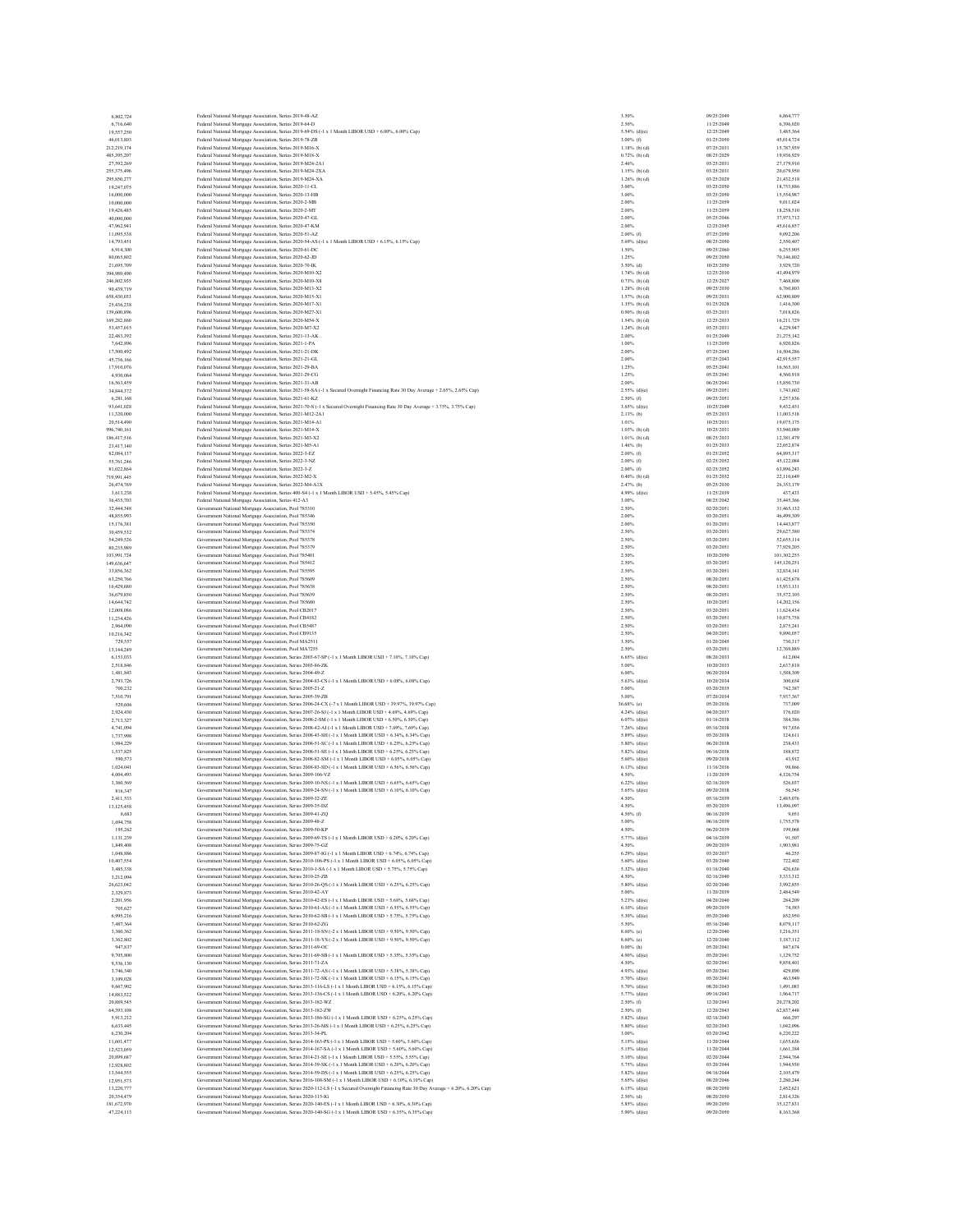| 69,104,422                                                                         | Government National Mortgage Association, Series 2020-152-IO                                                                                                             | $0.60%$ (b) (d)                    | 12/16/2062               | 4,259,037                |
|------------------------------------------------------------------------------------|--------------------------------------------------------------------------------------------------------------------------------------------------------------------------|------------------------------------|--------------------------|--------------------------|
| 13,542,880                                                                         | Government National Mortgage Association, Series 2020-160-IM<br>Government National Mortgage Association, Series 2020-162-QS (-1 x 1 Month LIBOR USD + 6.30%, 6.30% Cap) | $2.50\%$ (d)                       | 10/20/2050<br>10/20/2050 | 1.731.537                |
| 44,405,468<br>63,795,940                                                           | Government National Mortgage Association, Series 2020-166-SM (-1 x 1 Month LIBOR USD + 6.30%, 6.30% Cap)                                                                 | $5.85\%$ (d)(e)<br>$5.85\%$ (d)(e) | 11/20/2050               | 7,878,733<br>10,726,719  |
| 18,139,070                                                                         | Government National Mortgage Association, Series 2020-167-NS (-1 x 1 Month LIBOR USD + 6.30%, 6.30% Cap)                                                                 | $5.85\%$ (d)(e)                    | 11/20/2050               | 2.982.323                |
| 45,537,543                                                                         | Government National Mortgage Association, Series 2020-175-SC (-1 x 1 Month LIBOR USD + 6.30% 6.30% Cap)                                                                  | $5.85\%$ (d)(e)                    | 11/20/2050               | 9,092,859                |
| 37, 344, 457                                                                       | Government National Mortgage Association, Series 2020-181-SA (-1 x 1 Month LIBOR USD + 6.30%, 6.30% Cap)                                                                 | $5.85\%$ (d)(e)                    | 12/20/2050               | 6,478,767                |
| 6,665,352                                                                          | Government National Mortgage Association, Series 2020-188-DI                                                                                                             | $2.50%$ (d)                        | 12/20/2050               | 957,043                  |
| 33,712,053                                                                         | Government National Mortgage Association, Series 2020-188-GI                                                                                                             | $2.00%$ (d)                        | 12/20/2050               | 3,652,927                |
| 44,832,827                                                                         | Government National Mortgage Association, Series 2020-188-NS (-1 x 1 Month LIBOR USD + 6.30%, 6.30% Cap)                                                                 | 5.85% (d)(e)                       | 12/20/2050               | 7.708.767                |
| 45,110,122                                                                         | Government National Mortgage Association, Series 2020-195-IX                                                                                                             | $1.17%$ (b) (d)                    | 12/16/2062               | 3,931,383                |
| 21,925,191                                                                         | Government National Mortgage Association, Series 2020-98-SA (-1 x 1 Month LIBOR USD + 6.15%, 6.15% Cap)                                                                  | $5.70\%$ (d)(e)                    | 07/20/2050               | 3,701,310                |
| 131.930.299                                                                        | Government National Mortgage Association, Series 2021-100-IO                                                                                                             | $0.97%$ (b) (d)                    | 06/16/2063               | 10.471.202               |
| 136,497,902                                                                        | Government National Mortgage Association, Series 2021-110-IO                                                                                                             | $0.88%$ (b) (d)                    | 11/16/2063               | 10,620,288               |
| 30,588,620                                                                         | Government National Mortgage Association, Series 2021-114-SB (-1 x 1 Month LIBOR USD + 2.60%, 2.60% Cap)                                                                 | $2.15%$ (d)(e)                     | 06/20/2051               | 1,057,950                |
| 27.732.389                                                                         | Government National Mortgage Association, Series 2021-117-IJ                                                                                                             | 3.50% (d)                          | 06/20/2051               | 3.251.071                |
| 22,484,158                                                                         | Government National Mortgage Association, Series 2021-117-SH (-1 x 1 Month LIBOR USD + 6.30%, 6.30% Cap)                                                                 | $5.85\%$ (d)(e)                    | 07/20/2051               | 3,102,576                |
| 141,965,911                                                                        | Government National Mortgage Association, Series 2021-122-SA (-1 x Secured Overnight Financing Rate 30 Day Average + 2.60%, 2.60% Cap)                                   | $2.55\%$ (d)(e)                    | 07/20/2051               | 5,719,239                |
| 31,716,285                                                                         | Government National Mortgage Association, Series 2021-125-IO                                                                                                             | $3.00%$ (d)                        | 06/20/2051               | 4,385,030                |
| 260,102,171                                                                        | Government National Mortgage Association, Series 2021-12-IO                                                                                                              | $0.97%$ (b) (d)                    | 03/16/2063               | 20,097,991               |
| 103,079,475                                                                        | Government National Morteage Association, Series 2021-135-SK (-1 x 1 Month LIBOR USD + 6.30% 6.30% Cap)                                                                  | $5.85\%$ (d)(e)                    | 08/20/2051               | 16,015,953               |
| 47,676,058                                                                         | Government National Mortgage Association, Series 2021-138-IL                                                                                                             | $3.00%$ (d)                        | 08/20/2051               | 5,602,161                |
| 87,027,329                                                                         | Government National Mortgage Association, Series 2021-138-PS (-1 x Secured Overnight Financing Rate 30 Day Average + 3.75%, 3.75% Cap)                                   | $3.70\%$ (d)(e)                    | 08/20/2051               | 5,408,923                |
| 20.935.854                                                                         | Government National Mortgage Association, Series 2021-139-BI                                                                                                             | 3.50% (d)                          | 08/20/2051               | 2.468.115                |
| 12,934,732                                                                         | Government National Mortgage Association, Series 2021-140-IH                                                                                                             | $2.50\%$ (d)                       | 08/20/2051               | 1,876,491                |
| 120,426,697                                                                        | Government National Mortgage Association, Series 2021-143-IO                                                                                                             | $0.98%$ (b) (d)                    | 10/16/2063               | 9,662,725                |
| 93, 936, 898                                                                       | Government National Mortgage Association, Series 2021-144-IO                                                                                                             | $0.81%$ (b) (d)                    | 04/16/2063               | 6,861,160                |
| 70,776,388                                                                         | Government National Mortgage Association, Series 2021-151-IO                                                                                                             | $0.92%$ (b) (d)                    | 04/16/2063               | 5,618,987                |
| 106,840,423                                                                        | Government National Mortgage Association, Series 2021-155-KI                                                                                                             | $4.00%$ (d)                        | 09/20/2051               | 16,222,703               |
| 45,863,937                                                                         | Government National Mortgage Association, Series 2021-155-S (-1 x Secured Overnight Financing Rate 30 Day Average + 3.20%, 3.20% Cap)                                    | $3.15%$ (d)(e)                     | 09/20/2051               | 2.372.922                |
| 48,153,419                                                                         | Government National Mortgage Association, Series 2021-155-SG (-1 x 1 Month LIBOR USD + 6.30%, 6.30% Cap)                                                                 | $5.85\%$ (d)(e)                    | 09/20/2051               | 8,806,418                |
| 73,353,784                                                                         | Government National Mortgage Association, Series 2021-158-IV                                                                                                             | $2.50%$ (d)                        | 09/20/2051               | 10,708,662               |
| 91,368,515                                                                         | Government National Mortgage Association, Series 2021-160-SQ (-1 x Secured Overnight Financing Rate 30 Day Average + 2.65%, 3.00% Cap)                                   | $2.60\%$ (d)(e)                    | 09/20/2051               | 4,661,128                |
| 165,911,319                                                                        | Government National Mortgage Association, Series 2021-164-IO                                                                                                             | $0.97%$ (b) (d)                    | 10/16/2063               | 13,415,141               |
| 16,000,190                                                                         | Government National Mortgage Association, Series 2021-170-IO                                                                                                             | $1.00%$ (b) (d)                    | 05/16/2063               | 1.343.413                |
| 59,992,629                                                                         | Government National Mortgage Association, Series 2021-176-TI                                                                                                             | $4.00%$ (d)                        | 10/20/2051               | 7,729,924                |
| 64,160,465                                                                         | Government National Mortgage Association, Series 2021-180-IO                                                                                                             | $0.90%$ (b) (d)                    | 11/16/2063               | 5,193,366                |
| 75.231.048                                                                         | Government National Mortgage Association, Series 2021-184-IO                                                                                                             | $0.90%$ (b) (d)                    | 12/16/2061               | 5.852.118                |
| 55,388,443                                                                         | Government National Mortgage Association, Series 2021-191-CI                                                                                                             | $2.50%$ (d)                        | 10/20/2051               | 7,776,792                |
| 147,316,529                                                                        | Government National Mortgage Association, Series 2021-193-SW (-1 x Secured Overnight Financing Rate 30 Day Average + 2.55%, 2.55% Cap)                                   | $2.50\%$ (d)(e)                    | 11/20/2051               | 6,419,156                |
| 85.723.423                                                                         | Government National Mortgage Association, Series 2021-196-IO                                                                                                             | $2.50%$ (d)                        | 11/20/2051               | 12.070.021               |
| 98,009,376                                                                         | Government National Mortgage Association, Series 2021-1-EI                                                                                                               | $2.00%$ (d)                        | 01/20/2051               | 10,894,379               |
| 65,997,812                                                                         | Government National Mortgage Association, Series 2021-200-IO                                                                                                             | $0.89%$ (b) (d)                    | 11/16/2063               | 5,303,795                |
| 29,600,948                                                                         | Government National Mortgage Association, Series 2021-205-DI                                                                                                             | $2.50%$ (d)                        | 11/20/2051               | 4.196.665                |
| 194,340,234                                                                        | Government National Mortgage Association, Series 2021-208-IO                                                                                                             | $0.75%$ (b) (d)                    | 06/16/2064               | 13,548,468               |
| 35,737,703                                                                         | Government National Mortgage Association, Series 2021-20-IO                                                                                                              | $1.14%$ (b) (d)                    | 08/16/2062               | 3,045,242                |
| 194,863,571                                                                        | Government National Mortgage Association, Series 2021-210-IO                                                                                                             | $0.99%$ (b) (d)                    | 05/16/2062               | 15,915,268               |
| 54,204,448                                                                         | Government National Mortgage Association, Series 2021-211-IO                                                                                                             | $0.97%$ (b) (d)                    | 01/16/2063               | 4,419,050                |
| 2.781.736                                                                          | Government National Mortgage Association, Series 2021-218-IO                                                                                                             | $0.96%$ (b) (d)                    | 10/16/2061               | 236,034                  |
| 10,717,486                                                                         | Government National Mortgage Association, Series 2021-226-TI                                                                                                             | $2.50\%$ (d)                       | 12/20/2051               | 1,725,004                |
| 241,960,485                                                                        | Government National Mortgage Association, Series 2021-22-IO                                                                                                              | $0.98%$ (b) (d)                    | 05/16/2063               | 19,166,464               |
| 13,884,953                                                                         | Government National Mortgage Association, Series 2021-25-EI                                                                                                              | $2.50\%$ (d)                       | 02/20/2051               | 1.680.783                |
| 67,025,632                                                                         | Government National Mortgage Association, Series 2021-2-IO<br>Government National Mortgage Association, Series 2021-30-IB                                                | $0.90%$ (b) (d)                    | 06/16/2063               | 4,958,677                |
| 25,421,686                                                                         |                                                                                                                                                                          | $2.50%$ (d)                        | 02/20/2051               | 3,727,244                |
| 31,426,735                                                                         | Government National Mortgage Association, Series 2021-35-IO                                                                                                              | $1.02%$ (b) (d)                    | 12/16/2062               | 2.619.478                |
| 35,721,879                                                                         | Government National Mortgage Association, Series 2021-40-IO<br>Government National Mortgage Association, Series 2021-45-IO                                               | $0.83%$ (b) (d)<br>$0.82%$ (b) (d) | 02/16/2063               | 2,605,729<br>44,226,150  |
| 630.825.259                                                                        |                                                                                                                                                                          |                                    | 04/16/2063               |                          |
| 25,161,119<br>222,118,786                                                          | Government National Mortgage Association, Series 2021-52-IO                                                                                                              | $0.76%$ (b) (d)<br>$0.82%$ (b) (d) | 04/16/2063<br>05/16/2063 | 1,700,323<br>15,616,905  |
|                                                                                    | Government National Mortgage Association, Series 2021-60-IO                                                                                                              |                                    |                          |                          |
| 260,679,772<br>203,500,489                                                         | Government National Mortgage Association, Series 2021-65-IO                                                                                                              | $0.91%$ (b) (d)                    | 08/16/2063<br>04/16/2063 | 19,810,933<br>14,846,541 |
| 169,320,982                                                                        | Government National Mortgage Association, Series 2021-70-IO<br>Government National Mortgage Association, Series 2021-71-IO                                               | $0.68%$ (b) (d)<br>$0.88%$ (b) (d) | 10/16/2062               | 12,379,819               |
| 165,755,618                                                                        | Government National Mortgage Association, Series 2021-72-IO                                                                                                              | $0.57%$ (b) (d)                    | 01/16/2061               | 9.587.487                |
| 116,968,463                                                                        | Government National Mortgage Association, Series 2021-77-SJ (-1 x 1 Month LIBOR USD + 3.75%, 3.75% Cap)                                                                  | $3.30\%$ (d)(e)                    | 05/20/2051               | 9,997,681                |
| 15,368,636                                                                         | Government National Mortgage Association, Series 2021-78-IC                                                                                                              | $4.00%$ (d)                        | 05/20/2051               | 2,139,640                |
| 63,532,997                                                                         | Government National Mortgage Association, Series 2021-7-MI                                                                                                               | $2.50%$ (d)                        | 01/20/2051               | 9.207.913                |
| 61,396,377                                                                         | Government National Mortgage Association, Series 2021-80-IO                                                                                                              | $0.90%$ (b) (d)                    | 12/16/2062               | 5,001,785                |
| 324,019,731                                                                        | Government National Mortgage Association, Series 2021-85-10                                                                                                              | $0.68%$ (b) (d)                    | 03/16/2063               | 21,262,596               |
| 62,706,824                                                                         | Government National Mortgage Association, Series 2021-87-ET                                                                                                              | 2.00%                              | 05/20/2051               | 59,915,279               |
| 54,529,222                                                                         | Government National Mortgage Association, Series 2021-96-TS (-1 x Secured Overnight Financing Rate 30 Day Average + 3.25%, 3.25% Cap)                                    | $3.20\%$ (d)(e)                    | 06/20/2051               | 3,610,860                |
| 40,089,869                                                                         | Government National Mortgage Association, Series 2021-97-SH (-1 x 1 Month LIBOR USD + 3.75%, 3.75% Cap)                                                                  | $3.30\%$ (d)(e)                    | 06/20/2051               | 3,411,860                |
| 36,701,272                                                                         | Government National Mortgage Association, Series 2021-98-SB (-1 x 1 Month LIBOR USD + 6.30%, 6.30% Cap)                                                                  | $5.85\%$ (d)(e)                    | 06/20/2051               | 5,289,152                |
| 82,939,154                                                                         | Government National Mortgage Association, Series 2021-98-ST (-1 x Secured Overnight Financing Rate 30 Day Average + 2.73%, 2.73% Cap)                                    | $2.68%$ (d)(e)                     | 03/20/2051               | 2,620,114                |
| 11.365.573                                                                         | Government National Mortgage Association, Series 2021-98-SW (-1 x 1 Month LIBOR USD + 6.30%, 6.30% Cap)                                                                  | 5.85% (d)(e)                       | 06/20/2051               | 1,715,574                |
| 43,017,548                                                                         | Government National Mortgage Association, Series 2021-99-IO                                                                                                              | $0.59%$ (b) (d)                    | 05/16/2061               | 2,535,773                |
| 70,697,732                                                                         | Government National Mortgage Association, Series 2021-9-AI                                                                                                               | $2.00%$ (d)                        | 01/20/2051               | 9,002,522                |
| 119,649,164                                                                        | Government National Mortgage Association, Series 2022-14-IO                                                                                                              | $0.65%$ (b) (d)                    | 12/01/2061               | 7.345.741                |
| 77,609,148                                                                         | Government National Mortgage Association, Series 2022-21-IO                                                                                                              | $0.78%$ (b) (d)                    | 10/16/2063               | 5,829,091                |
| 29,959,594                                                                         | Government National Mortgage Association, Series 2022-24-DC                                                                                                              | 2.00%                              | 11/20/2034               | 29,574,527               |
| 149,828,665                                                                        | Government National Mortgage Association, Series 2022-27-IO                                                                                                              | $0.75%$ (b) (d)                    | 03/16/2064               | 11.042.343               |
| 96,468,186                                                                         | Government National Mortgage Association, Series 2022-35-IO                                                                                                              | $0.55%$ (b) (d)                    | 10/16/2063               | 6,154,670                |
| 429.834.285                                                                        | Government National Mortgage Association, Series 2022-39-IO                                                                                                              | $0.62%$ (b) (d)                    | 01/16/2064               | 29,802,431               |
| 126,635,499                                                                        | Government National Mortgage Association, Series 2022-42-IO                                                                                                              | $0.67%$ (b) (d)                    | 12/16/2063               | 8,397,023                |
| 68,544,000                                                                         | Government National Mortgage Association, Series 2022-49-IO                                                                                                              | $0.76%$ (b)(d)                     | 03/16/2064               | 5,061,481                |
| 129,731,123                                                                        | Government National Mortgage Association, Series 2022-54-IO                                                                                                              | $0.59%$ (b) (d)                    | 10/16/2063               | 7.870.787                |
| 81,139,000                                                                         | Government National Mortgage Association, Series 2022-62-IO                                                                                                              | $0.62%$ (b) (d)                    | 06/16/2064               | 5,309,412                |
| Total US Government and Agency Mortgage Backed Obligations (Cost \$21,004,246,339) |                                                                                                                                                                          |                                    |                          | 19,974,684,825           |
|                                                                                    |                                                                                                                                                                          |                                    |                          |                          |
| US Government and Agency O.                                                        |                                                                                                                                                                          |                                    |                          |                          |
| 54,900,000                                                                         | Tennessee Valley Authority                                                                                                                                               | 4.25%                              | 09/15/2065               | 67,496,805               |
| 167,200,000                                                                        | United States Treasury Notes                                                                                                                                             | 1.13%                              | 10/31/2026               | 157,295,360              |
| 150,000,000                                                                        | United States Treasury Notes                                                                                                                                             | 2.50%                              | 03/31/2027               | 150,339,843              |
| 320,000,000                                                                        | United States Treasury Notes                                                                                                                                             | 1.38%                              | 10/31/2028               | 299,212,499              |
| 390,000,000                                                                        | United States Treasury Notes                                                                                                                                             | 1.88%                              | 02/15/2032               | 374.582.812              |
| 1,095,000,000                                                                      | United States Treasury Notes                                                                                                                                             | 2.38%                              | 05/15/2051               | 1,074,319,042            |
| 1,100,000,000                                                                      | United States Treasury Notes                                                                                                                                             | 2.25%                              | 02/15/2052               | 1,055,312,540            |
| Total US Government and Agency Obligations (Cost \$3,280,260,360)                  |                                                                                                                                                                          |                                    |                          | 3,178,558,901            |
|                                                                                    |                                                                                                                                                                          |                                    |                          |                          |
| Repurchase Agreements - 0.0%                                                       |                                                                                                                                                                          |                                    |                          |                          |
| 1.024.973                                                                          | Credit Suisse Freedom Mortgage (Collateralized by Residential Mortgage Backed Obligations, Market Value \$5,201,287)                                                     | $2.65%$ (c)                        | 02/22/2023               | 1,024,460                |
| Total Repurchase Agreements (Cost \$1,024,973)                                     |                                                                                                                                                                          |                                    |                          | 1,024,460                |
| <b>Short Term Investments - 2.7%</b>                                               |                                                                                                                                                                          |                                    |                          |                          |
| 401,970,253                                                                        | First American Government Obligations Fund - Class U                                                                                                                     | $0.20\%$ (i)                       |                          | 401,970,253              |
| 401.970.253                                                                        | JP Morgan U.S. Government Money Market Fund - Institutional Share Class                                                                                                  | $0.25%$ (i)                        |                          | 401.970.253              |
| 401,970,254                                                                        | Morgan Stanley Institutional Liquidity Funds Government Portfolio - Institutional Share Class                                                                            | $0.23\%$ (i)                       |                          | 401,970,254              |
| Total Short Term Investments (Cost \$1,205,910,760)                                |                                                                                                                                                                          |                                    |                          | 1,205,910,760            |
|                                                                                    |                                                                                                                                                                          |                                    |                          |                          |
| Total Investments - 99.6% (Cost \$46,820,616,787)                                  |                                                                                                                                                                          |                                    |                          | 43.889.138.425           |
| Other Assets in Excess of Liabilities - 0.4%                                       |                                                                                                                                                                          |                                    |                          | 194,087,580              |

**NET ASSETS - 100.0% \$ 44,083,226,005** 

**SECURITY TYPE BREAKDOWN as a % of Net Assets:**

US Government and A gamesy Motrages Blacked Obligations<br>Non-Agency Residential Collateralized Moregas Obligations<br>Non-Agency Comment and Agency Obligations<br>Asses (Schildren and Agency Obligations<br>Short Term Investments<br>Col

 $\begin{array}{r} 4.53\% \\ 2.6.0\% \\ 9.7\% \\ 7.2\% \\ 3.0\% \\ 2.7\% \\ 0.0\% \\ 0.0\% \\ 0.0\% \\ 0.0\% \\ \hline \end{array}$